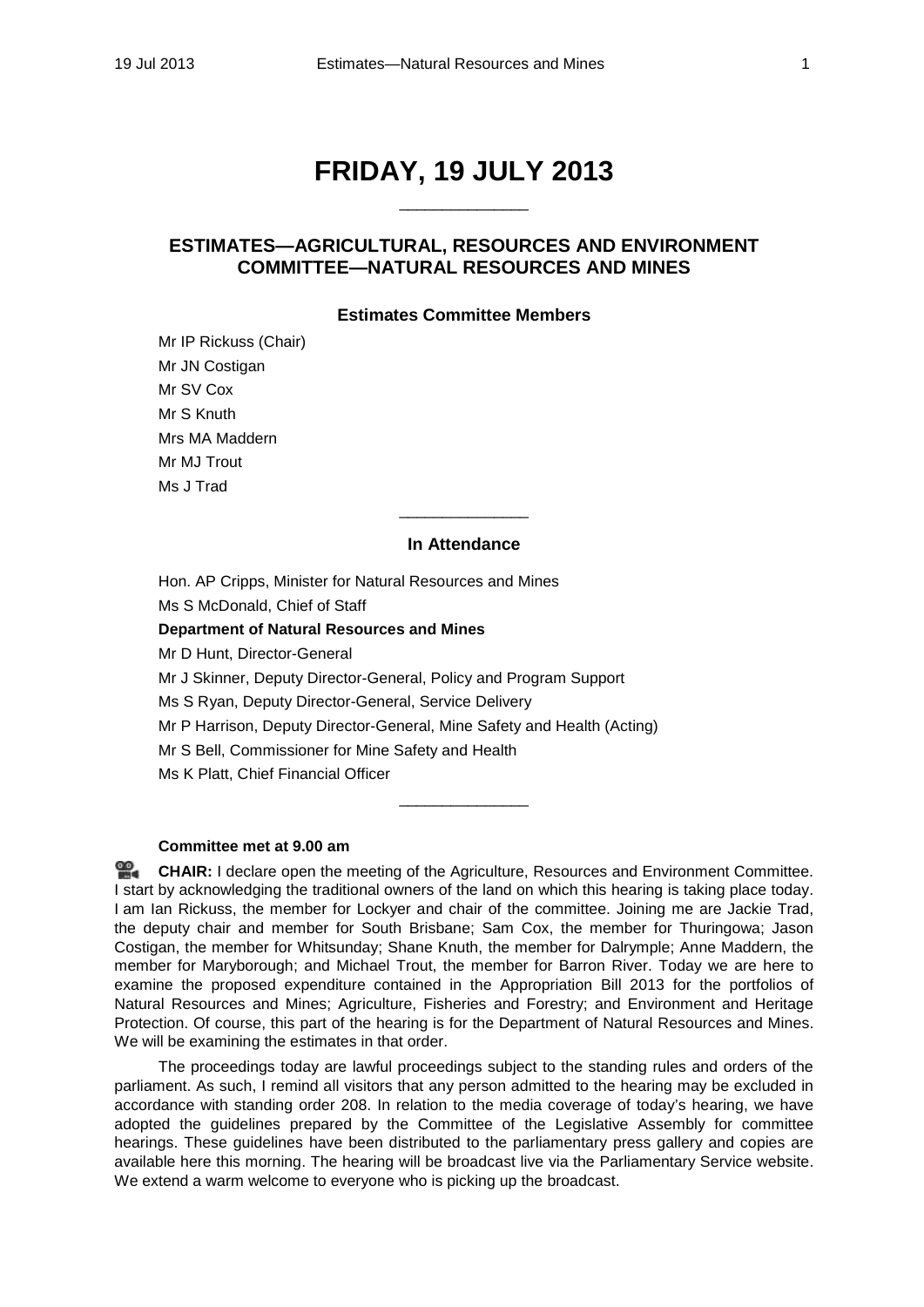The estimates process is an important part of the parliamentary scrutiny of the budget and the works of the departments. As laid out in schedule 8 at the back of the standing orders, we expect all departmental officers appearing today to provide full and honest answers to our questions. Anyone who is unable or unwilling to provide an answer should be prepared to state the reason. I also remind members that the departmental officers are not here today to give expert opinion on the merits or otherwise of the policies of government. That is the role of the minister. Finally, before we begin, can everyone switch off their mobile phones.

The first item for consideration is the estimates for the Department of Natural Resources and Mines. Welcome, Minister Cripps, Assistant Minister France and advisers. We will examine the estimates for your portfolio until 1 pm. We will begin by examining the estimates for land services and water services until 11 am. For the benefit of Hansard, I ask advisers, if you are called to give an answer, to please state your name before speaking. The committee has granted leave to the Leader of the Opposition and the member for Bundamba to participate in this section of today's hearing.

I now declare open for examination the proposed expenditure of the Department of Natural Resources and Mines. The question before the committee is—

That the proposed expenditure be agreed to.

Minister, the committee has agreed that you may make an opening statement for 2½ minutes before each segment. Would you care to make your opening statement, please?

**Mr CRIPPS:** Thank you, and good morning, Mr Chairman and members of the committee. Before we begin, I will briefly outline the budget and the expenditure for the natural resources portfolio within the Department of Natural Resources and Mines for the current financial year. I would like to touch on some of the important programs the department is involved in to support the sustainable and responsible use of the state's natural resources for the benefit of all Queenslanders. The first budget presented by the Newman government last year began the enormous task of addressing some of the financial difficulties that Queensland faced when the Newman government came to office. The 2013-14 state budget continues that difficult but necessary effort to address those financial difficulties and will encourage the development of Queensland's four key economic pillars, being agriculture, tourism, construction and resources.

The natural resources component of my portfolio is an important part of the development of our regional economies, particularly the agricultural sector. Last year in this estimates hearing, I committed to ensuring that Queenslanders benefitted from the productive and sustainable use of the state's natural resources. Today I am pleased to say that we have honoured that commitment and we will continue to do so through the range of valuable programs my department is delivering.

It is the Newman government's belief that the vast majority of Queensland landholders are reasonable stewards of their land. To that end, we have shown a commitment to those primary producers who provide food and fibre for Queensland, for our domestic and international markets, by overhauling the burdensome, costly and time-consuming vegetation management legislation that was brought in by the previous Labor government back in 1999 and amended frequently since that time. Our predecessors were out of touch with rural landholders and, indeed, lacked empathy for the plight of farmers and graziers. They had lost confidence in a government that was supposed to support and encourage them to grow local communities and boost local job opportunities.

The Newman government, however, recognises and supports the efforts of our landowners, and the passing of the Vegetation Management Framework Amendment Bill earlier this year removes much of the unnecessary regulation that faced landowners. We encourage the sustainable economic development of our agricultural sector and of the regional communities that that sector supports.

Further in relation to regional communities, we have made important changes to the strategic cropping land regulations. We have released water from the gulf, Great Artesian Basin and Baffle water resource plan areas for agricultural and community use, and we have streamlined and simplified guidelines for landholders to remove fallen vegetation and debris from flood affected waterways. As a North Queenslander, I am familiar with how severe weather events can impact on landholders. I know that initiatives such as this have helped them in their recovery effort.

We have demonstrated our commitment to regional communities through our \$80 million funding boost for regional natural resource management groups. This funding of the state's 14 regional NRM groups will ensure they can continue their important work with landowners to control pests, weeds and feral animals, improve water quality and develop more sustainable agricultural practices.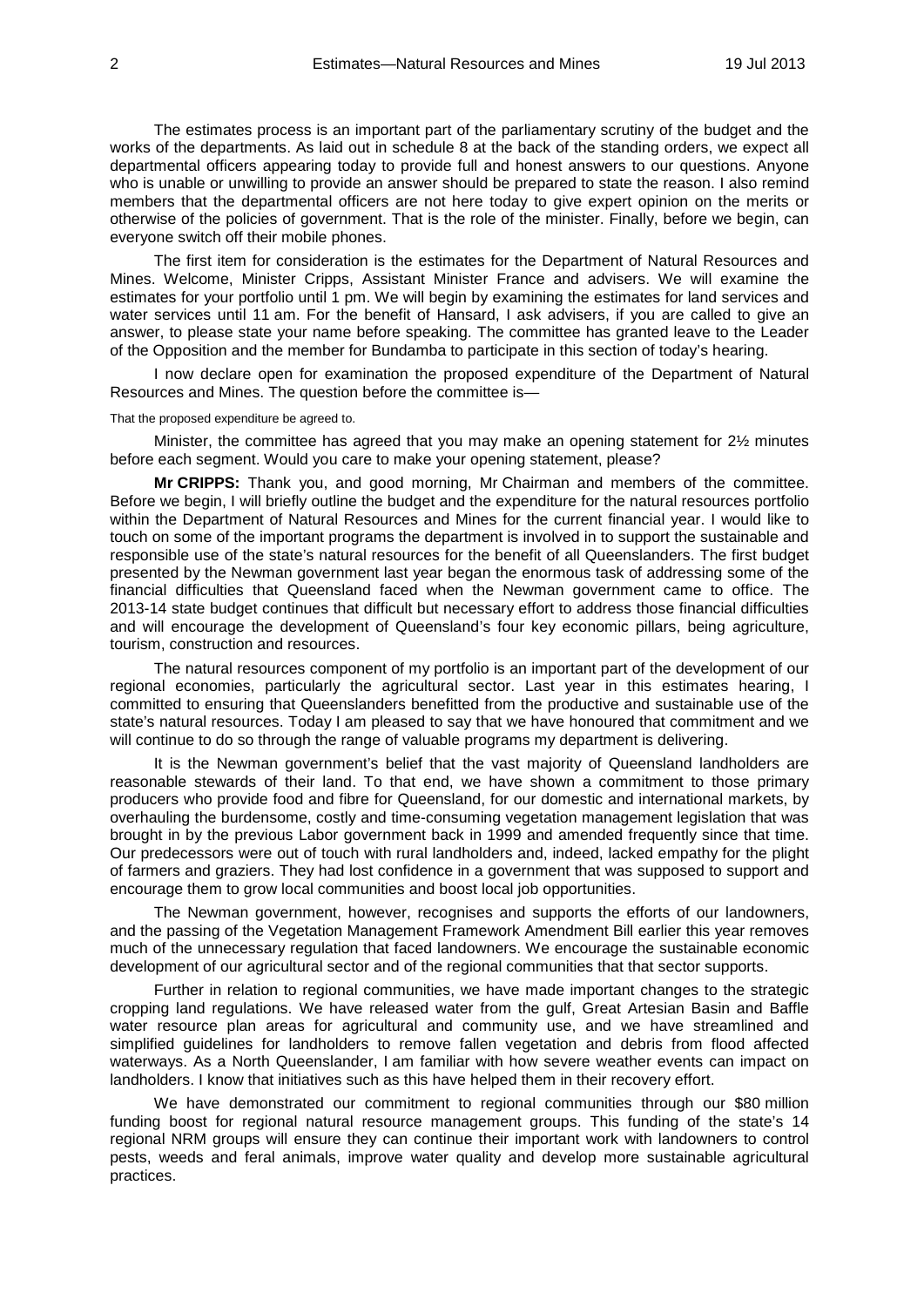None of this work could have been successful during the last year and in the coming year without the support of my director-general, Dan Hunt, and my assistant minister, the member for Pumicestone, or the work of my ministerial staff and the departmental officers who support me. I take this opportunity to thank all of those people for their continuing hard work and delivering results for the people of Queensland.

**CHAIR:** Thank you, Minister. I might ask Michael Trout to ask the first question.

**Mr TROUT:** Thank you, Mr Chair. My question relates to page 4 of the SDS which refers to the release of water from the gulf, Baffle and Surat zone of the Great Artesian Basin. Would the minister elaborate on how the releases have been conducted and what additional water may be released to stimulate development in Northern Australia?

**Mr CRIPPS:** I thank the member for the question. The Queensland government is taking a strategic and progressive approach to tackling the emerging irrigation water demands, particularly in the Flinders and Gilbert river catchments in North Queensland. In May this year, new water licences were granted from unallocated water following my announcement calling for tenders at the Northern Outback Irrigators Forum last year. A total of 80,000 megalitres was granted in the Flinders River catchment and 14,220 megalitres was granted in the Gilbert River catchment out of a possible 95,000 megalitres of unallocated water held in the general reserve under the gulf water resource plan for those catchments. The volume granted was three times the volume of water already held under existing irrigation entitlements in those catchment areas, which represents a real opportunity for new development in this area. In March this year I went to a property just outside Hughenden to announce the introduction of a bill into this parliament proposing changes to Queensland's vegetation management laws. Those reforms, in conjunction with the release of these new water entitlements, will provide new business opportunities for landowners with aspirations for irrigated agriculture to grow their farm businesses.

The next step in this strategic approach is to allow for greater flexibility within existing water licences to support further development by making licences tradeable in the Flinders and Gilbert river catchments, where it is practical to do so. Shortly after the new licences were granted from the unallocated water in the general reserve, the department commenced the process to amend the Gulf Resource Operations Plan to provide for trading in the Flinders River catchment. The department is on track to deliver a trading regime in the latter part of the 2013-14 financial year.

Since becoming the Minister for Natural Resources and Mines I have met many times with local government and irrigation representatives from the gulf region, and they are keen to see the government set aside more unallocated water for irrigation. I gave a commitment that I am willing to bring forward a review of the gulf plan if there was a strong uptake of unallocated water through the tender process and if the North Queensland Irrigated Agriculture Strategy research currently being undertaken by the CSIRO and the Department of Agriculture, Fisheries and Forestry showed there was more water that could be sustainably allocated from the Flinders and Gilbert rivers.

The North Queensland Irrigated Agriculture Strategy is expected to be finalised in December this year. I remain committed to waiting for this science rather than commencing a process based on unfinished science. In particular, I anticipate the CSIRO work to produce new hydraulic models that will help inform decisions about water availability and the implications of additional development on the health of the area's important environmental assets. I am determined to get the balance right between providing new opportunities to grow irrigated agriculture in the Flinders and Gilbert river catchments and ensuring the rights of existing water users and the needs of the environment are supported. In the meantime, the new water licences granted from the unallocated water release process and the development of a trading regime for water licences do provide a significant opportunity for water access to support and grow irrigated agricultural precincts in those catchments in North Queensland.

**Mr COSTIGAN:** Minister, I refer to page 2 of the SDS where it states that the Queensland government has allocated \$80 million over five years towards natural resource management. What component of this is directed to initiatives to protect and conserve the Great Barrier Reef?

**Mr CRIPPS:** I thank the member from North Queensland for his question. It is pertinent that he raises this issue. The Newman government is delivering on its commitment to provide continued funding to Queensland's 14 regional natural resource management bodies to support their productive and sustainable encouragement of the use of natural resources throughout the state. In 2012-13, the government provided \$11 million to fund the important work of the state's 14 community based regional bodies. The government is expectantly awaiting an announcement from the Commonwealth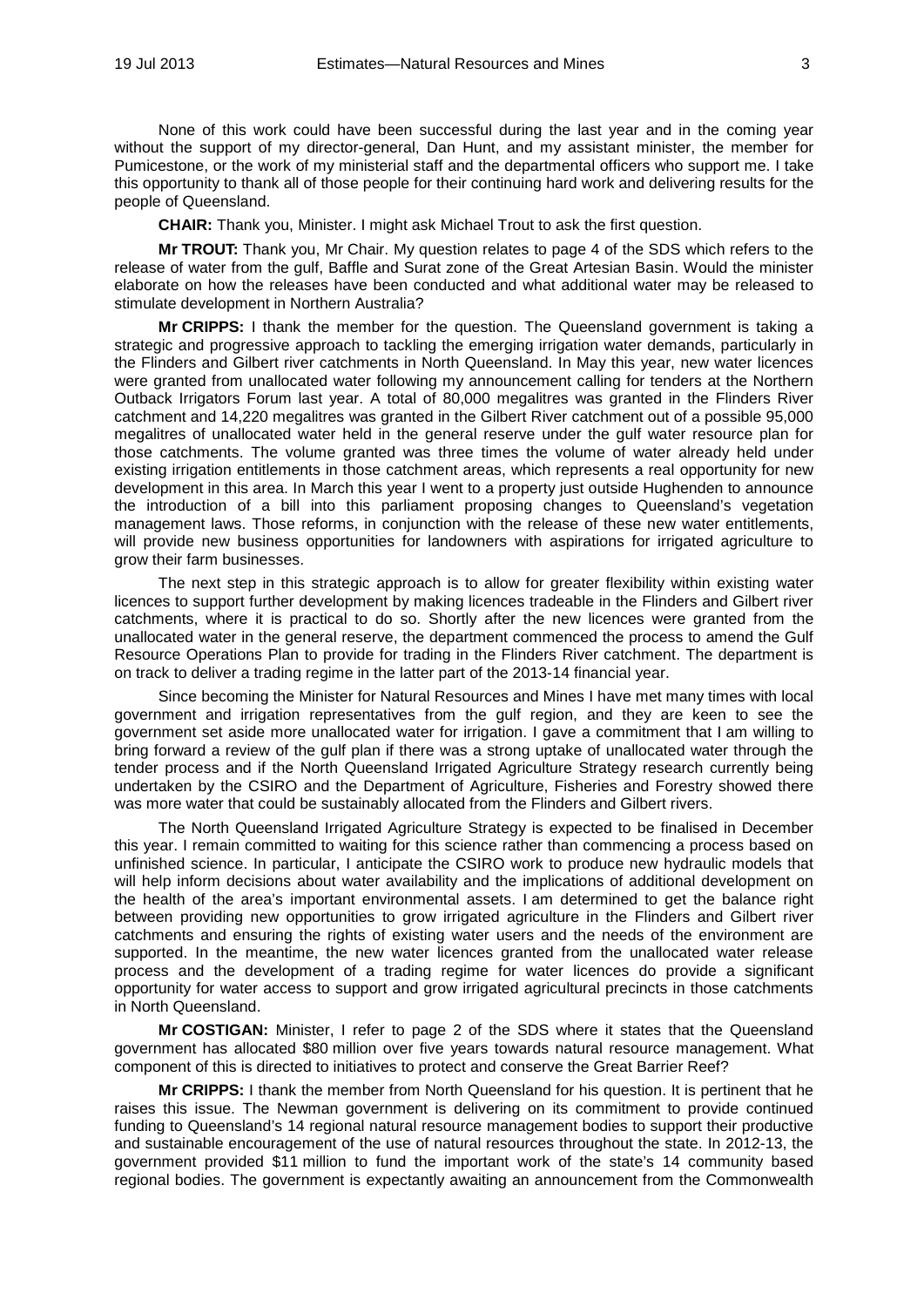government on its commitment to funding for Queensland's 14 NRM bodies. We are pleased to see the Caring for Our Country program commitment renewed and we are continuing to wait for the details of that funding to come through.

Regional NRM bodies are currently preparing project applications addressing the priorities for investment outlined for projects that may deliver outcomes over two or three years in terms of the Queensland government's NRM priorities. The program aims to maximise direct investment in on-ground activities that achieve important, enduring and largely public orientated outcomes. Unless otherwise specified, regional NRM bodies are required to demonstrate, in their application, how the proposed activities will deliver measurable on-ground outcomes addressing the relevant natural resource management priorities of the Queensland government investment program. This funding enables regional bodies to focus on on-ground outcomes and undertake their valuable work through strong partnerships with landowners, community groups, rural industry groups and all levels of government.

A new \$80 million Queensland regional NRM investment program will operate from 2013 to 2018. Over this period, \$55 million will be provided to regional NRM bodies to support a strong focus on on-ground projects and \$18 million for other natural resource management projects. Since becoming minister, and in discussion with landowners and other stakeholders, I have asked that the projects submitted by these groups focus on pest and weed control, sustainable agriculture and water quality outcomes. By directing funds to these key NRM themes, it is expected that we will be able to achieve greater environmental outcomes.

A sum of \$30 million will be delivered across the reef catchments through three primary programs: the Paddock to Reef Program, which involves monitoring and modelling on a catchment-wide basis; the Queensland NRM investment in the five Queensland reef regional NRM catchments; and the Queensland Wetlands Program. The Paddock to Reef Program is a world-leading approach to evaluating the effectiveness of agricultural land management practices that have benefits for producers as well as water quality outcomes. The program integrates data and information on the uptake of improved agricultural land management practices, the effectiveness and profitability of those practices, and catchment indicators and water quality. The predominant agricultural land management practices covered by the Paddock to Reef Program are grazing and cane in the Burdekin catchment, the Wet Tropics catchment and the Mackay-Whitsunday catchment; grazing and cropping in the Fitzroy region; and cattle, cane and horticulture predominantly in the Burnett-Mary region. The aim of working with these industry groups is to facilitate the uptake of best practice to improve the quality of water entering the Great Barrier Reef lagoon.

A further \$1.8 million annually is used to support intensive pollutant loads monitoring at key catchment and subcatchment sites, and departmental modelling of water quality and on-ground practice change and associated data management. These projects support annual report cards for the reef catchments. Those report cards are required by the government to measure progress against water quality targets under the Great Barrier Reef Water Quality Protection Plan. The five reef regional NRM bodies will receive \$3.7 million in 2013-14 to support reef water quality protection initiatives, sustainable agriculture, and pest and weed management. Through these initiatives and activities the government is dedicated to preserving the Great Barrier Reef and ensuring the environmental values of the reef are protected for future generations.

**Mr COSTIGAN:** The government has attracted severe criticism for changes to the Vegetation Management Act and the expected impact on the environment. Would you kindly outline what environmental impacts, if any, are expected from changes to vegetation management laws via the Vegetation Management Framework Amendment Bill 2013?

**Mr CRIPPS:** I thank the member for the question. The Newman government implemented common-sense and balanced reforms to the Vegetation Management Act. These reforms do not encourage nor indeed allow for indiscriminate land clearing. My department will continue to monitor vegetation management activities across the state.

In the lead-up to the amending of the Vegetation Management Act a broad range of issues were raised by conservation groups regarding the reforms through submissions to and public hearings of the State Development, Infrastructure and Industry Committee. There were five key issues identified by conservation groups in response to these reforms. They were: the need for and implications of changing the purpose of the Vegetation Management Act to include reference to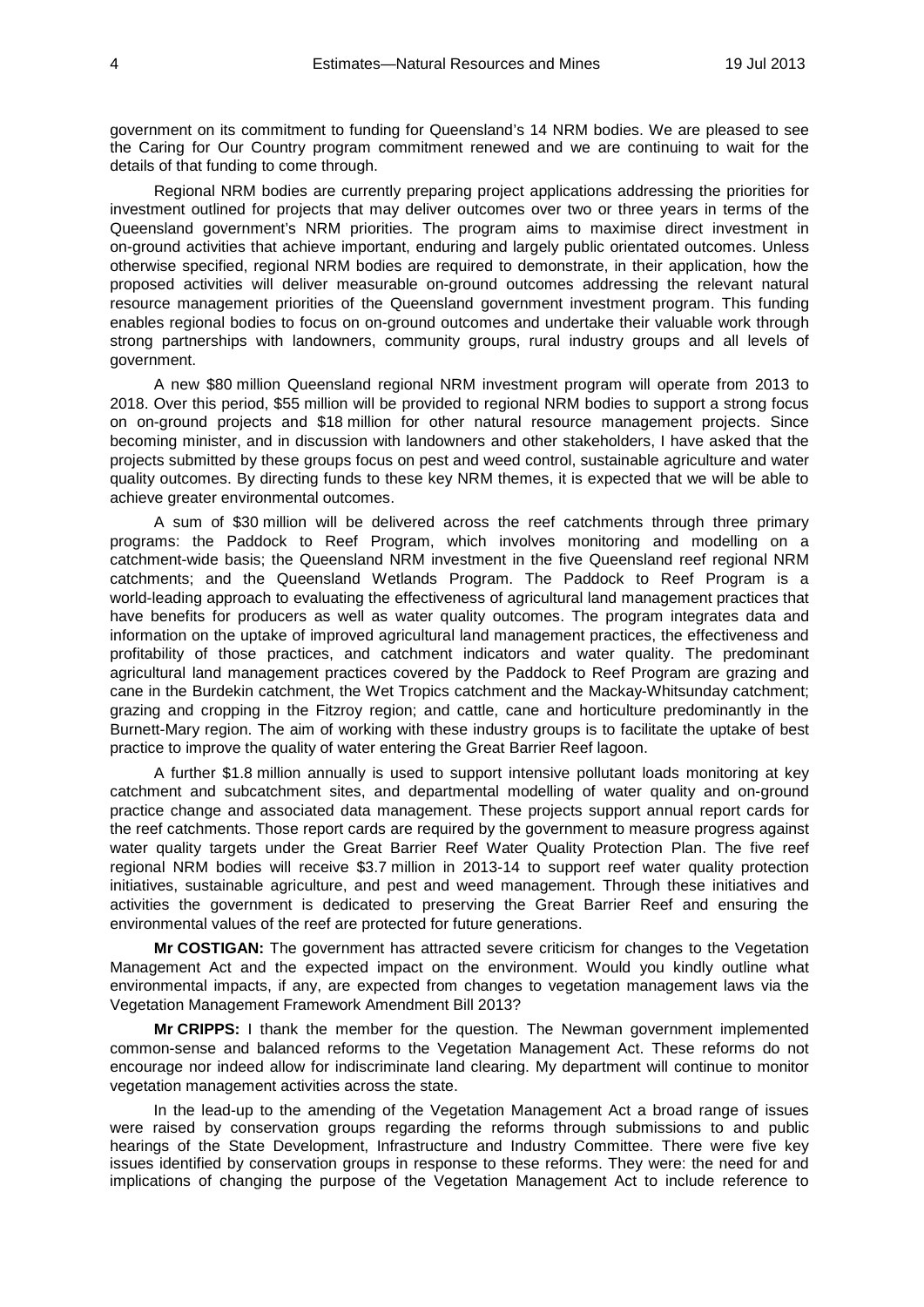sustainable land use; the impact of removing regrowth regulations from freehold and Indigenous land on threatened species; the Great Barrier Reef and greenhouse gas emissions; the length of time provided for consultation; and the potential for broadscale clearing to result from the new high-value agriculture purpose.

Economic development is a priority for the Queensland government, but these reforms do not signal that the government is relaxing environmental standards. The Vegetation Management Act will still apply over mapped remnant vegetation and the impacts on sensitive areas such as endangered regional ecosystems, wetlands, watercourses and essential habitat for threatened species will still be assessed. The requirement of vegetation offsets will still apply. This in turn will provide opportunities for our rural communities not only to diversify their on-farm activities but also to protect the environment at the same time.

It is stressed that the removal of the high-value regrowth regulation from freehold and Indigenous land will only return levels of native regrowth regulation to a similar level that existed to 2009. Having said that, the amendments do not repeal the protection of native regrowth vegetation located within 50 metres of watercourses in the Burdekin, Mackay-Whitsunday and Wet Tropics reef catchments. Other legislation that currently applies to the environment, whether it be Commonwealth, state or local government, will also continue to apply. The amending act does not change the way that other legislation is applied or implemented.

The government has put in place a stringent set of criteria to ensure the environmental impacts associated with clearing for the new purpose of high-value agriculture and irrigated high-value agriculture clearing are minimised, both before an application is accepted and during the assessment process. The Department of Natural Resources and Mines will continue to monitor the vegetation clearing through the state-wide land cover and tree study as well as identify areas of unauthorised clearing. The reforms do not change or weaken the penalties for unauthorised clearing in the Vegetation Management Act. Rather the changes address breaches of fundamental legislative principles.

The department will continue to work with relevant stakeholders to ensure the reforms are streamlined and practical, but sufficiently rigorous to ensure key environmental values are maintained. The changes to allow clearing for high-value agriculture and irrigated high-value agriculture are not without appropriate safeguards provided for in the bill. The need to demonstrate that the land is suitable for the proposed type of agricultural development, the associated business activity is viable and that there are no alternative sites already cleared where the development could be undertaken ensure that any agricultural development is appropriately targeted and undertaken in a sustainable way. The power in the bill for the declaration of a restricted high-value agriculture area provides a further safeguard to mitigate the risk of inappropriate clearing and contain activities that may lead to environmental degradation.

**Mrs MILLER:** Minister, I refer to page 3 of the SDS which sets out that your department has been progressing a framework for managing mining leases on North Stradbroke Island and also your answer to non-government question on notice No. 4. Minister, what proportion of the \$294,000 spent on developing this framework was spent negotiating with the Quandamooka people and what was spent negotiating with Sibelco?

**Mr CRIPPS:** Mr Chairman, in the first instance I will seek your guidance in relation to the question being asked during the proceedings on the Natural Resources part of my portfolio.

**CHAIR:** It is more a mining question.

**Mrs MILLER:** It is listed here on page 3 of the SDS. You can take the pain now, Minister, or you can take it later, quite frankly. I would suggest it is better to get it over and done with.

**CHAIR:** We did agree this morning—

**Mrs MILLER:** We did agree.

**CHAIR:**—that this would be a free-flowing session. Minister, you will answer the question.

**Mr CRIPPS:** I just pointed out that you nominated in your opening statement that we would be taking natural resource questions during the current session and mines questions later. I am certainly happy to answer the question.

For the benefit of committee, last financial year the Department of Natural Resources and Mines spent \$940,000 on implementing the current Indigenous land use agreement. The Quandamooka people directly received \$690,000 of that money as part of a \$2 million capacity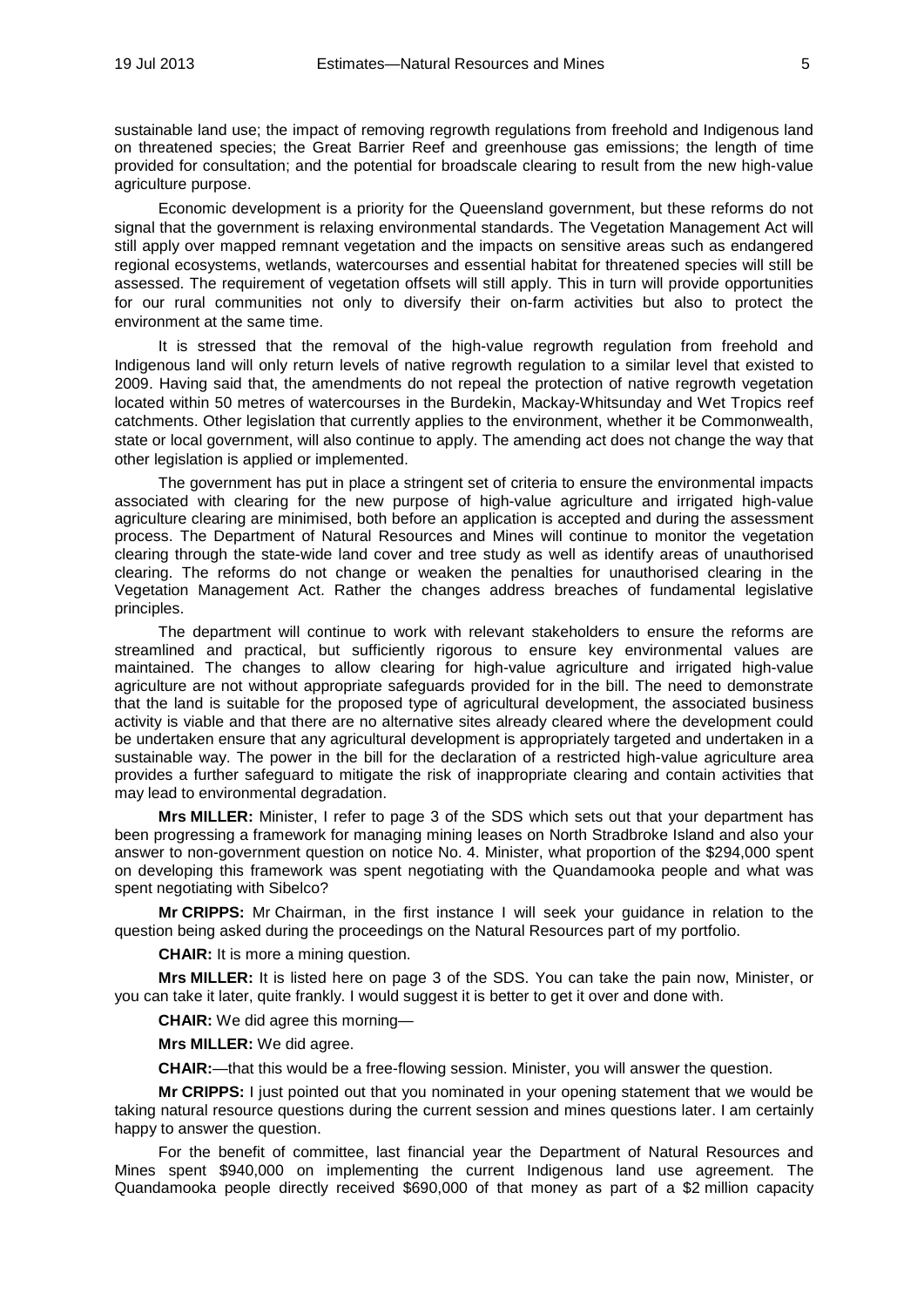development grant. A further instalment of \$580,000 will be paid to the Quandamooka people in September of this year. The capacity development grant is to be used to engage business development consultants, undertake strategic planning, purchase office equipment and meet other corporate governance requirements.

I am advised that in addition to this the Department of National Parks, Recreation, Sport and Racing has also been providing monetary grants to assist the Quandamooka people in respect of the joint management arrangements for the national parks. The Department of State Development, Infrastructure and Planning has given \$200,000 to the Quandamooka people to undertake land planning studies.

In addition, under the Indigenous land use agreement significant compensation benefits are provided to the Quandamooka people and the state has paid a significant amount of compensation this year. The department has sought a carryover of \$1.37 million to the 2013-14 financial year, a significant proportion of which will be spent on surveys necessary for changes to land tenures provided for under the indigenous land use agreement for the benefit of the Quandamooka people.

**Mrs MILLER:** I refer again to page 3 of the SDS. On the Integrity Commissioner's website it has been disclosed that the government has had meetings on eight separate dates with Sibelco in two months including a meeting involving yourself on 1 May and meetings separately with your senior adviser on 9 May, 13 May, 28 May, 29 May and 19 June. I seek leave to table the documents from the website of the Integrity Commissioner and the disclosure returns of the Electoral Commission.

**CHAIR:** Leave is granted.

**Mrs MILLER:** Minister this is an extraordinary level of access. It is a filthy, dirty, rotten deal that is going down in your government, is it not?

**CHAIR:** Parliamentary language please.

**Mr CRIPPS:** No. In response to the member for Bundamba's question, there is nothing untoward about the government's intentions in relation to its plans for the continuation of sandmining activities on North Stradbroke Island to provide for a smoother transition away from this activity that has been undertaken on the island for many decades to new economic activities that can provide jobs for people in that community.

I might point out that the LNP was extremely clear both in 2011 when the legislation was brought before the parliament by the previous government and in 2012 during the election campaign that we would be providing for a smoother transition from sandmining activities on North Stradbroke Island to alternative economic activities to ensure that there were opportunities for the community on the island to have jobs that would provide livelihoods for people on the island. Since becoming the minister I did meet, as the member for Bundamba indicated, Sibelco and I challenged them to come up with their best possible package of alternative proposals about the future of their sandmining activities on North Stradbroke Island.

They went away and did that. They did that in consultation and contact with people from my department. They did that at my request because I challenged them to come up with an alternative package of proposals for the continuation of sandmining on North Stradbroke Island for their operations to be viable, for them to be able to provide jobs for the community on North Stradbroke Island but also to improve the environmental outcomes that could be put in place and also for the benefit of the Quandamooka people on North Stradbroke Island. They went away and did that. They have come up with an alternative proposal which the government is considering.

There is no deal, as the member for Bundamba has indicated. I reject that assertion. What there was was a very clear statement from the LNP when the legislation went through the parliament in 2011 and during the election campaign in 2012 that we would be putting in place these alternative arrangements. We have undertaken a process to implement that commitment. I might also make the observation at this time and reaffirm the commitment of the Newman government to meeting all of its obligations and responsibilities under the existing ILUA that exists between the Queensland government and the Quandamooka people.

**CHAIR:** Member for Bundamba, to help the flow of the session I point out that this session is on land services and water services. Have you got any questions on land services and water services?

**Mrs MILLER:** I have questions in relation to page 3 of the SDS in relation to mining on North Stradbroke Island and other questions. In terms of the free flow of questioning, I have a couple more questions to the minister.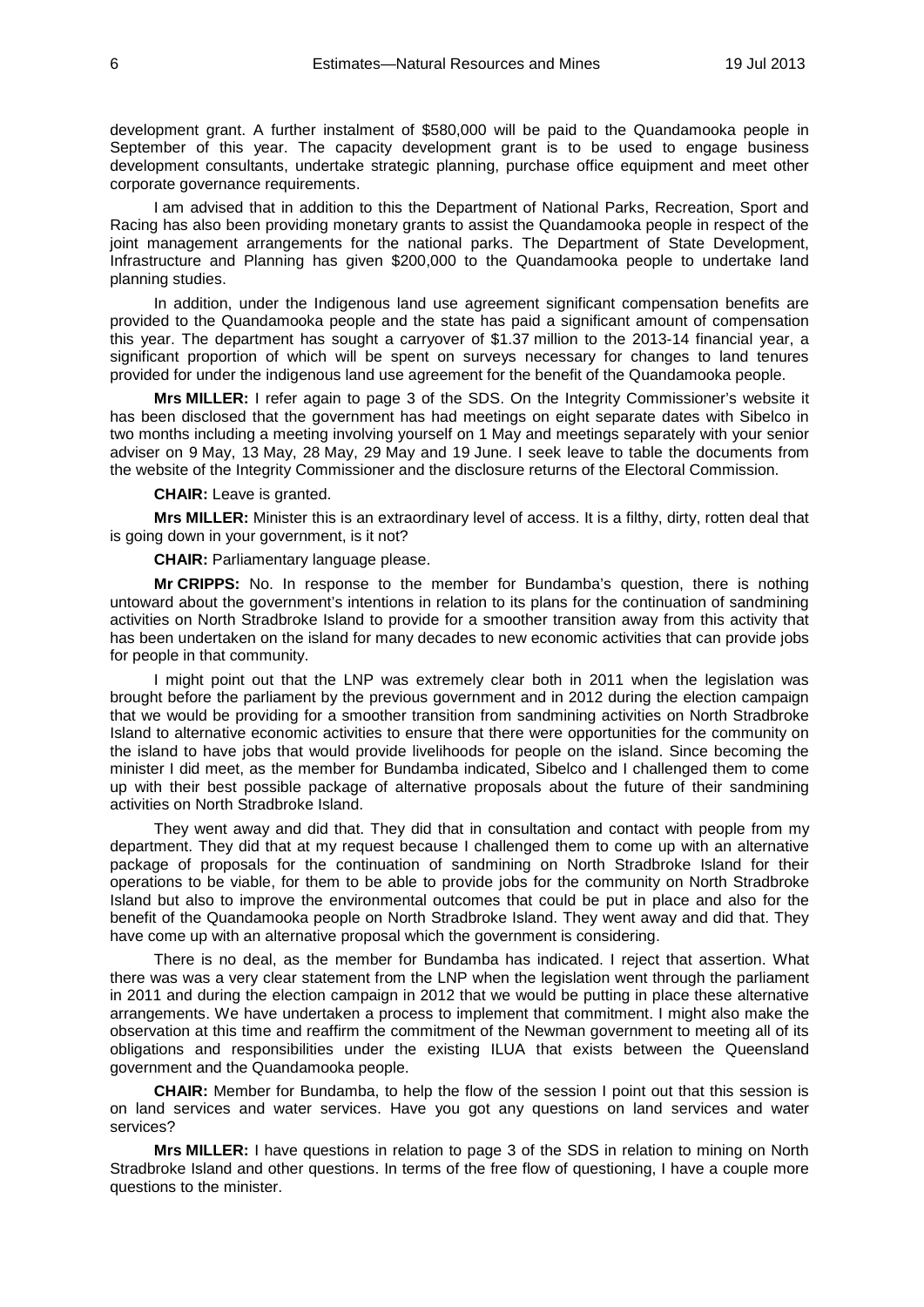**CHAIR:** We have actually allocated an hour and a half from—

**Mrs MILLER:** You have now gone back on what the agreement was in the committee meeting this morning, I think, in order to protect the minister.

**CHAIR:** No. I am more than happy for you to ask these questions, but I think they would be more appropriately asked in the 11.30 to one time slot.

**Mrs MILLER:** So the minister can receive his instructions from the Premier's office, is that case?

**CHAIR:** No, that is not the case at all. This is about land services and water services. Have you got any questions in relation to land services and water services?

**Mrs MILLER:** I have questions that follow on from this. If it gives the minister time to get his instructions, I am happy for you to go to your side.

**CHAIR:** Come back in the mining section and I am more than happy to allow the questions. I call the member for Dalrymple.

**Mr KNUTH:** Minister, your government has continually bragged about boosting agricultural production and continually points to the Flinders River and Gilbert River irrigation area. A total of 80,000 megalitres was granted to development irrigators but very little to smaller irrigators. I brought this up last year. It seems that this process is going very slowly considering that there is believed to be up to four million megalitres that pours from the Flinders River and Gilbert River in the gulf each year. You speak also about amending the operation resource plan. There are conservative figures out there—and the irrigators and the present mayor know this—that at least 300,000 megalitres is available. Why is this process so slow? Do I have to wait until the next parliamentary sitting to try to get more megalitres opened up for irrigators in the Flinders River area?

**Mr CRIPPS:** One of the very first things I did on becoming Minister for Natural Resources and Mines was commence the process for the release of all of the water that was at that time available in the general reserve in the Gulf Resource Operations Plan for the Flinders and Gilbert rivers. That process was commenced when I announced it at the forum in Hughenden in, I believe, late July last year. We went through an open and transparent process for the release of that water, and the release of all of that water in the general reserve has already been completed.

There was a very strong response from landowners in that area with a view to getting access to the water that had been released, and that was very welcome. I do not know how many more times I have to say it, but I gave a commitment that if that process was responded to strongly by the landowners in that area and if the research that was being undertaken at the time by CSIRO and the Department of Agriculture, Fisheries and Forestry demonstrated that there was scope for additional water to be allocated for irrigated agriculture I would bring forward the scheduled review of the resource operations plan, which I understand is not until 2017, so that we could commence that process. I do not know how many more times I have to repeat that commitment.

I understand that we will have the results of that work being done by CSIRO and the Department of Agriculture, Fisheries and Forestry by the end of this year. Might I say to the member for Dalrymple that that work by CSIRO and the Department of Agriculture, Fisheries and Forestry is being very strongly supported by the landowners in that area. They have supported that process strongly because they believe it will result in a better understanding of the systems—not only the hydrological systems but also the agronomic systems—that face the landowners in that gulf catchment area. I am committed absolutely to providing additional opportunities for irrigated agriculture to be developed in Northern Australia, in North Queensland and particularly in North-West Queensland, in the area that we are talking about, but I will do so in a well-informed and sustainable fashion.

I respect the existing water entitlements in that area and I also respect the importance of the natural resource issues that need to be addressed in issuing additional water entitlements. I will do this in a sustainable and well-informed way. I will do that in terms of due process under the Water Act. I regret that the member for Dalrymple has consistently throughout this process, including at this forum last year, tried to be a knocker, a spoiler and a detractor from a process that is overwhelmingly supported by the people of North-West Queensland, who are grateful that they now have a government that understands that we need to deliver more opportunities for a diversification of agricultural activities in this part of the state.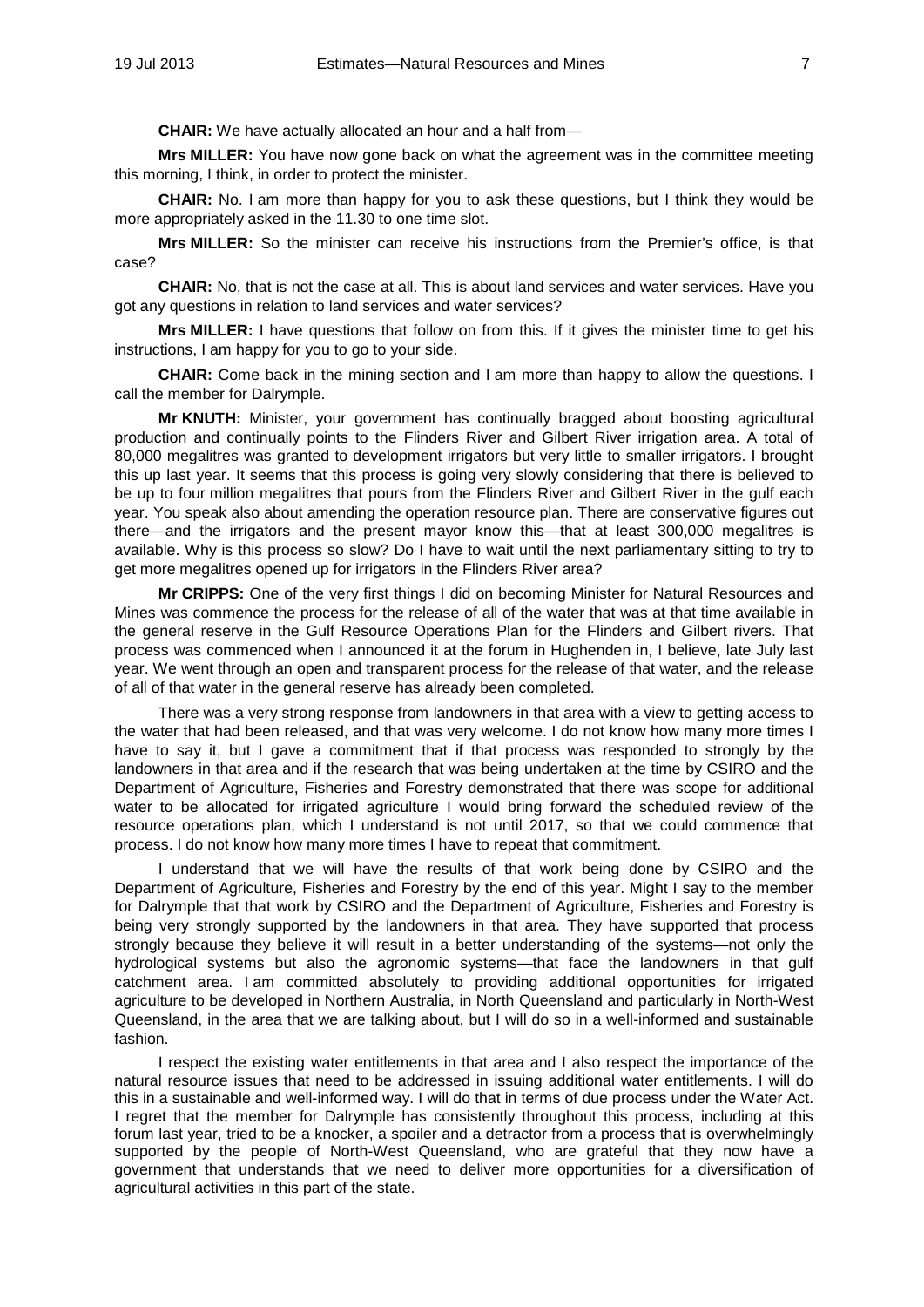**Mr KNUTH:** Minister, I completely disagree with that because the figures had already been done. What you are saying to them is something that they already knew from the beginning. There is enough allocation of water there to provide many irrigators in that region. Another disappointing thing about this is that three of the biggest irrigators in the region received the allocation. So if you can understand why this process needs to be sped up, because I do not want to come back at the next—

**CHAIR:** What is your question?

**Mr KNUTH:** What I am saying, Minister, is that we do not want to come back here at the next estimates asking the same question.

**Mr CRIPPS:** Mr Chairman, all I can do is point to some of the comments that I have already made. The process that was undertaken to release all of the water in the general reserve for the Flinders and Gilbert river catchments was transparent, it was open and it was fair and accountable. It was conducted under the supervision of a probity adviser advising the Department of Natural Resources and Mines. Everybody had an equal opportunity to secure the water entitlements that were released under the resource operations plan. There can be no question about that. Those people who were given an opportunity to secure the water entitlements that were released did so after going through an open and accountable and fair and transparent process where they all got—

**Mr KNUTH:** So giving it to three big companies is open and accountable?

#### **Mr CRIPPS:** No.

**CHAIR:** Please let the minister finish.

**Mr CRIPPS:** No. I could point to one of the successful proponents in the Gilbert River catchment who is not a large irrigator and is not a corporate agricultural producer and who secured a water entitlement under this process. It was done in a fair and independent and transparent way, overseen by a probity adviser. Each of the people who put in an application to secure a water entitlement did so against the criteria that was set—the same for everybody at the start of this process. They were assessed in a fair and independent way, and the results speak for themselves.

**CHAIR:** I call the member for South Brisbane.

**Ms TRAD:** Good morning, Minister.

**Mr CRIPPS:** Good morning.

**Ms TRAD:** Minister, in relation to your responsibilities as lands minister, how can you sit there and say that you have met obligations under the Quandamooka ILUA when you have met with them only once and have had multiple meetings—both you and the Premier's office—with Sibelco?

**Mr CRIPPS:** The process for negotiating the current ILUA between the Queensland government and the Quandamooka people is an ongoing process of negotiation between those two parties. It involves not only my Department of Natural Resources and Mines but also the Department of National Parks, Recreation, Sport and Racing. I am pleased to advise the committee that the government is well on track to implementing its election commitment to provide a more realistic end to sandmining activities on North Stradbroke Island.

**Ms TRAD:** You mean a longer time frame—more sandmining?

**Mr CRIPPS:** It may involve a longer time frame, but the principal commitment of the Newman government, that we made when this legislation was first introduced in 2011 by the previous government and during the election campaign, was that the LNP believed in providing for a smoother transition from the current sandmining activities to other economic activities that would provide jobs for people living on that island.

The arrangements that were put in place by the former government meant that sandmining activities would abruptly come to an end in a much shorter time frame, and there were grave doubts that a successful transition process could occur for the economy on the island. The jobs that exist on the island for local people, including local Indigenous people, would not be able to be sustained or successfully transitioned from those existing sandmining activities to alternative economic activities most likely tourism. But in such a short time frame for transition, the possibility of those jobs being successfully created in that time frame was questionable. We understand that the island's economy needs time to transition away from sandmining to those other activities. There would be a loss of jobs if that successful transition did not occur.

We are taking a much more sensible approach and we are implementing our election commitment to provide that transitional pathway. All I can say to the member for South Brisbane is that the Queensland government is committed to meeting all of its obligations and responsibilities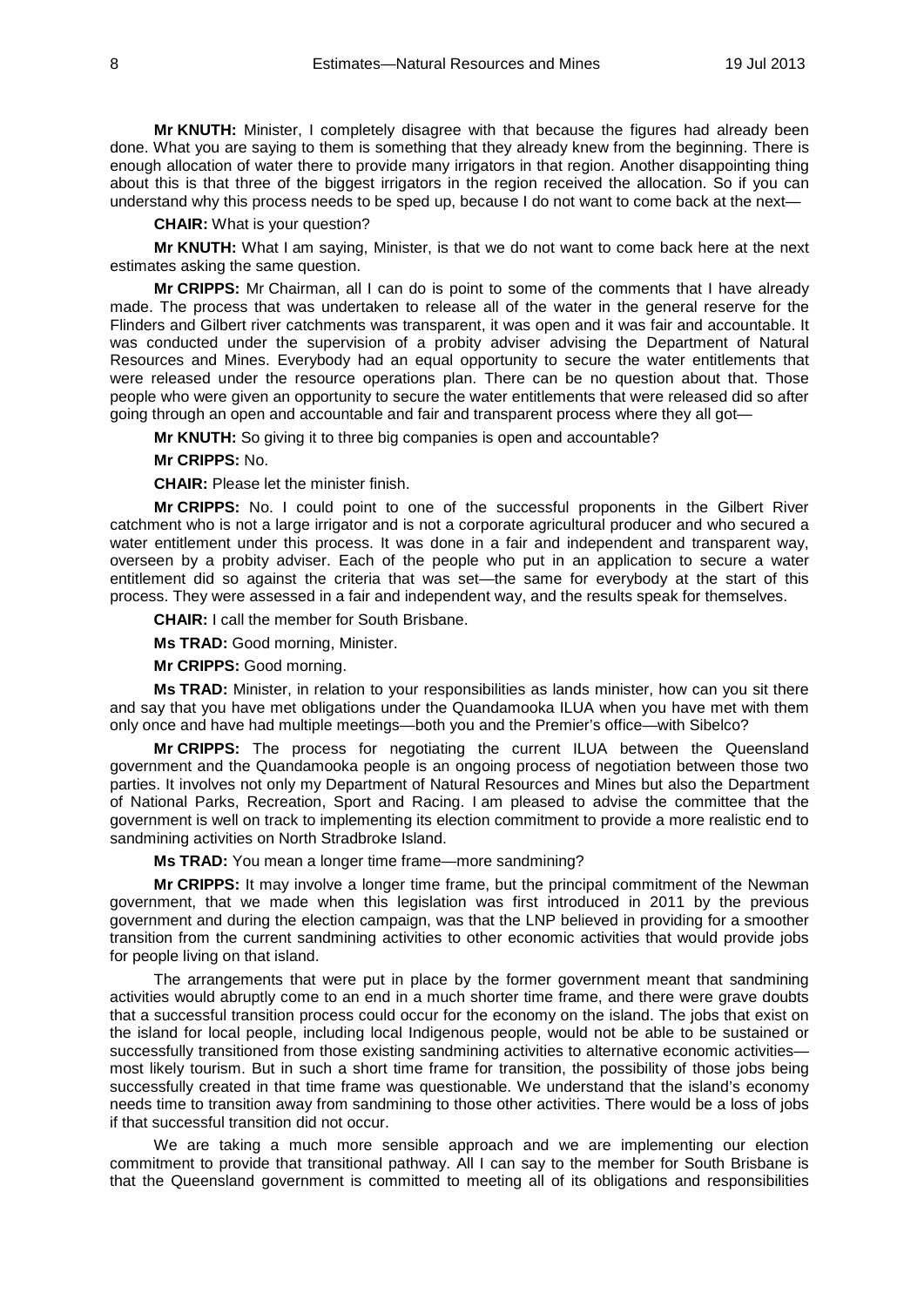under the current ILUA. Indeed, when I met with the Quandamooka people I agreed to their request to facilitate a better process for progressing the negotiation of the current ILUA by creating a government round table at which all of the different departments that have obligations under that process would be represented together, instead of individually progressing negotiation arrangements. So we are very committed to that process. That process is ongoing between departmental officers and the representatives of the Quandamooka people all the time, and we are continuing to try to achieve an outcome as far as meeting our obligations and responsibilities under the current ILUA is concerned.

**Ms TRAD:** Minister, is Sibelco an LNP donor under the QForum program?

**CHAIR:** I think that question has nothing to do with the Department of Natural Resources and Mines.

**Ms TRAD:** I think it does. The minister is a member of the QForum fundraising program as a minister of this state. He would well know whether or not Sibelco is a member of the QForum fundraising program.

**CHAIR:** We are examining the Service Delivery Statement for the budget of the Department of Natural Resources and Mines.

**Ms TRAD:** And the minister has been in negotiations with Sibelco over amendments to the North Stradbroke Island act. I think that is a reasonable question, and if the minister was to adhere to transparency—

**CHAIR:** I am going to rule that question out of order.

**Ms TRAD:** Okay. So I will ask another question. Minister, last night on the *7.30* program reference was made to a briefing note, and that briefing note suggested that crown law advice intimated that there may be problems in terms of the native title legislation should sandmining progress or be extended on North Stradbroke Island. You suggested there was alternative advice to the crown law advice. What is that alternative advice?

**Mr CRIPPS:** In relation to this issue, I will seek your ruling, Mr Chairman, as to whether or not a television show that went to air last night—

**Ms TRAD:** They were your statements, Minister, on the television program.

**Mr CRIPPS:**—is part of the proceedings of the budget estimates.

**CHAIR:** You are pushing the boundaries here, member for South Brisbane.

**Ms TRAD:** With all due respect, Mr Chair, it is the minister's public statement. It is about his responsibility as lands minister of this state, and I think it is incumbent on him to answer the question. What is the other form of advice you received in relation to the native title problems?

**CHAIR:** Excuse me, member for South Brisbane. I do not think it is about land services and water services and it is not about the Service Delivery Statement that we are examining here today.

**Ms TRAD:** With all due respect, Chair, it is. It actually is. It is actually about the progression of the ILUA on North Stradbroke Island, the extension of sandmining—

**CHAIR:** I struggle to see—

**Ms TRAD:** All of these are under the minister's responsibility, Mr Chair, and I am referring to public statements made. What is the other advice that you received that the native title problems could be overcome?

**CHAIR:** Could you please show me in the Service Delivery Statement—

**Ms TRAD:** Page 3 of the SDS.

**CHAIR:** What does it say there about—

**Ms TRAD:** About progressing the framework, the North Stradbroke Island framework. I suggest that resolving the native title issues—

**CHAIR:** You want to ask a question about ILUAs again, do you?

**Ms TRAD:** I just asked the question. The question was that, in relation to progressing the ILUA on North Stradbroke Island, there are concerns in relation to the crown law advice that was included in the briefing note.

**CHAIR:** I have not seen anything about the crown law advice in the Service Delivery Statement.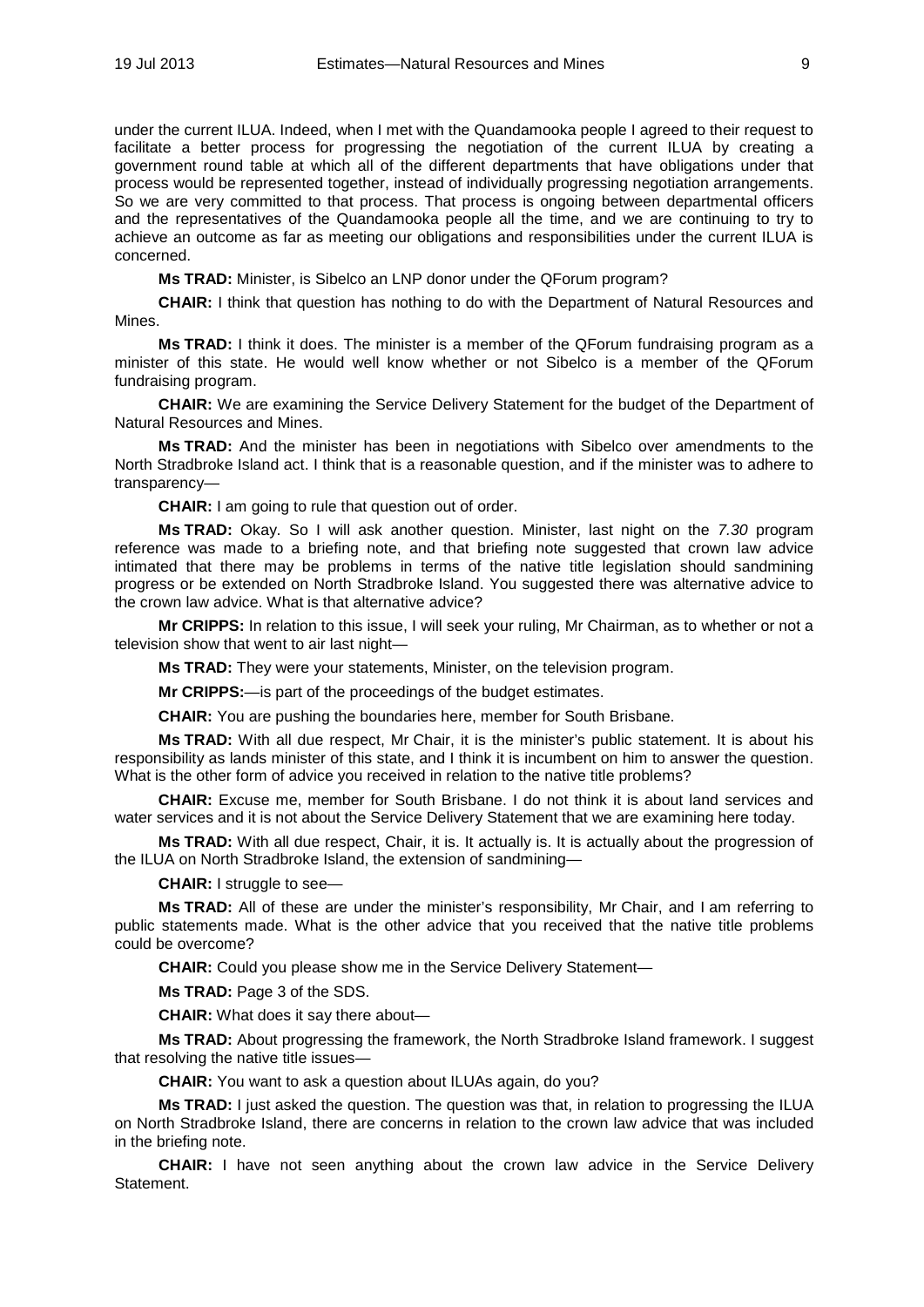**Ms TRAD:** Excuse me, Mr Chair. I know that you are trying to assist the minister to avoid this question. It is a very simple question.

**CHAIR:** No. This question is out of order.

**Ms TRAD:** No, it is not out of order at all.

**CHAIR:** This question is out of order. That sort of question should be asked in the parliament. This is about the service delivery of the Department of Natural Resources and Mines. Your question is about a TV program, *7.30*. It is nothing about this Service Delivery Statement at all, is it?

**Ms TRAD:** With all due respect, I think it is.

**CHAIR:** I struggle to see it.

**Ms TRAD:** Well, you are the chair. You can make the ruling, but I suggest that it is.

**CHAIR:** Well, I will make the ruling that it is out of order. Do you have any further questions?

**Ms TRAD:** No, but I think you are wrong.

**CHAIR:** My question relates to page 10 of the SDS and refers to the streamlining measures under the vegetation management framework, introduced to parliament in March 2013. These changes have been introduced to remove green tape and unnecessary governance over landholders. While the changes have been met with enthusiasm, some stakeholders conclude that the changes mean a reversion to broadscale tree clearing. What monitoring and compliance regimes are in place to monitor and prosecute illegal tree clearing?

**Mr CRIPPS:** Thank you for the question, Mr Chairman. The Newman government prefers to encourage sustainable vegetation management practices rather than focus only on punitive measures for inappropriate clearing practices.

The Vegetation Management Framework Amendment Bill that was passed by the parliament earlier this year made a number of important changes to the way that vegetation management activities are regulated by my department. These changes reflected a marked difference in approach between this government and the previous government. The previous government took more punitive action against landholders—indeed pandering to the conservation sector, which demanded more compliance activity. My department is committed to ensuring that all natural resource outcomes identified under our legislation are achieved. But this has meant working to the bigger picture of sustainable natural resource management, not just unilaterally applying prosecutions and enforcements to every non-compliant activity. The previous government increasingly used prosecutions and legal actions as a KPI or a measure of the successful work of the former departments under the Vegetation Management Act. The Newman government recognises that this style of enforcement is uneven and placed the average landholder at a disadvantage through complex and expensive legal processes, particularly the omission of Criminal Code legal defences.

In relation to breaches of illegal clearing, decisions have been determined by the courts for vegetation-clearing offences in 2009-10, 2010-11 and 2011-12, and fines totalling \$1.2 million have been imposed. The breakdown of this total is that in 2009-10 nine vegetation management matters were prosecuted for a total of 10,929 hectares of native vegetation cleared and pecuniary fines totalled approximately \$440,000. In 2010-11 five vegetation management matters were prosecuted for a total of 616 hectares of native vegetation cleared and pecuniary fines totalled approximately \$250,000. In 2011-12, 11 vegetation matters were prosecuted for a total of 1,608 hectares of native vegetation cleared and pecuniary fines totalled approximately \$520,000. In the financial year 2012-13 the department referred one vegetation management prosecution that the court has not yet reached a decision on.

Of the 791 reports to the department in the same period there are 59 matters requiring attention, one prosecution commenced, as I have already indicated, five property maps of assessable vegetation completed, two negotiated outcomes commenced, five identified as having an applicable exemption, three found not to have been offences under the VMA, seven identified as no offence detected, 16 warning letters issued about matters determined to be low priority and not considered serious enough to investigate further, and 20, 2008-09 matters which have been queued for attention with an estimate of a further 1,539 hectares to be preserved.

The department's new compliance management framework focuses on working with Queenslanders to achieve voluntary adherence to natural resource management laws but without watering down the ability to litigate against serious offences where that is necessary. The department has never been the recipient of any pecuniary fines issued by the courts, and there was no change in revenue to the department which was collected for foregone in the 2012-13 budget.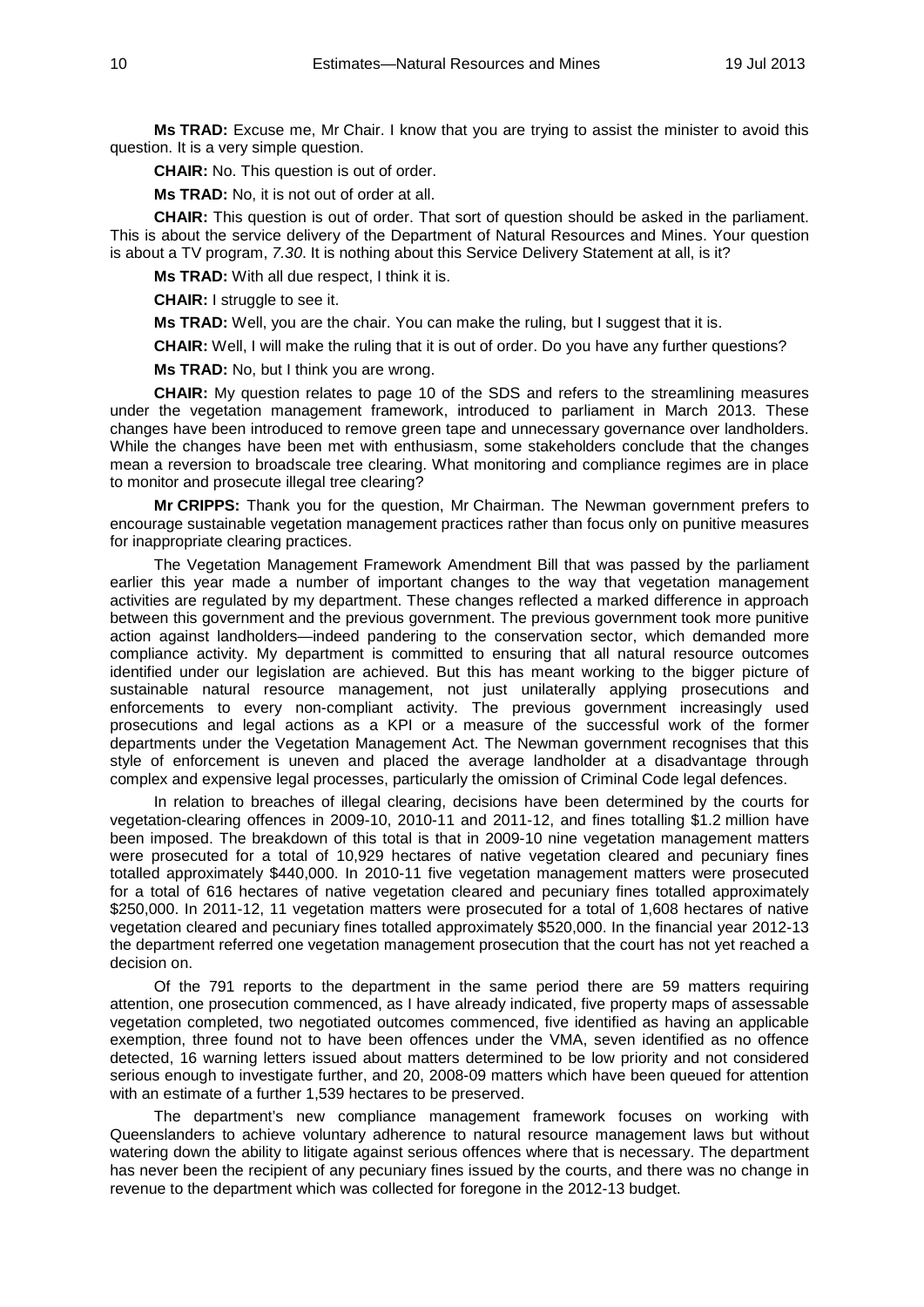The department has officers who are authorised to undertake activity aimed at achieving outcomes consistent with the department's compliance policies and regulatory framework. Within vegetation management this equates to around 50 officers available to respond to matters across the state. The total investment in vegetation compliance is approximately \$5.7 million which includes approximately \$1.2 million invested in the Statewide Landcover and Trees Study.

**CHAIR:** Thank you very much, Minister. That was very comprehensive.

**Mrs MADDERN:** Good morning, Minister. I have a follow-on question from the member for Lockyer. It is in two parts. Why is high-value regrowth being removed from regulation on freehold land? I refer to statements by the World Wildlife Fund which indicate that 700,000 hectares of endangered regrowth forest not cleared since 1989 could potentially be cleared. Is this correct?

**Mr CRIPPS:** It has been a long time since Queensland landowners were properly supported by their state government. Since the Newman government came to office, we have taken the opportunity to address those longstanding issues of public policy. The Newman government will be delivering on its core election promise to reduce the regulatory burden placed upon landholders by consecutive Labor governments. The Vegetation Management and Other Legislation Amendment Bill in 2009 introduced long-term regulation of regrowth vegetation on agricultural and grazing leasehold land and non-urban freehold and Indigenous land through a performance based compliance code. The high-value regrowth layer has no basis in science and existed as an additional layer of mapping.

In relation to queries about why the regrowth regulations were only being removed on freehold and Indigenous land, the intention was to return the regrowth regulations to a similar level that existed prior to the 2009 reforms—that is, before the laws controlling regrowth vegetation were extended to freehold land. High-value regrowth is shown on a map as regulated areas of regrowth vegetation which are woody vegetation that is deemed to be forest quality, that has not been recleared since 31 December 1989 and that is either endangered, of concern or least concern regional ecosystem.

Committee members might ask why high-value regrowth was removed from regulation on freehold and Indigenous land. That issue relates to the fact that unmanaged regrowth turns into thick, unnatural suckers competing with each other to grow, which results in very little understorey of ground cover. We can have better environment and natural resource management outcomes where this area is properly managed for the production of food, pasture, jobs and wealth for local communities. Reduced ground cover can result in erosion and other poor soil conditions. Controls proposed by the previous government did not really enhance these outcomes at all and had some environmentally perverse outcomes in some circumstances, leaving a major potential for poor environmental outcomes where the thickening of vegetation removed the capacity for there to be a balance between vegetation and grass cover, which actually works against the objects of the Vegetation Management Act.

The reforms provided for the removal of regrowth regulations on freehold and Indigenous land but the retention of controls on regrowth control on leasehold land and in reef watercourses. The reef watercourse protections are to remain in place similar to other protections of watercourses and the areas adjacent to them. This legislation means landholders can get on with the job of providing the production of the food and fibre resources for Queensland in our international and domestic markets without being hindered by this unnecessary legislation. Reforms to Queensland's vegetation management will give landowners more control over the land and allow them to sustainably grow their farm businesses. This is very much a contribution to the Newman government's commitment of doubling agricultural production by 2040 and improving the prospects of more sustainable jobs in rural and regional Queensland.

**Mrs MADDERN:** Thank you, Minister. Page 10 of the SDS refers to changes to strategic cropping land legislation to reduce red tape for fossickers. Fossicking is a relatively low-impact activity, and fossickers will welcome this reduction in red tape. What other plans does the government have to review the strategic cropping land legislation and how it operates across the state?

**Mr CRIPPS:** I thank the member for the question. Managing the interaction between the resource and agricultural sectors is critical to the future prosperity of Queensland, particularly regional areas of Queensland. The Newman government is committed to growing the agricultural sector and the resources sector as part of our four-pillar economy. Continuing to protect agricultural land and land uses including strategic cropping land from incompatible development is an important part of the Queensland government's agricultural strategy and vision to double agricultural production in Queensland by 2040.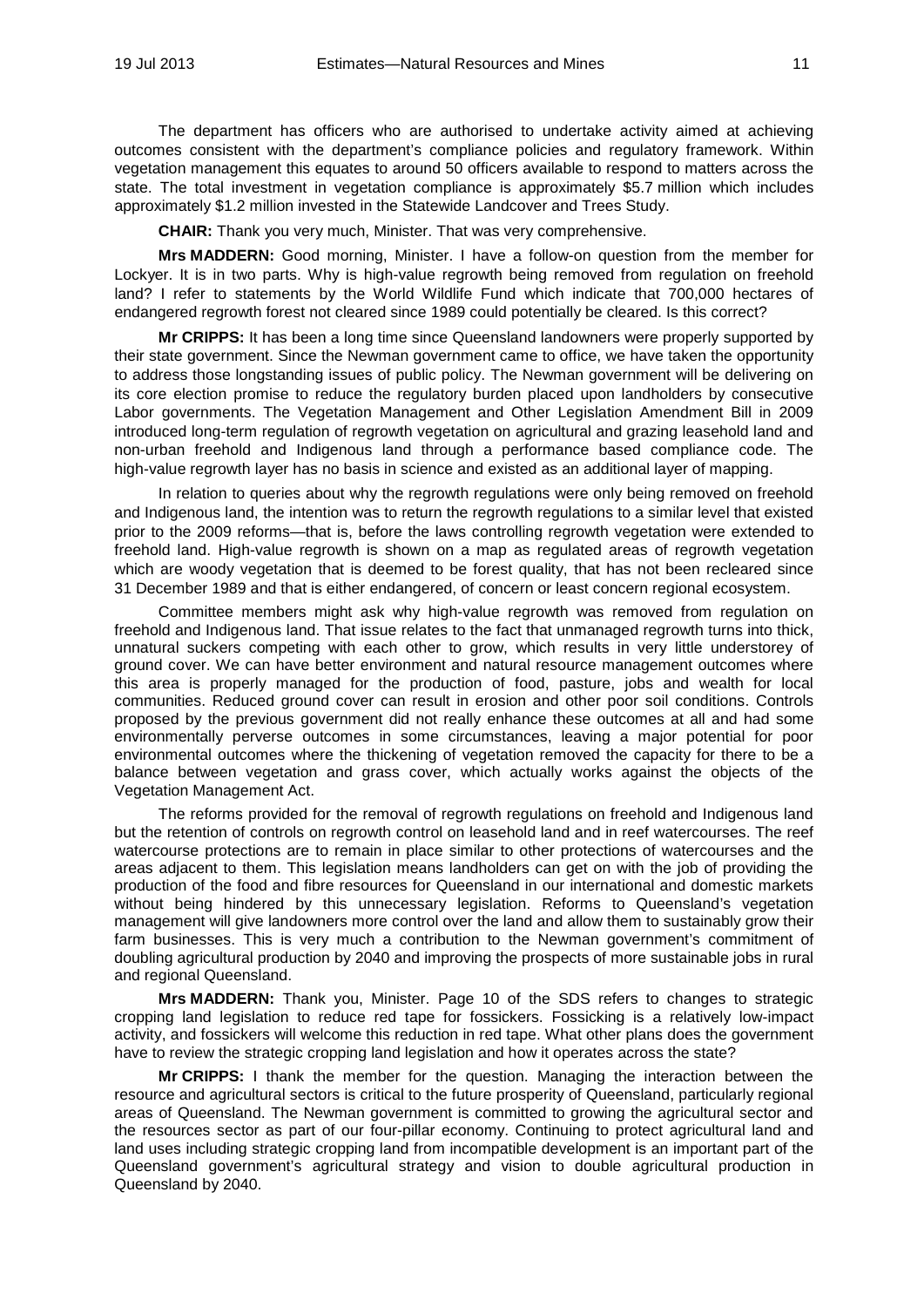The Strategic Cropping Land Act commenced on 30 January 2012 with parts of Queensland identified on the strategic cropping land trigger map as potential strategic cropping land. Following the commencement of the act, it became clear that elements of the legislation were inflexible and onerous and unnecessarily so. Certain areas have been inadvertently identified as potential strategic cropping land in the original trigger map. These areas included breaches in foreshores, lower class agricultural land such as the Gemfields of Central Queensland, existing infrastructure such as airports and dams, power stations and mine pits, and areas designated as urban in statutory regional plans since the original trigger map was developed. These areas were not highly suitable for cropping, but because they had been identified as potential strategic cropping land it could have resulted in development being unnecessarily triggered for a strategic cropping land assessment.

In accordance with the government's commitment to reduce unnecessary regulatory burdens, the strategic cropping land trigger map was amended on 21 December last year to correct these anomalies. In total an extra area of 83½ thousand hectares of land was removed from the strategic cropping land trigger map as potential strategic cropping land. This equates to approximately one per cent of the area initially identified as potential strategic cropping land in the original trigger map. The trigger map amendment was done in accordance with the requirements of the act, and a draft map showing the proposed changes was published on my department's website prior to the amendments being made by regulation. The act will also be reviewed and amended to facilitate the implementation of new regional planning outcomes around priority agricultural areas and to streamline processes to remove unintended consequences for landowners.

On 28 June this year the Deputy Premier released for public consultation the statutory regional plans for the key resource and agriculture growth regions of the Darling Downs and Central Queensland. These landmark plans outline the government's intention to protect areas of priority agricultural land uses from inappropriate resource activities and other forms of development within these regions. The plans will also articulate the co-existence criteria with resource activities, and they will need to comply in order to operate in these priority agricultural areas.

The review will examine the effectiveness of the strategic cropping land framework in achieving its original objects and how to appropriately protect priority agricultural land and resources outside of priority agricultural areas and areas that are not subject to regional plans. The review will be undertaken by the Department of Natural Resources and Mines but will be done in consultation with the Department of State Development, Infrastructure and Planning and the Department of Agriculture, Fisheries and Forestry. Formal public consultation will be a key component of this legislative review, and I will soon be releasing a discussion paper about the Strategic Cropping Land Act 2011 review and seeking community stakeholder views.

**CHAIR:** Page 3 of the SDS states that the Commonwealth government is implementing the Murray-Darling Basin plan. Why has Queensland not signed the intergovernmental agreement on the Murray-Darling Basin plan?

**Mr CRIPPS:** Thank you for your question, Mr Chairman. We have not signed that plan because the Newman government is still not satisfied that there is significant and sufficient structural adjustment funding and support being offered to take account of the impacts of the federal government's plans on irrigators and the communities that they support in the Queensland section of the Murray-Darling Basin. The Newman government has asked time and again for the federal government to fund key assistance and regional adjustment measures for Queensland communities, but the response from the Commonwealth to this point in time has not been satisfactory.

The Commonwealth instigated this process, and I believe it has a moral obligation to provide adequate assistance to the communities that will be negatively affected by it. If additional water programs and industry support are good enough for South Australia's river land, and the funding has already been made available to them, why is it not good enough for the communities in the Queensland section of the Murray-Darling Basin? At the moment we have not seen a commitment from the federal government that satisfies the Queensland government that they are taking this issue seriously in Queensland.

The Newman government is continuing to participate in what is proving to be a very difficult and frustrating negotiation process with the Commonwealth in relation to a commitment by the Commonwealth to reassign funding available to Queensland under the Sustainable Rural Water Use and Infrastructure Program to the Healthy HeadWaters Water Use Efficiency program and a commitment from the Commonwealth to fund the Northern Basin Scientific Work Program over the four years from 2015 to 2016.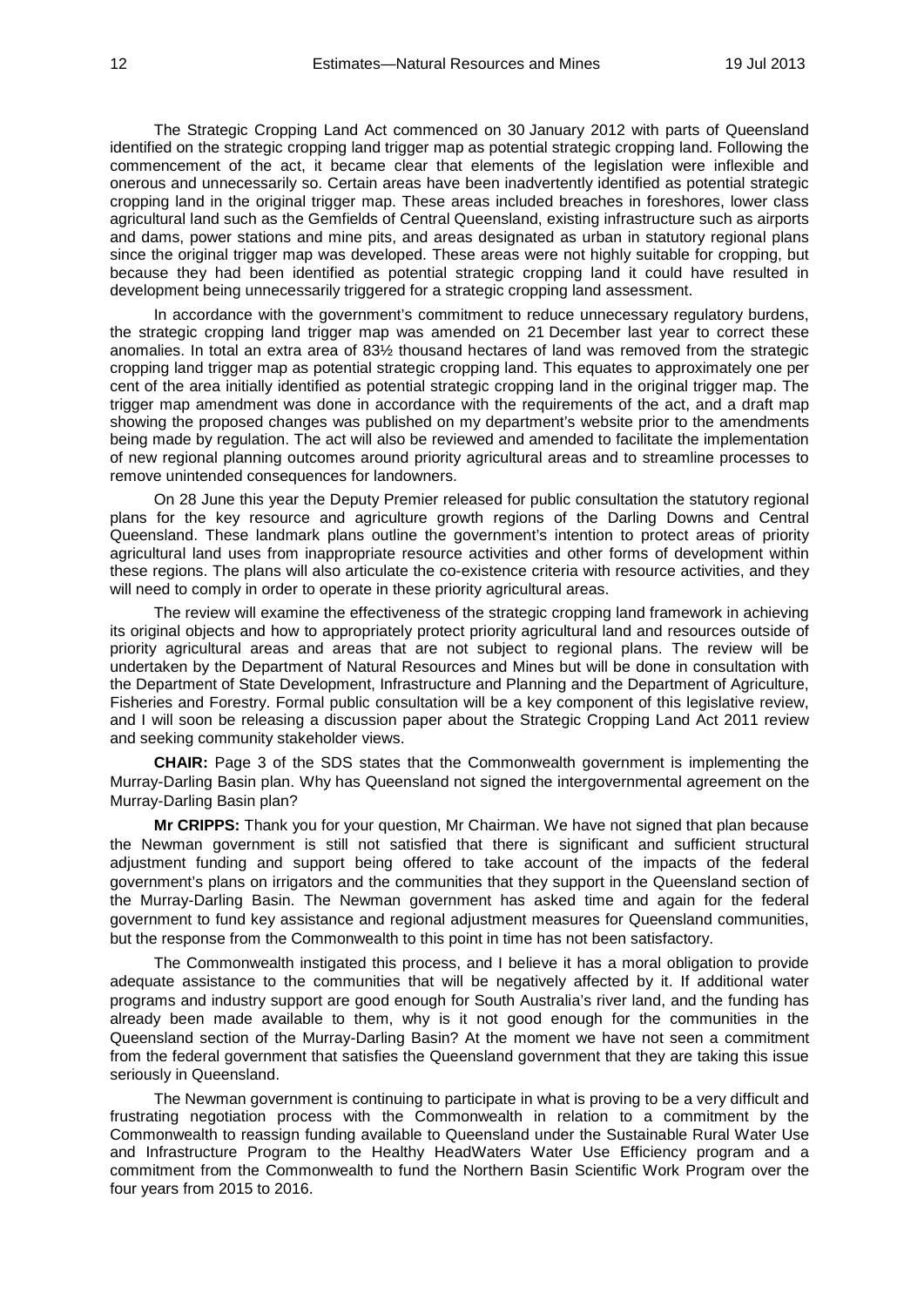Furthermore, Queensland has submitted eight projects for consideration to the Murray-Darling Basin economic diversification program. Disappointingly at this point in time only two of those projects have been deemed to meet the narrow and rather inflexible criteria that the federal government has set. The Department of Natural Resources and Mines has received feedback from the industry advisory committee and individual irrigators that the current parameters of this program—that is, the Healthy HeadWaters Water Use Efficiency program—restrict irrigators from relocating irrigating areas within their current enterprises. The Murray-Darling Basin plan was finalised in November last year after five years of contentious debate. The major implementation issues relate to ensuring that water recovery activities to deliver the required sustainable diversion limit outcomes are implemented in a way that is sensible and acceptable to the affected communities in the Queensland section of the basin.

In Queensland we see the Commonwealth seeking to recover from willing sellers some 220 gigalitres per annum of water entitlement from targeted surface and groundwater systems. Areas in particular focus for water recovery include the Lower Balonne region of the Condamine-Balonne catchment, the lower flood plain reaches of the Border Rivers catchment and the alluvial groundwater systems of the Upper Condamine. The Queensland government is playing its parts in investing in water planning management and reform activities across Queensland's section of the Murray-Darling Basin to support this endeavour, including working closely with key regional community interests, but getting an acceptable financial agreement in terms of how activities and accountabilities will play out in Queensland has been really frustrating over recent months.

The related intergovernmental agreement and national partnership agreement are yet to be finalised between the Commonwealth and Queensland governments. I am continuing to negotiate with the Commonwealth in good faith to try to secure an acceptable package of implementation support measures. But before Queensland is willing to sign off, more acceptable arrangements need to be agreed upon in relation to the quantum of community assistance that is made available and how that will be provided.

**CHAIR:** Do you know how many of the other states have actually signed that agreement?

**Mr CRIPPS:** Mr Chairman, we know that the Victorian and South Australian governments have significantly progressed their negotiations and agreed with the Commonwealth. It is my understanding that the New South Wales and Queensland governments have yet to reach agreement with the Commonwealth about these arrangements.

**CHAIR:** Thank you very much for that information.

**Mr COX:** My question to the minister is on land and water. Minister, I refer to page 2 of the SDS, which makes reference to delivering a preferred management strategy for the protection of the western rivers. Can you please outline the government's vision for developing an alternative framework and indicate when the government will deliver that new framework?

**Mr CRIPPS:** I thank the member for the question. The Newman government is well on its way to delivering on its election commitment to deliver a new management strategy for Queensland's western rivers. We made it clear before we came into office—and many times since—that we considered the wild rivers legislation to be a blunt legislative instrument that has hindered economic development in parts of Queensland that need to grow. But they need to grow sustainably and in a way that respects the unique environmental values of this part of Queensland. Part of my charter letter responsibilities is a task to develop alternative strategies to protect these river systems while allowing sustainable development to proceed. These alternative strategies will replace wild rivers declarations for the Cooper Creek, Georgina and Diamantina river systems located in the Lake Eyre Basin. Good progress continues to be made in delivering on this task, which will involve genuine consultation between the Queensland government and the community.

In November last year I formed the Western Rivers Advisory Panel to advise me on the alternative strategies that we would be developing. The panel includes representatives from traditional owner groups, local governments, natural resource management groups, the resources sector, AgForce and the Lake Eyre Basin community and scientific advisory panels. At its first meeting I asked the panel to consider whether there was scope for small scale irrigation and to have an open mind for the expansion of the resources industry in the region. I also expressed the view that the alternative strategies should utilise existing legislative frameworks, other than the Wild Rivers Act, to strike a more appropriate balance between protecting the river systems and providing for future sustainable development in the region.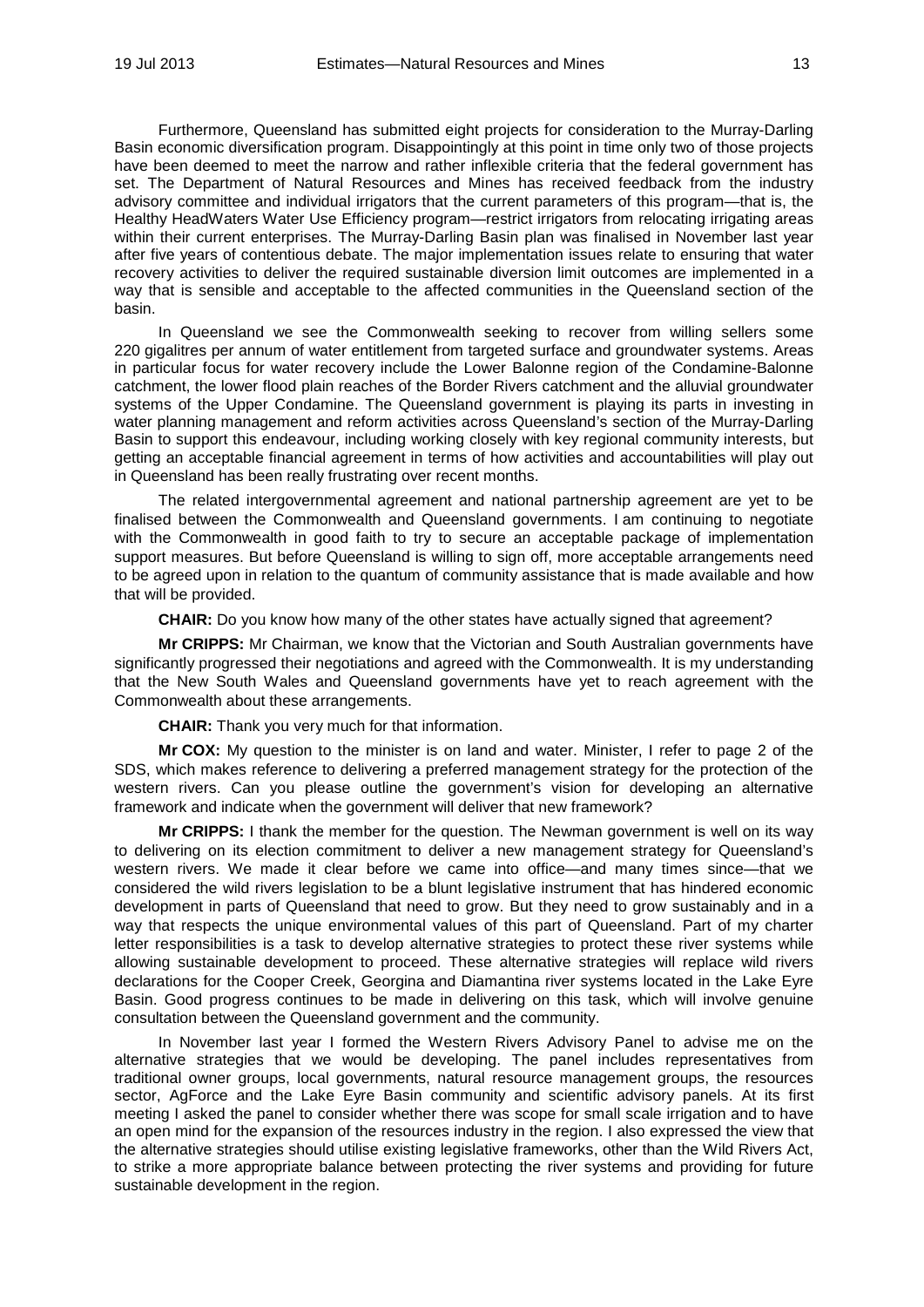I acknowledge that there are divergent views on the protection of the river systems in the Lake Eyre Basin. I welcome the debate, but I believe that in the 21st century economic development and preservation of the environment do not need to be mutually exclusive outcomes. The advice provided to me in the panel's report on 31 May this year has guided the Department of Natural Resources and Mines in developing a range of options for alternative strategies that I am currently considering. I publicly released the WRAP report on 2 July this year. It is my intention to meet again with the panel and key stakeholders to discuss the panel's recommendations. Following this, and subsequent to cabinet's endorsement, implementation of the alternative strategies is anticipated to occur late this year or early next year.

**Mr COX:** I refer to the note on page 24 of the Natural Resources and Mines SDS detailing the transfer of the Office of Groundwater Impact Assessment function from the Department of Energy and Water Supply from 1 January 2013. Can the minister advise what activity your office has undertaken since the Office of Groundwater and Impact Assessment has been transferred to the department?

**Mr CRIPPS:** I thank the member for the question. On 1 January this year the Queensland Water Commission was abolished in the process of changed arrangements for the delivery of wider water management functions; however, the groundwater management functions previously carried out by the QWC continue to be delivered by a new entity, the Office of Groundwater Impact Assessment. The Office of Groundwater Impact Assessment is an independent entity established under the Water Act 2000. It is housed within the Queensland Department of Natural Resources and Mines, which provides corporate and administrative support to it. The staff that carried out the groundwater management functions of the QWC have become the staff within the Office of Groundwater Impact Assessment.

When a cumulative management area is declared, the Office of Groundwater Impact Assessment is required to prepare a cumulative assessment of impacts of CSG water extraction and to develop integrated regional management arrangements. These assessments and management arrangements are to be set out in an underground water impact report. When prepared, the report is submitted to the Department of Environment and Heritage Protection for approval.

Under this process, a report has been approved for the Surat Cumulative Management Area. A regional groundwater flow model was developed which is used to predict future water level impacts in the coal seams as well as in adjacent aquifers. The model was a key tool in the development of the report. The Surat report includes: maps showing predicted water level impacts; an ongoing water monitoring strategy; a management strategy for springs that could be affected by falls in water levels; and assignment to individual CSG operators of responsibilities to carry out activities such as specific parts of the water monitoring strategy.

Continuation of water supplies for bore owners affected by CSG water extraction is a priority under the Queensland regulatory framework. If a bore supply is impaired by CSG water extraction at any time, the CSG operator has the responsibility to find a solution to the problem with the bore owner. With the Surat report now approved, the Office of Groundwater Impact Assessment has commenced research activities in collaboration with other bodies and CSG operators to further improve understanding of the groundwater flow system. The regional groundwater flow model will be periodically redeveloped to incorporate new knowledge emerging from these research activities and from monitoring data. Through this process, predictions about future impacts on water levels will be progressively refined. The general manager of the Office of Groundwater Impact Assessment will prepare annual reports on the implementation of the Surat report and update the report every three years. The next report of the Office of Groundwater Impact Assessment is due on 1 December 2015.

To complete the regional water monitoring network, an additional 396 water level monitoring points will be constructed to complete a total network of 498 monitoring points at 142 sites. Water quality will be monitored at 120 monitoring points. The monitoring works are being constructed by petroleum tenure holders. In the last 12 months the groundwater investigation and assessment team has checked some 300 bores surrounding CSG developments. These have been monitored for water levels, and 68 groundwater samples have been collected for water quality analysis. There have been no compliance breaches identified in relation to the bore monitoring program.

**Mrs MILLER:** Minister, I have a follow-up to a question which was raised earlier by the member for Maryborough in relation to the World Wildlife Fund's comments that the government's vegetation management reforms pave the way for the clearing of some 700,000 hectares of endangered or ecologically important forest habitat. Minister, you referred to this comment as alarmist rhetoric. Can you tell me here and now what is your figure? If it is not 700,000 hectares, what is it?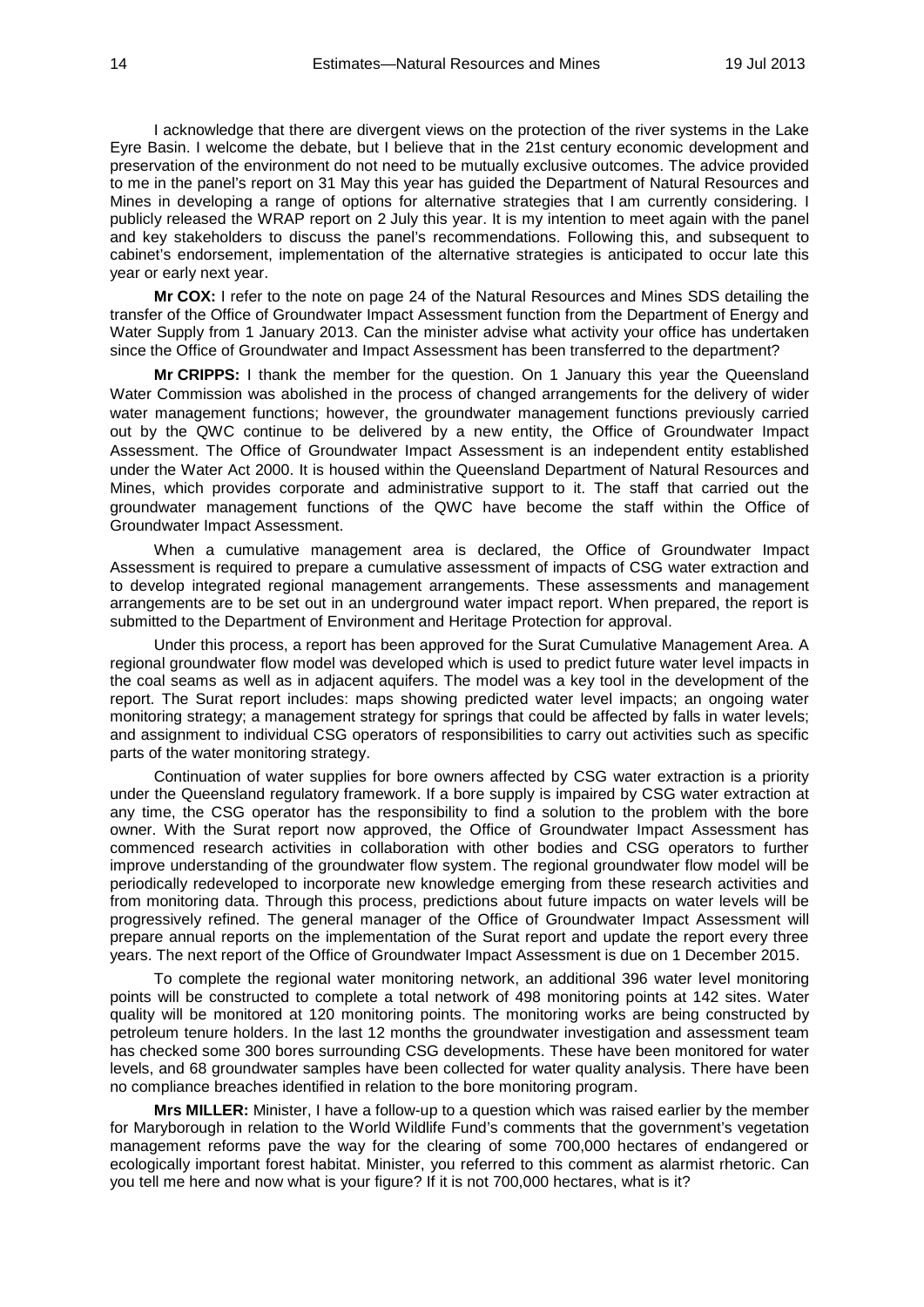**Mr CRIPPS:** I thank the member for the question. I have always maintained that the amendments to the Vegetation Management Act that were implemented by the government earlier this year will not lower environmental standards and will not create a situation where there will be significant environmental impacts as a result of the amendments. There are a number of reasons that I believe that.

In the first instance, with regard to the amendments relating to the removal of the regulation of regrowth vegetation on freehold and Indigenous land, that only takes the restrictions on the management of regrowth vegetation back to a level that existed prior to the legislation introduced by the previous government in 2009. The restrictions on the management of regrowth adjacent to watercourses in reef catchments remain, and that is something that should be taken on board by those conservation groups seeking to score political points about this government's commitment to protecting the values of the Great Barrier Reef.

In relation to the issues surrounding the new purpose of the act for sustainable land use, that is simply reintroducing a purpose of the act which existed prior to one of the amendment bills that were introduced by the previous government, and I find it extraordinary, quite frankly, that a purpose of the vegetation management legislation in this state would not be for the sustainable use of land.

Thirdly, in relation to the new exemptions provided for in the amendment bill that was passed through the parliament earlier this year, I make the point yet again that, until such time as a suitable business case is made for that exemption to be granted, the restrictions in place for the management of remnant vegetation remain in place. I outlined earlier today in my response to one of the questions asked by a member of the committee the framework that is being developed around ensuring that that exemption is granted in appropriate circumstances—where the applicant can demonstrate that there is appropriate land available, that no other land that has already been cleared is available for that activity, that they have the necessary water available if they are pursuing an irrigated high-value agriculture enterprise and, indeed, that the operation will be viable in the long term.

So we are asking them to submit a business case to demonstrate that they ought to be eligible for this exemption, and I believe that there are sufficient safeguards in place to make sure that there are no adverse impacts but that there are adequate opportunities for sustainable growth in agricultural industries across the state.

**Mrs MILLER:** I have a follow-up question. Minister, thank you for confirming that you have no idea how many hectares will be affected.

**CHAIR:** There is no need for that sort of thing.

**Mrs MILLER:** I refer my question now to the director-general. Director-General, has the department undertaken any modelling on the number of hectares that would be made available for clearing from the government's vegetation management reforms? If so, will you detail the advice and table it to this committee today?

**CHAIR:** Minister, would you like to—

**Mrs MILLER:** No, my question is to the director-general. Under the standing orders I am entitled to ask the director-general himself.

**Mr Hunt:** The department has examined the areas that would be available. I think the point of the minister's answer to the question was that the number raised by the world wildlife federation was in relation to the total sort of landscape that was available under this legislation. The point of the minister's answer was that the conditions that are placed on clearing mean that it would be almost impossible for all of that land to be cleared. Is that correct, Minister?

**Mr CRIPPS:** That is right.

**Mrs MILLER:** Mr Chair, I have asked the director-general a direct question, and I do not need an interpretation by the director-general of the minister's answer. I just want to know whether there has been any modelling done. If so, will you table it?

**CHAIR:** I do not think he has actually finished answering the question.

**Mr Hunt:** The department has looked at the estimate made by the world wildlife federation—

**Ms TRAD:**—fund.

**Mrs MILLER:**—fund.

**Mr Hunt:**—and that is a reasonable estimate. There are a number of ways in which that can be calculated.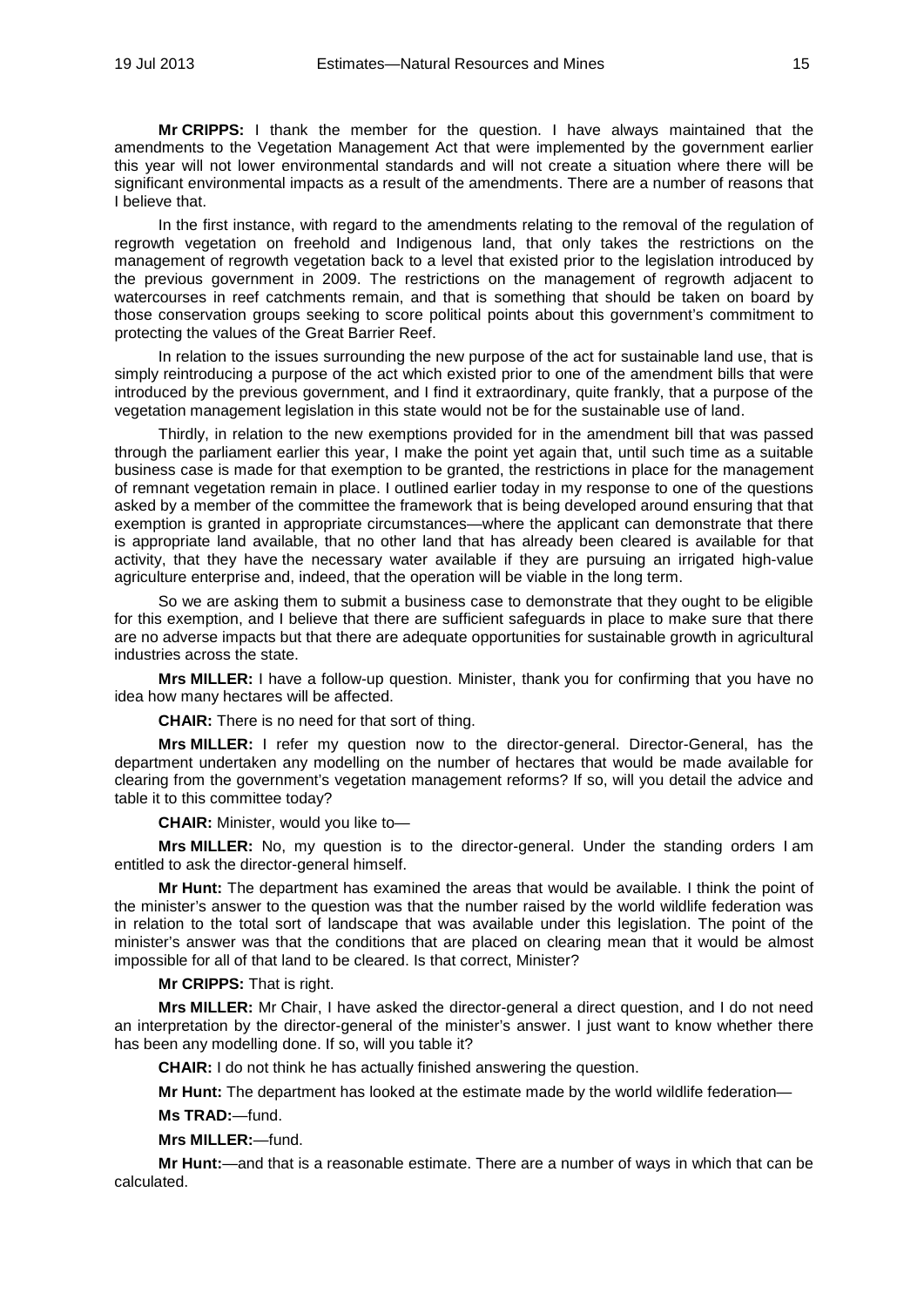**Mrs MILLER:** So the WWF's estimate is reasonable—

**Mr Hunt:**—in terms of the total area for that type of vegetation.

**Mrs MILLER:** Will you provide to this committee any documentation that the department has which obviously formed your view in relation to that?

**Mr Hunt:** We will have to take that on notice I think.

**Mr COX:** No need.

**Mr Hunt:** No need?

**Mrs MILLER:** Excuse me, I am asking the director-general in his role here today—

**Mr Hunt:** I would have to check what is available.

**Mrs MILLER:**—as a witness before the committee. Director-General, you can be difficult on this. Either you provide it to us or we will RTI it. I am just asking whether you will be able to provide it to this committee today.

**Mr Hunt:** I am suggesting that I will take that on notice and I will provide what is available.

**Mrs MILLER:** Thank you.

**Mr COX:** Minister, would there be a need for such a report on that? Going on the guidelines and the way you have expressed it, it is really an ongoing assessment. I would think there would be no need for a report such as that which the member has asked for.

**Mr CRIPPS:** What I would indicate to the committee and the member who has asked the question is along the lines that I have already indicated: the intention of the legislation was simply to change the regulation of regrowth vegetation back to the situation that applied prior to the amendment bill that was introduced in 2009 by the previous government. It only relates to freehold and Indigenous land. Regrowth vegetation continues to apply to leasehold land in Queensland and it continues to apply to the areas adjacent to watercourses and the three catchments in North Queensland—the Mackay-Whitsunday catchment, the Wet Tropics catchment and the Burdekin catchment.

In relation to the restrictions on the management of remnant vegetation, there has been no change except where an application is made for an exemption. I might point out to the committee that the exemptions for the clearing of remnant vegetation existed in the legislation prior to the amendment bill, particularly for community purposes. So we simply added to an existing mechanism in terms of exemptions that could be accessed for the clearing of remnant vegetation in particular situations. In terms of the exemption for high-value agriculture and high-value irrigated agriculture, they must present that business case and they must meet the criteria that is being developed for those proposals to be sustainable in the long term—and I have already outlined in my responses to the committee the framework that we have developed and are creating for the consideration of those business plans. I think that is a very prudent way forward, and it addresses a lot of those alarmist statements that were made by conservation groups in the lead-up to the debate on this piece of legislation. The fearmongering that occurred that there would be a return to broadscale clearing in Queensland because of the nature of the amendments that were being made to the legislation was just unfounded. That simply will not be the case.

**Mr KNUTH:** To go back to what you were saying before with regard to the water table, the Condamine alluvial area is one particular area that councils and, likewise, farmers do not want to see developed for coal seam gas because of the very shallow water table. There is a perception that this coal seam gas operation is about co-existence and not protection. We do not want to see a process put in place showing us how to co-exist when there is a great concern with regard to the lowering of the water table in that Condamine alluvial area. Is there a process in place not about co-existence but about protection?

**Mr CRIPPS:** In relation to the member's question, the provision whereby a company is required to make good if they have an adverse impact on a particular groundwater resource on a landowner's property is one that has been in place for a long period. I acknowledge that there are concerns about the impacts of the coal seam gas industry on groundwater resources, particularly in the Darling Downs area. It has been the work of this government since coming to office last year to try to provide more information, better understanding and better models of co-existence between the resources sector and the agricultural sector and local communities in the Darling Downs area and in Central Queensland where land use competition between these sectors is most significant.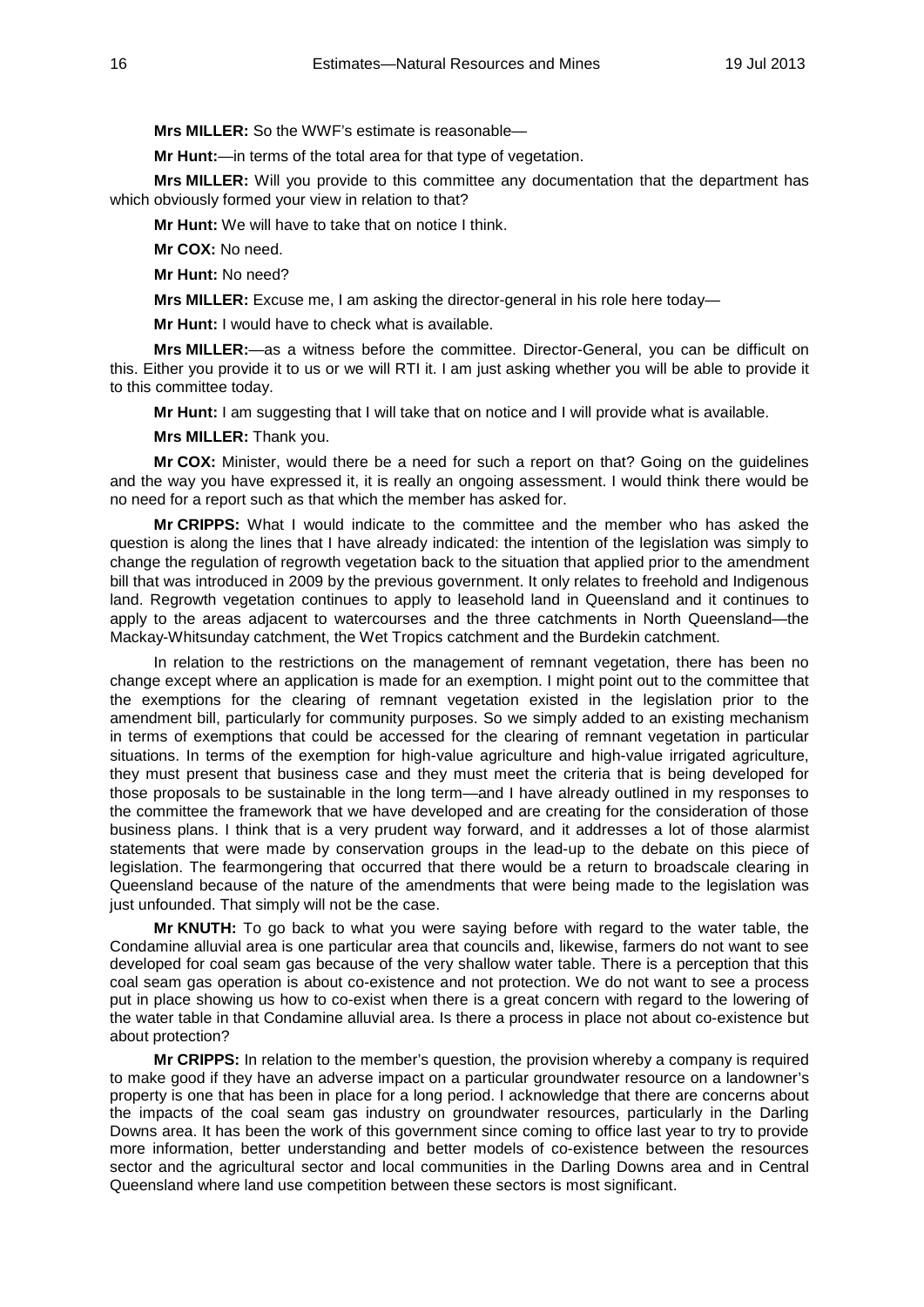A number of those initiatives include the release last year of the first baseline data report for groundwater in that area of the Darling Downs. So there is now a reference point for us to look at in terms of any ongoing impact of the activity of the coal seam gas industry in that area. We have also established the GasFields Commission to provide a point of contact for the local community to express their concerns and for the commission to then provide advice to the government about how the government can address the concerns of the local community and the agricultural sector in terms of co-existence with the resources sector. We have also commenced a process of developing statutory regional plans for the Darling Downs and Central Queensland.

With respect to the member's particular question relating to the Darling Downs, we are able to create certainty for the resources sector and for landowners and local communities about future land use in that area. The member would be aware of that process. He would be aware that that process is ongoing and that it has been highly consultative with stakeholder groups in those areas. I think the Newman government is doing everything possible to try to develop an appropriate level of co-existence and an appropriate future for the resources sector, the agricultural sector and local communities in these areas where there is a lot of competition between those industries and local communities. We are doing so in many respects because the previous government did not take the steps to provide for a modern regulatory framework for these industries in that area.

I think the circumstances for landowners to make their concerns heard are improving. In particular, the member might be interested in the fact that we are continuing to give consideration to the proposed changes to the land access framework in Queensland to provide more certainty and more transparency in the way that landowners and resource companies interact when projects are proposed on landowners' land.

**Mr KNUTH:** I have another question. Weed management, in particular prickly acacia, is a massive problem in northern Australia, and the minister mentioned funding to five regional NRM bodies operating in the Barrier Reef catchment area. How much is set aside to halt these weeds of national significance which have decimated hundreds of thousands of hectares of land?

**Mr CRIPPS:** I thank the member for the question. I would indicate to him that I share his concern about the proliferation of pest weeds in Queensland. I have been very strongly of the view that it is something that needs to be taken more seriously by all levels of government.

The member for Dalrymple might be interested to know that when I became the Minister for Natural Resources and Mines and, in particular, in relation to the funding for initiatives under our natural resource management program for the 14 regional NRM groups, I changed the way in which that funding would be considered by application from those regional groups to concentrate on three areas in particular—and I mentioned this in one of my earlier responses to a question from the committee. We are concentrating on three areas, which are sustainable agricultural projects, water quality outcomes, and addressing pest weed and feral animal issues. A significant proportion of the funding through our regional NRM program is now focused on pest weeds and feral animals. I believe that if we focus on meaningful outcomes in these important areas we will have better long-term outcomes for natural resource management in these areas. So we are concentrating more funding on less specific areas of issues that arise in natural resource management.

It is interesting that the member raises the issue of the management of prickly acacia. I would encourage the member for Dalrymple to pay attention to some collaborative work that I will be highlighting today with the Desert Channels Natural Resource Management Group in terms of prickly acacia. They have been pursuing an initiative of using an unmanned drone helicopter to treat areas of very thick infestations of prickly acacia in Western Queensland, and it is a program that has been supported by the Queensland government. It is an example of the innovative ways in which those regional NRM groups are attacking these types of serious issues for local communities. I congratulate Desert Channels on the work that they have done on this very serious issue of prickly acacia.

I can indicate to the member my support for continuing to give regional NRM groups opportunities to pursue serious pest weed infestations through our program of funding. Indeed, since I became minister I have taken steps to ensure that more funding is put into programs that address what I call bread-and-butter environmental issues such as pest weeds and feral animals, improving water quality and long-term improvements in the sustainability of land management practices for agriculture.

**CHAIR:** To clarify for the committee, prickly acacia is from Africa and is a big bush with a very long thorn.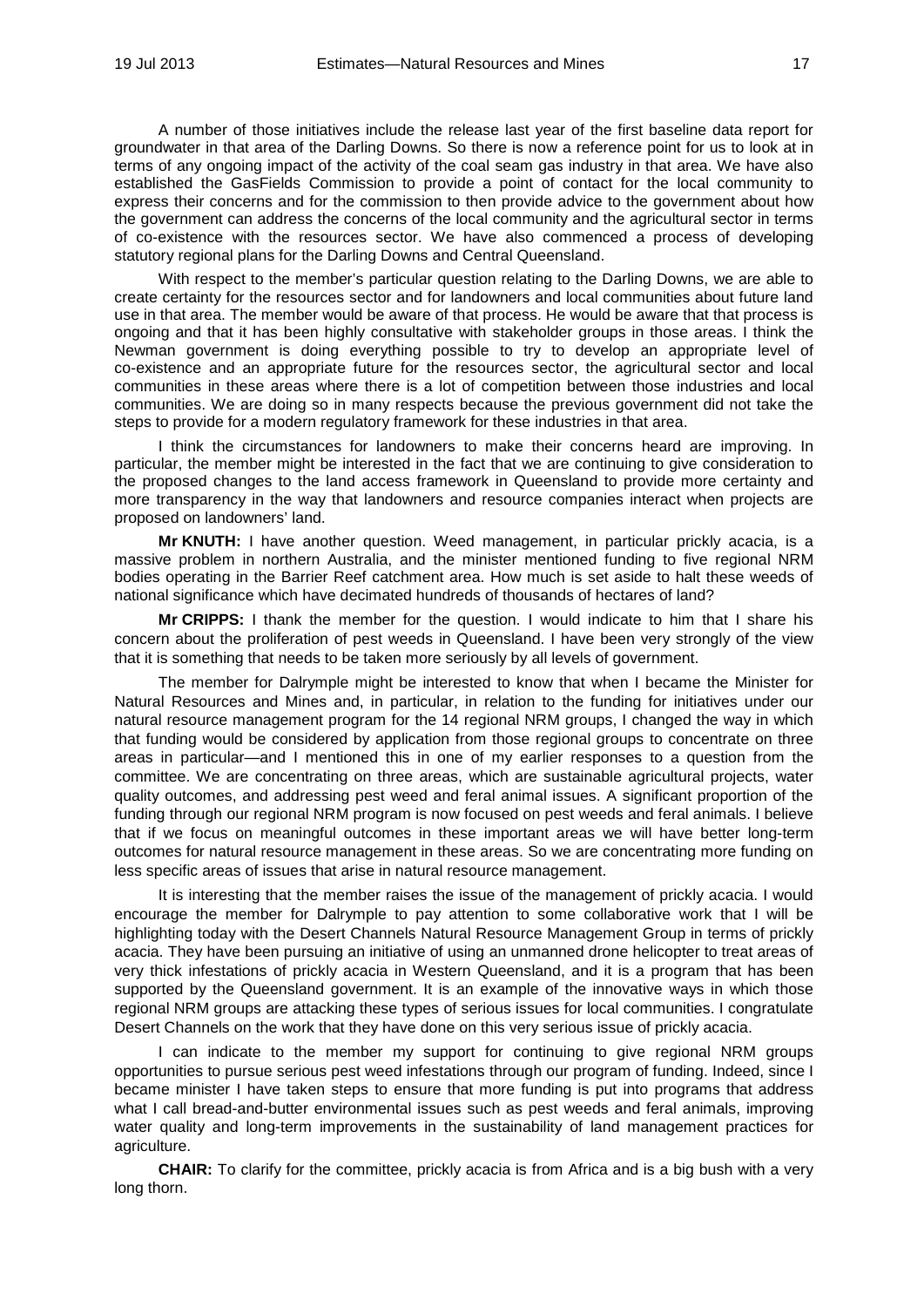**Mr CRIPPS:** Yes. One of the issues we face with the management of prickly acacia is the longevity of its rejuvenation process. It is very difficult to control, particularly where it is not controlled for a period of time after it comes up in an area. It becomes very thick and makes areas inaccessible. Unfortunately, large areas of land are being lost for sustainable use by agriculture as a result of the proliferation of prickly acacia. It is a serious issue. I agree with the member for Dalrymple that it is an issue of concern to landowners in Queensland. All I can do, once again, is to reiterate my commitment to trying to concentrate more money that we make available through our funding programs on these types of issues. I believe that if we can funnel more money into these types of bread-and-butter issues we will have better outcomes as far as biodiversity is concerned. If we focus on pest weeds and feral animals, I believe we will have a better biodiversity outcome for the landscape and the environment. If we focus on achieving better water quality outcomes, I believe we will have better outcomes for wetlands and things like the quality of water flowing into the Great Barrier Reef. By concentrating on the basics, on the fundamentals, I believe we will have better outcomes in a landscape-wide and environment-wide perspective.

**Ms TRAD:** I refer to an earlier answer in relation to the penalty regime under the Vegetation Management Act as it existed before your government stripped away most of the protections. Nine months and one week ago exactly today you committed to this committee—you made an undertaking—that you would release the review conducted by crown law into the penalty regime under the previous Vegetation Management Act. Minister, you have not released that review. Why have you not released that review? What are you hiding?

**Mr CRIPPS:** In relation to the member's question, I happen to have here the *Hansard* record of what I said last year during the—

**Ms TRAD:** As do I, Minister.

**Mr CRIPPS:**—estimates process. The member for South Brisbane asked me a question—that is, so you will be making the review of the outcomes public? I said in response—

Absolutely. When I am satisfied with the results of the review and we have a way forward that will be made public.

**Ms TRAD:** No, Minister. I said 'you will be making the review and the outcomes', not the review's outcomes.

**Mr CRIPPS:** Mr Chairman, it does not matter what the member for South Brisbane said; it matters what I said in relation to answering her question—

**Ms TRAD:** And you said, 'Absolutely.'

**Mr CRIPPS:**—and I will reiterate that.

**CHAIR:** Let us hear this.

**Mr CRIPPS:** What I said was—

When I am satisfied with the results of the review and we have a way forward that will be made public.

That was on 12 October last year, as the member for South Brisbane indicated, during the proceedings of this estimates committee. On 1 November last year I then stood up in the parliament and made a ministerial statement outlining the results of the review of those penalties and prosecution arrangements. So that is on the *Hansard* record as well. So I made public the results of the review and the way forward that I would be pursuing, and that—

**Ms TRAD:** But not the review.

**Mr CRIPPS:**—way forward would be that it was my intention to remove section 60B from the act. So I met my commitment to the estimates committee that—

**Ms TRAD:** No, you did not.

**Mr CRIPPS:**—when I was satisfied with the results of the review and we had a way forward that would be made public, and I have made a ministerial statement about it. The member for South Brisbane then asked me a question in the parliament during question time on 27 November last year; it was largely the same question that she has asked me in relation to the estimates committee proceedings today. The member for South Brisbane tabled the *Hansard* record and I read the *Hansard* record back to her, clearly demonstrating that I had fulfilled my commitment to the estimates committee last year—that is, when I was satisfied with the results of the review and we had a way forward that I would make that public. I made a ministerial statement about it. They record ministerial statements in *Hansard*. I cannot understand why the member for South Brisbane does not think that I have made the results of that review public.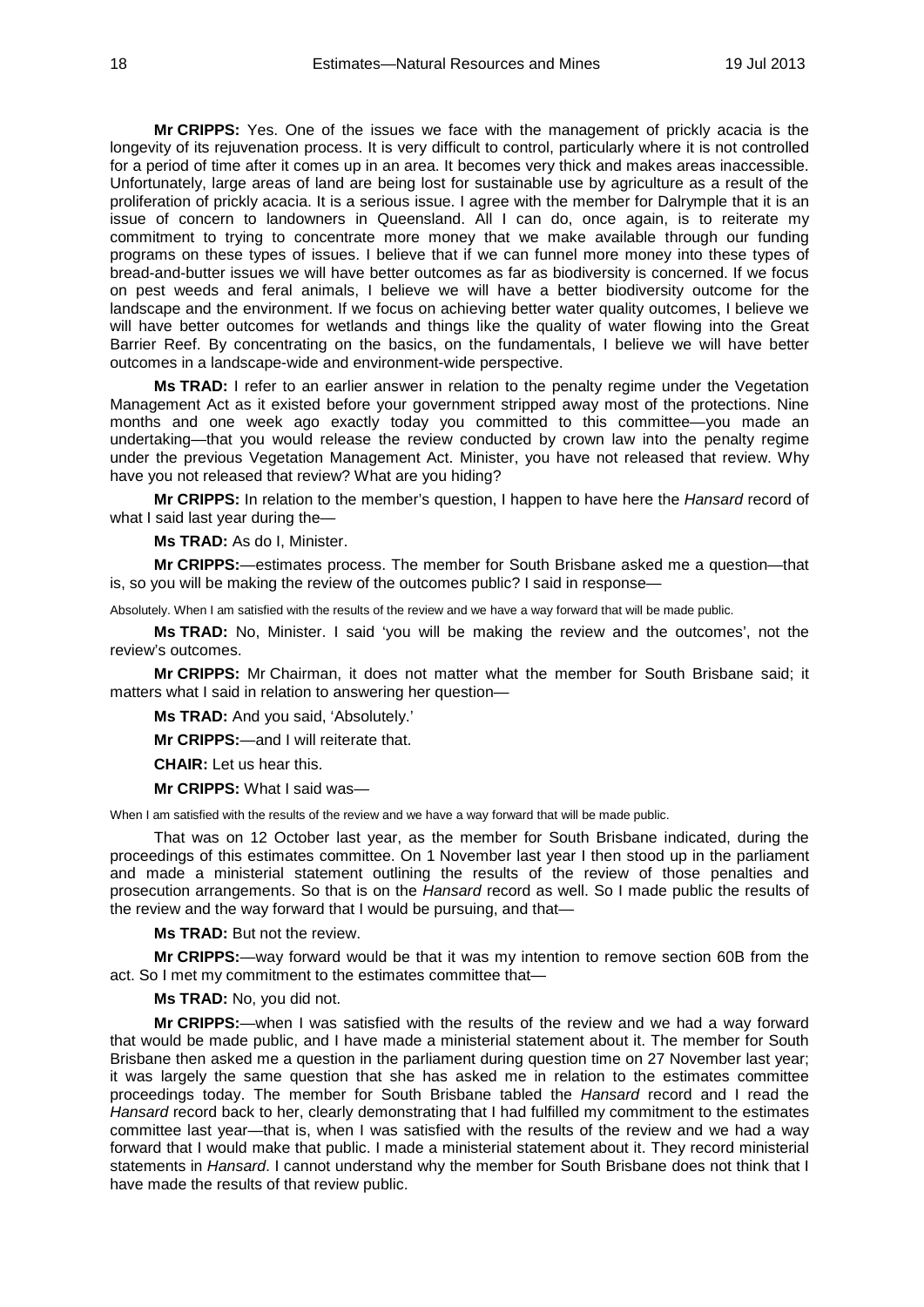**Ms TRAD:** And that is a great exercise in spin, Minister, with all due respect. What I asked for, as you well know, is the release of the crown law review—not your interpretation of the review, not your interpretation of the results of the review but—

**CHAIR:** Why do you not—

**Ms TRAD:**—the crown law review. Well, it is obvious that the minister is not going to release it and it is obvious that this government is not at all transparent in its dealings. So I will then go to the director-general in relation to your response to the question asked by the member for Bundamba. In your initial response you suggested that there had been an examination of the area that would be made available for clearing under the amendments to the Vegetation Management Act and then in response to the next question you said that the department had analysed WWF's analysis—the 700,000 hectares that would be made vulnerable under the amendments to the Vegetation Management Act. Director-General, are there two examinations—what WWF has put up and what the department independently examined initially?

**Mr Hunt:** No. I think the department reviewed the numbers that the WWF put up.

**Ms TRAD:** So there was no independent analysis prior to WWF's analysis done by the department of the amount of vegetation that would be made available under the LNP's changes to the Vegetation Management Act to tree clearing?

**Mr Hunt:** I think we need to be clear that there is no perception from the department that that total amount of land could ever be cleared under the changes that were made to the Vegetation Management Act.

**Ms TRAD:** But with all due respect, Director-General—

**Mr Hunt:** So what I am saying is that I am not sure that was a relevant analysis to make.

**Ms TRAD:** With all due respect—and we can go back over *Hansard*—you did say it was a reasonable conclusion depending on the calculations you make.

**Mr Hunt:** Yes, that is right, and that is what I said. We went and looked at the—

**Ms TRAD:** But my question to you, Director-General, is: in the preparation for the amendments to the legislation, as the member for Bundamba has asked, what was the modelling? Where is the independent analysis? Where is the department's examination or analysis about the amount of vegetation that would be available to be cleared under these legislative amendments?

**Mr Hunt:** I am not sure that we went and did an analysis of that nature prior to the legislation being prepared.

**Ms TRAD:** You did no scientific analysis of the vegetation that would be made vulnerable to clearing—

**Mr Hunt:** An assessment was made of the likely areas of high-value agriculture that would meet the criteria, and I think that was judged to be relatively small.

**Ms TRAD:** So what is the definition of 'high-value agriculture'?

**Mr Hunt:** I will just have to check my brief. So high-value agriculture and irrigated high-value agriculture are defined as annual horticulture, which includes most vegetables; perennial horticulture, which includes most fruits; and broadacre cropping, which includes crops such as sorghum and sugar cane. It does not include plantation forestry or cattle-grazing activities. However, irrigated high-value agriculture includes irrigated pastures such as irrigated dairy pastures but not plantation forestry.

**Ms TRAD:** And this is a category in which remnant vegetation can now be cleared under the Vegetation Management Framework Amendment Bill?

**Mr Hunt:** Under certain circumstances.

**Ms TRAD:** Under certain circumstances. Can I say, that is a pretty broad definition. It is a very broad definition for clearing—

**Mr Hunt:** I will pass that one back to the minister, I think.

**Ms TRAD:** Yes, sure; I accept that.

**Mr CRIPPS:** It is not—

**Ms TRAD:** It is a very—

**Mr CRIPPS:** It is not broad.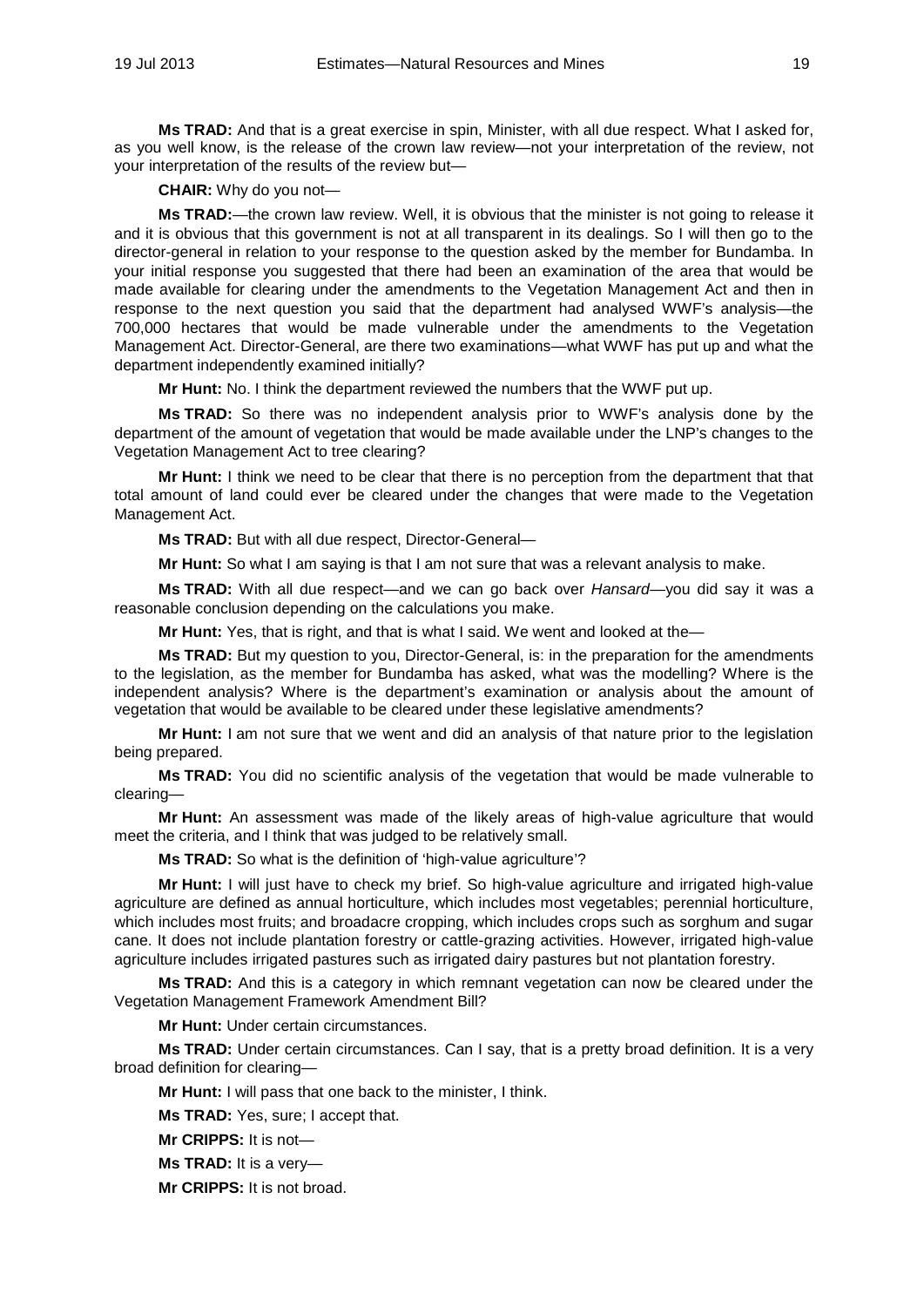**Ms TRAD:** Minister, it is a very broad definition—

**Mr CRIPPS:** It is not broad.

**Ms TRAD:**—when you are talking about clearing remnant old-growth vegetation—an extremely broad definition.

**CHAIR:** Have you got a question? Would you like to respond to that?

**Mr CRIPPS:** It is not broad, Mr Chairman. The exemption is not an as-of-right to clear remnant vegetation, and I reiterate again—for the third time in today's proceedings—that it is not an as of right to clear remnant vegetation to undertake high-value or high-value irrigated agriculture. The nature of the amendment to the legislation, which I suspect the member well knows, is that the individual applicant has to apply for an exemption to be able to pursue high-value or high-value irrigated agriculture on areas where there is currently remnant vegetation. I have already, during the proceedings of today's estimates hearing, outlined the criteria or the framework that is being developed by my department to manage and assess what business plans, when they are submitted by applicants, will be assessed against to see if they will be granted the exemption.

I could not have been any clearer early on today when I responded to an earlier question about the circumstances in which there would be an opportunity for landowners to clear remnant vegetation to pursue high-value agriculture or high-value irrigated agriculture activities. I think I have demonstrated that there are clear arrangements that will be put in place to assess these applications to ensure there are no adverse outcomes as far as the environment is concerned—and they include that the applicant demonstrates that there is suitable land available for the activity to be undertaken; that there are no alternative areas that have already been cleared for the activity to be pursued on; that there is sufficient water, if they are seeking to pursue a high-value irrigated agriculture activity, to sustain that; and that the operation would be viable in the long term. So I just say to you, Mr Chairman, and to committee members: I think that this has been dealt with substantially and adequately and that the member for South Brisbane's question really is revisiting issues that we dealt with in detail earlier today.

**Ms TRAD:** Minister, will you release—in total, without any redactions, without any interpretation by yourself, political interpretation by yourself—the crown law review of the penalty regime under the previous Vegetation Management Act?

**Mr CRIPPS:** Mr Chairman, I think the member for South Brisbane knows that crown law advice is privileged and that it has been the normal practice—

**Ms TRAD:** The Deputy Premier just released crown law advice about politicians' pay increases, Minister.

**Mr CRIPPS:** It has been the normal practice for governments not to release crown law advice that is privileged and it is not my intention to do that on this occasion.

**Ms TRAD:** The Deputy Premier did so recently. I think you should follow suit.

**CHAIR:** Thank you for the answer to that question, Minister. That is the normal process. I want to ask a supplementary question about high-value agriculture. That would also be high-risk and high-cost agriculture, too, would it not? You cannot go into high-value agriculture with minimal planning and minimal expertise, can you?

**Mr CRIPPS:** You would know, Mr Chairman, as a former—no, a current farmer?

**CHAIR:** Not really.

**Mr CRIPPS:** It was your profession.

**CHAIR:** I owned a bit of land.

**Mr COSTIGAN:** Give yourself a rap, Mr Chairman!

**Mr CRIPPS:** It was your profession previously, Mr Chairman. There are always risks in terms of agriculture, and farmers have been facing up to those risks every season since we started farming. The vagaries of the weather, the potential for pestilence and the vagaries of the market have always been challenges that landowners and farmers have faced, and so of course I think there are always risks and uncertainties faced by farmers—

**CHAIR:** Particularly in high-value stuff.

**Mr CRIPPS:** Indeed. You are talking about horticulture, I would think.

**CHAIR:** Cotton.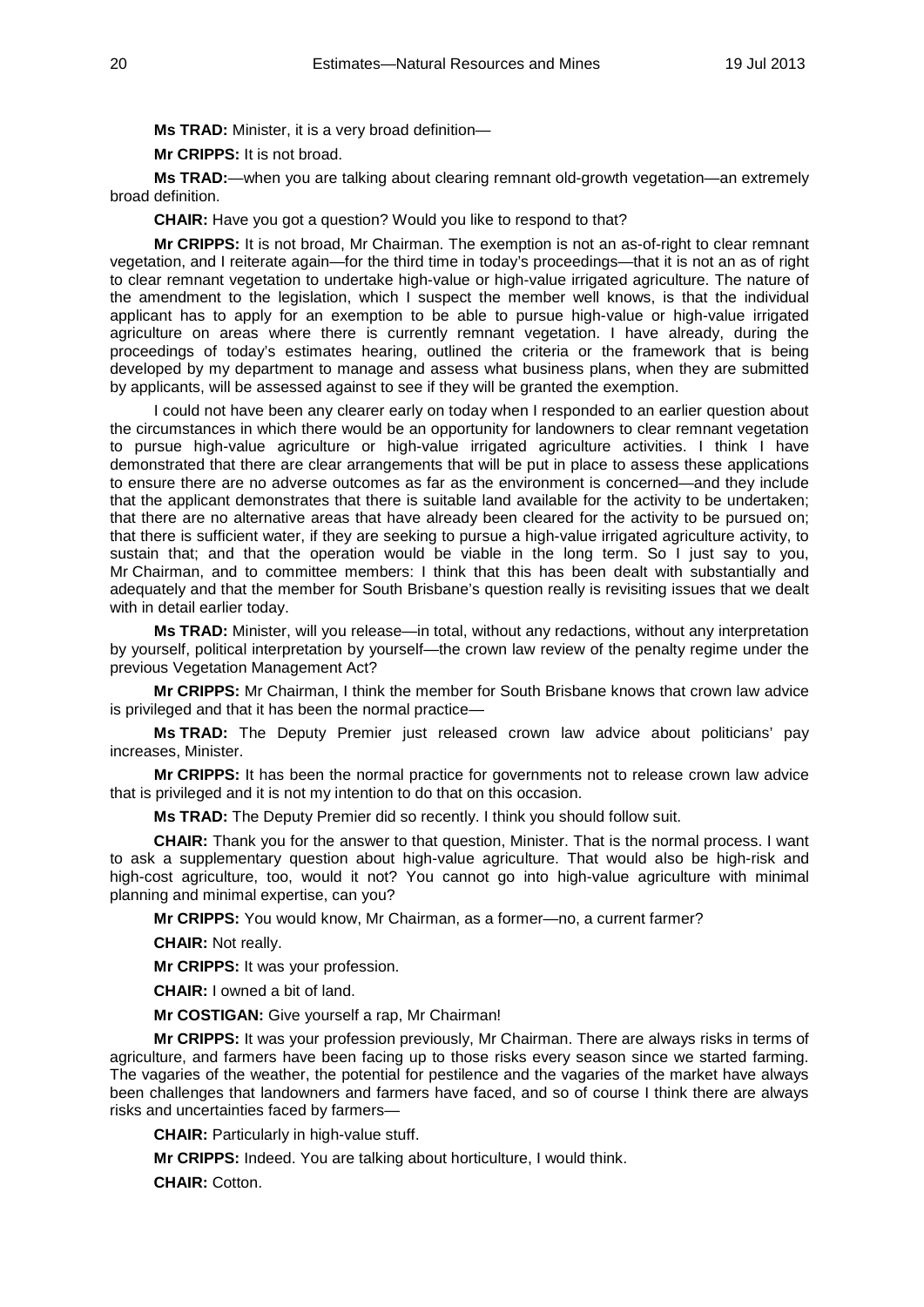**Mr CRIPPS:** Yes, and broadacre cropping. I do not think anyone undertakes these types of activities lightly in Queensland. Certainly, I know that there has to be a lot of expertise and support, particularly in the 21st century, when farmers and landowners take their obligations and the potential of their businesses to be successful very seriously and engage a lot of expert advice. In relation to the process whereby they will be pursuing additional high-value or high-value irrigated agriculture activities as a result of an exemption granted under the vegetation management framework, that is the reason why, as part of the criteria against which these applications will be assessed, we will be looking to ensure that the area in which the proposed activity is taking place is suitable for their proposed activity. We want those additional areas of agricultural production to be sustainable and viable in the long term, and that is why there is such a process in place to ensure that if vegetation is going to be cleared the productive activity that will take place on that land will be sustainable and viable in the long term.

**CHAIR:** My next question refers to page 24 of the SDS at point 9. There appears to be a variance in the budget attributed to on-farm productivity and repair and recovery. Would the minister please elaborate how this funding will reduce the potential for failure of the Brisbane River water supply as a result of sediment that occurred earlier this year? This is very close to my heart.

**Mr CRIPPS:** Thank you, Mr Chairman. I can imagine why you would want to be asking this question of me. I think you would know and understand better than most that the flood events in 2011 and earlier this year highlighted the potential for such events to damage infrastructure, disrupt travel and land-use activities and affect water supply security and impact the environment of catchments. In particular, an issue was made of sediment loads on the Mount Crosby water treatment works, as noted by residents in Brisbane who receive water from that facility.

Flood events across South-East Queensland have led to calls for greater protection of catchments in this area. There has been the potential for significant benefits to be achieved from a more coordinated approach to catchment management activities across government, industry and community. The Newman government has invested \$10 million in a new program to support landowners in areas hard hit by flooding caused by ex-Tropical Cyclone Oswald. The flooding has resulted in considerable areas facing severe land management challenges due to the loss of soil from erosion-prone areas in January's record flood events.

The Queensland government's contribution matches a federal government contribution provided under the Natural Disaster Relief and Recovery Arrangements. This \$20 million On-farm Productivity and Riparian Recovery Program will deliver practical, on-ground solutions to repair damage and better prepare primary producers for future flood events. The initiative will fund debris clean-up and removal from farms and waterways, provide help and advice with fencing and irrigation infrastructure restoration and help to restore farmland that is affected by soil erosion and other damage to land.

The On-farm Productivity and Riparian Recovery Program will drive recovery at the local level and help flood affected communities get back on their feet as quickly as possible. The program is being led by my Department of Natural Resources and Mines but we are receiving assistance from the Department of Environment and Heritage Protection and the Department of Agriculture, Fisheries and Forestry. The kind of support this funding is offering includes debris removal, restoration and rehabilitation work to address soil, gully and stream bank erosion and bank slumping.

In addition, my department is also progressing the Brisbane River catchment study. The purpose of the flood study is to provide an up-to-date, consistent and agreed set of hydrological and hydraulic models and to design flood estimation for the Brisbane River catchment. These models will build on the existing work undertaken by the Brisbane River catchment councils, Seqwater and the government. The models will be used as the technical basis for the assessment of flood risk management options, strategies and action plans for the mitigation of flood damage within the flood plain as part of the development of the Brisbane River catchment flood plain management study and plan by the Department of State Development, Infrastructure and Planning and local councils. The Brisbane River catchment flood study is being coordinated by my department, but we are working collaboratively with other government departments and with the Brisbane City Council, the Ipswich City Council, the Somerset Regional Council and the Lockyer Valley Regional Council. Following its completion in late 2015, the study and its outputs will be available for use by local councils and will be a major tool that can be used to assess options identified during the development of the Brisbane River catchment flood plain management study and plan.

**Mr TROUT:** I refer to page 3 of the SBS, which states—

Progress the implementation of the Great Artesian Basin Sustainability Initiative program.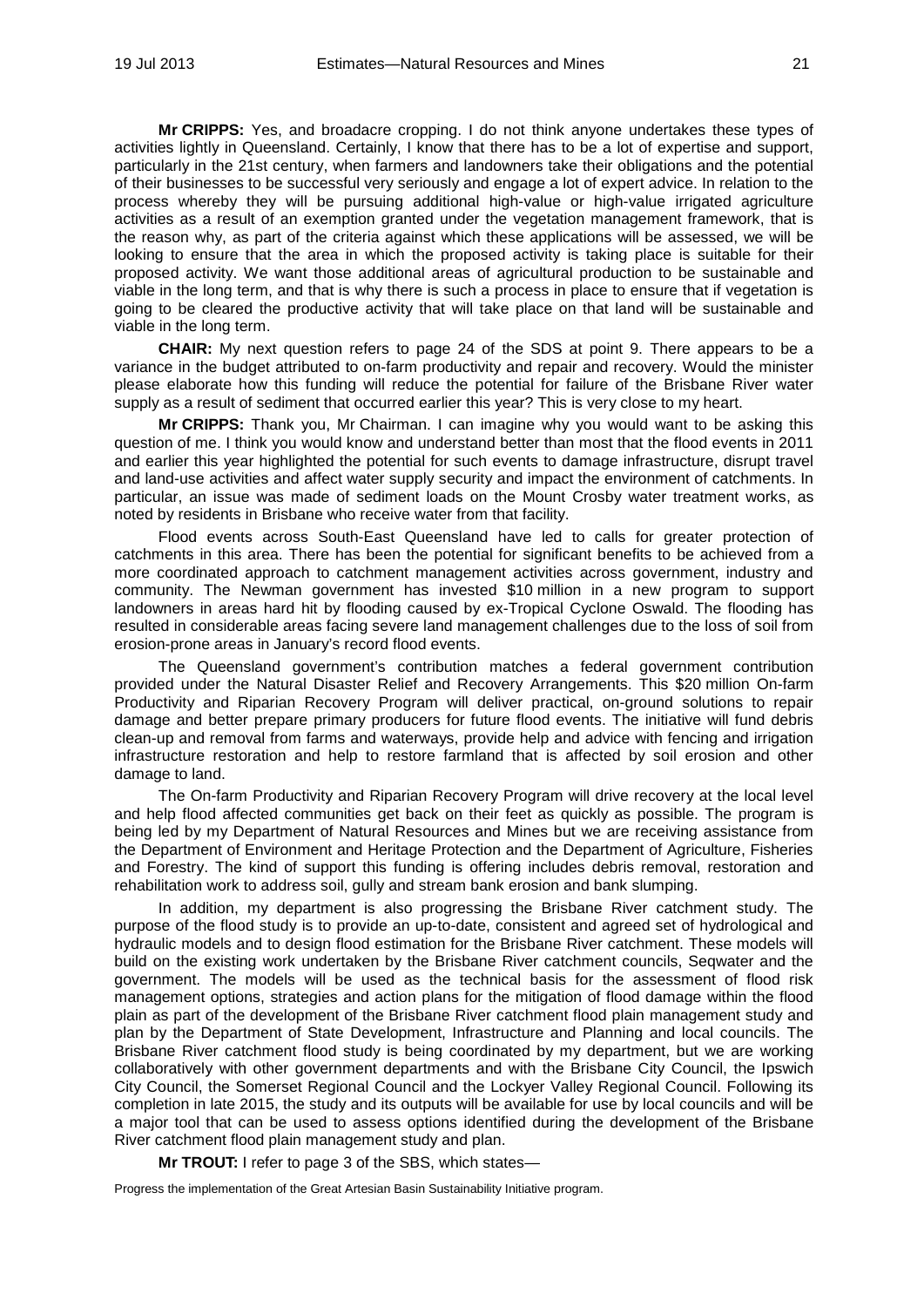#### What is the government's commitment to this program?

**Mr CRIPPS:** In relation to the member's question, through the Great Artesian Basin Sustainability Initiative, which is colloquially known as GABSI, the Newman government has been working in cooperation with the Commonwealth to protect and manage the health of the Great Artesian Basin. The Great Artesian Basin Sustainability Initiative is a highly successful joint Australian and Queensland government program to assist landholders to rehabilitate uncontrolled water bores and to replace inefficient bore drains with piped water reticulation systems.

The initiative aims to reverse the decline in pressure and flow resulting from the uncontrolled discharge of water from the Great Artesian Basin since its development in the late 1800s. Since 1999, under the Great Artesian Basin Sustainability Initiative the Queensland government has expended more than \$56 million protecting this valuable resource. The Australian government has matched that state expenditure and participating landowners have contributed an additional \$47 million, bringing the total expenditure to date to approximately \$159 million. During the 2012-13 financial year, 26 bores were rehabilitated and 20 bore drains replaced, which were completed at a total cost of approximately \$10.9 million, saving an estimated 6,900 megalitres per annum of flow from the basin. As of 30 June 2013, the initiative will have saved an estimated 115,900 megalitres per annum of flow from the basin through the rehabilitation of 336 bores and the replacement of an estimated 10,800 kilometres of inefficient bore drains with piped water reticulation systems. When combined with the predecessor programs, an estimated 186,000 megalitres per annum of flow has been saved from the Great Artesian Basin in Queensland. This means that for each year the same amount of water required to fill over 74,000 Olympic-sized swimming pools is no longer being wasted from the basin through evaporation and seepage.

While the Queensland government has committed to this initiative continuing beyond the current end date of 30 June next year, a commitment by the Australian government is still required beyond that date. Discussions are currently underway with the Australian government on the extension of the initiative beyond this current end date. The Department of Natural Resources and Mines continues to work closely with landowners to ensure that they are aware of and can access the benefits of this initiative. The initiative, while full of technical challenges, continues to enjoy stakeholder support thanks to its successful delivery in these difficult and challenging circumstances.

Pressure improvements are already being recorded in the Great Artesian Basin and the water savings are helping to protect this resource for the future. Landowners are seeing a more efficient water distribution network on their properties while through the vast amounts of water that have been saved the wider community is seeing the protection of valuable springs and associated wetlands. The Queensland government is looking forward to the successful resolution of its negotiations with the Australian government and we hope that this excellent project will continue in the future.

**Mr TROUT:** On page 4 of the SDS there is reference to ongoing consultation on the Stock Route Network Management Bill. Recently, a number of local governments in western Queensland raised issues with NRM overturning the decision to disallow access for a large number of stock purchased in the Northern Territory and destined for hay in New South Wales. Minister, what are the terms that determine access for travelling stock through Queensland stock routes?

**Mr CRIPPS:** I thank the member for the question. Local governments are indeed responsible for the day-to-day management and administration of Queensland's stock route network. The Department of Natural Resources and Mines supports local governments through the provision of policy and legislative advice, operational guidelines and managing asset maintenance. The provision of water by local governments is at their discretion, but local governments can enter into formal water facility agreements with neighbouring landholders for the benefit of those water facilities. Usually bores are shared between the stock route and the neighbouring landholder.

As the minister responsible for natural resources and mines, the responsibility lies with my department for the administration of those elements of the act relating to stock route management. Respective local governments are responsible for key operational elements of the stock route network including the issuing of stock travel permits. The stock route network's primary function is to provide the pastoral industry with a cost-efficient alternative to transporting stock by truck or by train. The act provides that, if land on which stock are currently located cannot sustain them because it is drought affected, part of a drought declared area or otherwise adversely affected by drought, the stock may be walked, subject to certain conditions, to non-drought declared areas under a travel permit issued by the relevant local government or temporarily agisted for up to 28 days while longer term arrangements are put in place, such as arranging for stock to travel to market, to a drought-free area or to a private agistment.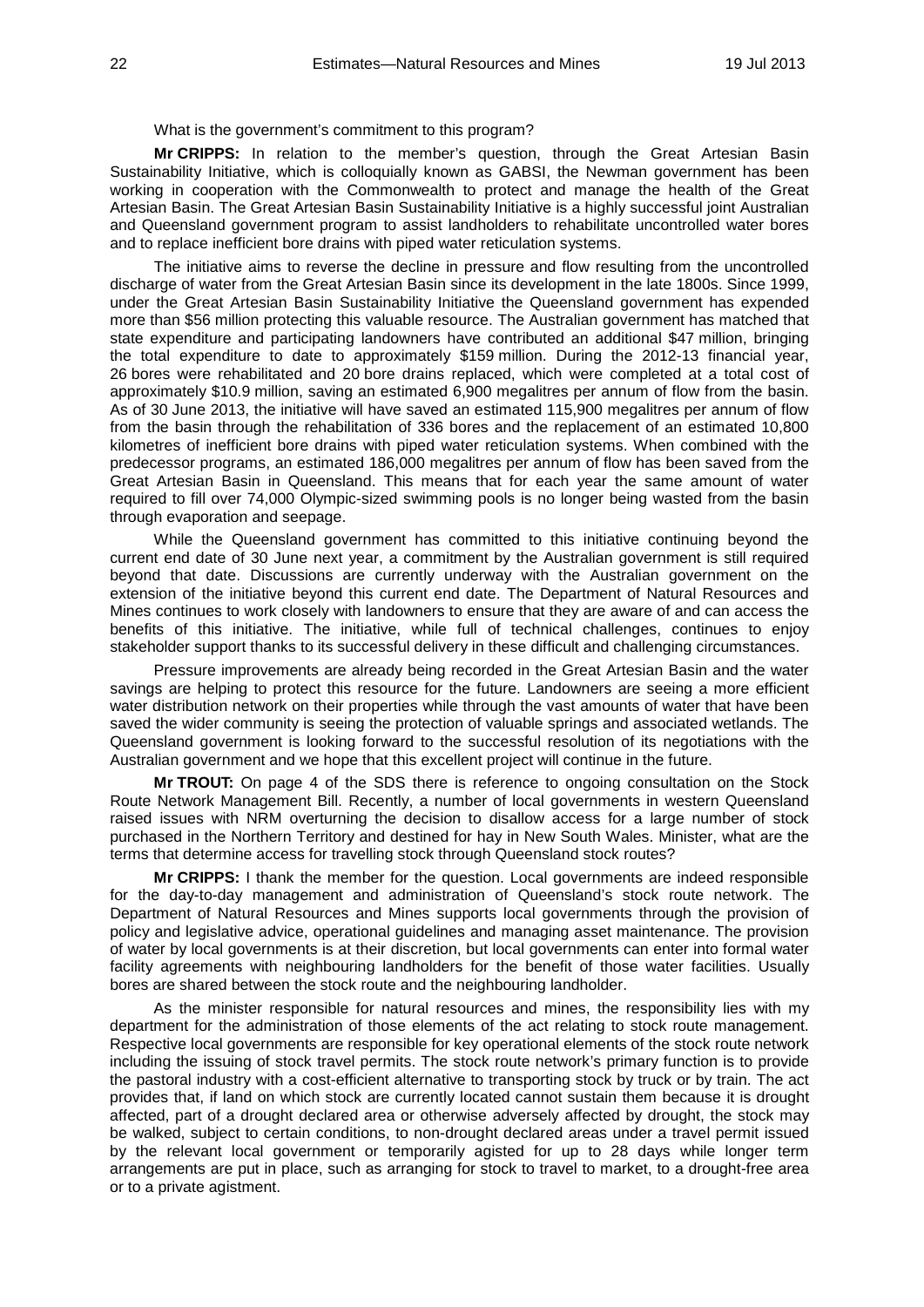Recent media reports have drawn attention to ongoing management issues, including the competition between pastoralists using the stock route network to move travelling stock and those seeking drought relief and/or long-term gazing access and concerns that stock from interstate are depriving local stock owners of access to pasture. Under the act, an applicant for a travel or agistment permit that has been refused by a local government can apply to the department for a review of the decision. When undertaking the review the department considers both the merits and the process that the council applied in reaching its decision. The departmental decision maker is required to determine whether the decision should stand or be revoked. It is suspected that some local governments have sought the early closure of stock routes to travelling stock so that pasture is retained in the local government area for the use of local stock owners. Closure for such reasons is not provided for under the act and is inconsistent with the primary purpose of the stock route, which is, of course, travelling stock.

The department has been requested to review the following two local government decisions to date: a decision by the Winton shire, which decided to refuse two travelling permits due to insufficient feed and water—and this decision was revoked by the department following an assessment that adequate feed and water did exist on the applicable route—and a decision by the Blackall-Tambo shire, which decided to refuse an agistment permit on a reserve connected to the stock route. This decision was confirmed by the department that the reserve area was required for the operation of the network for use by travelling stock.

**CHAIR:** Member for Bundamba?

**Mrs MILLER:** I refer to page 14 of the SDS for Natural Resources and Mines. This details the state's administered land portfolio. I ask the minister: can you please advise the committee of the total value of land sales in 2012-13? Can you also provide information in relation to all land sold either below the market value or the unimproved value? Can you also advise us of the expected returns from land sales in 2013-14?

**Mr CRIPPS:** Mr Chairman, the information requested by the member for Bundamba is somewhat detailed in relation to the disposal of state owned land for last year and the projected—

**Mrs MILLER:** I am happy for you to take it on notice.

**Mr CRIPPS:** I am glad, member for Bundamba. I will take the matter on notice.

**Mrs MILLER:** That is fine.

**Mr CRIPPS:** And I will provide the information to the member for Bundamba at a later time.

**Mrs MILLER:** Yes, that is fine. I just have a quick follow-up question in relation to page 8 of the SDS where it details that Land Services staff are projected to fall from 1,278 to 1,260 this financial year. Minister, can you advise what areas within Land Services those 18 staff will be no longer employed from and whether there will be more than 18 of those staff? In other words, in the SDS it says 1,278 down to 1,260. We understand that a few weeks ago the Premier said that there will be no more cutting in the Queensland Public Service. However, we know that every day of the week people are getting the chop by your cold and callous government.

**CHAIR:** That is a statement now.

**Mrs MILLER:** What I want to know is whether there will only be 18 who will be retrenched, sacked, or whichever way you want to put it, but they certainly will not be there.

**Mr CRIPPS:** In relation to the member's question, in the first instance I want to say that the Land Services area within the Department of Natural Resources and Mines delivers a very strong framework for dealing in land which provides confidence and certainty to clients and to the community. Our intention is, of course, to maximise the productive use of Queensland's land resources in a sustainable way.

Staffing allocations to Land Services in the 2013-14 budget, as the member for Bundamba indicated, is projected to be reduced by 18 positions over the estimated actual for 2012-13. The reason for this has been the continued implementation of agreed Queensland government reform decisions and the cessation of projects on 30 June 2013. For example, the survey information project capture team completed work in 2012-13 and this has resulted in five temporary positions not being continued in 2013-14. Further reductions have occurred as a result of vacancy management decisions, these being that the spatial information group has had a further reduction of four vacant positions in 2013-14; the implementation of reductions for the titles registration group accounted for another two vacant positions; delivery of an online objection service and a review of priority areas for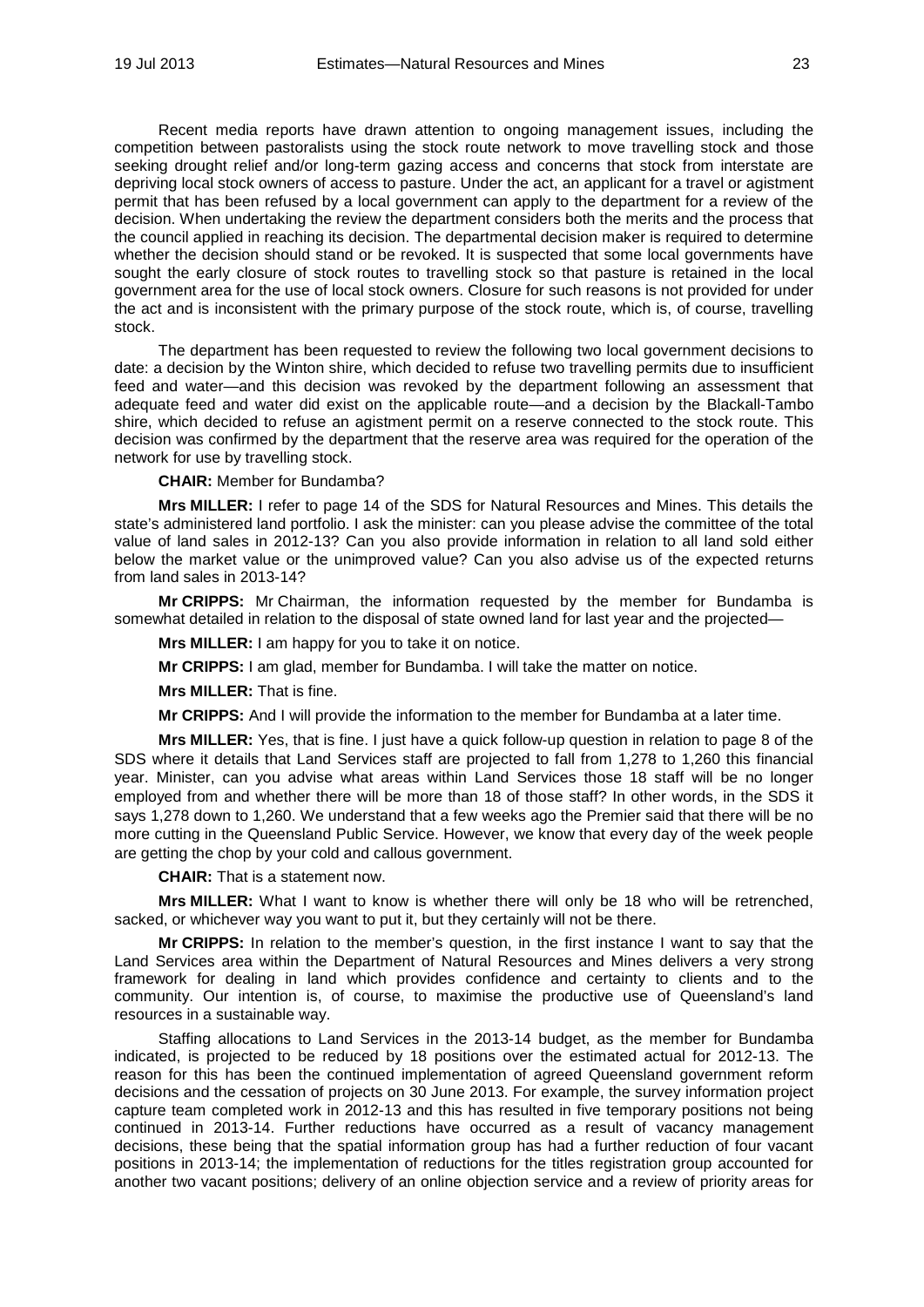the 2013 annual valuation of land has delivered another three vacant positions; and the focus of policy units on legislative and operational policy reforms has also delivered another three vacant positions.

So in response to the member for Bundamba's question, these are all variances, or vacancies that exist within the department and it does not involve any redundancies or retrenchments of people who work in the Department of Natural Resources and Mines within the Land Services division.

**CHAIR:** One quick final question, Ms Trad.

**Ms TRAD:** Thank you, Chair, for your indulgence. Minister, in relation to your response to question 7 on notice, the \$30 million that is delivering the three programs that you specified earlier, the Paddock to Reef—and I am very glad that you think it is a world-leading approach, it was basically initiated under the former Labor government—and the other programs, the Wetlands Program and the NRM programs—the funding to the NRM bodies—can you please detail exactly how much each of those three programs receives from the total \$30 million?

**Mr CRIPPS:** Thank you, Mr Chairman. In relation to the \$30 million NRM programs for the reef, that funding is provided to each of those regional NRM groups in the five reef catchments on an application basis in a competitive application process. In relation to the division of the funding between the three initiatives, that being the Paddock to Reef, the Wetlands Program and the regional NRM program, I might get the deputy director-general for operations to give those specific details in terms of those three programs; if that is possible and acceptable to the member?

**Ms TRAD:** Yes, thank you very much.

**Ms Ryan:** The \$30 million is split up over five years. In the 2013-14 budget the \$6 million has been divided up to the reef NRM bodies of \$3.575 million; Paddock to Reef \$500,000 for the monitoring, another \$500,000 for Paddock to Reef modelling; \$500,000 to the Wetlands Program; \$200,000 for spatial and scientific information management systems; and \$600,000 towards the overall administration of the reef program.

**Ms TRAD:** Can I ask that those figures be tabled? Is that possible?

**Mr CRIPPS:** I am happy to take the specific details about those figures on notice and we will provide those in table format to the member.

**Ms TRAD:** From my quick analysis, the Paddock to Reef program has been slashed by over \$1 million; is that right?

**Ms Ryan:** No. This allocation equates to what was allocated in the budget for 2012-13. The issue I think will be whether or not there is any corresponding Commonwealth money under Reef Rescue.

**Ms TRAD:** I think under the last budget of the former government it was over \$2 million. Now it is \$1 million.

**CHAIR:** That draws to a conclusion the consideration of estimates for land services and water services. The time for questions is closed. Thank you, Minister and advisers. We will now take a short break and resume at 11.30 to examine the estimates for mine safety and health services and mining and petroleum services. Thank you very much.

## **Proceedings suspended from 11.03 am to 11.30 am**

**CHAIR:** Welcome back, Minister and advisers. We will now consider the estimates for mining and petroleum services and mine safety and health. Minister, would you care to make an opening statement?

**Mr CRIPPS:** Thank you, Mr Chairman. Thank you for the opportunity to outline the budget and expenditure for the mines portfolio within the Department of Natural Resources and Mines and to discuss some of the programs that we are committed to in the current financial year.

The Newman government is committed to the sustainable and responsible use of our mineral, petroleum and gas resources and to ensuring Queensland's world-class mine safety record is maintained. We have once again delivered on this promise for Queenslanders. As I mentioned earlier today, our first budget began the huge task of returning Queensland to a position of financial stability following being put in a very difficult financial position by the previous government. The 2013-14 state budget has also been designed to continue that financial repair task and to address Queensland's economic challenges inherited from the previous government. We are working to get Queensland back on track and we have taken huge strides, I believe, in this direction already.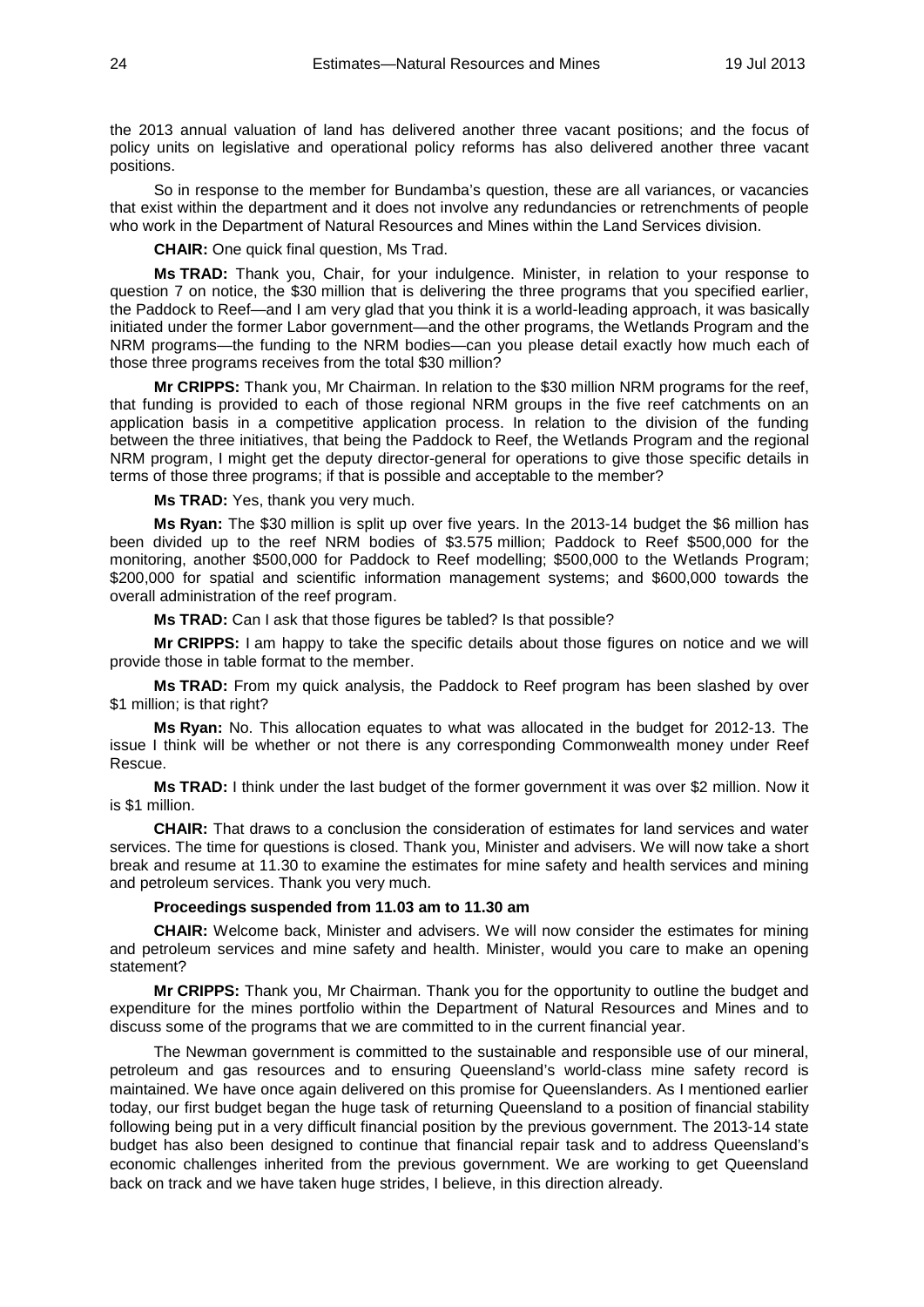A key aim of this state budget is to encourage growth in Queensland's resources sector in recognition of the critical role it plays in driving economic activity, particularly in regional areas of Queensland. Our identification of the resources sector on purpose as one of the key pillars of the state's economy—it has not just been rhetoric—and our recent budget commitments are clear evidence of that. The Department of Natural Resources and Mines is committed to ensuring all Queenslanders benefit from the sustainable use of the state's mineral and gas resources and that Queensland maintains its position as a destination of choice for local and international resource sector investment. To that end, the Newman government has allocated \$30 million to further support Queensland's resources and exploration industries. This funding will enable the Geological Survey of Queensland to lead a program of initiatives designed to support mineral and energy related exploration and make Queensland more attractive for resource investment.

A healthy exploration sector will underpin Queensland's future mining projects, jobs and community infrastructure in regional areas. I am also pleased to report that the Newman government is well on track to implementing its election commitment to provide a more realistic and staged approach to the conclusion of sandmining on North Stradbroke Island. Labor's approach, unfortunately, to this issue was to abandon the people of North Stradbroke Island in their pursuit of support from the conservation sector. The LNP will not let that happen. I can announce today that the Newman government is currently considering an alternative plan from sandmining company Sibelco, and I have urged the Quandamooka people to consider the potential economic benefits the plan presents to their people and to all of the community on North Stradbroke Island.

Of course, none of the work in my department could be accomplished without the dedication and the hard work of officers in my department and my ministerial staff, and I would like to make particular mention of the director-general, Dan Hunt, and the assistant minister, the member for Pumicestone. I would like to thank them for their continued professionalism and support. We have been and will continue to be a government that supports the people of Queensland, and I look forward to continuing our support for the resources sector and encouraging its development to provide jobs for those Queenslanders.

**CHAIR:** Thank you, Minister. I will ask the member for Bundamba to ask the first question. Of course, she comes from that well-known mining area of Ipswich.

**Mrs MILLER:** Thank you very much, Mr Chairman. I am also the daughter and granddaughter of coalminers of Ipswich as well. Minister, last night it was revealed that you had accepted ministerial briefing material from Sibelco, which I have here and which I will seek leave to table shortly.

**CHAIR:** Does it relate to the budget?

**Mrs MILLER:** Yes, it is in relation to page 3 of the SDS. This, combined with the level of access over the last two months and donations from Sibelco to the Premier's campaign in his electorate of Ashgrove at the last election, is very murky, Minister. In fact, some people in Queensland might think it is corrupt. Is it common practice under your government to accept advice like this directly from a mining proponent with a clear vested interest or is this the first in a cash-for-legislation scandal? I seek leave to table the documents.

**CHAIR:** How is this document relevant to the budget?

**Mrs MILLER:** It is relevant because the minister actually just referred to Sibelco in his opening statement and what he planned to do. I am requesting and seeking leave that this document be tabled in accordance with the standing orders to inform the people of Queensland about what will be happening at North Stradbroke Island.

**CHAIR:** Everyone is happy to table that? Leave is granted.

**Mr CRIPPS:** Thank you, Mr Chairman. Can I, from the outset, reject the assertions made by the member for Bundamba in her question that there is any suggestion whatsoever of any inappropriate arrangements between Sibelco and the Newman government. I think that is an unbecoming assertion for the member for Bundamba to make in these estimates processes.

**Mrs MILLER:** It's the truth.

**CHAIR:** Order!

**Mr CRIPPS:** The member for Bundamba has presented absolutely no evidence whatsoever that there is any untoward or inappropriate relationship between Sibelco and the Newman government. I think it is regrettable that the member for Bundamba has couched a question about an important issue in those terms. What I can say about this issue is that the LNP was very clear when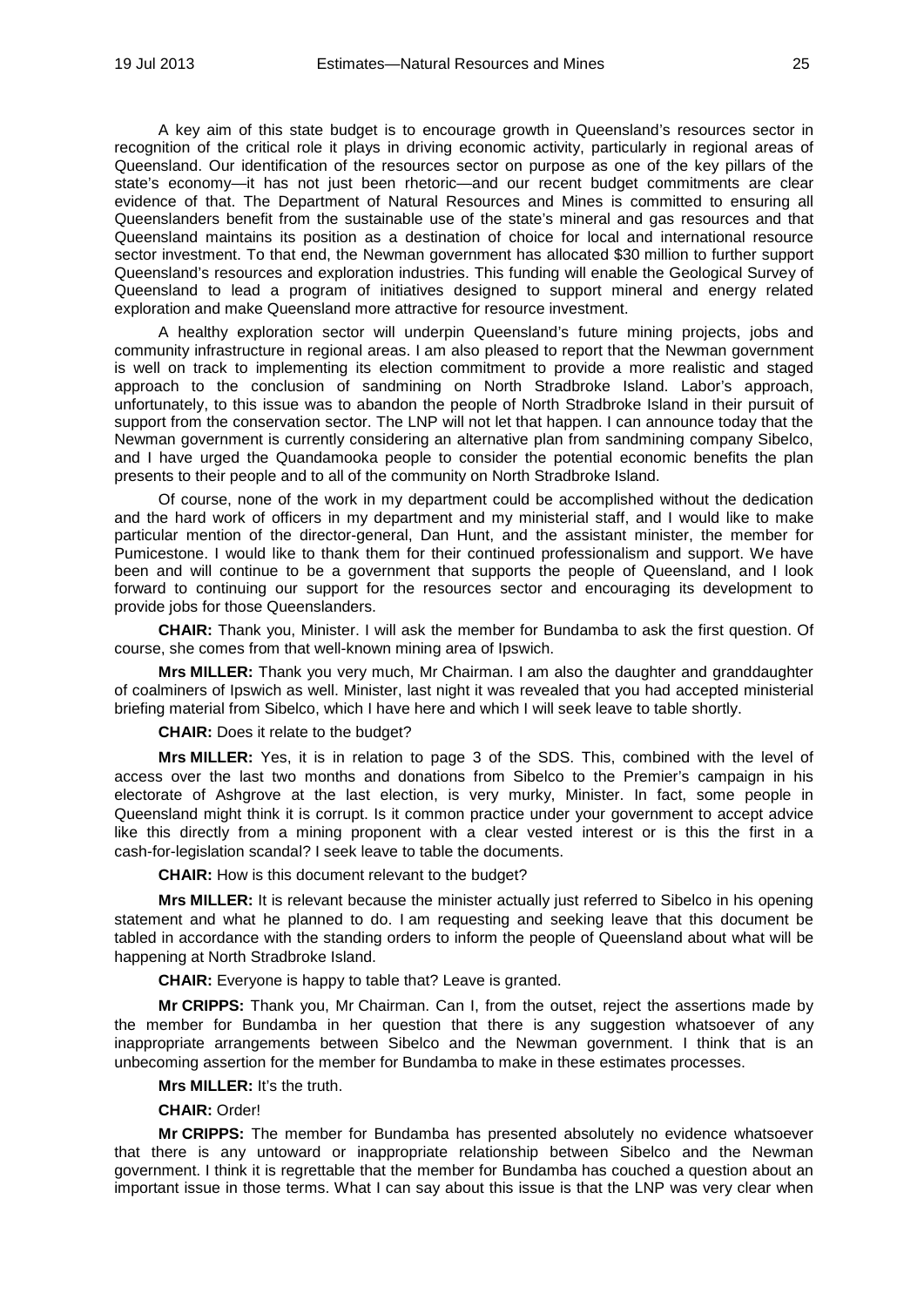the previous government introduced the legislation in respect of North Stradbroke Island into the parliament in 2011, and subsequently during the state election campaign last year, that we did not support the arrangements that had been put in place by the previous government that pulled the rug out from underneath communities on North Stradbroke Island as far as the viability of the employment opportunities on that island are concerned. We made it quite clear that we did not believe that there was an appropriate period of time for there to be an adjustment in the economic fabric of the island community when sandmining came to an end and where there would be opportunities for people on North Stradbroke Island to pursue alternative economic opportunities. The commitment has always been public and very clear about the approach of the Newman government in relation to how we would pursue alternative arrangements on the island, and that is what we have been pursuing since we came to office.

I reject the assertions that have come from the member for Bundamba that there is anything secret or untoward in relation to this situation. We have always been very upfront about how we would be pursuing it—all the way back to when the previous government overrode the interests of the local community in relation to providing a viable alternative pathway for them to move from employment in the sandmining operations on North Stradbroke Island to alternative jobs.

**Mrs MILLER:** Minister, thank you very much for your answer to my question. I am very sure that the people of Queensland would be interested about the decoy drone down there on the Speaker's Green to try to turn their minds away from this important issue that we are discussing today.

In relation to the documents that I just tabled, it is very interesting that in those documents Sibelco was actually trying to tell you as a minister and the government which sections of the act to change, what they actually wanted in the act et cetera. Director-General, have you seen the documents in relation to Sibelco and what they particularly want in the legislation and have those documents perhaps gone on to the Parliamentary Counsel for drafting of the appropriate amendments or the appropriate bills to come? This is in relation to the SDS at page 3.

**Mr Hunt:** I have seen the documents. They have not gone to Parliamentary Counsel.

**Mrs MILLER:** Right. So, in relation to the SDS at page 3, can you please advise whether your policy and legislation branch is working on the proposals that have come from Sibelco in relation to the documents that I have tabled?

**Mr Hunt:** Is that a question to me?

**Mrs MILLER:** Yes, it is, Director-General.

**Mr Hunt:** We are looking at legislative options for Stradbroke Island. I am quite sure that they have a copy of the Sibelco proposal, but they will be working up their own proposals as well. It is not unusual for industry to approach government with suggestions for changes to legislation.

**Mrs MILLER:** Cash for legislation, Director-General.

**CHAIR:** Order! I ask you to withdraw that statement.

**Mrs MILLER:** I withdraw. I have another question for the minister. Minister, in relation to page 3 of the SDS, the Premier assured the public prior to the last election that he would not give Sibelco anything more than what they had prior to the North Stradbroke Island Act and would not extend those mining interests. Can the minister assure us that Sibelco will not be given an extension in area or time for any of the mining leases on North Stradbroke Island?

**Mr CRIPPS:** I thank the member for Bundamba for the question. There are a lot of people interested, actually, in the initiatives being pursued by Desert Channels Queensland in relation to the management of prickly acacia in Western Queensland. It is not a distraction; it is part of the ongoing investment by this government in natural resource management programs. I think the interest of many people in Queensland would be highlighted by the fact that the member for Dalrymple pre-empted the announcement today in relation to his inquiry in the last session of the estimates that prickly acacia is actually a very significant issue for many landowners in Queensland. So I do not agree with your flippant assertion that today's announcement in relation to ongoing investment in natural resource management is a distraction. We do not have to be distracted by anything in relation to this issue with regard to North Stradbroke Island.

**Mrs MILLER:** I think you've gone back to the previous question.

**Mr CRIPPS:** We don't have to be distracted at all because we have had a very clear commitment since 2011 that we did not agree with the arrangements that were put in place by the previous government regarding North Stradbroke Island. We reiterated our disagreement with those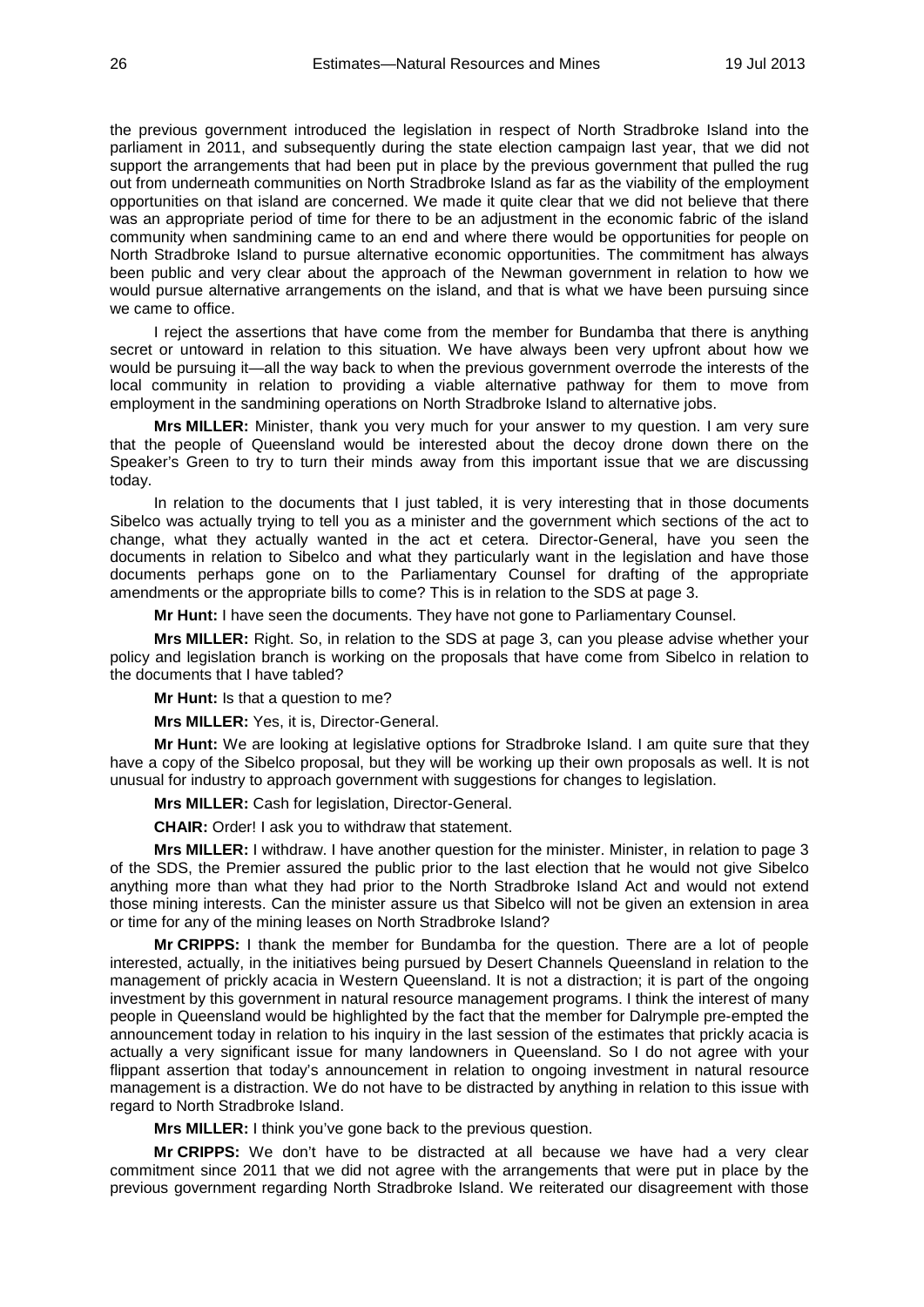arrangements put in place by the previous government during the state election campaign in 2012. Since that time we have been going about implementing our commitments to the people of Queensland in relation to providing a smoother transitional arrangement for the community on North Stradbroke Island from sandmining to alternative economic arrangements.

We—that is, the Newman government—challenged the company to come up with an alternative package that would deliver benefits for all concerned in relation to the sandmining activities on North Stradbroke Island. I challenged Sibelco to come up with their best possible alternative arrangements and they have submitted to the government their proposed alternative arrangements. Whether or not you call it a briefing note or a submission or a suggestion to the government, industry, individuals and companies do that as a matter of routine. I receive correspondence, as the member would know, regularly outlining representations that individuals—

**Mrs MILLER:** And are they accompanied by cheques? Brown paper bags?

**CHAIR:** Order! Withdraw that. I ask the member to withdraw that comment, please.

**Mrs MILLER:** I withdraw it.

**Mr CRIPPS:** That happens all the time, in my capacity. And it does not matter what companies or individuals put forward; it only matters what the government actually implements and makes decisions about. Very clearly, what I challenged Sibelco to do was to come up with an alternative set of arrangements that would provide for that smoother transition process, that would have beneficial environmental outcomes for the island and better outcomes for the people of North Stradbroke Island, including the Indigenous people of North Stradbroke Island. They have submitted that. As the director-general has indicated, that submission from the company is now being considered by the department, but the consideration by the department does not mean that everything that is in the company's submission will be implemented. What we will be implementing is an initiative that will meet our commitment to the people of North Stradbroke Island and to Queensland to provide for those smoother transitional arrangements. I have been very clear about that this morning and, once again, when being asked questions by the member for Bundamba now and I have been clear about that publicly.

**Mrs MILLER:** Minister, you have claimed that leaked crown law advice did not establish a position that amending legislation to extend sandmining could potentially be invalidated because of the native title agreement. I know that you have answered, in some way, a similar question asked by the member for South Brisbane. However, Minister, I do not believe you on this. I do not trust your answer on this and neither do the people of Queensland.

**CHAIR:** Order, member for Bundamba!

**Mrs MILLER:** I am asking the minister, given the precedent of the Deputy Premier to release the crown law advice in relation to the pollie payroll debacle and given that—

**CHAIR:** Order! That question is out of order.

**Mrs MILLER:** No, it is not. I am asking the minister: would you please table the crown law advice you have received?

**CHAIR:** Member for Bundamba, that question is out of order. The crown law advice does not have to be tabled.

**Mrs MILLER:** So if the government wants to get itself out of a bit of trouble, they can pick and choose which crown law—

**CHAIR:** I don't think the government was getting itself out of trouble. It was in the public interest.

**Mrs MILLER:** The public payroll debacle was in the public interest; thank you very much.

**CHAIR:** Order!

**Mrs MILLER:** Minister, I go on to my next question. You said earlier that you had met only once with QYAC because they do not agree with the position to extend sandmining on North Stradbroke Island. Minister, a community organisation like this does not agree, clearly, with your decision, but that does not preclude you from meeting with them on a regular basis. This is clearly unacceptable. Minister, I go back to the SDS, page 3. You have listed this single meeting as an achievement and yet there is no mention at all of the numerous meetings that you have had with Sibelco. Minister, will you now provide and give your undertaking here to this committee today that in future you will offer to meet QYAC as often as the LNP donor Sibelco?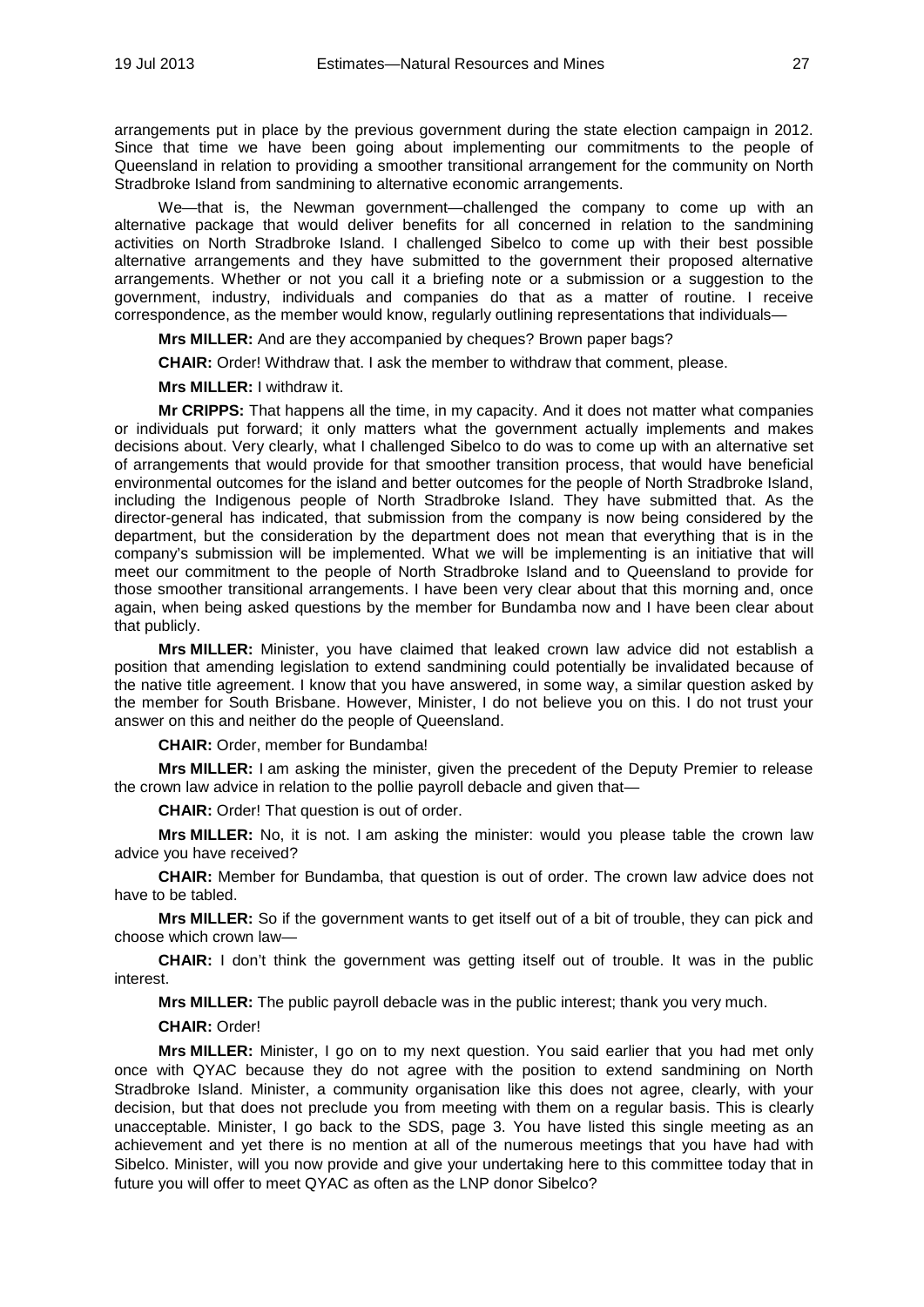**CHAIR:** That is a totally inappropriate question.

**Mrs MILLER:** No, it is in relation to page 3 of the SDS.

**CHAIR:** That is a totally inappropriate question and it is hypothetical as well.

**Mrs MILLER:** It is not.

**CHAIR:** It is hypothetical.

**Mrs MILLER:** Chair, it is in relation to the minister's duties, the director-general's duties, the people who provide all the briefing notes to the director-general and the minister for any meetings that this minister may have with the Aboriginal people from the island. It is a simple question: will you meet them in your role as minister this financial year the same number of times as you have met with Sibelco?

**CHAIR:** Why—

**Mrs MILLER:** It is a question because it will result and it has resulted—

**CHAIR:** How does it relate to the service delivery statement?

**Mrs MILLER:**—in the funding of the department providing—

**CHAIR:** Order! Member for Bundamba, order, please!

**Mrs MILLER:** I will answer the question.

**CHAIR:** How does this relate to the service delivery statement?

**Mrs MILLER:** I understand that many people do not recognise what happens inside government departments. But for the benefit of you as chair and for this committee, whenever a minister meets with a community member or even Sibelco, say, the department is normally asked to provide briefing notes, which cost money. The director-general knows that. People in this room know that. It results in the expenditure of staff money and staff time to provide those briefing notes. Clearly it comes within the expenditure of this department, which is outlined in the service delivery statements. It is a simple question. You cannot rule me out on that, so do not bother. It is a very simple question that the minister may like to answer.

**CHAIR:** Minister?

**Mr CRIPPS:** Mr Chairman, I thank the member for Bundamba for what was possibly the most convoluted and disjointed question that I have ever heard put to anyone in an estimates committee process.

**Mrs MILLER:** With respect, I was answering the question that was put to me by the chair.

**Mr CRIPPS:** There were so many assertions made in the question, it is really hard to know what precisely the member for Bundamba is asking me to answer.

**Mrs MILLER:** Can I rephrase the question?

**Mr CRIPPS:** I will ask the member for Bundamba to rephrase the question and to ask something, rather than making a series of assertions in her question.

**Mrs MILLER:** It was not a series of assertions.

**Mr CRIPPS:** It was a series of assertions.

**Mrs MILLER:** No, it was not. What I was responding to was the chair asking me about whether or not my question involved expenditure of the department.

**CHAIR:** You are only wasting time, member for Bundamba. Can you ask your question?

**Mrs MILLER:** You do not need to lecture me, Chair. I am saying that it involved expenditure and I cleared that up. My question is in relation to the Quandamooka people. The issue is that you have met with Sibelco on a number of occasions. I am asking: will you meet with them an equal amount of time?

**Mr CRIPPS:** What I think is being distorted by the member for Bundamba in this situation is that there is some sort of suggestion that there has been unfettered access by Sibelco to myself as minister, and that is clearly not the case. I met Sibelco after the election where I issued that challenge to them to come up with an alternative package of arrangements that would be beneficial to all concerned in relation to alternative arrangements for sandmining on North Stradbroke Island being brought to a close in a more orderly fashion, to provide that smooth transitional arrangement. When I met with Sibelco, I had asked them to come up with something that would be beneficial to all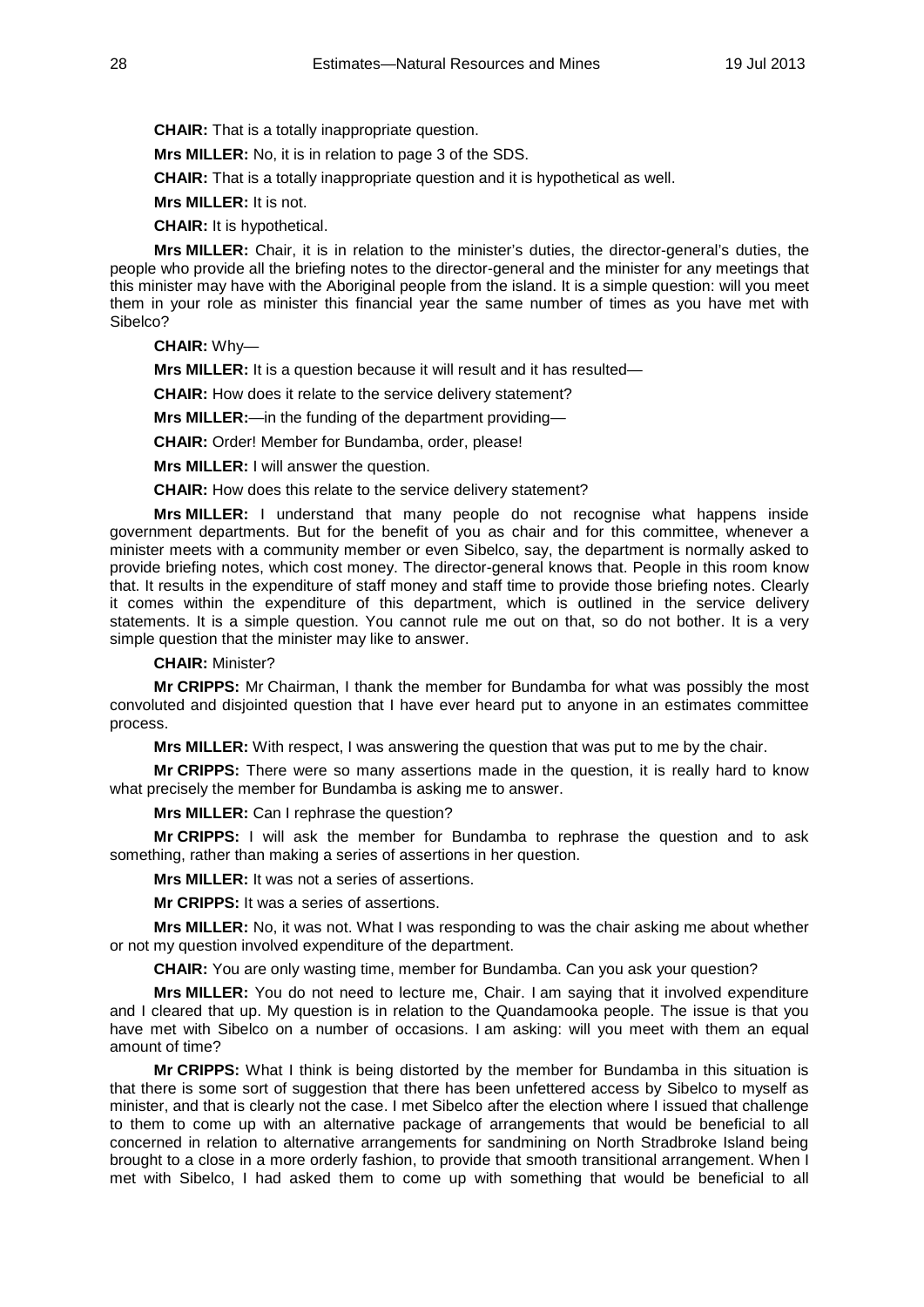concerned, that would involve them having a viable operation on the island, that would have good environmental outcomes and they went away and worked on that. What the member for Bundamba is referring to in relation to this suggestion that there has been unfettered access is that Sibelco had been talking to departmental officers about the challenge that I set them. I have not been meeting with Sibelco every other day during that time frame.

I might also say in relation to our contact with the Quandamooka people that my department had attempted to meet with the Quandamooka people on several occasions, but we had not had agreement about meeting with the Quandamooka people if the dialogue that would occur at that time would involve an extension of sandmining on North Stradbroke Island. It is very difficult to engage with a community organisation that does not want to talk to you about the policy that your government clearly gave a commitment to implementing when the previous government implemented the arrangements to bring sandmining to a close on North Stradbroke Island in 2011 and also the commitment that you gave during the state election campaign. If that community organisation whoever it may be; in this case it is the Quandamooka people—do not want to meet with you to talk about that particular issue, it is very difficult to engage them.

I did meet with the Quandamooka people earlier this year, in May. I indicated to them at this time that the department and I had received that package of alternative arrangements put forward by Sibelco. I did not go to that meeting and promote or advocate for the alternative arrangements that Sibelco had put together, but I did encourage the Quandamooka people to engage in a dialogue with Sibelco to discuss those alternative arrangements. On face value, those alternative arrangements provide a positive story for North Stradbroke Island and the community on North Stradbroke Island, including Indigenous people on North Stradbroke Island.

They have presented me with an alternative proposal that involves a scaled-back mining proposal consistent with extending the mine life but that provides better environmental outcomes in the long term. The proposal involves additional benefits to the Quandamooka people. I reiterate that that is a proposal that has been put forward by Sibelco for us to consider. It is not necessarily what the Queensland government will implement. I have urged, as I said previously, the Quandamooka people, represented by QYAC, to consider the potential benefits that the plan represents. If the plan that has been put forward by Sibelco is implemented, there will be an end to all sandmining on North Stradbroke Island by 2035 and the maintenance of sandmining jobs on the island until that time, including the sandmining jobs that employ Indigenous people on North Stradbroke Island. There will be extra royalties available to the native title holders, the Quandamooka people. Indeed, there will be an extra 16 years' worth of royalties from the longer operations of the Enterprise mine until that date. Importantly, there will be a reduction in the environmental footprint of sandmining operations due to the staged consolidation of sandmining to the southern end of the island, away from the major residential areas on the island, and an earlier relinquishment of mining leases by the company that will allow the land to be used for other purposes such as tourism, land for the community, for recreational or for other purposes, and for the purposes that the native title party may wish to pursue.

Regardless of the changes that we intend to make to the legislation, can I make it absolutely clear to the committee that the Newman government remains fully committed to fulfilling its obligations and responsibilities under the existing Indigenous land use agreement between the state and the Quandamooka people. We do not believe that the plan that has been put forward affects the joint management framework between the state and the Quandamooka people for the management of the national parks on the island. I can assure the committee that any amendments that we undertake to fulfil our election commitment will be in accordance with the requirements of the Commonwealth Native Title Act.

**CHAIR:** Minister, was the local member of parliament at that meeting with the Quandamooka people?

**Mr CRIPPS:** Yes. At the meeting that I had with the Quandamooka people, the local member was in attendance.

**CHAIR:** Who would that be?

**Mr CRIPPS:** The member for Cleveland, Dr Robinson.

**CHAIR:** He is their local representative.

**Mr CRIPPS:** Yes, he is their local representative.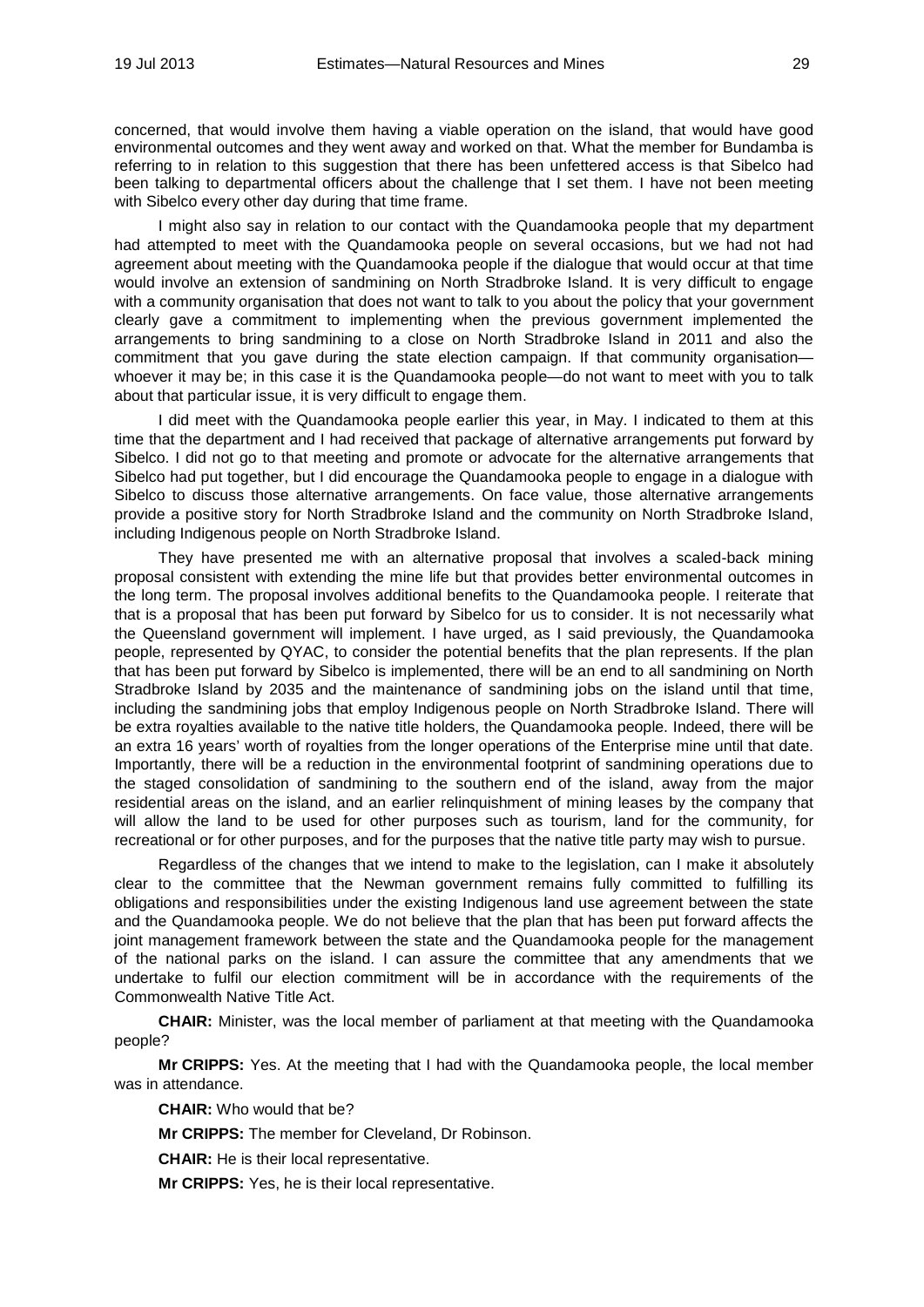**Mrs MILLER:** Minister, the meeting on 1 May involving yourself and meeting separately with your senior adviser on 9 May, 28 May, 29 May and 19 June, has the purpose of contact detailed as 'making or amendment of legislation'. Minister, are you able to table here today any draft legislation or briefing material prepared for these meetings or have you already made up your mind in relation to this legislation?

**Mr CRIPPS:** Mr Chairman, I have already indicated that no decisions have been made by the Queensland government in relation to how we intend to keep the commitment that we made in 2011 and during the election campaign to make sure that there is a smoother transitional arrangement for the community on North Stradbroke Island. I have confirmed that we have received a proposal from Sibelco that the government is considering. Until such time as the cabinet has an opportunity to consider those alternative proposals, I cannot pre-empt the decision of the government.

**Mrs MILLER:** Thank you very much. My next question is to the director-general. I have a final question to the director-general.

**CHAIR:** Let us make it a simple question.

**Mrs MILLER:** It is a simple question. Director-General, as the minister obviously has no interest in transparency, would you please be able to table—

**CHAIR:** Order! Withdraw that please.

**Mrs MILLER:** I withdraw. Director-General, would you please table any briefing material or any draft legislation, but particularly briefing material, that was done by your departmental officers in preparation for these meetings in relation to Sibelco and also in relation to Rowland, which is a known lobbying firm?

**CHAIR:** Before I call the minister—

**Mrs MILLER:** This is to the director-general.

**CHAIR:** Is it ministerial briefings that you are chasing because they are privileged documents? **Mrs MILLER:** No, they are not.

**CHAIR:** They are.

**Mrs MILLER:** They are not. Ministerial briefings are not privileged documents.

**CHAIR:** The advice I am getting—

**Mrs MILLER:** It's wrong. What, you are listening to advice from those clowns to your right! **CHAIR:** Excuse me, withdraw that.

**Mrs MILLER:** I withdraw. But ministerial briefings—

**CHAIR:** Withdraw that statement, please.

**Mrs MILLER:** I withdrew it. But ministerial briefings are not privileged documents.

**CHAIR:** They are. I am getting advice—

**Mrs MILLER:** No, they are not. Cabinet documents are and ministerial briefings are not.

**CHAIR:** I am getting advice from the executive officer that they are privileged. If you wish to challenge me, we can go and get further advice.

**Mrs MILLER:** I am asking the director-general.

**CHAIR:** I am ruling the question out of order.

**Mrs MILLER:** All right, I will come back to it.

**CHAIR:** I call the member for Dalrymple.

**Mr KNUTH:** I refer to 'Resources and performance' on page 2 of the SDS. What were the total royalties from coal seam gas paid to Queensland Treasury in the last financial year?

**Mr CRIPPS:** The Department of Natural Resources and Mines is not responsible and has no role in the collection of royalties paid by companies to the state of Queensland as a result of mining activities. Those royalties are collected by Treasury. The honourable member's question ought to be directed to the Treasurer.

**Mr KNUTH:** These gas companies are no doubt producing gas to make a profit to return to their shareholders. As demand for gas increases in South-East Asia and thus increases the gas price, will the minister put in place mechanisms to ensure gas is reserved for domestic supply and is sold to locals at an affordable price?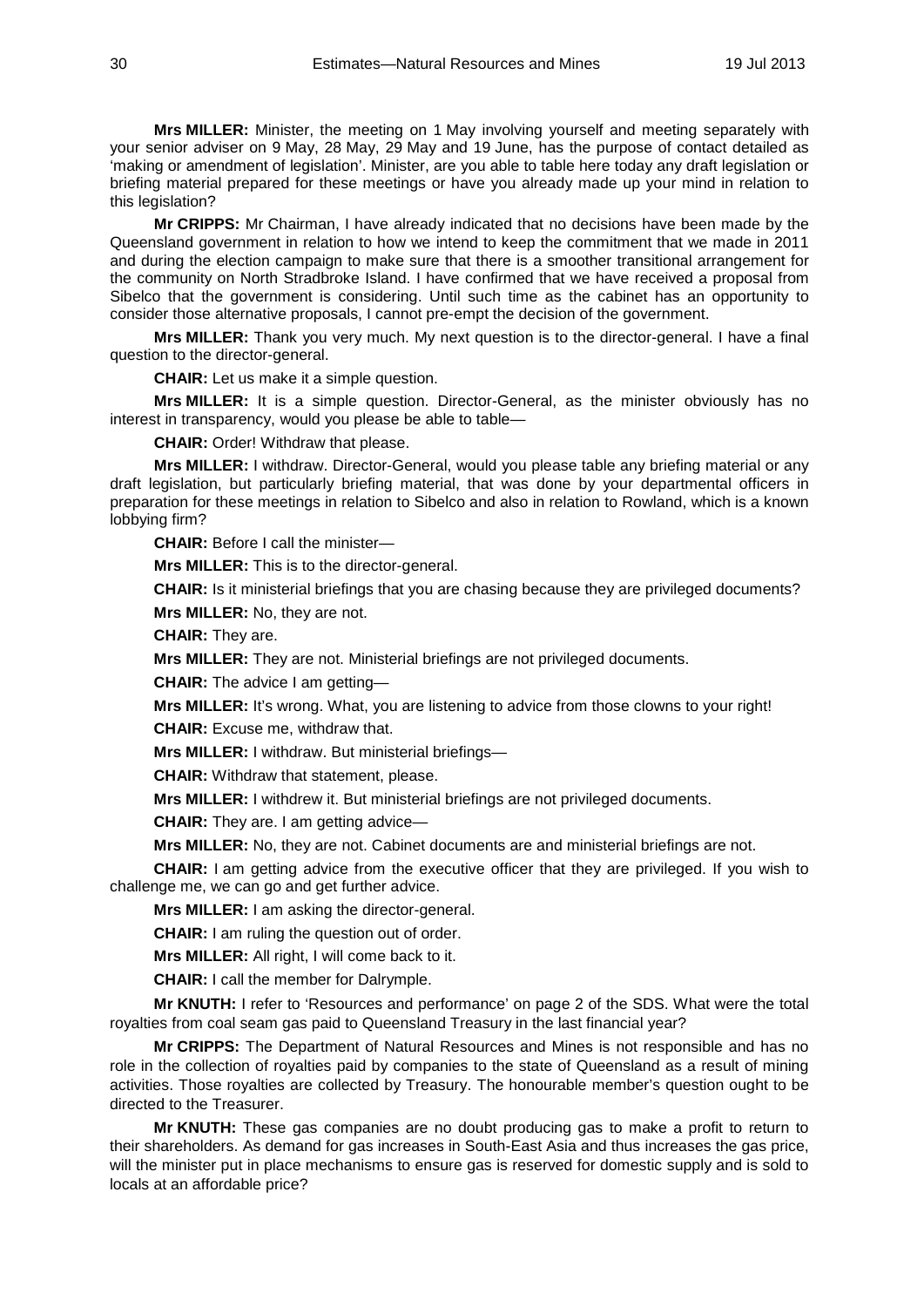**Mr CRIPPS:** I have only a limited role in relation to government decision making concerning any efforts to put in place a gas reservation policy. My role in the administration of legislation regarding the gas industry in Queensland is limited to upstream in terms of the management of tenure arrangements. The responsibility for energy security arrangements and if there were to be a gas reservation policy brought forward in Queensland also lies with the Minister for Energy and Water Supply.

What I can indicate to the committee as a result of the member's question is that the Queensland government does not support a gas reservation policy in this state. There is a very good reason for that and that is that current market arrangements mean, as the member for Dalrymple has pointed out, that there is currently a focus in terms of the development of the gas industry in Queensland to satisfy demand out of Asia. Many of the customers that the companies are supplying are in that Asian market.

The fact of the matter is that gas companies do not undertake exploration or capital expenditure in terms of the development of infrastructure for their projects without the prospect of a commercial return. Although the member for Dalrymple may think that a domestic gas reserve policy may deliver, hypothetically, affordable gas for domestic users, he may find, as a result of the implementation of such a policy, that we do not have the investment in exploration and the development of production areas for gas that would result in a commercial return. The member for Dalrymple's proposal could actually result in a perverse outcome—that is, dampening investment in the development of our gas reserves in Queensland, and the people of Queensland would not benefit as a result from the employment that comes from the development of our gas reserves or the Queensland government benefit from the royalties that flow from the development of that industry.

**CHAIR:** I call the member for South Brisbane.

**Ms TRAD:** Minister, can you confirm that you have received crown law advice in relation to the expansion of sandmining on Stradbroke Island?

**Mr CRIPPS:** There is no proposal to expand sandmining on North Stradbroke Island. The proposal that is before the Queensland government from Sibelco does not involve any expansion of sandmining on North Stradbroke Island. In fact, as I have already indicated to the committee, it involves a contraction of sandmining activities on North Stradbroke Island and a consolidation of the footprint of sandmining activities on North Stradbroke Island into a smaller footprint on the island, moving away from residential areas in the north to the enterprise lease in the south. The member's question is erroneous in that regard. There is no proposed expansion of sandmining on North Stradbroke Island.

**Ms TRAD:** Is there legal advice in relation to QYAC's ability to challenge any legislative amendments to the North Stradbroke Island act? Is there any crown law advice to that effect? Is there legal advice on the alternative?

**Mr CRIPPS:** The department has of course considered the alternative package of proposals that have come forward from Sibelco. In advising me as minister about the implications of that we seek legal advice about what that would involve. In particular, what the legal advice says to me as minister is that we do not believe that any proposal to extend sandmining on North Stradbroke Island, in accordance with the proposal that has come from Sibelco, will impede the ability of the Queensland government to meet all of its obligations and responsibilities under the current ILUA with the Quandamooka people.

**Ms TRAD:** Is that advice from Sibelco or crown law?

**Mr CRIPPS:** No, that is the Queensland government's legal advice to me as the minister.

**Ms TRAD:** From crown law?

**Mr CRIPPS:** From crown law.

**Ms TRAD:** The briefing note that was tabled by the member for Bundamba suggests that crown law do believe that any changes to the North Stradbroke Island act could be challengeable by QYAC. Is that the case?

**CHAIR:** This is hypothetical.

**Ms TRAD:** It goes to a document that was tabled.

**CHAIR:** It is a hypothetical question. You still cannot ask hypothetical questions.

**Ms TRAD:** I am asking about the advice from crown law. That was not hypothetical.

**CHAIR:** Minister, I think this is a hypothetical question and I rule it out.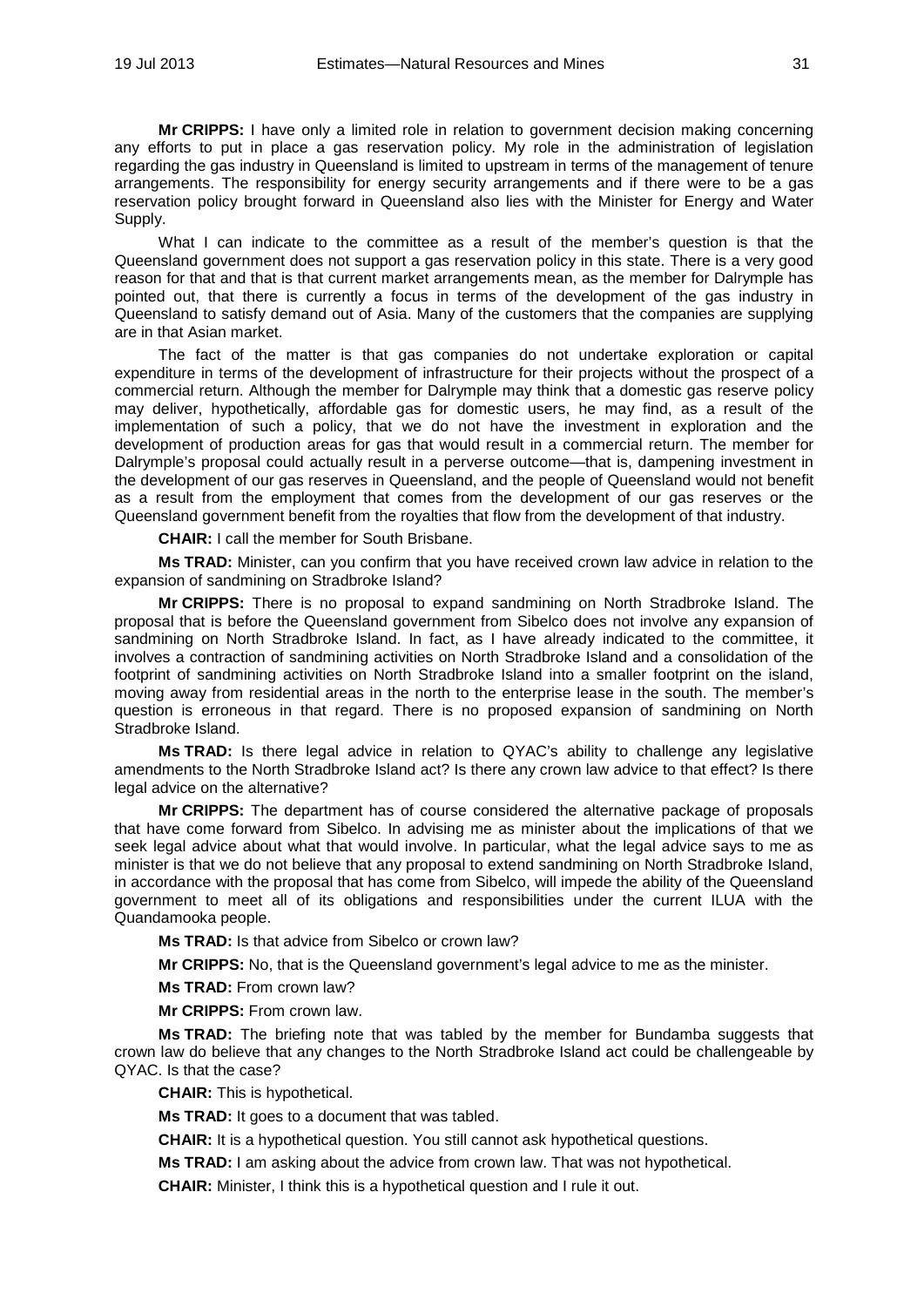**Ms TRAD:** I will reword it. Did the advice from crown law suggest that amendments to the North Stradbroke Island act could be challengeable by QYAC?

**Mr CRIPPS:** I am struggling to understand which document the member for South Brisbane is referring to. If she could clarify that for me—

**Ms TRAD:** The briefing note that was tabled by the member for Bundamba.

**Mr CRIPPS:** And that briefing note was a document prepared by Sibelco to—

**Ms TRAD:** Sibelco was attached to it.

**Mrs MILLER:** Have a look at the back of it.

**CHAIR:** I will get it over to you, Minister.

**Mr CRIPPS:** I think it is routine for legal advice to outline the risks that are associated with any process that may be engaged in in terms of legislation. Really, the responsibility of crown law is to provide advice to the government about what the potential risks are. Our advice from crown law is that we do not believe that we will be impeded from meeting our obligations under our ILUA with the Quandamooka people, and we are committed to implementing all of our obligations and responsibilities in that regard.

**CHAIR:** I call the member for Whitsunday.

**Mr COSTIGAN:** I would be delighted to ask a question that falls within the parameters of the estimates process. Minister, I refer to page 2 of the SDS which notes the government's decision to provide \$30 million for the Geological Survey of Queensland, which you touched on, as I recall, in your second opening statement. Can you outline the government's efforts to support the new wave of mining investment in the state of Queensland?

**Mr CRIPPS:** I thank the member for the question. The Queensland government does have a commitment to the junior end of the resources sector—those contractors, explorers, geologists and financiers who are the lifeblood of the resources industry in this state.

It is important to note that a mineral of marginal or non-economic value, even a few years ago, could become the next sought-after commodity for the new wave of technological innovations. For example, silicon and rare earths—minerals which have become the building blocks of new technologies—were a few years ago really not of interest at all to the industry. A sound understanding of the state's geology will keep Queensland ahead of the game when it comes to new discoveries. By investing in understanding Queensland's complex geology and by reducing non-financial barriers to entry in the resources sector, I am confident that my department is supporting a new wave of mining investment in the state.

The Newman government has just made one of the biggest single injections of funding into the resources sector from a state government. We will be investing \$30 million over three years in additional funding for the Geological Survey of Queensland under the Future Resources Program. The funding boost has been made possible by the success of the competitive cash-bidding process recently introduced for some of Queensland's most highly prospective resource tenures.

While the cash component of the competitive tendering process attracted some criticism, the Newman government maintains that this process ensures the most appropriate return for all Queenslanders from highly prospective tenures. However, the government also appreciates that industry must realise some benefits from such processes, which is why we are putting a good proportion of these funds back into the resources sector.

The Future Resources Program will start with \$10 million allocated for the first year and an additional \$10 million per year until June 2016. The key initiatives under this program include: new seismic and crustal conductivity surveys in the Cloncurry, Julia Creek and Dajarra-Boulia areas of North-West Queensland; a mineral resource assessment of Cape York using targeted geological mapping and sampling; and funding to be provided to extract valuable geochemical data in the company report archive of the Department of Natural Resources and Mines and enter it into an easily searchable, readily accessible database for industry, for government and for the public. The Geological Survey of the Queensland will convert into a digital format the department's archive in hard-copy format of the company seismic sections so they can be accessed online for the first time.

We will be continuing the funding for the collaborative drilling initiative, which provides grants of up to \$150,000 to underwrite innovative exploration and drilling costs. The department is also going to expand its storage capacity in order to preserve valuable core samples acquired from company and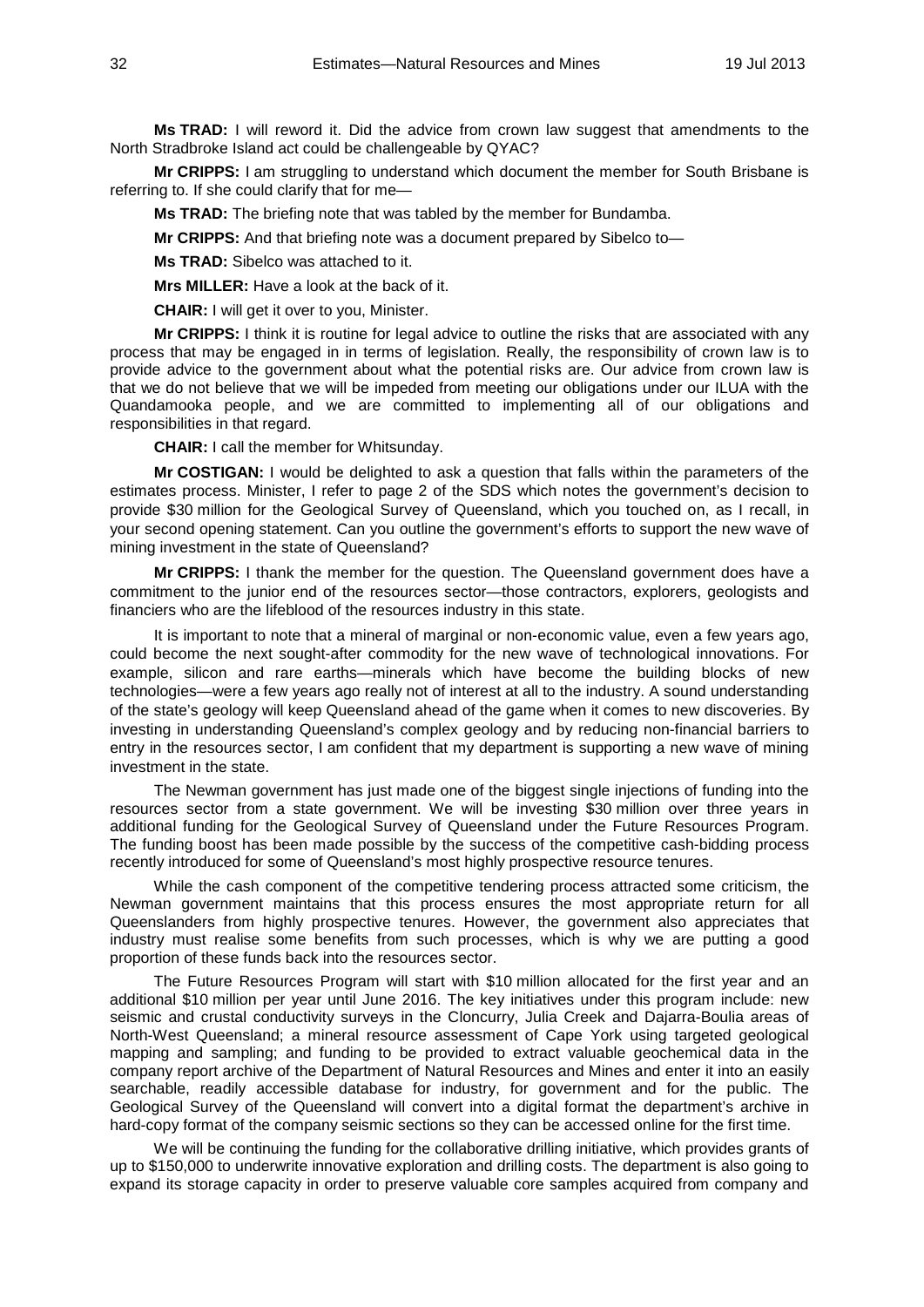government drilling. The industry will have a say about how a good proportion of this funding should be spent and approximately 25 per cent of the funding will be spent in accordance with priorities set in consultation with the industry itself.

**CHAIR:** I call the member for Barron River.

**Mr TROUT:** I refer to the opening lines of the Service Delivery Statement's strategic direction. How has the Newman government moved to assess new industries with an eye to balanced and sustainable development?

**Mr CRIPPS:** I thank the member for the question. The government has acted quickly to remove obstacles to new industry looking to move to commercialisation, provided they meet the government's high expectations as far as safety and environmental sustainability are concerned. The former government certainly hamstrung sectors of Queensland's resources industry with rather arbitrary and unscientific bans, such as on uranium. The Newman government has found that there was no scientific basis for this ban and indeed the former government continued to maintain its policy despite a more reasonable approach from its federal counterparts.

Queenslanders as a result are left to imagine what jobs might have been created, particularly for the state's Indigenous communities in regional areas, if the former government's ban on uranium mining was lifted earlier. Within the space of 12 months, the Newman government has reversed the ban on uranium mining in Queensland, but the recommencement of a uranium mining industry will be with world's best practice, particularly in relation to environmental and safety standards, to unlock jobs and investment opportunities across Queensland. In particular, the recommencement of uranium mining will be, I believe, a boost for north-west Queensland. Uranium mining and export is already providing jobs, royalties and regional development for other parts of Australia, and I think it is reasonable to expect that Queensland should be allowed to share in those benefits.

The Department of Natural Resources and Mines is currently leading an interdepartmental committee that will submit a draft report to the Resources Cabinet Committee later this year on how to responsibly re-establish the uranium mining industry in Queensland. There are a number of variables that will influence the timing of uranium mining operations in Queensland. The government is working to deliver an efficient and robust approvals and compliance framework to support the re-establishment of a uranium industry. Once in place the decision by companies to pursue uranium projects will be based on a range of commercial factors. These include the price of uranium, market supply and the demand for uranium and mining costs. It is ultimately a decision for the proponents about when to commence uranium mining.

Policy certainty across all aspects of operation from exploration to production to rehabilitation is required to assist industry to address community concerns raised during consultation of the development of the uranium mining industry's implementation committee report. In February this year the government also approved the development of a commercial oil shale industry in Queensland, a policy that recognised the strategic importance of oil shale for energy security in the long term. The new oil shale policy will ensure that the state can attract the investment needed to develop the industry and provide greater certainty for the state's oil shale proponents. In the longer term it will create new jobs and economic benefits for regional communities in the broader economy and position Queensland as a technology leader in the sustainable development of a nationally and globally important new industry.

The new policy is already having an effect, with the recent announcement by Axiom Mining regarding its ongoing expansion into the energy sector. The company has lodged three applications for exploration permits over known oil shale sequences between Croydon and Julia Creek in North Queensland. I would also note that interim resources have recently concluded negotiations with global oil shale group on defining interests in its Julia Creek and Richmond tenements, which are known to host large oil shale resources.

So I think it is fair to say that the new policy has sent the right message to the investment community, but we will also be ensuring that project proponents first demonstrate that their technology will meet high environmental standards and community expectations before approvals will be granted. The policy allows for the consideration and development of projects on a case-by-case basis through a detailed environmental impact statement process to be overseen by the Department of Environment and Heritage Protection.

Where a proposed oil shale technology is unproven in Queensland, it will be assessed through a trial phase to determine whether the technology meets appropriate environmental standards. If successful, a staged approach towards commercialisation will begin. The encouragement of a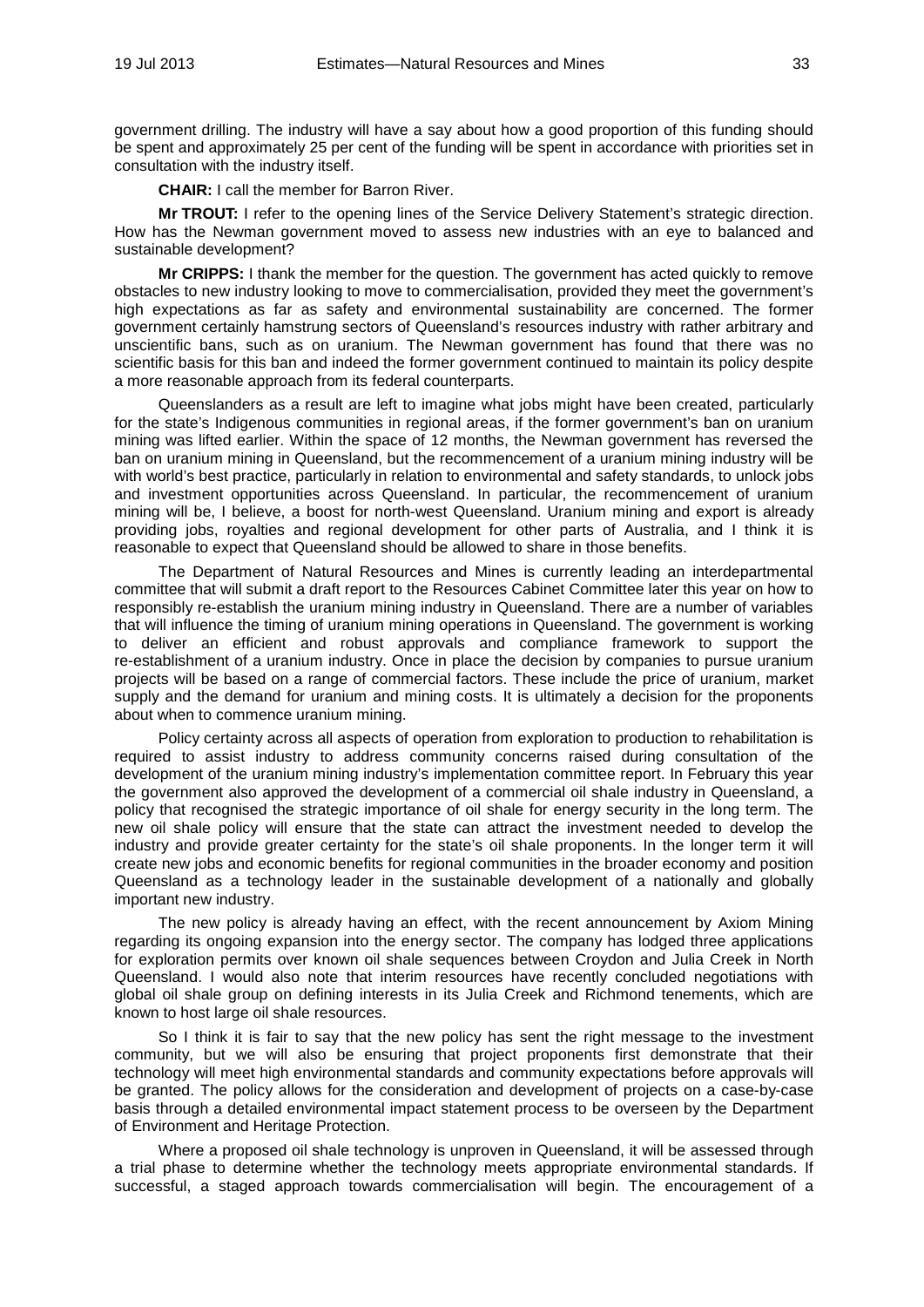controlled oil shale industry will help position Queensland as a technology leader in sustainable resource sector development. It will also provide Australia with a new source of domestic fuel and the potential for a new export opportunity for Queensland.

Lifting the ban on the commercial oil shale industry was a decision about providing a boost to the economy and providing regional Queenslanders with job opportunities and diversifying our resources sector. We are now in a good position as a state to take advantage of the world's growing need for energy as global suppliers of crude oil diminish over time.

**CHAIR:** I refer to the table on page 13 of the SDS. Can the minister explain the drop in the percentage of scheduled and legislative audits, inspections and investigations completed within prescribed times outlined in the SDS?

**Mr CRIPPS:** Thank you, Mr Chairman. The Newman government and my department have worked hard over the last financial year to support the mining and petroleum and gas industry in Queensland. Much of this work has been done in particular to appropriately manage and regulate the mining and CSG industries as it expands its footprint through Queensland. Strong investment in the industry has protected Queensland's economy and it will also serve to protect the state from the worst of the global economic difficulties that have impacted on other countries around the world.

The Newman government supports the resources sector. The LNP made it clear that our support for the resources sector also came with a quid pro quo that the Newman government expects the CSG industry to operate in a safe and sustainable manner in line with community expectations. There are three inspectorates in my department which conduct audits, inspections and investigations against prescribed time frames. Each year my department sets a percentage target for audits, inspections and investigations completed within prescribed times. This ensures that inspectorate resources are applied to critical preventative compliance activities. The target set by the department is a general measure of efficiency across all inspectorates and the performance of the inspectorate against this target may change depending on the complexity and number of investigations conducted each year.

In 2012-13 the target for audits, inspections and investigations completed within prescribed times was not achieved. This can be partly explained by changes in the practices of the inspectorate which led to more detailed investigations of injury incidents. For example, from the beginning of 2012-13 the Petroleum and Gas Inspectorate investigated a greater number of injury incidents in an effort to reduce the frequency of these incidents in the future. This has resulted in an increase in investigation days from 452 in 2011-12 to 600 in 2012-13, which has had an impact on meeting the target for audits, inspections and investigations completed within prescribed times.

These investigations are necessarily time intensive and can skew the results of the percentage target published in the department's annual Service Delivery Statement. In fact, all inspectorates saw an increase in days completing investigations from 2011-12 to 2012-13. In the past year inspectors in mines, petroleum and gas and explosives spent a total of 2,157 days completing investigations—an increase of 676 days. Across the three inspectorates, my department also increased the days spent conducting audits and inspections. In the past year the inspectorate has increased the number of days conducting inspections and audits by 97 days to a total of 3,262 days.

In summary, the increase in time spent conducting investigations and the increase in time spent conducting audits and inspections has meant that the inspectorate has completed 80 per cent of its audits, inspections and investigations completed within prescribed times.

**CHAIR:** Minister, as a supplementary, was there some commitment from the inspectorate also into the mining disaster in New Zealand? Did your inspectorate office have something to do with that?

**Mr CRIPPS:** It is certainly true that following the Pike River disaster in New Zealand the Queensland government offered assistance to the government in New Zealand, particularly in relation to the immediate aftermath of that very tragic event and subsequently in relation to the royal commission that was conducted to find out the causes of that particular incident—very regrettable in terms of mine safety issues. We were fortunate enough to be able to support the New Zealand government in that regard by providing our Commissioner for Mine Safety and Health to be a royal commissioner. I would invite the Commissioner for Mine Safety and Health to offer an observation about those activities.

**Mr Bell:** Thank you, Minister. It was my privilege to represent the Queensland government on the Pike River royal commission. The report was provided finally last October and there were 16 recommendations. Twenty-nine people died there—two of them were Queenslanders and one of them was a 17-year-old boy who was spending his first day at the mine. The recommendations that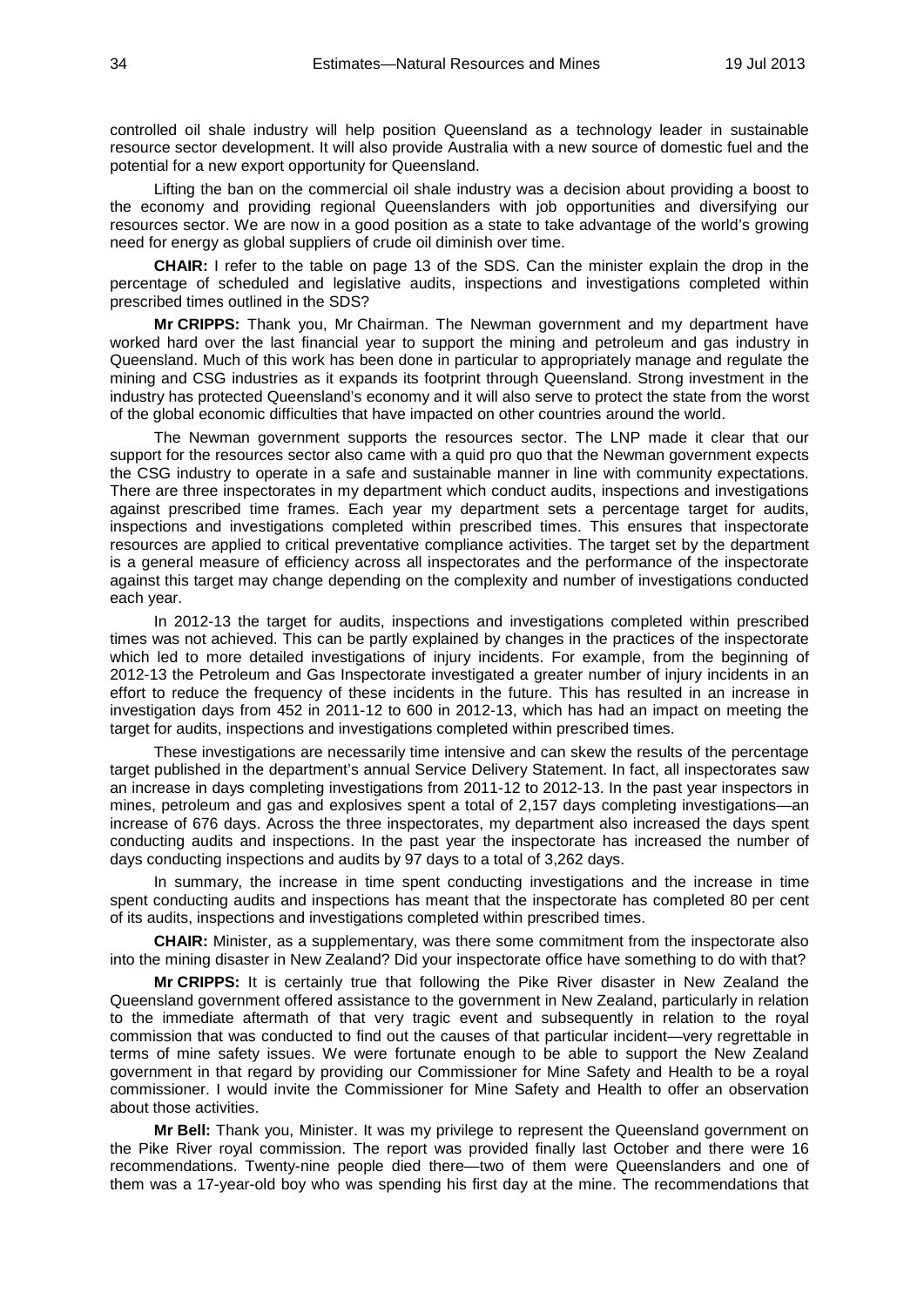were made by the commission have some reference to Queensland, and the Queensland Mines Inspectorate, in concert with New South Wales, are looking at three areas where we think we can learn from what happened at Pike River—one to do with ventilation fans, one to do with electrical equipment and one to do with how we deal with families and loved ones after such an event. These are recommendations that are currently being worked through within the inspectorate in Queensland and also with New South Wales.

**CHAIR:** Thank you. I imagine it would have been quite a difficult task and very sad.

**Mr Bell:** It was a very difficult task.

**Mr COSTIGAN:** I refer to the final dot point on page 3, Minister, which refers to abandoned mines. What is the department doing to prevent further uncontrolled water releases from the open pit at the Mount Morgan Mine?

**Mr CRIPPS:** I thank the member for the question. In relation to the abandoned mine at Mount Morgan, we are dealing with a very significant legacy issue and we are attempting to effectively deal with the issue by managing the abandoned mine site itself. The pit at Mount Morgan has been left over many years simply to fill with water, and the Newman government is making a real effort to reduce that level of water in the pit.

Inflows into the mine pit are extremely difficult to control. They are the result of continued seepage of freshwater run-off from the trapped northern catchments into the mine pit. This poses a significant problem in terms of managing the site. The primary mechanism to reduce the volume of water contained in the open-cut pit is a lime dosing water treatment plant and four large evaporator fans. In 2012-13 the Queensland government provided a \$1.2 million capital injection for works at the Mount Morgan Mine site for the purchase of three additional large evaporator fans which were commissioned in December last year. A smaller unit initially hired to trial the technology was also purchased. A \$477,000 upgrade of the site's water treatment plant to improve its resilience and operational efficiency was also completed in June of this year.

Further Queensland government works have been undertaken in 2012-13, and they include an independent review of the whole of the site management. The review assessed short, medium and long-term management options for the site. This assessment included a review of management strategies to minimise inflows from the northern freshwater catchments into the open-cut pit; the allocation of \$916,000 to replace the ageing main substation and to increase its capacity—this will improve the reliability of power supply for operation of the site's water management systems; and the allocation of \$125,000 for the purchase of a property identified as being at risk in the unlikely event of a catastrophic failure of the pit wall. That \$125,000 was used by the state government to finalise the purchase of one downstream property at 2 Baldwin Street in May this year. The property, as I mentioned, was identified as being at risk of inundation in the unlikely event of a failure of the pit wall or the Mundic Gully wall which is why the government acted to acquire the property.

The Department of Natural Resources and Mines has also sought expert independent advice on site management including water management and remediation, and the department is also considering actions to improve site resilience in the event of any future flood events. The state government has also indicated that it is going to pursue a number of initiatives in the near future, and these include \$100,000 to upgrade the road crossing of the Dee River to improve wet weather access to the site, including better access for delivery of lime to the water treatment plant; \$60,000 for the installation of additional hydrographic monitoring stations along the Dee River to enable more accurate indication of flow events in the Dee River and allow for improved notifications to landholders; \$20,000 for hydrographic support for management on site and Dee River water monitoring stations; and \$20,000 for water monitoring of surface water and groundwater.

Limited life funding for the operation of the water treatment plant ceased on 30 June this year, and ongoing operational costs will be supported through the Abandoned Mine Lands Program major project funding. A major cost in the operation of the water treatment plant is lime supply, which amounts to approximately \$1.1 million per year. Nevertheless we are taking steps to prevent this situation from getting worse, and the Newman government is committed to providing safe and responsible solutions to ensure the safety and health of the Mount Morgan community and the health of the Dee River.

**CHAIR:** Continuing with abandoned mines, I refer to dot point 9 on page 2 of the SDS. What has the abandoned mine unit of the department achieved over the last 12 months, with particular reference to the Collingwood Park mines?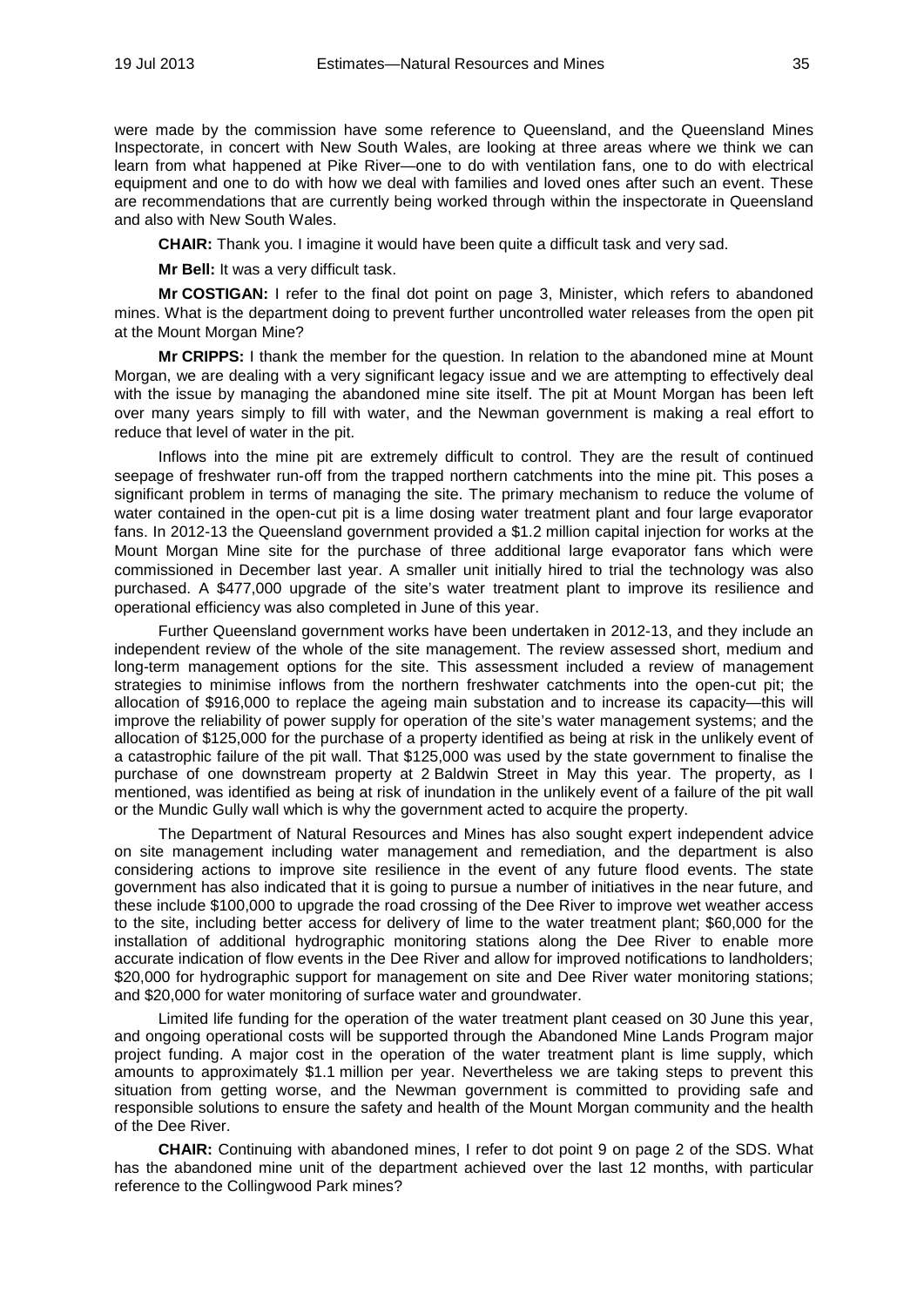**Mr CRIPPS:** The Newman government is committed to responsibly managing Queensland's abandoned mines to ensure the safety and health of the communities and the environment. Queensland has more than 15,000 abandoned mine sites, of which 3½ thousand are on public land which makes this a difficult issue to manage. Issues on abandoned mine sites are addressed through the Abandoned Mine Lands program, for which Mine Safety and Health within the Department of Natural Resources and Mines is responsible.

Key actions under the program include works to address health and safety risks associated with contaminated seepage, water treatment and historic mining infrastructure management. The government continues to fund priority abandoned mines projects. Mine sites with major remediation works include Mount Morgan, the Herbert Tailings Dam, Jumna, Mount Oxide, Croydon and Horn Island. These are all legacy issues which the Newman government is now working to address.

The Abandoned Mine Lands program aims to assess and reduce risks arising from these mines. Issues are addressed on a risk prioritised basis, with the program's highest priority assigned to human safety and health. Our abandoned mines management also includes management of the state's Collingwood Park mine's subsidence response. Historic coalmining subsidence at Collingwood Park is managed through the Collingwood Park State Guarantee, which is legislated under the Mineral Resources Act.

Subsidence at Collingwood Park has been handled by a discrete group dedicated to mitigating the risks associated with mine subsidence and is conducting investigations to perfect the technology that may provide a long-term solution for the suburb. The state government, in line with the recommendations of the CSIRO report, has installed additional monitoring equipment in ground above the mine voids in Collingwood Park. The response to the Collingwood Park mine subsidence event in 2008 has cost \$20 million to date, which has included the purchase of 32 properties, the demolition of 17 properties, completed repairs to 20 Collingwood Park properties damaged by mine subsidence, investigations into potential remediation options, independent structural engineer investigations and a suburb-wide building condition survey offered to up to 500 property owners.

This government will continue to respond to any subsidence related events or damage to property in Collingwood Park under the terms of the state guarantee put in place by the previous government. Under the terms of that guarantee, the government will repair any mine subsidence related damage to property or purchase that property where it is not economical to repair. Projects that will continue in Collingwood Park in 2013-14 include repairs to St Luke's Anglican Church, continuing refurbishment of purchased properties ahead of their placement on the open rental market, the ongoing monitoring and analysis of ground stability and inspections, and possible repairs under the terms of the state guarantee.

CSIRO undertakes monitoring of ground movement through seven seismic and groundmonitoring stations in Collingwood Park. CSIRO analysis of the data from these stations indicates that the ground has been stable for some time. The government will continue to monitor and analyse data collected from these stations and provide the community with feedback.

**Mrs MILLER:** I have a supplementary in relation to the Collingwood Park mine subsidence. Minister, there is nowhere in these budget papers that I can see where your government has committed to actually filling in the voids of the Redbank colliery and the Westfalen colliery underneath Collingwood Park. Main Roads managed to fill in these voids under the Ipswich Motorway. The people of Collingwood Park want the government—any government; they do not care whether it is Labor or your government—to fill in under Collingwood Park, yet there is not one zack in this budget. Can you tell me, please, when you are going to provide the money to fill in under Collingwood Park so that none of our residents have the fear of this again?

**Mr CRIPPS:** In response to the member for Bundamba's question, I might point out that the most recent subsidence event at Collingwood Park occurred in 2008 and that the previous government, of which the member for Bundamba was a member, made absolutely no attempt to pursue the filling in of areas—

**Mrs MILLER:** The technology was not there, Minister. Tell the truth.

**Mr CRIPPS:**—underneath Collingwood Park. What the previous government did was put in place a state guarantee, which I referred to in my response to the previous answer, through the Mineral Resources Act. As I have already indicated, this government is committed to maintaining that state guarantee in place. The people of Collingwood Park do not need to fear that the support that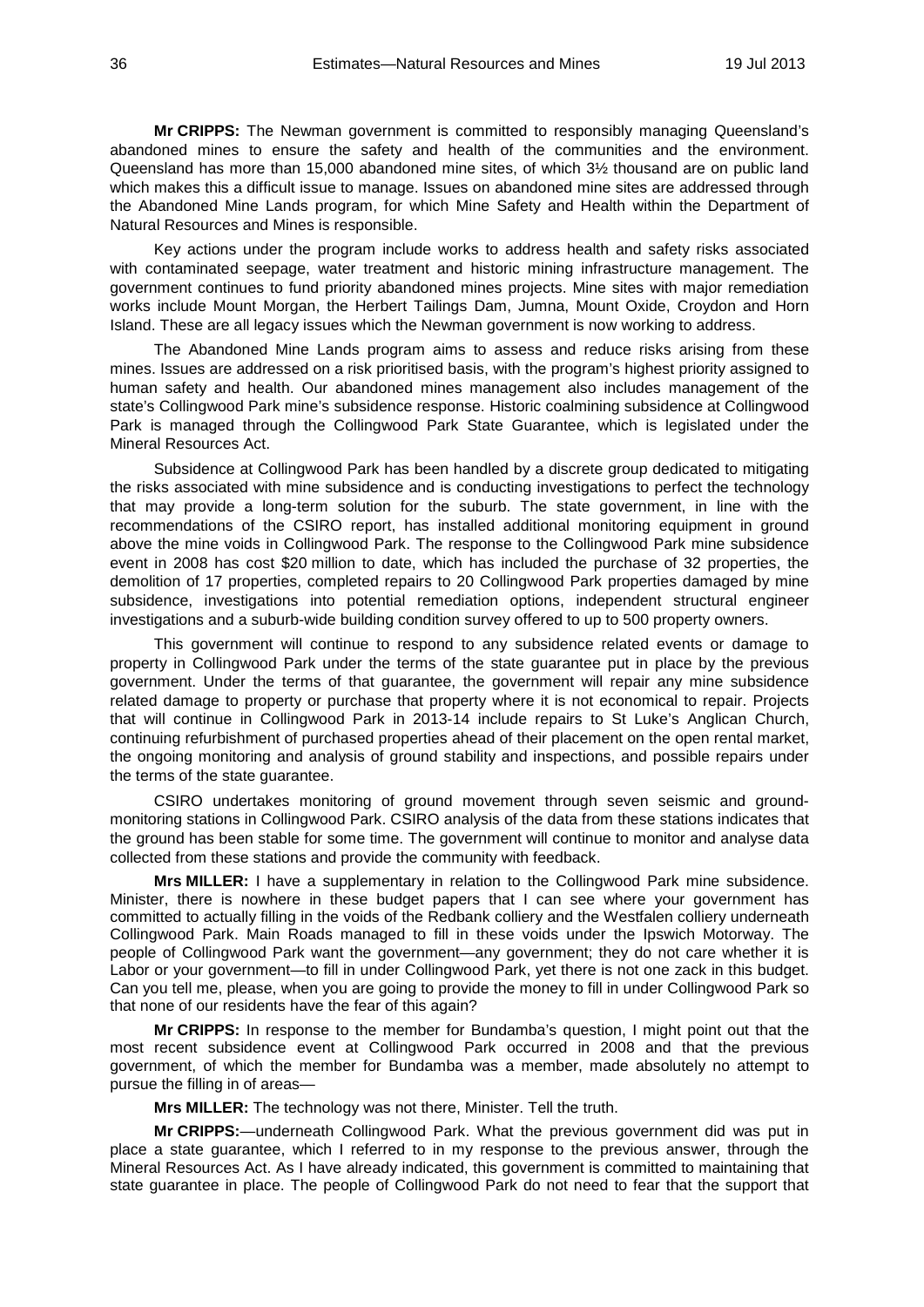was provided to those property owners who had their properties damaged as a result of that subsidence event will not be offered to them at a future event. Their properties will be extended the same protection as has been extended to them under the state guarantee put in place by the previous government.

We are continuing to allocate amounts of money through our abandoned mines program to address issues as they arise and will continue to do so in the same way that the previous government did.

**Mrs MILLER:** If Main Roads can fill underneath the Ipswich Motorway, you are basically saying to the people of Collingwood Park that cars are more important than people and their houses in relation to SDS page 2?

**CHAIR:** Order! That is totally irrelevant, member for Bundamba.

**Mrs MILLER:** It is in relation to the budget papers here. There is nothing in the budget papers that has anything to do with—

**CHAIR:** That question was about Main Roads and houses.

**Mrs MILLER:** No, the question is that there is no money—

**CHAIR:** I have ruled the question out of order.

**Mrs MILLER:** The people of Collingwood Park will never trust you, Minister—never.

**Mrs MADDERN:** I refer to dot point 10 on page 2 of the SDS which refers to managing the impacts of the resource industry. The underground coal gasification industry is one of those seeking a green light for commercialisation. Why is the Newman government acting cautiously before allowing proponents to proceed to full commercialisation?

**Mr CRIPPS:** I thank the member for the question. On 8 July this year I released the final report of the independent scientific panel on the Queensland underground coal gasification trial projects. The Queensland government permitted Carbon Energy and Linc Energy to continue their current pilot projects. That was the recommendation contained in the report—that a planning and action process be established to demonstrate successful decommissioning of the underground cavities used as part of the underground coal gasification process and that, until such time as that was demonstrated, no commercial underground coal gasification facility be commenced until decommissioning can be demonstrated.

Work has begun to ensure this ongoing trial provides the necessary data and information to make a final decision on the future of the industry. Testing new technologies is a complex but important part of the process in the research and development of new technologies. An independent scientific panel consisting of three scientists—well-known scientists—was appointed to assist the government in the assessment of the technical viability and environmental sustainability of the trial projects. The panel has provided its final report to the government and a copy has been provided to the trial proponents to allow them the opportunity for full and proper consultation on the report and the proposed way forward for underground coal gasification.

The panel's report was peer reviewed by a panel of scientists, led by the Queensland Chief Scientist, Dr Geoff Garrett. The panel of scientists has endorsed the report's contents. The panel's report suggests that Queensland is possibly leading the world in underground coal gasification technology, development and testing. However, while both companies have demonstrated capability to commission and operate a gasifier, neither company has demonstrated that its proposed approach to decommissioning is effective and insufficient scientific or technical information, particularly relating to decommissioning, is available to reach a conclusion.

Like all emerging industries, this industry must demonstrate that it can be conducted in a manner that is environmentally safe and that it can be balanced with other resource activities. The panel's report has made a significant contribution towards the government making an informed. science based decision on the potential for a commercial underground coal gasification industry to be developed in Queensland. We are following the model that we have implemented in terms of decisions that we have made since coming to office about the re-establishment of the uranium mining industry in Queensland and allowing for technologies to be demonstrated for oil shale in Queensland. We are following the same process whereby we are asking industries to demonstrate their sustainability and viability as far as the environment and safety are concerned before they move to a commercial basis.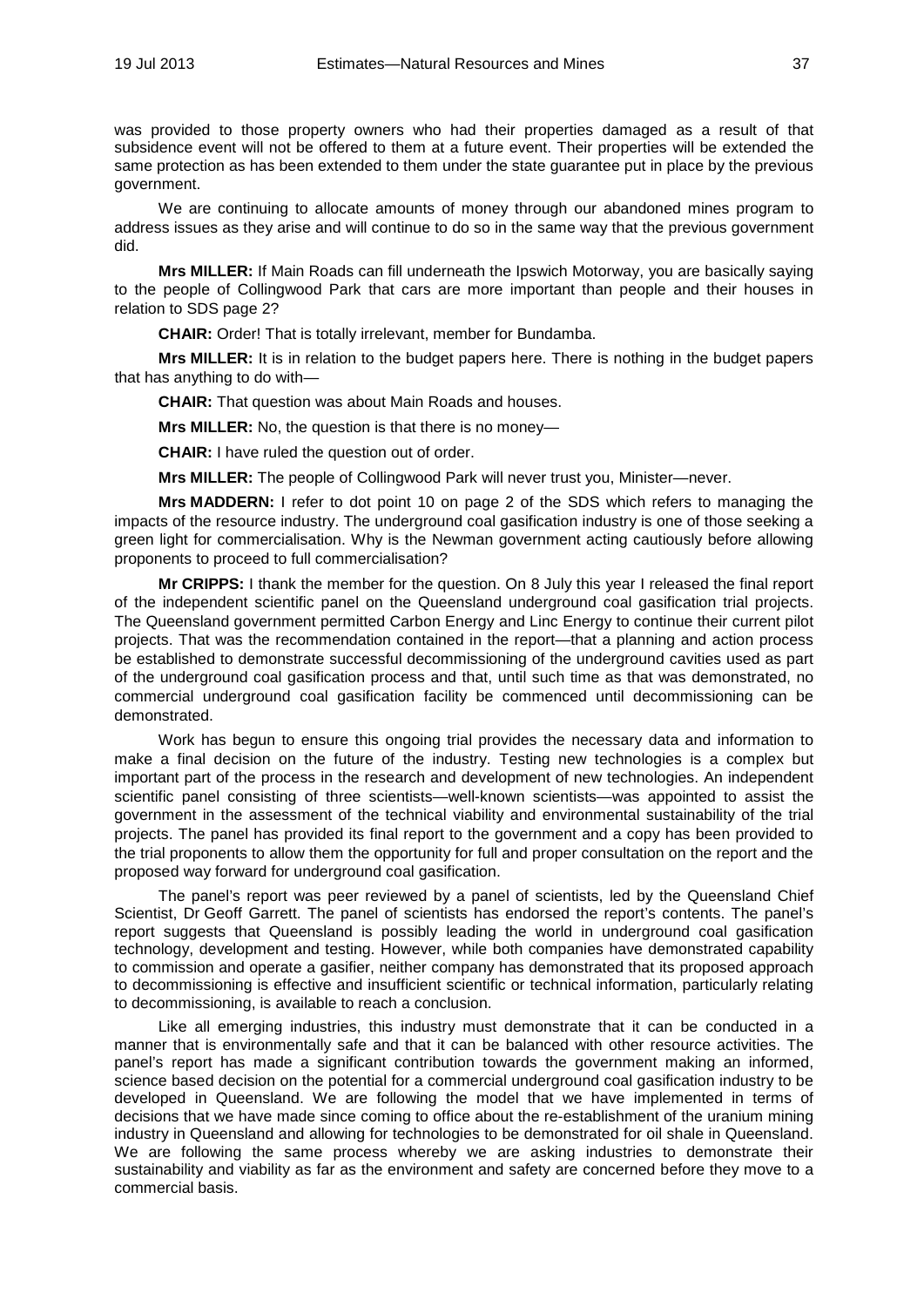**Mr COX:** I note that in your opening statement you said that your aim is to encourage growth in the sector and that you are committed to all Queenslanders benefitting. One of the department's core responsibilities as outlined in the SDS is working to achieve a globally competitive mining, petroleum and gas industry. Can you update the committee today on the service delivery standards for the mining and petroleum sector?

**Mr CRIPPS:** Unlike the federal Labor government and the former government in Queensland, the Newman government is aiming to streamline regulation of the mining and petroleum sector but in a way that does not result in a diminution of safety and environmental standards. The government has actively moved to eliminate unnecessary duplication of regulation as it applies to the resources sector. In contrast, the federal government has moved to rush through amendments to the Environmental Protection and Biodiversity Conservation Act in an attempt to secure support from Greens and Independents in the federal parliament.

The former federal minister for the environment, Tony Burke, used coal seam gas unfortunately as a bargaining chip, with disastrous consequences for business confidence in that sector. The Newman government recognises that the resources sector is instrumental in the development of social and economic infrastructure, job creation and the delivery of a range of broader positive economic benefits to communities across Queensland. That is why the Department of Natural Resources and Mines has undertaken a range of initiatives over the last 12 months to achieve a globally competitive mining, petroleum and gas industry and to lock in strong service delivery standards.

One of my department's key initiatives over the last 12 months is the continued development of the web based MyMinesOnline system. Since October last year more than 85 per cent of exploration permits for minerals have been lodged online. In March this year further improvements allowed companies to report changes of address online, and that was followed in May with the ability to change names online, as well as offering online lodgements of caveats and mortgages. All these changes have now largely replaced the less-efficient paper based systems that companies had traditionally had to comply with, and they have made processing much quicker for the industry and for the government.

The next planned improvement to improve service delivery to the resources sector will be to allow for the online lodgement of renewal applications. This will in turn support a new service delivery model for the department around dedicated assessment hubs in Townsville, Rockhampton and Brisbane. To this end, all coal related tenure processes will be processed and managed in Rockhampton, minerals tenures in Townsville and petroleum tenures in Brisbane. To complete these changes, we have been harmonising similar tenure processes in the various pieces of resources legislation. There is now a common set of provisions across resources acts that reduce the number of dealings/forms administered from 30 to nine. The department is locking in a higher standard of service delivery for the resources sector in this way.

Major reforms to our service delivery model have come at a critical time. Despite difficult conditions abroad, the department has experienced a significant number of exploration permit applications, particularly coal tenures. During 2010-11, over a thousand exploration permit applications were lodged with the Department of Natural Resources and Mines, followed by over 800 in 2011-12 and 270 in 2012-13. During 2011-12 some exploration companies had begun lodging bulk applications—in excess of 250 applications per proponent—with the intention of securing ground for marketing to potential investors. The assessment of these bulk applications fell into the 2012-13 reporting period. Inadequate information being provided in these bulk applications by proponents resulted in significant delays in the assessment of these applications. The department has acted strategically and prohibited any new applications being lodged for coal exploration using the restricted area provisions in the Mineral Resources Act. I am pleased to say the department is well on the way to meeting its assessment targets for the coming financial year.

**Mrs MILLER:** Director-General, the Integrity Commissioner has disclosed that a senior adviser to the Premier attended a meeting on 1 May this year, and the minister was present at that meeting. Rowland have declared that departmental officials attended meetings with Sibelco also on 1 May this year and also that departmental officials—I am just putting this to you—may have also been at these meetings on 9 May, 28 May, 29 May and 19 June. You might wish to take this on notice, Director-General, but the committee and I would like to know if you could tell us which departmental officers were at these particular meetings and briefings and at what cost.

**CHAIR:** It is a very detailed question.

**Mrs MILLER:** Yes, I know. I know it is detailed, but I think it should be taken on notice.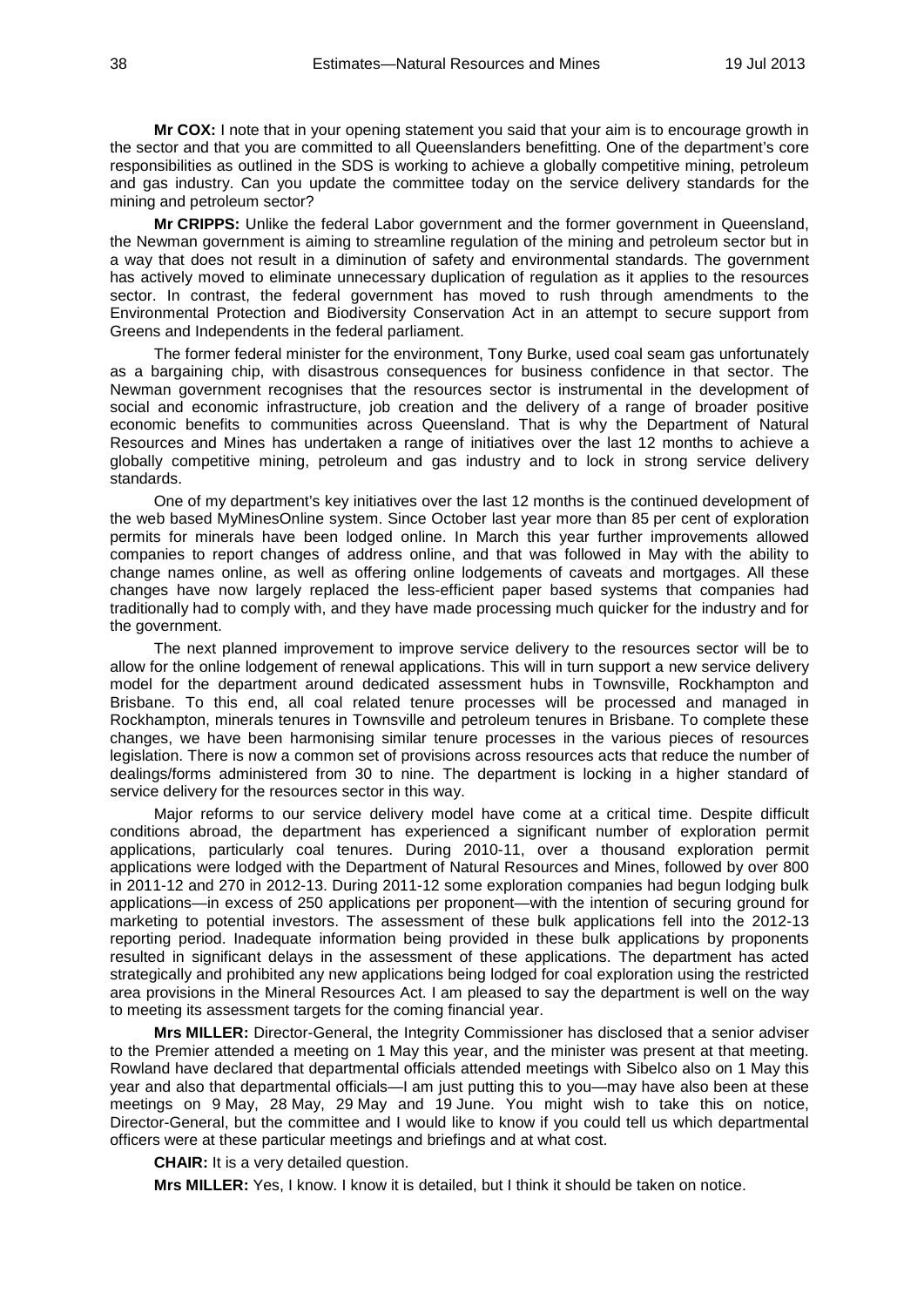**Mr TROUT:** It is irrelevant.

**Mrs MILLER:** No, it is not irrelevant. Any departmental officer who does any work at all costs this government and the people of Queensland money. It is not irrelevant.

**Mr Hunt:** We do not routinely cost the attendance of individual staff members at meetings.

**Mrs MILLER:** Can you give me a global cost? You can do that. It is not a hypothetical. These people attended these meetings. You are hiding something. I would like the costs.

**CHAIR:** It is in the public domain that these people have attended these meetings.

**Mrs MILLER:** You tell me where it is in the public domain then, Chair.

**CHAIR:** You have just brought it out in the public domain.

**Mrs MILLER:** I am asking for the costs in accordance with SDS, pages 2 and 3. I understand that it might take some time or a little while to get this information, but I am asking for the costs to be broken down. You can cost that, Director-General. You are a Director-General.

**CHAIR:** The bureaucracy is at a cost, of course. The bureaucracy which is sitting here in this room is a cost.

**Mrs MILLER:** Yes, look at all of them here to help the minister. I am asking for the cost, Director-General. You should be able to provide that.

**Mr Hunt:** I will take direction from the chair.

**CHAIR:** If you could take that on notice and give us some sort of a reply. Minister, do you agree to take that on notice?

**Mr CRIPPS:** Yes, we will take it on notice. It is extraordinary that the member for Bundamba is asking the department to amortise or to detail the individual cost of the attendance of departmental officers at meetings. It is extraordinary.

**Mr TROUT:** The rest of the committee is not online with this questioning at all.

**Mrs MILLER:** But the minister has accepted that it will be tabled. You are out of line.

**Mr TROUT:** It is not from the committee at all.

**Mr CRIPPS:** We will do our best to provide an answer to the member's question.

**Mrs MILLER:** I am a member of this committee for this particular session. Minister, in the last financial year expected coal royalties were written down by \$548 million in this year's budget with jobs being lost throughout Queensland, despite an attempt at hiking royalties for that financial year of \$200.82 million as set out in last year's budget paper No. 4. Do you accept the LNP's attempted revenue grab was a monumental failure which has not only cost Queensland's economy, but also cost mining jobs which are very important to this state?

**CHAIR:** Minister, I do not know whether that question is asked of the right portfolio.

**Mrs MILLER:** Is the minister not the mines minister?

**CHAIR:** Would you like to respond to the revenue—

**Mr CRIPPS:** The member's question follows on from a question that was asked of me about royalties paid by the gas industry earlier in the proceedings today. Mr Chairman, the rates of royalties, decisions about royalties and the collection of royalties are the responsibility of the Treasurer, and the member for Bundamba may wish to direct that question about royalties to the Treasurer.

**Mrs MILLER:** What about mining jobs? As the mines minister, are you not responsible for mining jobs as well? Or are you not responsible for anything except getting Sibelco through?

**CHAIR:** Order! You are referring back to the fact of royalties, which is not under the—

**Mrs MILLER:** Yes, I also asked in relation to Queensland mining jobs. It is up to the minister whether he wants to comment on that.

**CHAIR:** But it was subject to the royalties. I feel it is hypothetical because it is asked of the wrong minister, but—

**Mrs MILLER:** It is about mining jobs. Gee, you are getting testy over there, aren't you? I love it. If you do not want to answer it, that is fine. The mining minister does not want to answer a question on mining jobs.

**Mr CRIPPS:** What is the question? It seems to be about royalties—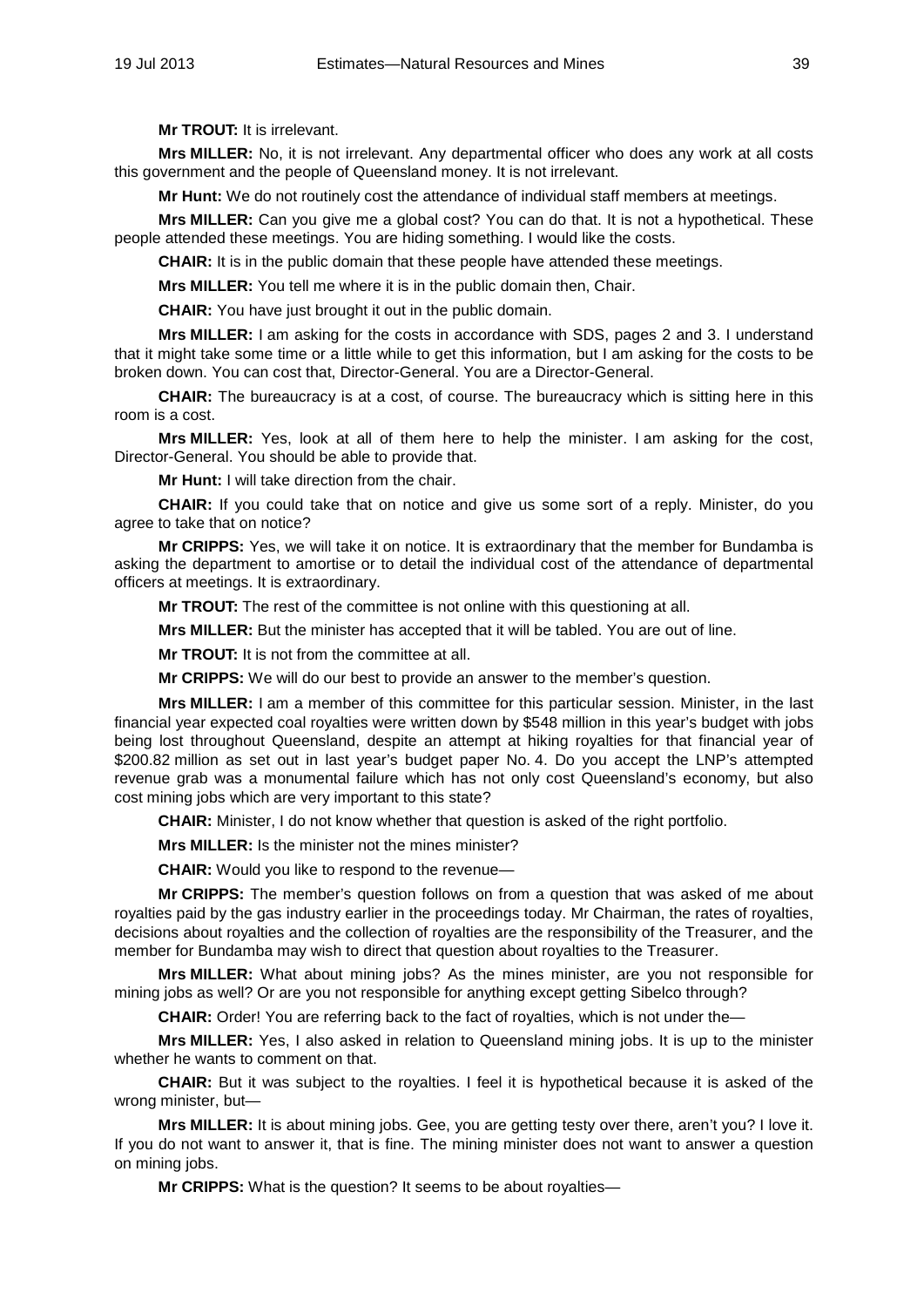**Mrs MILLER:** That is all right. I am happy to move on. The mining minister does not want to answer a question about mining jobs. The CFMEU know that that is the case.

Minister, at page 3 of the SDS it states that your agency will implement amendments to the Coal Mining Safety and Health Act 1999 and the Mining and Quarrying Safety and Health Regulation 1999 to improve mine safety and health, which is something very close to my heart. Minister, will you undertake to consult with the CFMEU Mining and Energy Division on this legislation at the same time as the mining industry?

**Mr CRIPPS:** Mr Chairman, the national mine safety reform is, as the committee would be aware, one of 27 of the Council of Australian Governments' regulatory reforms. One of the strategies under the national mine safety reforms is to develop a nationally consistent legislative framework, and the consultation regulatory impact statement details the impact of the changes. The major mining states of Queensland, New South Wales and Western Australia have been collaborating to achieve a high level of consistency between the states. Queensland has participated in this process on the basis that there will be no weakening of its current high standards. Other states and territories with less significant and less complex mining industries chose to regulate mine safety under their general workplace health and safety legislation.

Queensland's current position is that we will be retaining most of our mine safety legislation unchanged. The changes proposed are intended to achieve greater consistency with those two states that share with us a significant mining industry. Queensland has a world-class mine safety health record when measured in terms of the number and frequency of accidents causing injury to workers. Whilst recognised as having one of the best legislative frameworks and safest mining industries in the world, we are always striving to achieve zero harm in the mining workplace.

Last year I told this committee that the number and frequency of injuries to mining industry workers had unfortunately increased over the past 12 months to 30 June 2012. I told last year's hearing that there were still some substantial challenges for mine safety in Queensland. Last year I made the commitment to maintain the number of positions in my department's safety and health inspectorate, and I confirm that my department has fulfilled this commitment. In fact, the total number of inspectorate positions across all inspectorates has increased by four positions to 99 due to an additional four inspectors being appointed in the petroleum and gas inspectorate.

On preliminary numbers, the lost time injury frequency rate in mining as at the end of June this year was 3.7, which was down from 3.9 injuries per million hours worked in the previous year. My department is working towards the development of mine safety legislation as part of the national mine safety program. As I mentioned before, our current position is that we will be retaining most of our safety legislation.

The safety and health of employees in the industry is a priority for this government, and the proposed changes to legislation will only be made if they strengthen the already high standards of safety and health in Queensland mines. It is not my intention at all to play politics with mine safety. I am aware that the industry and the unions have divergent views on some aspects of Queensland's mine safety legislation. I have been listening to all of the arguments because that is part of the process of considering reforms to mine safety legislation. My department has received a range of submissions relating to proposed amendments to Queensland's mine safety legislation. No decisions have been made, and there will be further consultation with all of the stakeholders following the release of the regulatory impact statement. All stakeholders in the industry will have an equal opportunity to respond to the regulatory impact statement before we make any decisions about any changes to Queensland's mine safety legislation.

**Ms TRAD:** Minister, in relation to the Santos spill near Cooper Creek—and I note in the SDS there is a reference to the western rivers—what has happened as a result of that spill and has this actually changed your opinion in relation to economic development so close to these Wild Rivers that feed into the Lake Eyre?

**Mr CRIPPS:** Mr Chairman, I am happy to make some initial remarks about the issue that the member for South Brisbane is referring to, and then I will give an opportunity to the Deputy Director-General for Mine Safety and Health to make some observations about the response to that particular issue.

What I can say about that particular issue is that in response to it there was a very swift notification of the incident to our department and to the inspectorate.

**Ms TRAD:** I thought they were five days late. I did not think that they notified you for five days.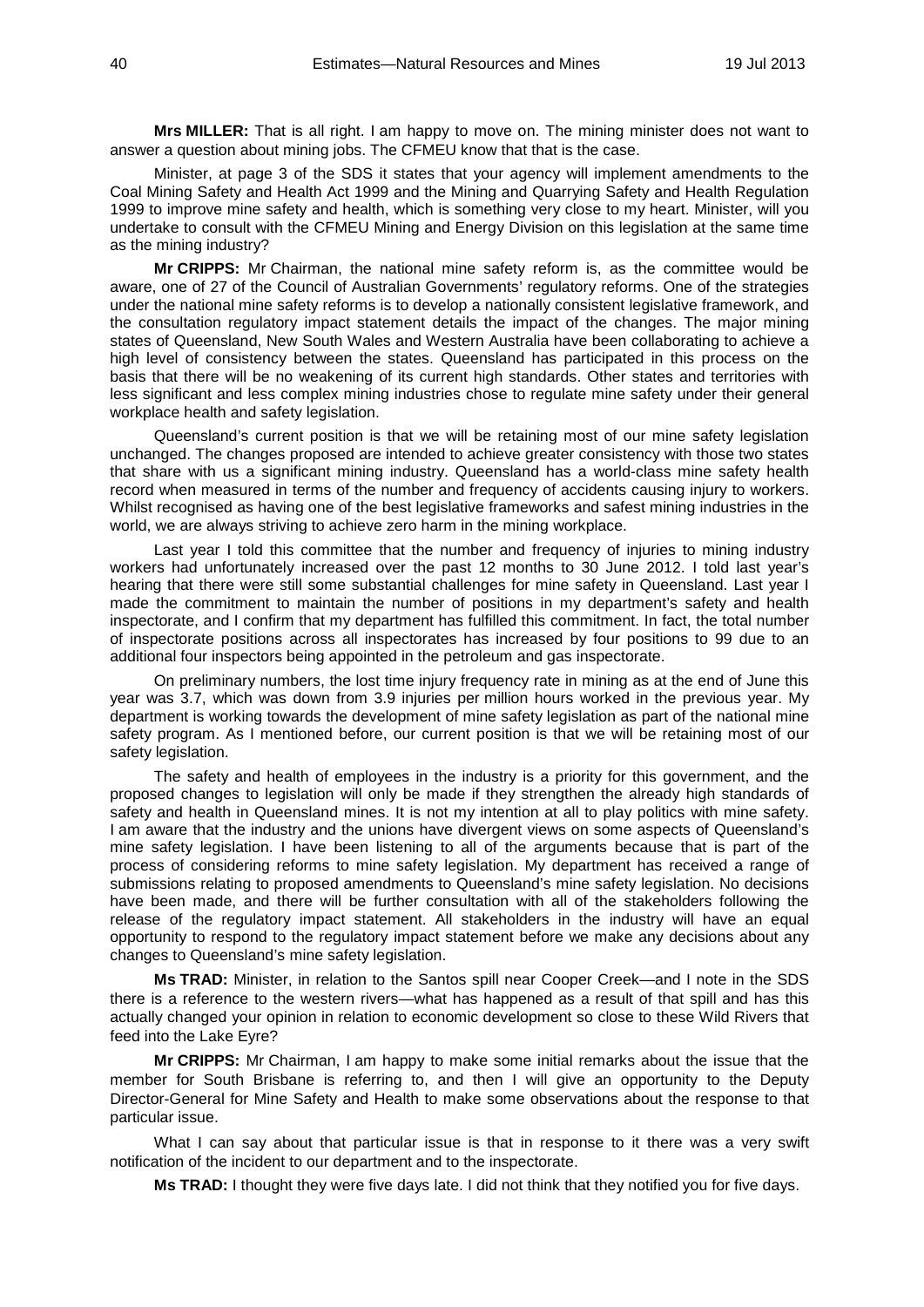**Mr CRIPPS:** No, not at all. Notification from the company was very swift after the incident occurred. The member for South Brisbane, and I am sure all of the members of the committee, would appreciate how isolated the site is. In fact, our inspectors had to achieve transport access to the site via Adelaide, such is the remoteness of the location where it occurred. I was kept up to date through my department as a result of the response from our inspectorate to the incident, and I was satisfied with the updates and the advice that I was getting in relation to those issues.

My understanding is that in relation to safety issues, we were satisfied with the response from Santos that the site was made safe as far as workers and people responding to the incident were concerned. As far as any environmental issues were concerned, those matters are dealt with under the environmental authority issued to the company for its operations there. That issue is probably better addressed by the Department of Environment and Heritage Protection. But what I will do is give the Deputy Director-General for Mine Safety and Health an opportunity to provide any more details about the response to that issue as far as mine safety and health is concerned.

**Mr Harrison:** The safety aspects of that incident were immediately responded to. I think we had people there on the ground the next day. The most priority was given to safety concerns and the fact that you could not actually access the well until all of the safety concerns were addressed. That was done in a very rigorous, professional manner. The risk was assessed as required under the Petroleum and Gas (Production and Safety) Regulation. It was back under control within a few days. It is actually back online as of last week. We have seized documents from Santos because the incident is under investigation, so there are still issues that may need to be addressed down the track.

**Mr TROUT:** Can the minister explain the role of industry in negotiating an acceptable resolution to overlapping tenure issues in Queensland?

**Mr CRIPPS:** I thank the member for the question. There is a great deal of interest throughout Australia in the coal seam gas industry, especially in Queensland, where the industry has experienced significant expansion over the last decade. The former government in Queensland failed to manage the significant growth of this sector and failed to develop an adequate regulatory framework, despite approving the rapid expansion of the industry. Since coming to office the Newman government has spent a great deal of time focusing on reforms to modernise Queensland's mining and petroleum and gas regulation to reflect landmark changes that have occurred in the industry. A key element of this reform is modernising Queensland's legislative framework for managing overlapping coal and CSG tenure. The importance of the industry should not be underestimated, but the importance of dealing with this issue for the industry should not be underestimated either.

Since the current legislative framework for managing overlapping coal and CSG tenure was introduced in 2004 there have been substantial developments in the nature and the scope of these industries in Queensland. Indeed, overlapping tenure issues were rapidly becoming a priority issue for mining companies because security of tenure and access to mineral and energy resources are at the core of business certainty for this sector. The rapid growth of the CSG industry has placed pressure on the overlapping tenure regime and presented a number of regulatory challenges for the department and the industry.

I am very pleased to say that the Queensland government and both the coal and CSG industries have been working closely together to resolve outstanding issues on overlapping tenure for the coal and CSG industries. I want to acknowledge the hard work and effort of both the coal and CSG industries to resolve these longstanding issues. In particular, I would like to thank the QRC and its Chief Executive Officer, Michael Roche, for facilitating the complex policy discussions in this area amongst industry participants. In particular, I thank the BHP Billiton Mitsubishi Alliance President, Steve Dumble, and Arrow Energy Chief Executive Officer, Andrew Faulkner, for their leadership and hard work on this particular issue. My department is keen to maintain this working relationship as we turn this hard work into a new policy framework for overlapping coal and CSG tenures in Queensland. I cannot state loudly enough how important agreement amongst industry operators is in the issue of overlapping tenures as it relates to certainty and investment in the resources sector in Queensland, which ultimately provides jobs and livelihoods for people, particularly in regional and rural areas of Queensland.

**CHAIR:** That brings questions to a conclusion. I thank the minister and his advisers.

**Mr CRIPPS:** If I may, we are able to table the response to the question taken on notice by the member for South Brisbane in relation to funding for the three NRM reef investment programs. I seek leave to table that document.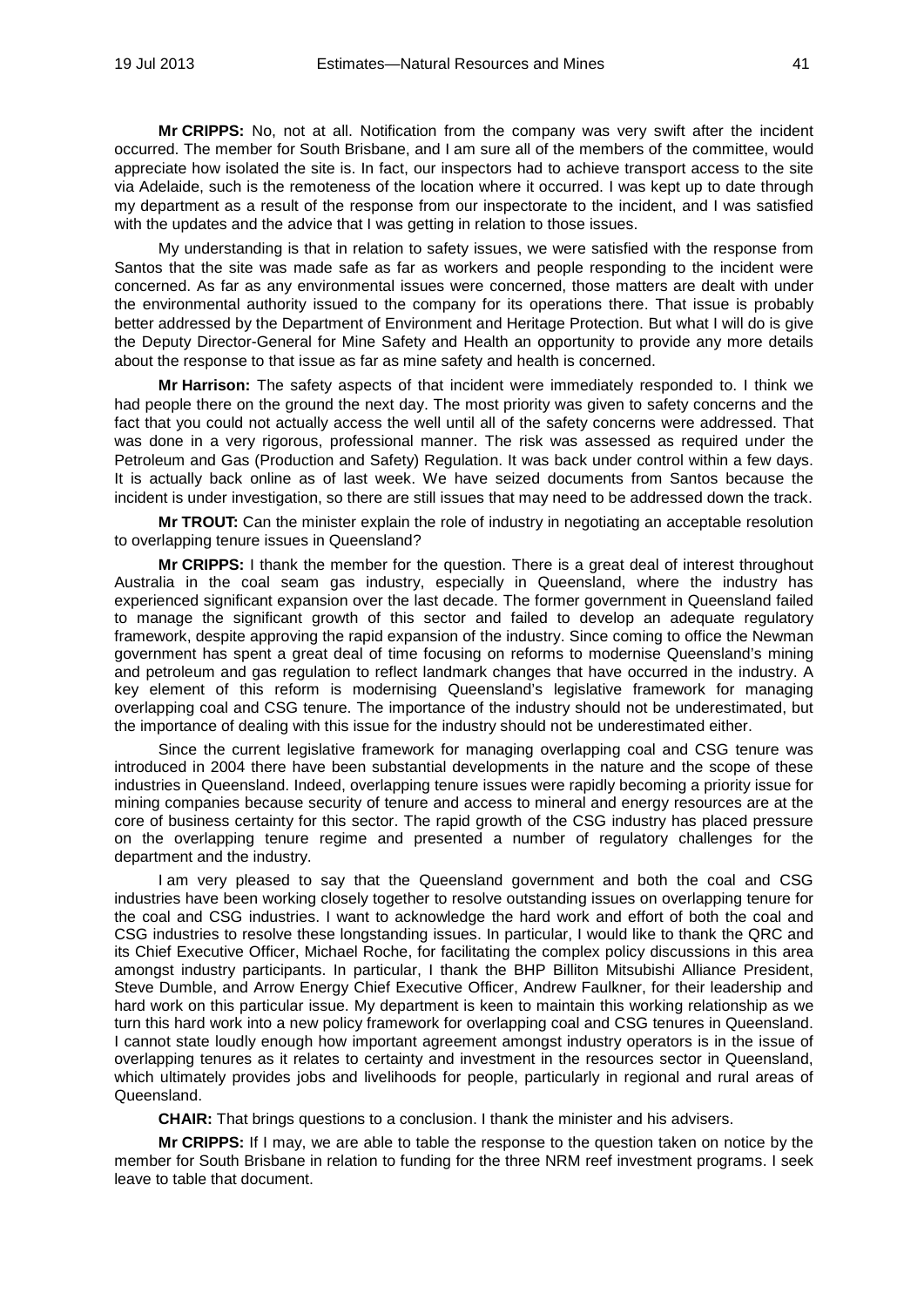**CHAIR:** Is leave granted? Leave is granted. I remind you that the time frames in which you can provide answers to questions taken on notice and any further clarifying information to assist our work have been set. The deadline is 5 pm on 22 July. We will now take a short break and resume at 2 pm with the Minister for Agriculture, Fisheries and Forestry

## **Proceedings suspended from 1.03 pm to 2.00 pm**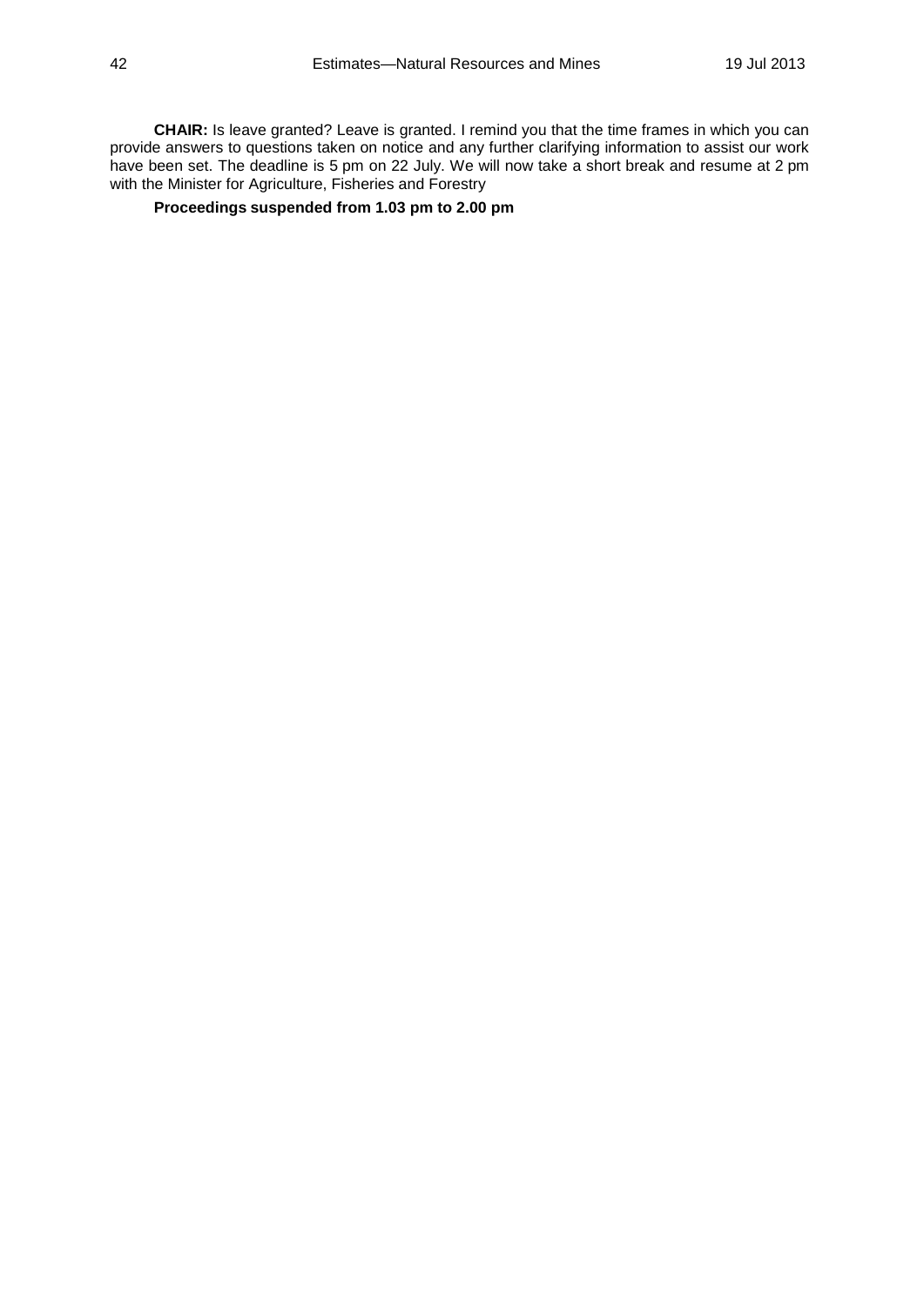# **ESTIMATES—AGRICULTURAL, RESOURCES AND ENVIRONMENT COMMITTEE—AGRICULTURE, FISHERIES AND FORESTRY**

#### **In Attendance**

Hon. JJ McVeigh, Minister for Agriculture, Fisheries and Forestry Mr B Mills, Chief of Staff

**Department of Agriculture, Fisheries and Forestry**

Mr J Noye, Director-General

Dr B Woods, Deputy Director-General

Ms L Brown, Finance and Asset Management

**Agri-Science Queensland**

Mr J Chapman, Managing Director

#### **Biosecurity Queensland**

Mr J Thompson

**[CHAIR:](http://www.parliament.qld.gov.au/docs/find.aspx?id=0Mba20130719_140040)** I declare this meeting of the Agriculture, Resources and Environment Committee open. I am Ian Rickuss, the member for Lockyer and chair of the committee. Joining me on the committee today are: the member for Thuringowa, Sam Cox; Jason Costigan, member for Whitsunday; Shane Knuth, member for Dalrymple; Anne Maddern, member for Maryborough; and Michael Trout, member for Barron River.

\_\_\_\_\_\_\_\_\_\_\_\_\_\_\_

The proceedings today are lawful proceedings subject to the standing rules and orders of the parliament. As such, I remind all visitors that any person admitted to this hearing may be excluded in accordance with standing order 208. In relation to media coverage of today's hearing, we have adopted the guidelines prepared by the Committee of the Legislative Assembly for committee hearings. These guidelines have been distributed to the parliamentary press gallery and copies are also available here today. The hearing is being broadcast live via the Parliamentary Service's website. We extend a warm welcome to everyone who is picking up these broadcasts.

As laid out in the new schedule 8 at the back of the standing orders, we expect all departmental officers appearing today to provide full and honest answers to our questions. Anyone who is unable or unwilling to provide an answer should be prepared to state their reasons. I also remind members that departmental officers are not here today to give expert opinions on the merits or otherwise of the policies of the government; that is the role of ministers. Finally, before we begin, can everyone switch off their mobile phone or switch them to silent?

For the next three hours we will examine the estimates of the Minister for Agriculture, Fisheries and Forestry, beginning with the estimates for the service area of Agriculture. Please note that members may ask questions about Agri-Science Queensland, Agricultural College Corporation, QRAA or Biosecurity Queensland during this segment. In the next segment we will deal with Fisheries and Forestry. Welcome, Minister and advisers. We will examine estimates for this area until 3.30 pm. For the benefit of Hansard, I ask advisors who are called to give an answer to please state their name before speaking. Minister, the committee has granted leave to the member for Mackay and the member for Rockhampton to participate in this section of today's hearing. I now declare the proposed expenditure for the portfolio of Agriculture, Fisheries and Forestry open for examination. The question before the committee is—

#### That the proposed expenditure be agreed to.

Minister, the committee has agreed that you may make an opening statement of 2½ minutes before each segment. Would you care to make your opening statement?

**Mr McVEIGH:** Thank you, Mr Chairman, and I thank all members and certainly staff for their attendance here this afternoon. Before the estimates questions begin, I wish to make a statement to provide the committee with an overview of the highlights of the Agriculture, Fisheries and Forestry budget and key issues across the department. May I suggest that I make that opening statement for all of the issues up front, if the committee grants me that request, and move on from there?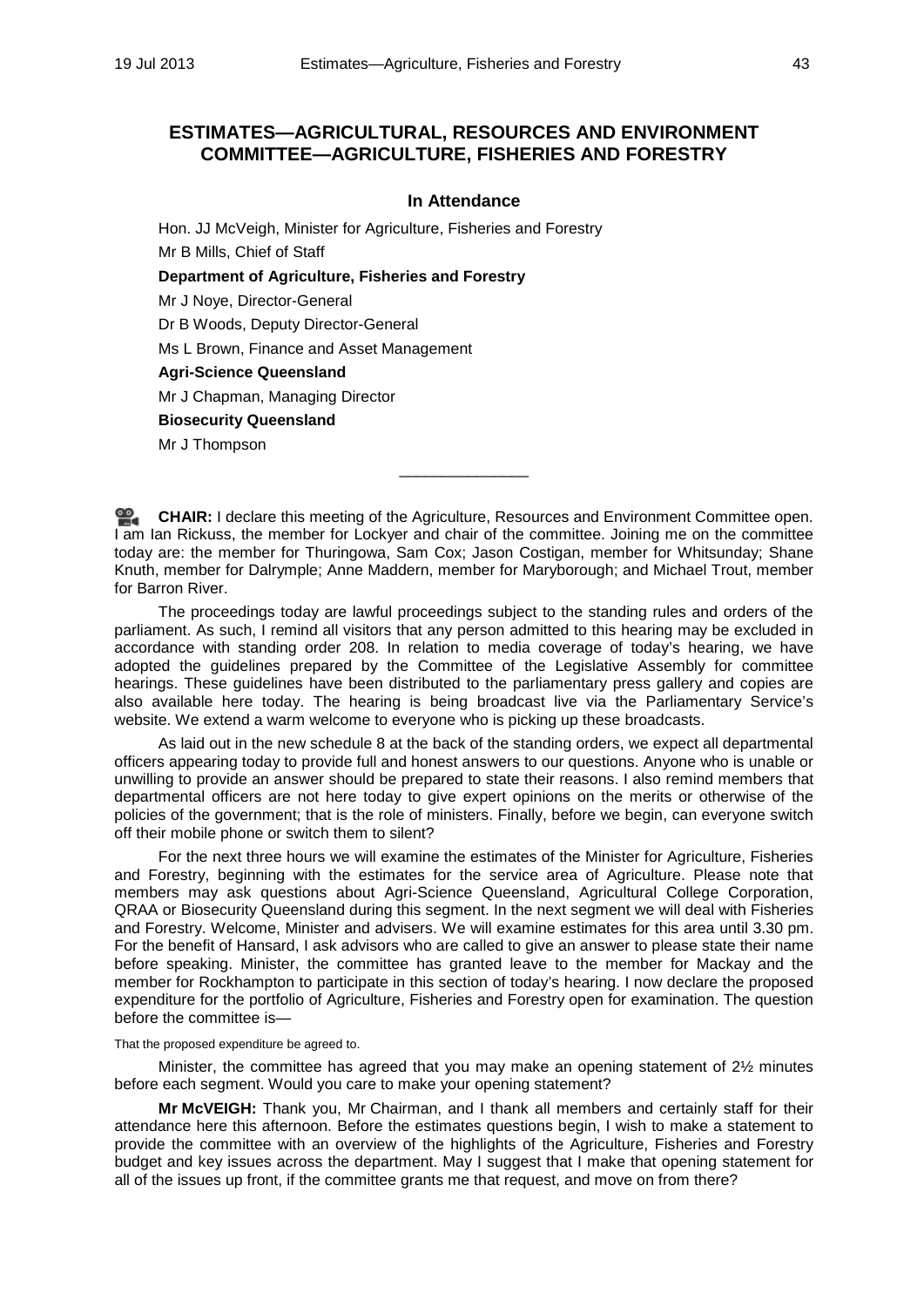### **CHAIR:** Yes.

**Mr McVEIGH:** The state government, through my department, continues to work hand in hand with industry to ensure that initiatives are delivered to assist producers. The Newman government recognises agriculture as one of the four pillars of our economy, and this is evident in the Premier's attendance at a number of announcements on which we have delivered over the past 12 months. A highlight of our election commitment was the establishment of a stand-alone department. The Department of Agriculture, Fisheries and Forestry is a customer service department that plans for the future. We will ensure that an efficient, innovative, resilient and profitable sector is driven by our department that is a department that is very much focused on economic development of industry.

The start to this year has included flood, bushfires and drought coupled with various biosecurity issues. Even under such adversity, our primary producers across Queensland have proven their resilience. My department continues to engage with, assist and further the foundation of each of those industry sectors. My department is, for example, assisting canegrowers through additional investment in sugar research, development and extension. Grain growers are assisted through access to barley breeding capabilities in Queensland, boosting yields and profits. The beef industry has been supported through the arrangements to follow up on Bovine Johne's disease assistance. Under an LNP government, fishers are considered a very important industry and they are engaging with government on various reforms. The forestry industry has a clear direction through engagement on a multi-use forestry industry plan.

The 2013-14 budget features a strong capital expenditure program of almost \$20 million. This will allow for \$4.5 million to continue upgrading the department's research and operating facilities, \$2 million to continue the upgrade of Spyglass Beef Research Facility north of Charters Towers; \$1.5 million to further enhance existing biosecurity laboratory facilities at the Health and Food Sciences Precinct at Coopers Plains as part of the agriculture strategy; \$1.5 million to continue the Fisheries/boat equipment replacement program for research and patrols; and \$1 million for new and replacement heavy plant and equipment including trucks, tractors and other necessary machinery. In addition, there is \$3 million for farm robotics to assist raising productivity and reducing inputs to assist beef producers impacted by Bovine Johne's disease, \$2 million in seed funding and a \$3 million loan to be matched dollar for dollar by cattle producers through a voluntary industry levy, a total of 10 front-line positions in the region including two new beef extension officers imbedded in a beef partnership with private enterprise to ensure our largest farm export industry increases its productivity, a whole-of-government drought relief package worth up to \$11.2 million and mental health workshops to assist impacted producers across the regions at a cost of \$165,000. There is also fire ant funding of an additional \$3 million above our national funding shared contribution of \$1.4 million and continuation of the \$9 million inshore net buyback program and seven-year \$20 million barley breeding transition plan.

We have certainly delivered on our election commitments, including the release of a 30-year strategic plan for agriculture after extensive consultation with stakeholders across the state; the provision of \$3 million to the North Queensland irrigators strategy to assist producers on the Flinders and Gilbert rivers; 15 new front-line officers to help combat ticks, weeds and feral pests; and of course the release of agricultural land audits.

I would like to mention a couple of key issues regarding BJD. From the 170 properties initially under quarantine due to the current outbreak, I am happy to advise that there are now fewer than 50, and the department continues to work very closely with those producers. We recognise as a government that it has been a particularly difficult time for those producers, many of whom have also dealt with drought, loss of access to the Indonesian live cattle export trade and widespread bushfires earlier this year. Of course on top of that BJD has occurred.

The issue of fire ants continues to be a challenge for our state, but changes have been made in the management of the fire ant program. The national agreement on eradication is in place until at least 2014-15 and this year Queensland will be providing an additional \$3 million.

We have received a lot of input and requests for assistance given the current drought conditions. Our drought package that we announced some months ago is now being followed up with an announcement finally on the Farm Finance package with the assistance of the federal government. The whole-of-government drought relief package here in Queensland provides land rent relief, animal welfare help through grazing in national parks on a limited basis and fencing of sensitive areas within those parks. Freight subsidies for fodder and water and a rebate for installation of new water infrastructure are also going a long way to assist affected producers.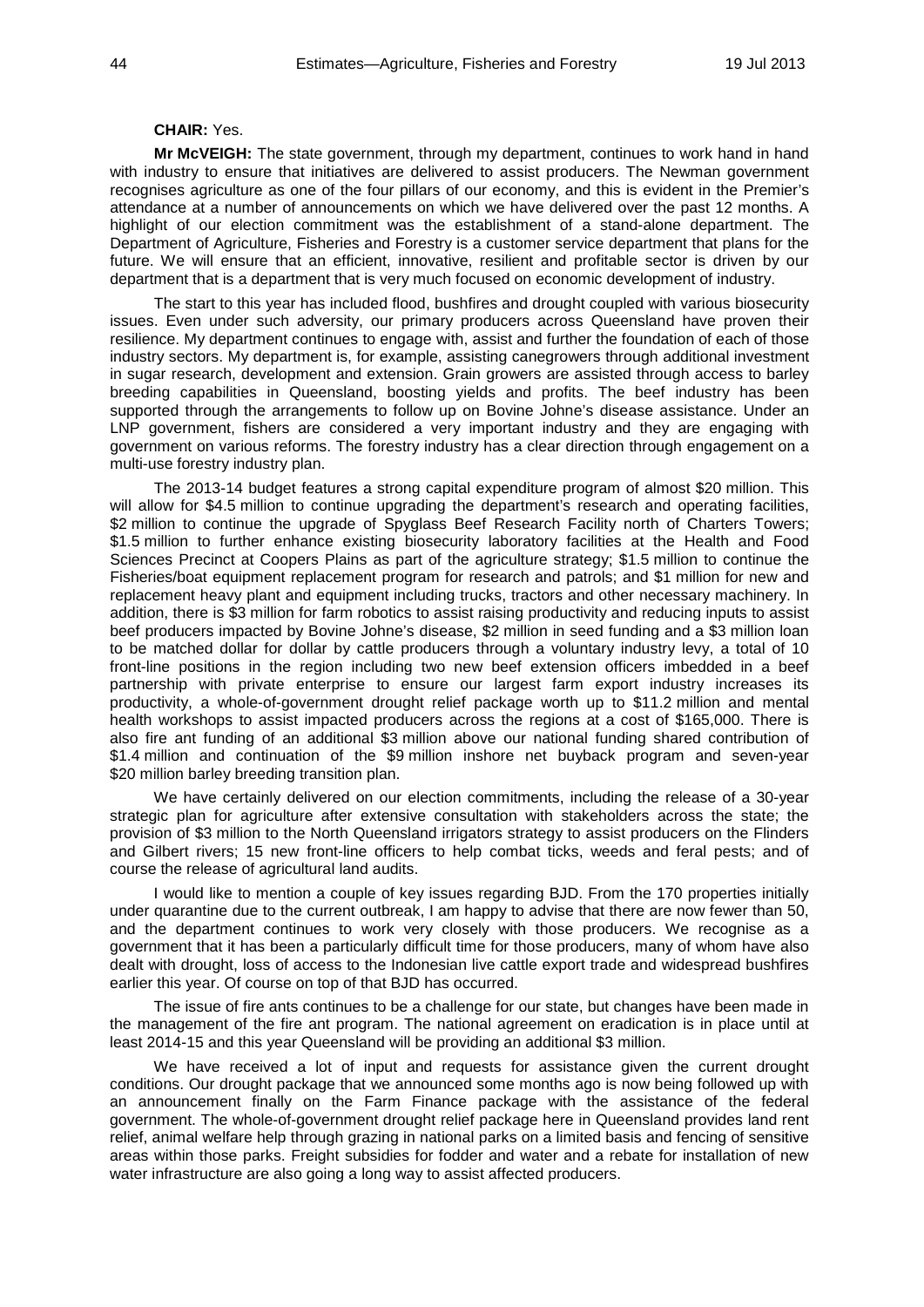As an organisation, QRAA continues to successfully administer the assistance program for eligible applicants affected by this drought and by other conditions faced by our state including recent floods.

Whilst the department is responsible for animal welfare in Queensland, it was an enormous disappointment to me as minister that we lost a number of cattle at the Swans Lagoon research property earlier this year. A full inquiry was conducted by the police Stock Squad. Following the finding handed to me in recent days that no criminal charges will be laid, disciplinary actions have been taken against those responsible for negligence and there have certainly been changes to management procedures.

Another key area of focus for us has been righting the mess left by the former government in relation to our agricultural colleges. The independent review of management of those colleges has resulted in significant changes to stop the waste and refocus those activities on providing industry specific courses in a cost-effective manner.

Finally, red-tape reduction is a big focus for our government. We are ensuring that primary producers are able to do their business more easily. Under this initiative we have included simplification of and a reduction in the number of statutory forms, reducing debt recovery costs in Fisheries, for example. We have negotiated access arrangements for Queensland fruit and vegetables entering Victoria and implemented new guidelines for wild dog baiting to reduce cost and red tape associated with the supply of baits.

The biosecurity bill due to be introduced to the House this year will significantly reduce the amount of legislation and make for ease of biosecurity issues when they arise whilst still providing the necessary protection for our state. Long-term planning and action through our four priority pathways of securing and increasing resource availability, driving productivity across the supply chain, securing and increasing market access, and minimising the costs of production will enable us to achieve significant progress towards our ultimate objective of doubling food production, agricultural production, in this state by 2040. Mr Chair, I thank you for the opportunity to provide that opening statement. I now welcome questioning from my parliamentary colleagues and look forward to providing comprehensive answers.

**CHAIR:** I will start the questions. You mentioned some biosecurity issues. Can you please outline to the committee what measures you have put in place and resources you have allocated in your quest to make Queensland the most foot-and-mouth disease ready state in Australia?

**Mr McVEIGH:** The spectre of foot and mouth disease, or FMD, for the state of Queensland, let alone Australia—and I might mention New Zealand as well—is quite significant. I learnt very early in the piece in my appointment as Minister for Agriculture that that concern and that level of significance is shared by all other states of Australia and most certainly by New Zealand colleagues as well. We are committed to ensuring that not only is Queensland prepared for foot and mouth disease but, in order to measure that progress, we have set the objective of being the most prepared state in Australia. Quite obviously, the department has lead responsibility for management of an FMD outbreak in Queensland.

The *Australian Veterinary Emergency Plan, AUSVETPLAN: Disease Strategy— Foot-and-mouth disease* sets out nationally agreed government and industry policy principles and guidelines for responding to an FMD incident. The Matthews report released by the Commonwealth government in October 2011, *A review of Australia's preparedness for the threat of foot-and-mouth disease*, raised some serious questions about Australia's capacity to respond to such an outbreak. Since the report's release and in conjunction with the development and implementation of a national FMD action plan, my department has developed a Queensland specific plan outlining the state's ability to manage such a response. Good progress has been made on that against many of the national and state initiatives that would benefit Queensland in that instance.

As part of the national working group, Queensland has identified its capacity and capability to respond to such an outbreak. Recognising the limitations of resource availability across the nation, Queensland is working, as I said, with our national, interstate and—in terms of New Zealand international partners to develop and implement training programs to assist in the management of any outbreak. We contribute staff to a national response team. Of course, a Queensland based first response unit can very quickly deploy trained staff to support the establishment and management of any response.

Training is being provided to those team members and continues to be provided, and that is in the context of them understanding contemporary emergency response management practices certainly within Queensland but also interjurisdictional networking across the country. We will be a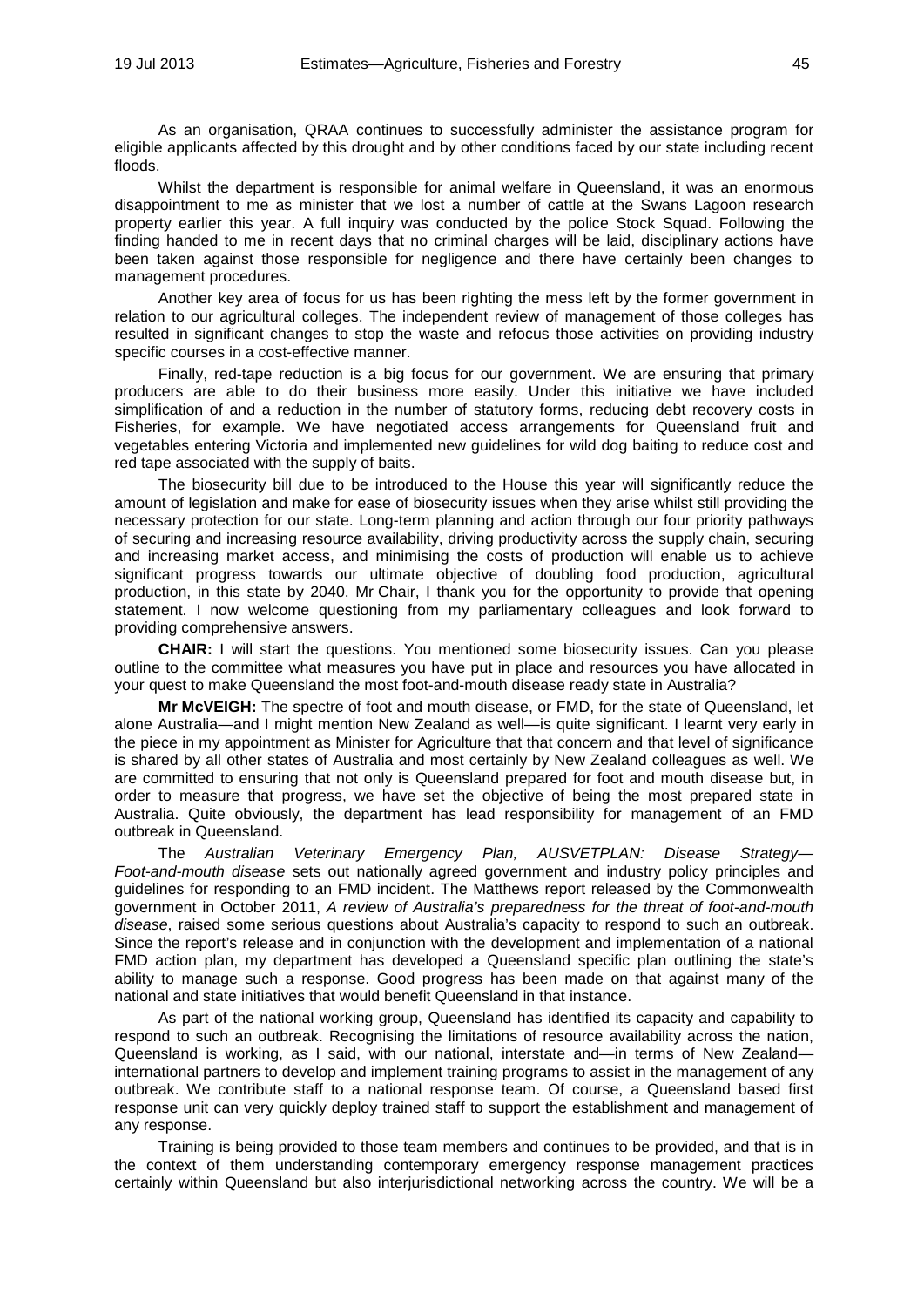key participant in developing and implementing a national livestock standstill exercise to improve readiness, and as the state with the largest cattle population in the country that obviously not only is particularly important to us but also means that we do have a lot to offer to our national colleagues. Because any mass animal disposal can slow FMD eradication activities, we have had our officers contribute to a national agreement on carcass disposal in that worst-case scenario and working with the Department of Environment and Heritage Protection and the waste industry sector to ensure our readiness for having to resort to that if necessary at any time in the future. Swill feeding, as many of you would appreciate, is well documented as a significant risk factor for the introduction of several emergency or concerning animal diseases, including FMD, so we have worked with other jurisdictions to harmonise swill feeding legislation so that everyone has a very clear understanding amongst particularly pig owners for example and the general public of the restrictions that apply. So under good government FMD preparedness will continue to improve at a state and national level, and I think all Queenslanders in particular would agree with that focus.

**CHAIR:** On the same biosecurity level—this actually occurred around Ipswich and Tarampa just recently with some Hendra virus—how is the Queensland government helping to protect vets who deal with suspect cases of Hendra virus in horses?

**Mr McVEIGH:** Thank you for the question. An election commitment of our government was to put in place a personal protective equipment subsidy program, or a PPE program, and that has been adopted by industry and very clearly outlined to veterinary officers and practitioners in particular. That includes \$1 million over four years that allows such veterinarians to claim a rebate for PPE used in the testing of suspect Hendra virus cases. So with that and very strict infection control procedures promoted by our department, including the use of such equipment, we encourage all vets to protect themselves and others against the risk of virus infection.

We have had Queensland horse vets therefore being able to apply for a one-off start-up rebate of up to \$250 for the eligible equipment purchased since 24 March 2012. Under the start-up rebate, they are eligible for a rebate of up to \$250 for each eligible veterinarian employed or engaged in a practice. We have in addition to that an allowance for veterinarians who submit samples for Hendra virus testing through Biosecurity Queensland to apply for a \$250 replenishment rebate. I am pleased to advise that, as of 30 June 2013, there were 185 PPE rebates provided to veterinarians across the state, equating to just over \$39,000 in funding already allocated. Through that initiative we will continue to raise awareness with the profession about the risks and we have actively been promoting that scheme with key equine industry stakeholders including the Australian Veterinary Association, the Equine Veterinary Association and we have written to every veterinarian registered with the Queensland Veterinary Surgeons Board to advise them of this scheme's availability.

Can I just take the opportunity to commend the RNA for its stance in relation to Hendra and its requirement for horses entered in the Ekka this year to be vaccinated. That recommendation that all horse owners consider vaccination with their vets is something that my department has been very much focused on. Can I also advise in closing that the PPE rebate program has certainly been managed well by QRAA, the Queensland Rural Adjustment Authority.

**Mr COSTIGAN:** Afternoon, Minister. Minister, could you outline your department's response to helping the sugar industry combat yellow canopy syndrome and what direct funding has your department contributed to these efforts?

**Mr McVEIGH:** I thank the member for the question, and sugar research in general has certainly been a priority for our government given, as the member would certainly recognise, as would other members of the committee, that the sugar industry is one of our key agricultural industries in the state. The yellow canopy syndrome issue that we speak of was first detected at large, if you like, in early 2012 when several crops of cane in the Mulgrave mill area showed obvious yellowing of the leaf, and we had seen reports by 2013 in the Herbert and Burdekin regions as well. To address that, I refer initially to the additional \$4.6 million over four years to BSES that we have committed to help sugarcane research in general and of course to help boost yields and importantly now, as we are able to tailor that investment and our assistance to BSES, to identify and find solutions to production risks with the yellow canopy syndrome.

In coordination with the Sugar Research and Development Corporation and BSES, we have backed the Solving the Yellow Canopy Syndrome project to the tune of specifically \$276,000 which will help in continuing what is a fairly methodical and scientific approach to gain accurate insight into this particular condition. As committee members could well imagine, there have been all sorts of theories raised in industry from nutrition through to weather events. But that project will involve large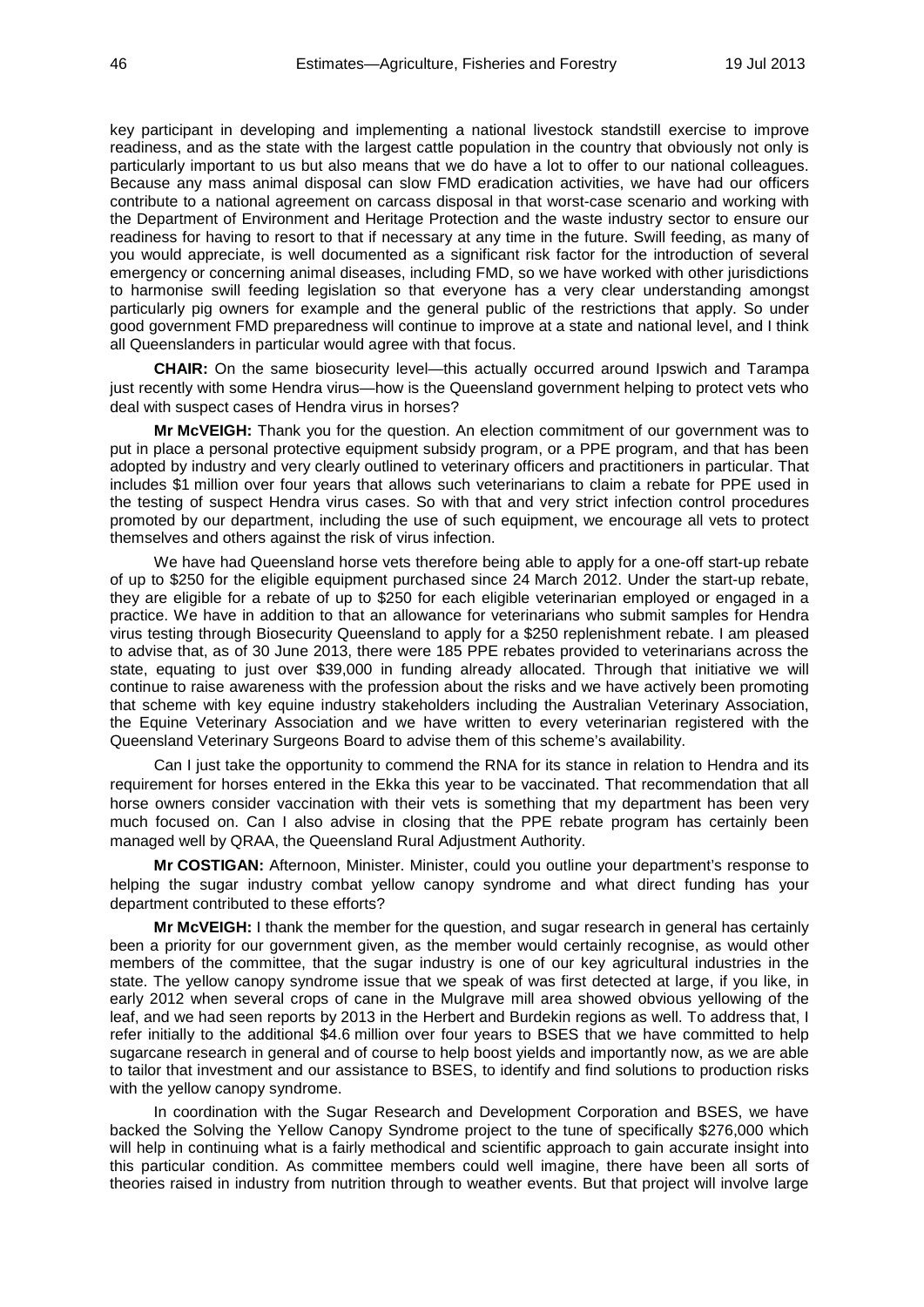scale monitoring, sampling and data collection activities in the affected regions, enabling a fairly comprehensive study so we can get right down to the cause. We have fortunately in the department very valuable expertise in remote sensing applications that will assist us in this instance in the sugarcane industry to look at, for example, yield variability, and that assists us in any normal case to look at yield predictions at a regional and field scale. It is now assisting us to look at the impact of this particular syndrome and its spread, if you like, if that can be identified.

The BSES as a lead research provider in the industry is leading the program. They have not yet, with our assistance and others, been able to target down to the probable cause. Entomologists, pathologists, agronomists and staff from the Mulgrave and Herbert cane productivity services groups have been involved in crop inspections, soil testing, leaf analysis and even, for example, possible herbicide drift considerations. It is yet to be classified as a specific disease but we do know thus far that it is known to affect plant cane, replant cane and ratoons in a number of varieties, so that is obviously of concern. With this year's crush obviously getting underway, research into that particular issue that has just cropped up in our industry over the last season or two is quite timely and I suggest to the committee that all of us should be rest assured that solving the riddle is one of our government's, one of my department's, certainly BSES's, the industry's and SRDC's key priorities.

**Mrs MADDERN:** Minister, can you please advise the steps being taken by the Department of Agriculture, Fisheries and Forestry to partner with Queensland sugar producers and industry to ensure research, development and extension undertaken will lead to improved investment in the sugarcane industry?

**Mr McVEIGH:** I thank the member for the question. Sugar research, as I outlined in response to the previous question, is a key priority of our government for a number of reasons, none the least of which is the value that the industry presents to the Queensland economy. Not far behind the other predominant industry of livestock—beef in particular—obviously comes our sugar industry. As the member and other members would be aware, that industry is very significant for our regional industries. The Premier and I late last year announced our research funding at BSES at a field day at Mackay, and that was warmly welcomed by the industry. But the challenge is ongoing in terms of making sure our efforts are supportive of industry and certainly tailored in with the development of Sugar Research Australia, SRA, which has been a significant industry program developed over recent years. Our commitment for research, development and extension that the Premier and I did announce to the level of \$16 million over four years includes an amount of \$3.85 million in 2012-13 to BSES for such research. Going into 2013-14 there is a similar level of funding of \$3.95 million to continue to fund projects to be delivered through SRA, Sugar Research Australia, the new organisation developed based on significant industry consideration over the last couple of years. That funding that I have outlined there complements the industry's own \$21 million annual investment and certainly helps provide certainty as the industry continues to plan its RD&E activities going forward.

As I said, the sugar industry representing some \$1.14 billion for our economy is significant and worthy of that sort of consideration and investment from our government, and if I can just mention in finalising the answer to your question some of the areas that that investment will particularly target. They include better parental selection systems for improved output results for new variety development such that I have seen at BSES field days, and anyone could imagine and appreciate that it is critical to not only stop a decline in yield in some areas but increase yield as the sugar industry is so keen to do in line with our government's agriculture strategy to 2014. Nutrient, disease and weed management technologies are a key aspect that we are focusing on and ensuring that they are integrated into farming systems to pursue that productivity. Earlier I mentioned the yellow canopy syndrome and any other biosecurity threat. Of course, in-field sucrose losses and determining possible systems to reduce that loss are something we are considering along with the nutrient and farm management activities that I mentioned. It is important that we continue that research. That is a focus. As I said, it is an important industry. It is important in the regions and therefore important to a lot of regional Queenslanders.

**Mr TROUT:** Having noted your remarks earlier, Minister, could you please outline the assistance measures available to Queensland cattle producers impacted by Bovine Johne's Disease?

**Mr McVEIGH:** I thank the member for the question, and BJD is a significant challenge for the industry. I note the question is specifically in relation to the assistance being provided, so I will not go back through the history of this particular outbreak. Suffice to say that I have been advised by the Cattle Council of Australia that not only is this the biggest outbreak in Queensland's history but the biggest according to them in Australia's history. As we commenced the response late last year, I certainly want to acknowledge the bipartisan support and recognition of the challenges for the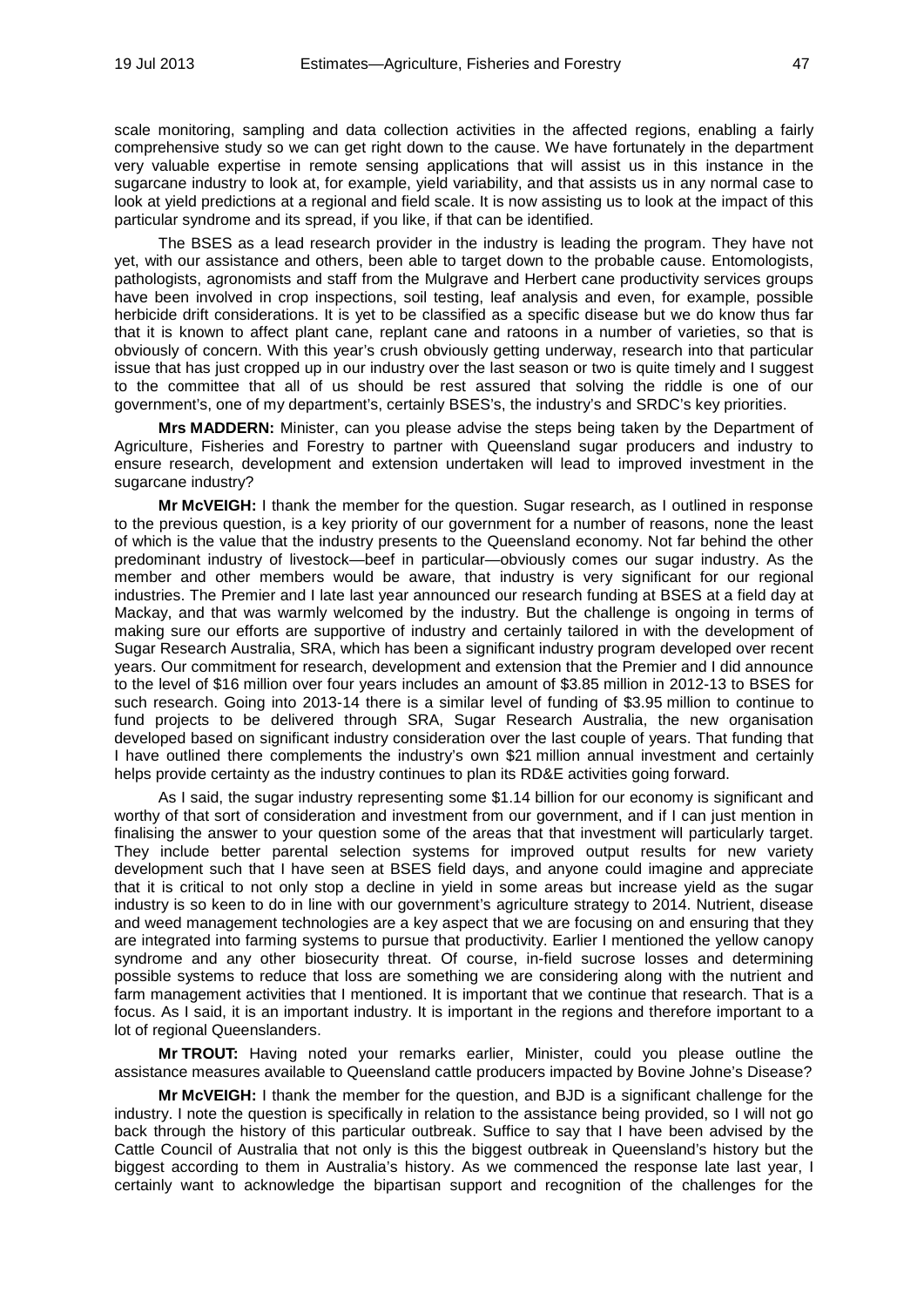industry shown and explained to me by both the member for Mackay and the member for Rockhampton as we kicked this process off. In January of this year the Premier and I based on significant feedback I had sought from industry through the likes of AgForce, the Cattle Council of Australia, the Australian Veterinary Association, Animal Health Australia and stock organisations such as the Australian Brahman Breeders Association announced at Gracemere an assistance package.

That involves \$2 million that was allocated for 2012-13 to the new Queensland Cattle Industry Biosecurity Fund. That fund, as the name suggests, is a cattle industry biosecurity fund. So it is intended to be not only BJD but certainly one that needs to grapple with the necessary assistance that is required by industry given the BJD outbreak. It is modelled somewhat on existing schemes in other states, particularly South Australia and to a certain extent Western Australia. That \$2 million is an upfront cash contribution that was made available immediately.

It has another component of a \$3 million allocation from the government in 2013-14 to continue to support the fund through an interest-free loan. That loan is dependent on a voluntary industry levy being put in place, the concept of which has been developed with industry assistance and input and advice and, I must say, critique from time to time, as should be the case. The program consists of two components under which producers can apply for funding: a direct market assistance program for those who are finding that they have needed to slaughter cattle to get a diagnosis and a supply chain pathway assistance program to assist those who are looking at ways available to them through continuing to trade where possible in their businesses to get through this particular impost on their businesses should they have been quarantined by way of movement restriction.

I would stress that this assistance is not full compensation for losses that may be incurred. Based on an industry committee that has provided me with significant advice on how we might structure the program and how we might ensure that the program does provide the maximum assistance possible to potential affected producers, we will be capping the payments in the first year to \$50,000. There are many producers who have been affected immediately to a greater amount than \$50,000. This is very much a way of ensuring that we are in a position to spread the available assistance, which is the \$2 million placed on the table by the government upfront, across as many affected producers as possible. The industry advisory group that will manage the scheme and advise me on managing that scheme going forward is very hopeful that further assistance of up to \$200,000 over four years is proposed to individual affected producers if it can be funded by the industry levy. So we are pursuing maximum assistance as we move forward. Whilst not providing, nor intended to provide, full compensation, it is very much about assisting the industry to come together with a scheme where the industry can contribute to its own fund for this BJD outbreak and any biosecurity threat going forward that that industry committee decides and elects to deem appropriate for assistance through this fund in the years to come. Compared to other available schemes, such as the National BJD Financial and Non-Financial Scheme run by the Cattle Council and Animal Health Australia, this is reasonably significant given that that scheme is at present capped at \$11,000 per property.

The levy rate for the biosecurity fund is something that industry has considered in great detail. It has taken some time to land at a rate that industry is considering, through broader consultation at present, that the committee and those consulted thought would be appropriate. I will be the first to admit that much earlier in this calendar year, having announced the \$2 million contribution and the \$3 million interest-free loan to follow that up on behalf of the government, that I was very anxious to move forward and make the scheme operational and available to those affected since this BJD outbreak identified in late November last year. But I was requested by the industry to allow them to take some time to work through these mechanics. Of course, full consultation does take time—and that is frustrating, no doubt, for some who wish to move on to seek assistance immediately. The levy proposed is between 50c and 70c per head and the concept is that that would be collected on all cattle transactions in Queensland starting in mid-2014.

This is a great opportunity for industry to get behind a funding scheme that will provide long-term benefits, such as already exists through schemes—and I mentioned examples in South Australia and Western Australia earlier in my answer. The idea is that it is essentially an industry funded insurance scheme, if you like, supporting others in the industry affected during biosecurity incidents such as this one that affect the entire cattle supply chain. The concept is very much about individuals not being left to handle the full brunt of that on their own but being able to seek at least some assistance.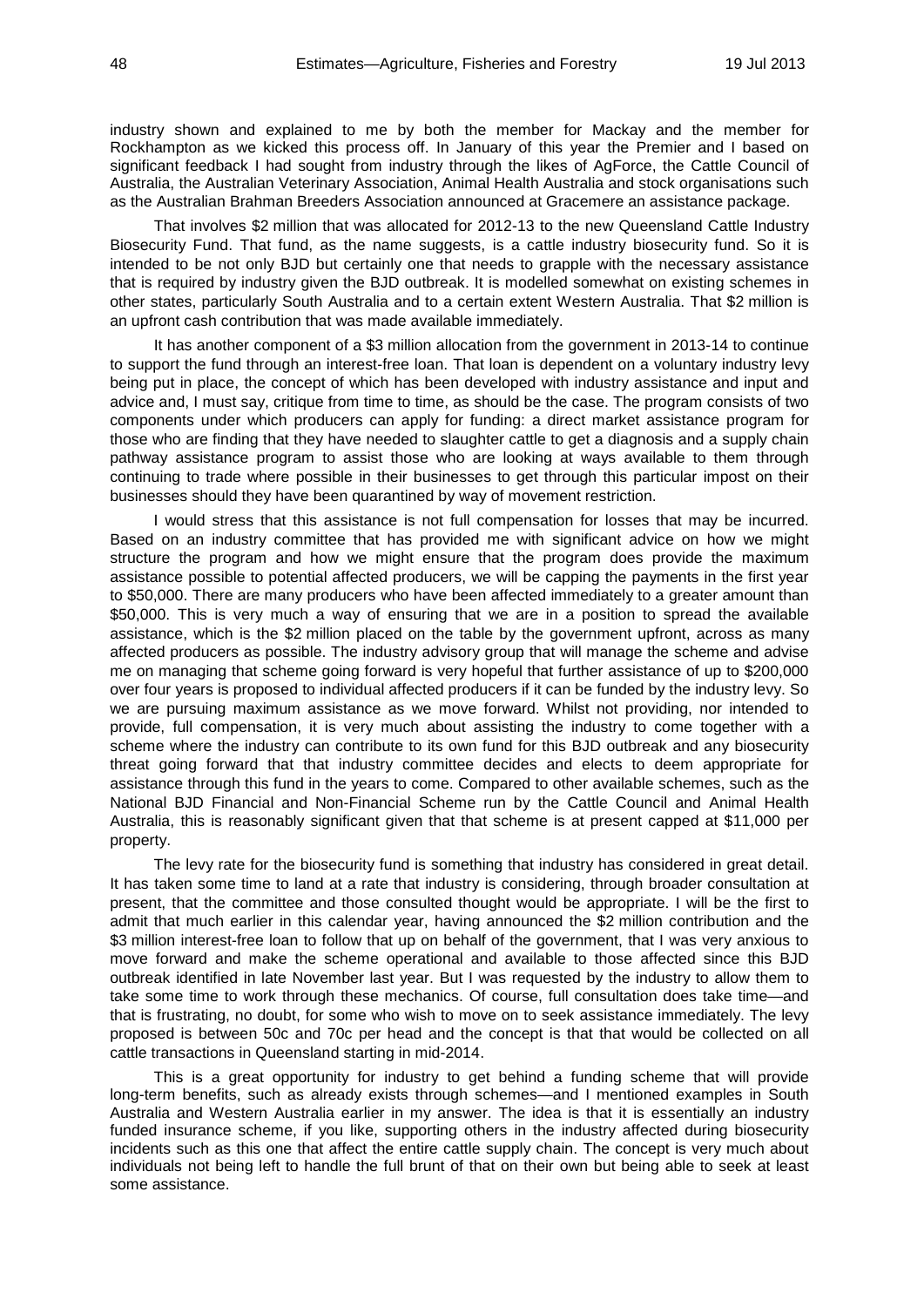It is important to note that producers who would not want to participate in the scheme would be able to seek and receive a refund. Obviously, they would not be able to claim benefits from the fund if they seek a refund on their levy should they be impacted by a disease situation in the future. But it is in that sense a voluntary scheme. That is what the industry insisted and, of course, from a constitutional perspective, as a state government that is all that we can assist them in putting in place.

In May I released a consultation paper to seek further feedback about how that voluntary levy would operate. Feedback has been rolling in and I certainly look forward to the industry's continuing support for this particular initiative. My department, which I would have to say has learned a lot of lessons in dealing with this BJD outbreak—lessons that mean something to us from a broader biosecurity perspective in such responses—will continue to work with industry, continue to assist those affected by this outbreak and certainly continue to look at putting this levy in place to meet industry needs and requirements.

**Mr KNUTH:** From your opening statement and right through you have mentioned research and extension to combat foot and mouth and biosecurity funding for tick and pest and feral animals. Can the minister give a guarantee that the government will not sell the Glengarry tick research property on the Darling Downs?

**Mr McVEIGH:** The Glengarry tick research property that you refer to on the Darling Downs is not for sale. It is a property that remains under a research status, if you like, or designation. The property, as you may be aware, located just east of Dalby is one that obviously is designed for tick fever research. I make the point, though, that the department, as any contemporary department should, remains very much focused on flexibility going forward. As we found, both as a department under our government and I note under initiatives that I have inherited from the previous government, decisions are made from time to time in line with available technology, research progress and, of course, industry requirements to move research priorities. That does involve research properties from time to time, hence the development, and I stress kicked off under the former government and I note the former minister's involvement in the Spyglass research property north of Charters Towers, which to my understanding is in your own electorate—a very significant property and one that will be the focus of research for our department for industry and other collaborators such as CSIRO going forward.

**Mr KNUTH:** You have been talking about that. That is why I expressed concern about the Glengarry research station. You did sell the agricultural colleges at Dalby and Burdekin and likewise Townsville and Toowoomba. You were focusing very heavily on combating foot-and-mouth and biosecurity. What were the cost benefits of selling the agricultural colleges at Dalby and Burdekin and likewise the Townsville and Toowoomba biosecurity?

**Mr McVEIGH:** I thank the member for the question. I need to clarify a few statements that the member has made. The old Dalby agricultural college that you have referred to was, in fact, transferred by the former government—or sold by the former government—in a transaction to the education department and that campus is now an arm, if you like, of the Dalby State High School. Much of the farming property around the old Dalby agricultural college campus that you refer to was also sold off by the former government. There is not a whole lot to be gained by me passing judgement on that decision, because what is done is done, but as a Darling Downs boy myself and with many cousins still farming in that district and some cousins who attended that agricultural college, I personally think that that was a very sad decision and it in itself was a decision that we were most mindful of when we have gone about the process of saving what was left of the agricultural colleges in our state. I refer in particular to Emerald and Longreach.

You commented secondly about the agricultural college at Burdekin. That was an agricultural college, again under a transfer arrangement by the former government—so before we came to power—to a particular educational institution out of Townsville called Shalom college. Again, I do not think that there is a whole lot to be gained from me going into the history of what has happened with that transaction, but sadly Shalom college and its parent organisation did go, as I understand it, into administration. That was in its own right quite a sad development. So we as a government have, therefore, continued with the plans established by the former government for the eventual sale of that college land. That has been progressing. I would stress that, as minister, one of my first jobs was to visit that particular campus at Burdekin. On that particular day at Clare I met with cane industry representatives who said to me that the college, unfortunately, no longer met their needs. For example, one of them had sons and daughters who they would prefer to send to the University of Queensland Gatton campus. Some were pursuing other educational opportunities. As I have discussed as recently as earlier this year with local council representatives in the Burdekin, including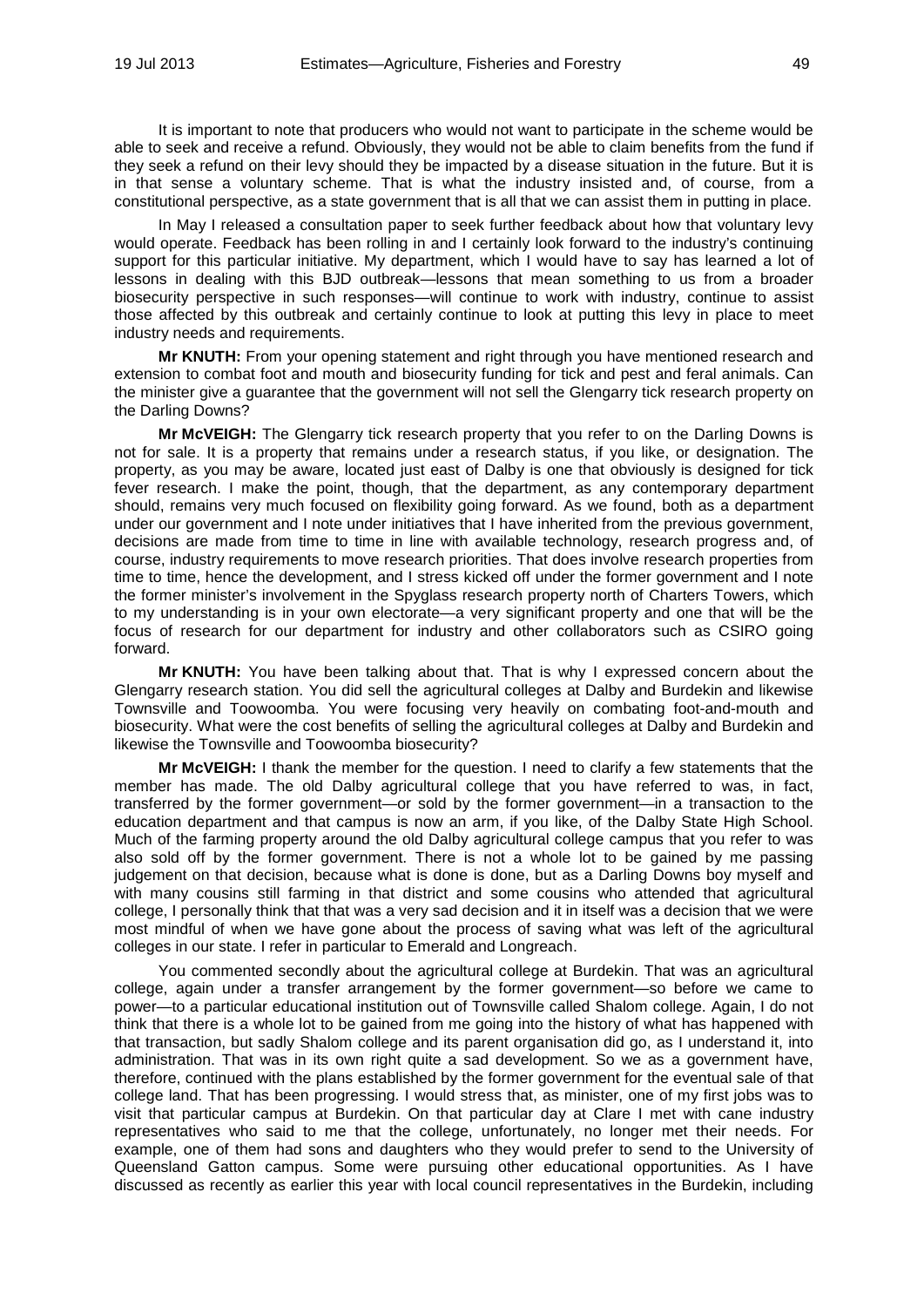the mayor, it simply was not possible to retain that college or to turn around plans that had been put in place because, one, the industry advised me that the college was no longer meeting their needs being a residential college for the sugar cane industry in particular and that industry based education programs through more locations available rather than through a residential format in the likes of Mareeba, Mackay and Bundaberg et cetera were what was preferred—and, two, to fund the necessary retention of the Emerald and Longreach agricultural residential colleges we needed to secure that funding from a college at Burdekin that was no longer meeting industry requirements.

The third and fourth ones—and I suspect this may not be the way the member meant to couch the question, so I seek guidance on this—you referred to as agricultural colleges in Toowoomba and Townsville. I suspect you meant—

#### **Mr KNUTH:** Biosecurity.

**Mr McVEIGH:** I suspect you meant laboratories in Toowoomba and Townsville. The laboratories in Toowoomba and Townsville are a separate issue obviously to agricultural colleges that you have just mentioned. Should the committee wish I am happy to talk at length about what we are doing in the agricultural college sector. To come back to the member's direct question, I have as minister both answered at the previous estimates session last year and, of course, to industry since in relation to our plans for biosecurity services and, in this case, laboratory services going forward.

The decision to close the Townsville and Toowoomba laboratories was a very difficult decision to make. There is no doubt about that. In the case of the Toowoomba laboratory, as I explained at estimates last year, it was an ageing facility, located, from a state-wide perspective, reasonably close to the state-of-the-art facility that the former government had commenced at Coopers Plains and, of course, the Townsville veterinary laboratory, it must be recognised, was located on a parcel of land at Oonoonba that had been sold off by the former government for residential development. I know that I have often been accused during my term as minister of closing the Townsville laboratory. I make the point very clearly that it had been sold by the former government, that site, for residential development. I acknowledge the former government had announced a plan to establish or to assist James Cook University in the establishment of new facilities in Townsville and, as I have explained to this committee and many others since, we found that simply funds were not left allocated for that purpose—or insufficient funds were allocated for that purpose.

What we have focused on in consultation with our national colleagues, our interstate colleagues, is the continued pursuit of state-of-the-art biosecurity laboratory services for the entire state of Queensland. If I come back to the Toowoomba example, again making the obvious point that that is my home town, I acknowledge that for some producers—some horse owners, for example having a local laboratory was a handy arrangement for them, but I have got to keep in mind producers, horse owners and others who are living in and around Mackay, for example, living in and around Longreach or Charleville or Mount Isa or Port Douglas where one of the latest Hendra virus identifications was made last year, or last season. So, it is a matter of ensuring that we have got a state-of-the-art service for the entire state and that is entirely consistent with what has happened at the Elizabeth Macarthur Agricultural Institute at Camden in Sydney and entirely consistent with what is happening with similar services in Victoria.

I also make the point, as I have done previously, that our biosecurity laboratories have a very significant cooperative relationship with our interstate colleagues and in touring the EMAI facility in Sydney and in further visits that I will be following up at the Australian Animal Health Laboratory at Geelong, I am very much endorsing and supporting and continuing to investigate ways for us all to work together, as has been happening now over a number of years, for state-of-the-art services for the entire state, irrespective of where a producer or, using the Hendra example, a horse owner, might live.

**Mr KNUTH:** I have a supplementary question. Going from the first question, you mentioned in regard to funding for ticks, pests and feral animals. I think this is important. It is whether you have got a breakdown of this. I relate this to all you have mentioned: pests, feral animals, ticks, wild dogs. That is important. Just with the issue in relation to the feral cat, I don't know how much you are putting in there, whether there is a breakdown with the department, whether I have to put a question on notice to get that information, but the feral cat is causing much more problems than it has in the past, killing the birds and native wildlife. Obviously when the birds are being killed the mammals are being killed, then there is a lot of pressure on the wild dogs to kill calves and sheep because there is not that native wildlife around.

**CHAIR:** What is your question?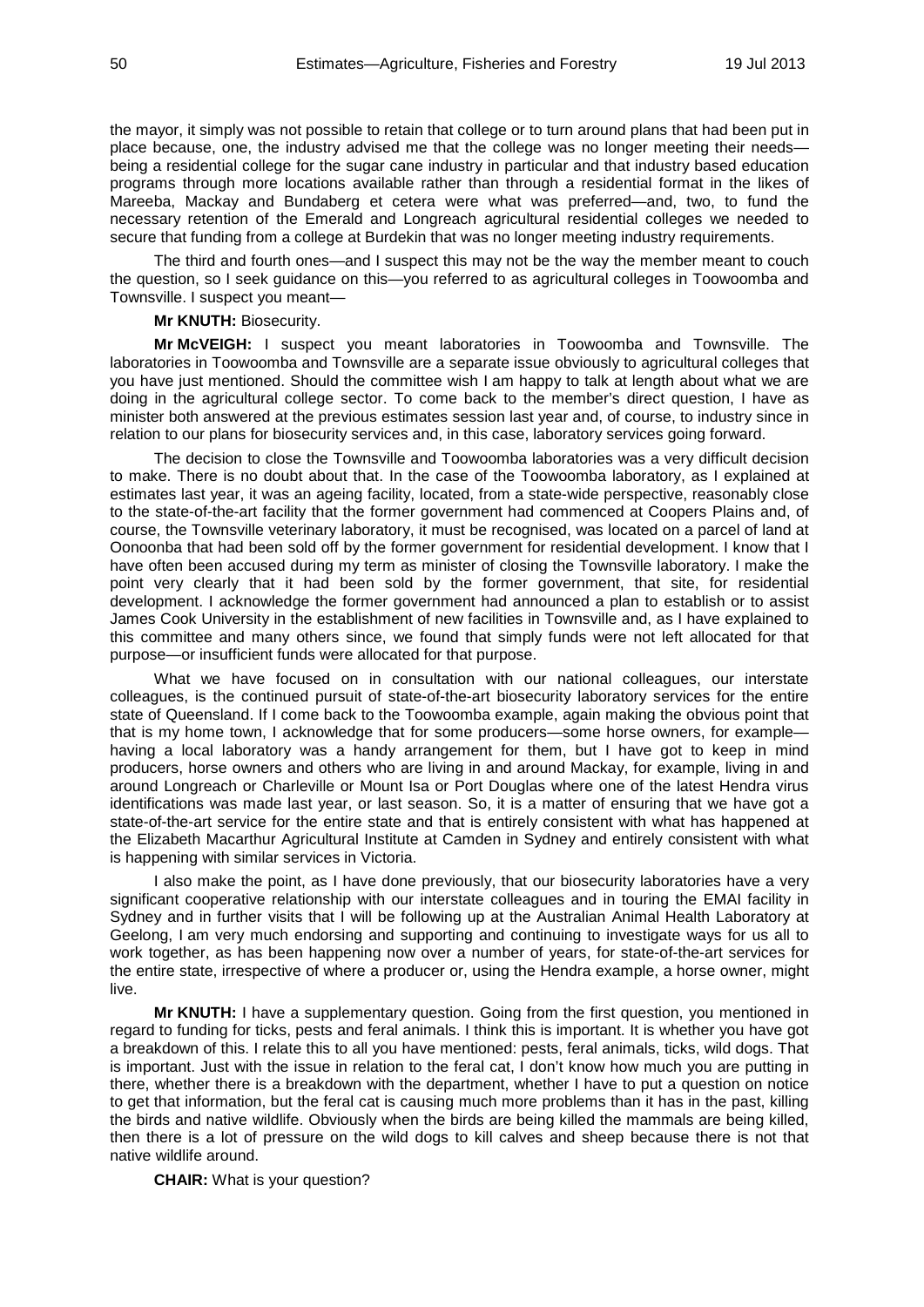**Mr KNUTH:** This is the question: is the government and the department putting a lot of focus in combatting the feral cat?

**Mr McVEIGH:** Thank you. Through you, Mr Chairman, I thank the member for the question. It is a question that I think is an important question and a question that I agree needs ongoing focus, and that has certainly been the case under our government. In terms of funding allocations, I will take that question on notice and come back with a breakdown in whichever way you wish. You mentioned feral cats in particular. I am on record as minister, and certainly encouraged by the support of the Premier as early as Beef 2012 in Rockhampton when we were talking about the wild dog problem, for example—so I am talking about feral pests in general to start with if the member doesn't mind—that these are issues that have certainly ramped up for agriculture right across our state and, in fact, in some urban and particularly peri-urban areas across the state as well following drought conditions and, as we all know, a couple of good seasons that have encouraged many feral pests to flourish. If we look at the dog issue, no longer is that, as I am sure the member would be aware given his experience and knowledge, an issue that used to just affect the sheep industry for example. Increasingly, as you would be aware, it is affecting livestock in general, particularly cattle.

The feral cat problem is something, as a matter of interest, I have been discussing at length with my colleague, the Hon. Steve Dickson, the Minister for National Parks, given his and the government's responsibilities to manage feral pests on government land that we look after on behalf of the taxpayers of Queensland. So I agree very much it is a particular focus. We have a State Land Pest Management Committee that is focused, amongst other things, on cooperation between our departments, and that is the reason that I do mention my colleague, the Hon. Steve Dickson, in relation to that, but it helps me focus on issues right across the board. There is both feral animal pests and weed pests as well.

With that in mind, and to answer the question about the sort of focus that we are taking as a government, we held, with the support of the relevant departments, Minister Dickson's department, of course, and Environment and Heritage Protection under the Hon. Andrew Powell as well, the state's inaugural Feral Animal Summit at Highfields just north of Toowoomba on 27 June. That involved from right across the state, and I am pleased to say some interstate visitors as well, key government and non-government organisational input. That particular meeting has, given that it was completed just a few weeks ago, its findings being written up and finalised at the moment—the input of all of those present in terms of the sort of focus that we should take going forward. I would be very pleased to ensure that the member gets a copy of that document as it is finalised over its drafting et cetera in the recent weeks since that summit.

But there is always a test: community and industry support and recognition as to whether or not we are on the right track. I am very pleased to have had the input of the likes of AgForce at that particular summit, certainly all of the relevant NRM bodies across the state, represented as they were through their peak body, and I give the example of even local environmental groups in my own home town of Toowoomba, such as HOPE Inc. of Toowoomba—Householders' Options to Protect the Environment—recognising that we, as a government, and all of those government and non-government bodies that were involved in that particular summit, kicked a goal in kicking that process off, to use the words of Mr Frank Ondrus, the president of that organisation who, I can share with you, at a local level is not usually supportive of me, but certainly recognises that particular activity.

So, I think that is the coordinated government, non-government, apolitical approach we need to address this significant challenge across the state, should it be dogs, should it be weeds, should it be feral cats. So that priority is very high.

**Mr MULHERIN:** Minister, can you outline the cost sharing arrangements for the red imported fire ant eradication program, in particular Queensland's contribution under the national cost sharing arrangement? As part of that agreement, does Queensland have to provide additional funding in this fight to eradicate the red imported fire ant?

**Mr McVEIGH:** Thank you, through you, Mr Chairman, to the member for the question. I would like to spend just a bit of time talking about the nature of that cost sharing agreement, where we are up to and, in particular, where we have come from in the last 12 months, because it is a significant issue that has required significant attention. Specifically in relation to the national program and the national cost sharing that the member asks about, can I just step back and talk about the funding that has been contributed since fire ants were first discovered in Brisbane in 2001. The total investment in the eradication of the pest to 30 June 2013 has been in the order of \$274 million. So, in 2012-13 the program's operational budget was up to \$17.9 million. That was \$15 million in national cost shared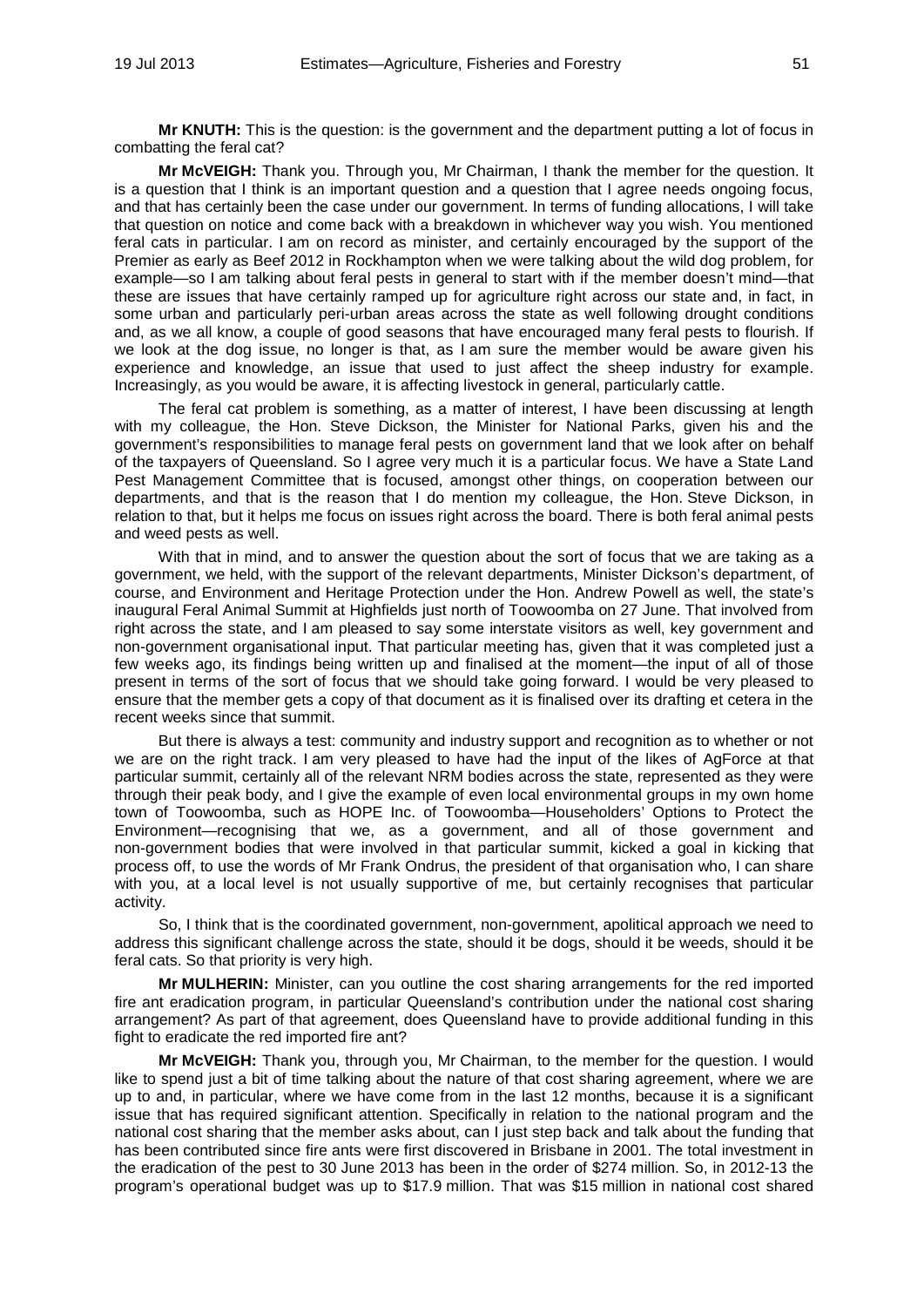funding, with Queensland providing up to \$2.9 million in additional funding over and above its national cost shared commitment. The total Queensland investment in the fire ant program in 2012-13 is up to \$4.3 million.

**Mr MULHERIN:** What year was that, Minister?

**Mr McVEIGH:** 2012-13. Despite that additional investment by Queensland the program has continued under a far more closely monitored budget situation. The 2013-14 figure that we will see is \$15 million in national cost shared funding, and that is what has been approved by the Standing Council on Primary Industries. Queensland's share of that, as approved by the SCoPI, is \$1.41 million. The Queensland government will provide up to \$3 million in additional funding in 2013-14 over and above its share of the national funding to supplement that national program.

**Mr MULHERIN:** Minister, in 2010-11 the previous government, on top of the national cost sharing arrangements, contributed an additional \$6 million, I understand; in 2011-12 a further \$6 million. What did you say was the government's contribution in 2012-13 in addition to the national cost sharing arrangement?

**Mr McVEIGH:** The figure that I mentioned there, just to be straight, to be consistent, was—

**Mr MULHERIN:** \$1.25 million?

**Mr McVEIGH:** The 2012-13 or 2013-14 figure?

**Mr MULHERIN:** 2012-13.

**Mr McVEIGH:** The 2012-13 figure was \$4.3 million.

**Mr MULHERIN:** Is that including the state's contribution to the national cost sharing arrangement?

**Mr McVEIGH:** That includes.

**Mr MULHERIN:** That includes. So, in effect, it was \$1.25 million in additional money to what was required under the national cost sharing arrangements?

**Mr McVEIGH:** In terms of that arrangement, yes, in that order.

**Mr MULHERIN:** Minister, I thought that under the national cost sharing arrangements the other states and the Commonwealth would only contribute if Queensland continued to fund the additional \$6 million per annum. Has that agreement been changed? What is going on there?

**Mr McVEIGH:** Again I thank the member for the question. I guess, as we jump around with figures—and I am keen to address that question—it is very important to put the history of national cost-share arrangement discussions into context, if I may. With your agreement, Mr Chairman, I will just go back over some of that history.

Upon becoming appointed minister last year, I was expected at and certainly did attend a Standing Council on Primary Industries meeting in, I believe, May last year to discuss this issue and others between state ministers for agriculture and our then federal colleague, Senator Joe Ludwig. At that first meeting I found my interstate and national colleagues were quite critical about how the program had been managed over some time in Queensland. In fact, what I encountered was very strong talk of the national program being disbanded and Queensland—

**Mr MULHERIN:** Never mind Victoria.

**Mr McVEIGH:**—having to move to management and, of course, with Queensland just having to live with the problem.

**Mr MULHERIN:** It sounds like nothing has changed.

**CHAIR:** Order, please.

**Mr McVEIGH:** I had to ask myself, Mr Chair, as I thankfully was successful in obtaining support in that meeting, why the program and the national perception of management of fire ants in Queensland had got to that state of disarray and had got to that state of lack of any real confidence from any other states or, particularly, Senator Joe Ludwig. So I immediately commenced a process of very significant investigation when I returned to Brisbane after that Adelaide meeting very early in my term. I sought and received numerous emails, letters and calls about concerns, making it clear to me that many believed the program had been very poorly managed. Some of those concerns were in line with what some of my interstate colleagues were suggesting. That included very serious allegations of nepotism, coverups, misreporting, staff bludging—I might put it—and, on the whole, being run by a PR staff for the minister for his own personal promotion on the 6 pm news as often as possible. Those are the sorts of allegations that were made to me.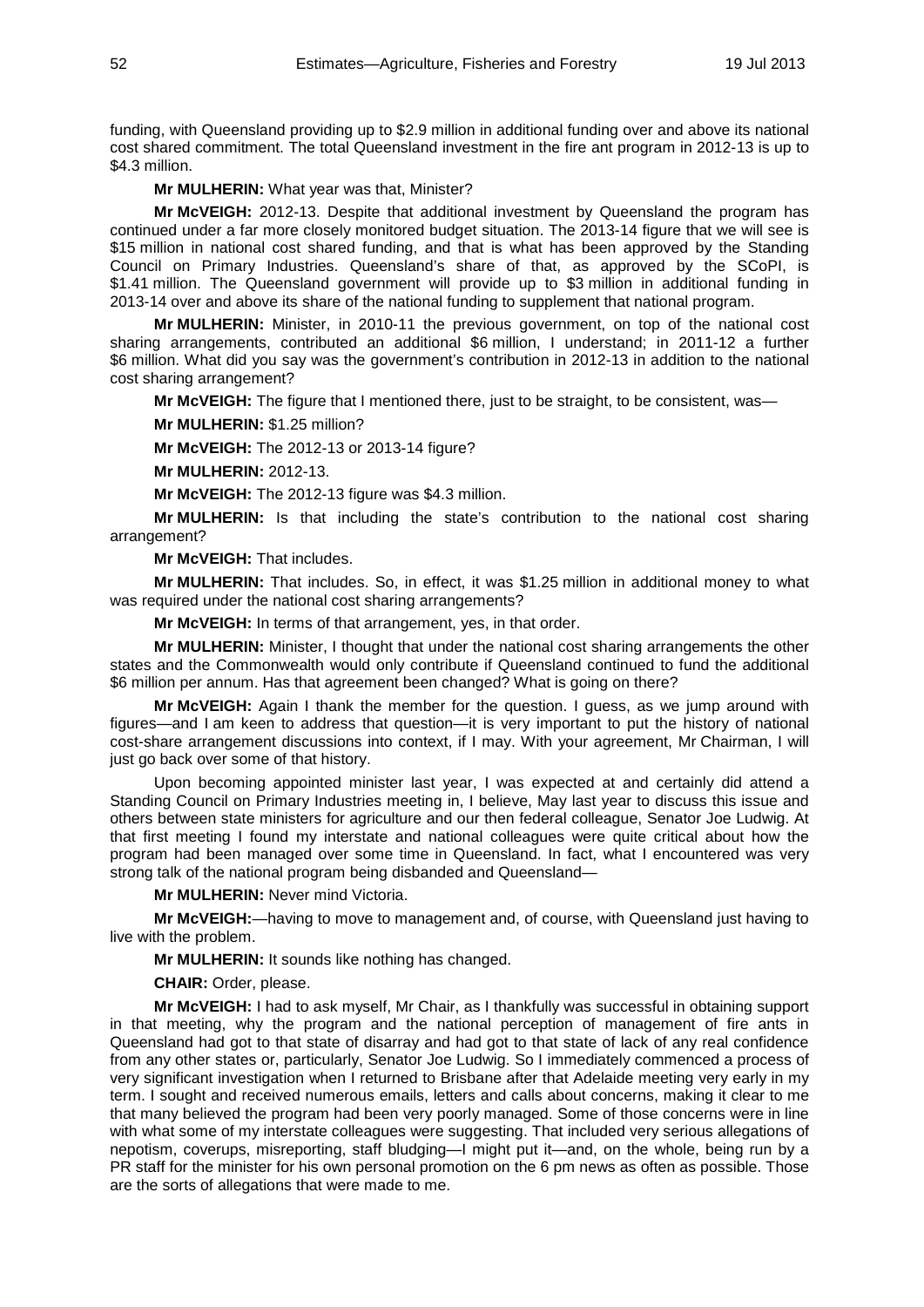### **Mr MULHERIN:** It is laughable.

**Mr McVEIGH:** So that became an important part of my investigations, along with what my interstate colleagues were telling me. I took on board those concerns and, in particular, I looked at the scientific and financial reviews, some 13 of them since the program was commenced following the first detection in 2001, and most particularly those reviews that my predecessor as agriculture spokesman for the LNP, Andrew Cripps, noted as then shadow minister would be particularly relevant. The 2012 technical review was run by an independent scientific advisory panel. We had the financial audit in mid-2012 of the National Fire Ant Eradication Program conducted by Deloitte and, of course, the efficiency audit also conducted by Deloitte and provided to us early this calendar year. That enabled me to understand some of the concerns and some of the efficiencies that could be pursued. I make no apology that management changes in Biosecurity Queensland were made and that we took the opportunity to particularly focus on the technology and the efficiencies that would provide us with the big-picture global view that we needed to manage red imported fire ants now in South-East Queensland.

I fast forward very quickly, if I can, to the decision made at the Standing Committee on Primary Industries meeting in Sydney in May of this year to fund the fire ant program under the national fund sharing agreement. For the benefit of the member, if appropriate, I am certainly happy to provide the details of that agreement, because it is an agreement signed by the federal minister and the state ministers, so I can assure the member that there is nothing untoward in that agreement. We are not breaking any agreement.

The fact that we were able to secure and confirm a national fund sharing agreement for 2013-14, as I mentioned earlier, of some \$15 million in the month of May was the first time ever—the first time ever—I am advised and to my understanding, that Queensland had been in receipt of confirmation of its funding for the red imported fire ant program in advance of the financial year. In other words, previously Queensland never knew what it was going to get until the financial year had started. I would suggest to you that, on Queensland's behalf, that was another example of probably shoddy management and certainly not appropriate financial management. From a financial perspective, the scheme is being run now very tightly with a focus on the figures and a focus on the technology that will provide us with the best outcome—and I am happy to talk about that in great detail—as confirmed between Queensland, our interstate colleagues and, of course, our national colleague, the federal Minister for Agriculture.

**Mr MULHERIN:** Minister, it looks like nothing much has changed within the policy context of dealing with the red imported fire ants. Previously, there have been a number of reviews. It is probably one of the most reviewed and audited national cost sharing scheme that the state has entered into. It would appear that the level of additional contribution from the state has declined, but I acknowledge that you will be spending an additional \$3 million. One of the issues that the state always confronts is the southern states such as Victoria, that I refer to as being a bit like Saint Thomas the Doubter, have never had full confidence that this red imported fire ant outbreak can be eradicated. Is it still the view of your southern colleagues that this cannot be eradicated or are you of the belief that, with the use of remote sensing—and no doubt the dorothy dixer from your side of the estimates committee will outline the progress that is being made there. Is it your contention that some of your colleagues in departments in other states still doubt the ability of the state of Queensland to eradicate?

**CHAIR:** I do not want to make the question any longer, Minister, but before we get on to it I would ask the member for Mackay if he wants the document tabled?

**Mr MULHERIN:** I will talk to the minister afterwards about further briefing.

**CHAIR:** The previous document, do you want it tabled?

**Mr MULHERIN:** No, I take him on face value.

**Mr McVEIGH:** I appreciate the member taking me on face value. I assure him that he can always do so. I thank him for that, because as he stated there are always 'Doubting Thomases' and we know where they invariably end up, as history would show. My interstate colleagues, as I have mentioned just a few moments ago, were quite critical of how the program was being managed when I attended my first SCoPI meeting just over 12 months ago. I received and continue to receive, as would be obvious, very strong support from my New South Wales colleague Minister Katrina Hodgkinson. Anyone would appreciate why in Queensland we would receive significant—

**Mr MULHERIN:** It is in New South Wales's interests, isn't it, Minister?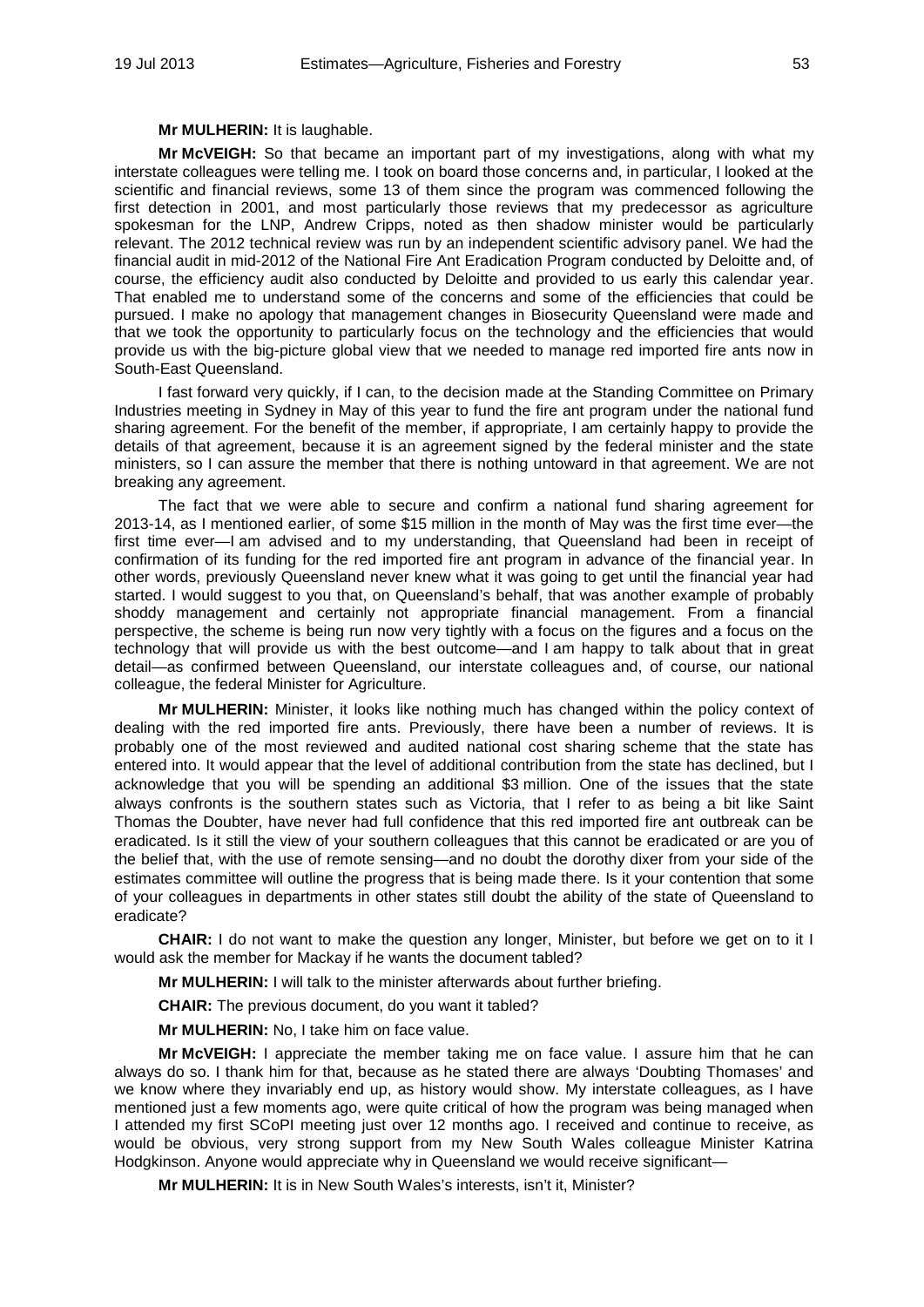**Mr McVEIGH:** Exactly. Of course, one would imagine that those states further afield are going to be looking at how this program continues with a very critical eye. Having secured, and again I stress, for the first time before the end of the financial year or before the commencement of the relevant financial year funding contributions under that national partnership agreement from my interstate colleagues, I would suggest to you that that is evidence in writing, backed up by dollars, that they continue to support the program. My technical advice is—and that advice has been backed up by numerous technical reviews, as the member has just highlighted—that the program remains on track for eradication. I make the point, in stark contrast—and I reject the assertion in the member's question that nothing has changed—with respect—

**Mr MULHERIN:** Or less money.

**Mr McVEIGH:** With respect, Mr Chairman, there is significant change in the way in which this program has been managed. With your indulgence, Mr Chairman, I am happy to talk about how the program is being managed and how it will continue to be as we work on this problem.

**CHAIR:** It is an important issue in the Lockyer at the moment.

**Mr McVEIGH:** It is an important issue, I acknowledge, for all of us and certainly for you as the member for Lockyer. I add that not just as Minister for Agriculture, but also recognising that the Lockyer is one of our predominant agricultural regions in the state as is the neighbouring seat of Toowoomba South, straddled as it is between the significant agricultural production area of the Lockyer Valley and my home territory of the Darling Downs. So any impact from red imported fire ant is something that we all dearly wish to guard against. That is why we have focused on the program that I have certainly finetuned since becoming minister.

The change: let me talk about how we are going and what we are focused on now. As the member asking the previous question highlighted just a moment ago, certainly we have focused on remote sensing technology. There is no doubt about that. That latest infrared technology helps find the nests and, therefore, directs far more intelligently, specifically and in a targeted fashion the response. We have simplified reporting and classification. Very importantly, we are now more than ever encouraging locals to report nests and, importantly, we have given them the ability to treat nests. That in itself is a very significant change, because previously only fire ant staff from Biosecurity Queensland were permitted to treat nests. For everyone else it was hands off. That was an overly bureaucratic approach. It was an archaic approach. It resulted quite clearly, as I found, in a massive backlog of response to identified nests that needed treatment. Now, landholders actually join in the fight. If they find nests, they can report them to Biosecurity Queensland's control centre and they can treat them immediately with readily available chemical products. That is a far more simple, a far more effective and a far more responsive and responsible approach. Instead of reporting and then waiting for staff to come out and treat nests, which in some cases could obviously run the risk of colonies spreading, landholders can join in the fight and treat nests immediately.

The other big difference I want to highlight is that Biosecurity Queensland, as I said, is not only employing the remote sensing technology, but also continuing to finetune that technology in this particular application. That infrared and thermal camera system mounted on helicopters pinpointing fire ant nests over large areas quickly and far more efficiently than having teams of staff traipse across farmland, forests, housing and industrial estates and parklands, simply sticking sticks in holes, enables us to get a big-picture view on where the problem may be at any one point in time. In using that world-first technology in terms of a fire ant detection application, we are simply stepping up the fight against fire ants. These helicopters fly at roughly 150 metres, causing minimal disruption to residents, pets and livestock. The advantages of that process are that they can check otherwise totally inaccessible areas for possible ant colonies; it is quicker, safer and much more cost effective and efficient to conduct surveillance that way rather than on foot; and it provides a comprehensive understanding of where fire ants are located—in other words, the global big-picture view that I suggested before.

Capturing multispectrum image data is done using sensors mounted under the helicopters. These sensors detect reflected energy in three distinct frequency bands—visible, near infrared and thermal. What you find if you sit down with our expert technicians is that the fire ant mounds reveal a distinct signature in that imagery that is captured due to thermal or heat characteristics detected by that near infrared technology. This technology is state of the art; it is leading edge. There are always in these applications bugs to iron out, and I am the first to admit that. The simple fact of the matter is that we are now covering more territory and interestingly enough we are doing it at less cost. That comes back to the budgetary and targeting decisions that I mentioned.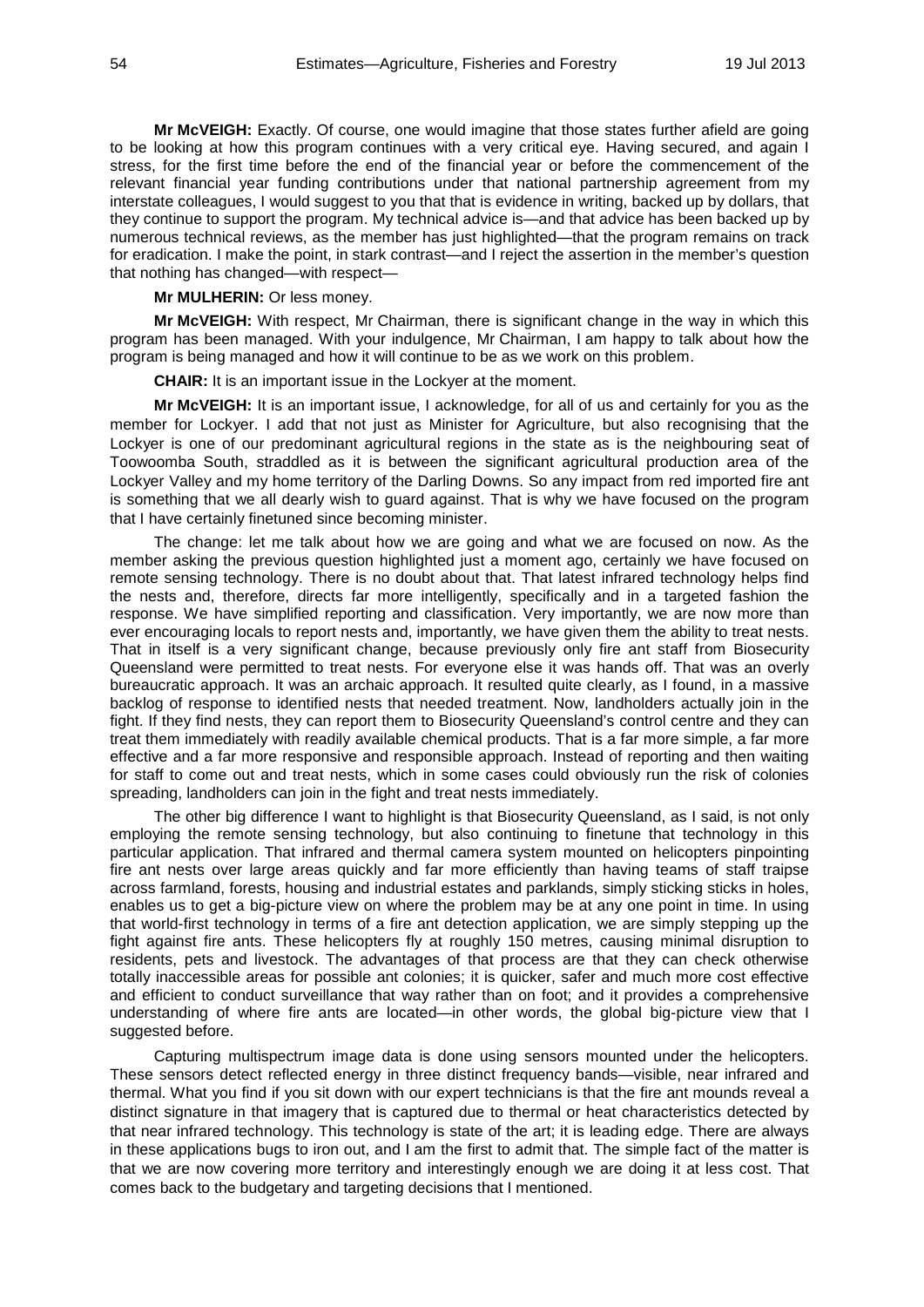In 2011-12, for example, \$21.6 million allowed an operational area of 89½ thousand hectares to be covered in both treatment and surveillance. In 2012-13, through our operational efficiency and increased use of the remote sensing that I am talking about, \$17.9 million has allowed 105,000 hectares to be covered. In short, we have covered 15½ thousand hectares more in 2012-13 for \$3.7 million less. Using the old methods that the former government had in place, to achieve ground surveillance of 100,000 hectare it would cost an estimated \$32 million and would require 480 full-time equivalent positions, FTEs. We can now achieve that same surveillance outcome over 100,000 hectares using remote sensing and follow-up on-ground surveillance—we target where it is and do the follow-up on-ground surveillances—for \$7.225 million with 77 FTEs. So the same area is covered for 22 per cent of the budget and 16 per cent of the FTEs. In anyone's eyes that is a huge improvement in efficiency in the program.

I have taken some time in answering that question because I think it is a critical issue. It was simply a case of taking on what was, I believe, a program that was mismanaged—as seen by our interstate and national colleagues—seeking independent professional advice and adopting world's best practice and technologies to get the nationally funded program back on track and to do what it is supposed to do and that is to achieve the best value for taxpayers and ensure that we are on top of outbreaks, that we can identify outbreaks—and that is what we have seen—and maintain the fight against fire ants as we progress towards eradication.

**Mr MULHERIN:** So minister that technology was first commissioned by the previous government and used. At the end of the discussion around red imported fire ants you believe that technology will eventually help us win the war, but it will take time?

**Mr McVEIGH:** The member has summarised that quite nicely. But I believe that it means we have to remain very responsible for a well managed and financially responsible program. Again I make the point, under our government and the programs that we have implemented per 100,000 hectares of ground surveilled we can do it for 22 per cent of the budget and 16 per cent of the FTEs of the former government.

**Mr MULHERIN:** Because of technology.

**Mr McVEIGH:** It is far more targeted program. It is a far more financially responsible program. Our interstate and national colleagues have taken that on board.

**CHAIR:** I call the member for Barron River.

**Mr TROUT:** Minister, can you please outline what research has been undertaken to ensure that Queensland cattle producers have access to world-class genetics to help them maintain herd profitability?

**Mr McVEIGH:** I thank the member for the question. I know he has a keen interest in the beef industry and agriculture in general. It is quite an important question.

As all members of this committee would well know, the cattle industry is the largest agricultural industry in the state of Queensland and we have the largest herd in Australia. That means it is particularly important for us to focus on herd profitability and certainly productivity, but for me, as a minister for agriculture, focused at the end of day, as I am and as is our department with the support of my ministerial colleagues and the Premier, on the economic development of the agriculture pillar of our economy, it is very much about profitability for our producers.

In 2011-12 the beef industry, as the committee would be aware, contributed some \$4.8 billion in gross value to the state's economy. Our exports have grown since 1991 at a rate of 1.3 per cent annually compared with the domestic consumption growth rate of only 0.35 per cent. So the industry is very well positioned for continued growth. That is well and truly in line with plans at a federal, state and regional level right across our country for the development of northern Australia into an international and certainly national food bowl.

Recent natural and market driven events have highlighted a number of fundamental issues that certainly mean that we need to address a few things as we embrace the future. So there is most definitely a clear role for cattle research, development and extension to assist Queensland beef enterprises to become more resilient to climate variability, and we all know that is an issue now and in recent times; market fluctuations, we all know that is a significant issue at present; workforce shortages, we all know that is an issue in the industry; and, of course, the need to continue to gain a broader social licence to operate. In Queensland we know, as do our colleagues in the Northern Territory and Western Australia involved in the live cattle export trade, that that is a significant issue as well.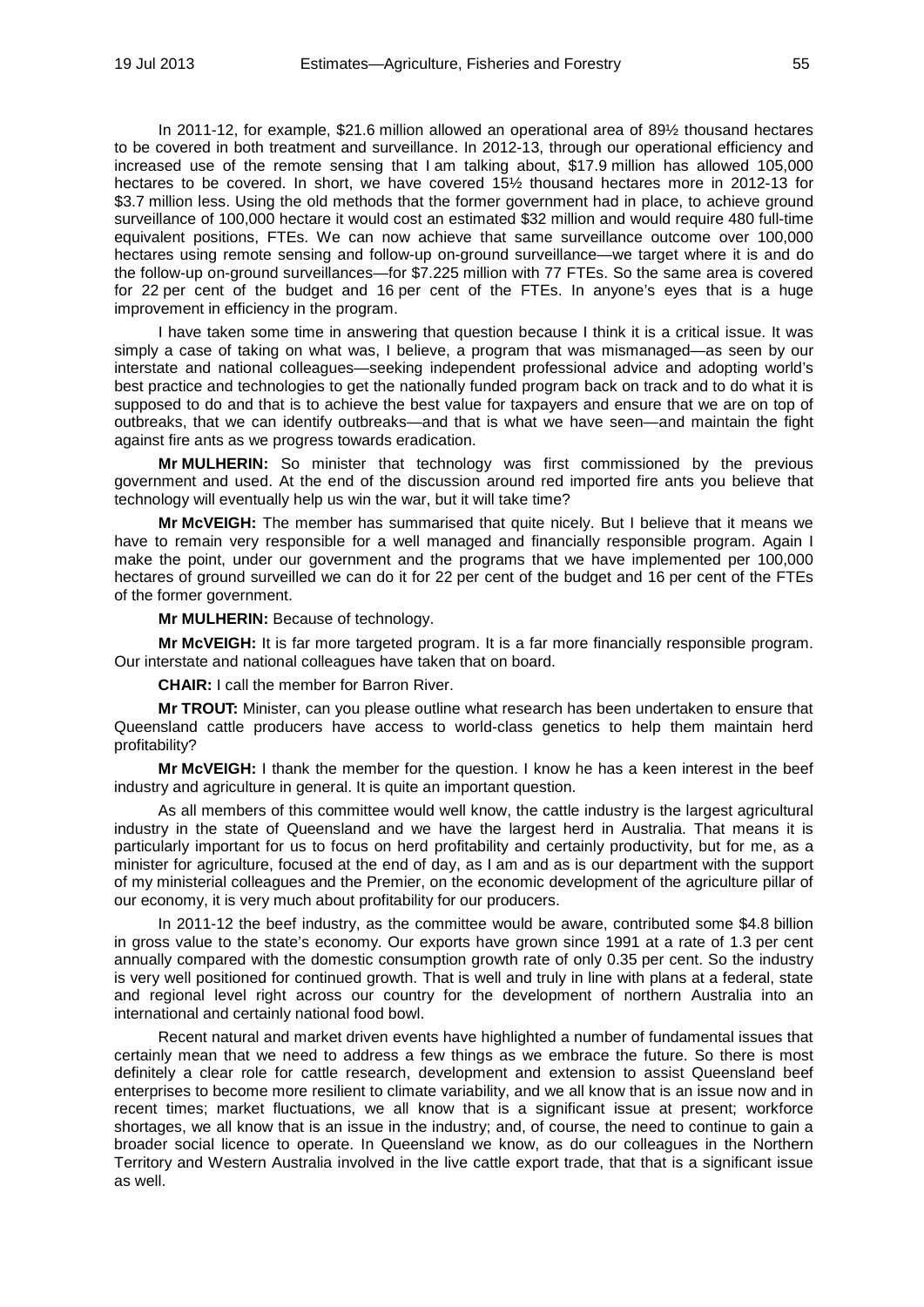Beef RD&E is continuing to be developed under our government and in my department to better investigate and particularly integrate innovation in animal and pasture sciences with technology, with decision support tools and a very modern, contemporary industry extension service right across the state. Some of our activities to address that need and to highlight the response to the member's question in turn highlight our involvement across a whole range of disciplines. In particular they are in partnership with various other industry and multiagency cooperators.

Let me rattle through a couple of examples to provide some detail for my response to the question. We know pasture legumes are an effective option for long-term productivity gains. However, there has been little systematic effort in evaluating new varieties since the 1990s. Meat & Livestock Australia has recently awarded our department a five-year \$1.2 million project to evaluate 32 promising lines from 16 legumes and grasses on properties across Central Queensland and North Queensland. Plant establishment, persistence, biomass, feed quality, profitability for finishing and breeding operations are the sorts of issues that will be assessed in that research.

Results from the beef CRC in the 2000s—and I note for the committee's interest that there are industry discussions between myself and my northern Australia colleagues in the territory and WA about another beef or at least agriculture CRC for our northern states—showed genetic improvement in cattle reproduction would obviously trigger significant gains in herd efficiency and lead to improved business profitability. Again, that is what it is about for us as a department—profitability of producers. The Department of Agriculture, Fisheries and Forestry is negotiating a five-year project with MLA to continue the research components of that discontinued CRC work, irrespective of the broader discussions I have just referred to.

In May this year, Agri-Science Queensland purchased 163 highly regarded Brahman cattle from CSIRO which has ended its lease of the Belmont research station in Central Queensland from AgForce. That strategic purchase in its own right will allow the department to accelerate its genetic research program conducted in partnership with QAAFI at the University of Queensland, CSIRO and the University of New England.

The grazing best management practices program was launched in Rockhampton on 21 January this year by me, my colleague Andrew Powell, the Minister for Environment and Heritage Protection, and Ian Burnett, the general president of AgForce. We were joined by the NRM body on that occasion as well. The development of BMP for the grazing industry in that broader catchment in Central Queensland and elsewhere in the state links grazing to other primary industries in Queensland that have successfully established BMP programs such as the cotton and grain industries, the industries from which I come. The grazing BMP program focuses on the economic rationale for adopting best management guidelines. It is very much about productivity for the cattle industry, in this case. As we know BMP produces other advantages such as environmental sensitivities as well.

The ongoing labour shortages in the beef industry present an opportunity and make it necessary to demonstrate innovative ways to use information and communication technologies in large scale, broadscale cattle properties. So the Department of Agriculture, Fisheries and Forestry is therefore collaborating with CSIRO, James Cook University and the University of Queensland through the digital homestead project, which I acknowledge has been underway for a number of years, to develop sensor networks that track animals within property boundaries to estimate parameters, such as location, grazing time, behaviour, cow-calf relationships and simple animal health measures. Those sorts of initiatives, and there are many more examples that I could rattle through, are all about research, development and extension activity that present, irrespective of the level of technology involved, quite exciting developments to meet the need to deliver real benefits for producers, their productivity and ultimately their profitability.

**CHAIR:** We might have to be a bit briefer, Minister. I call the member for Thuringowa.

**Mr COX:** In your opening statement you said you are working hand in hand with the agriculture industry and your focus is on economic development. Can you please outline the key points in the Queensland agricultural strategy that will assist our producers in industries to boost production through to 2040?

**CHAIR:** You have a couple of minutes, Minister.

**Mr McVEIGH:** I thank the member for the question. It is a very important to talk about the future of Queensland's agricultural industries and our vision for those industries out to 2040. I must stress for the benefit of the committee that that vision, and the elements that I will explain in just a moment, has been developed with very significant industry consultation over the last 12 months.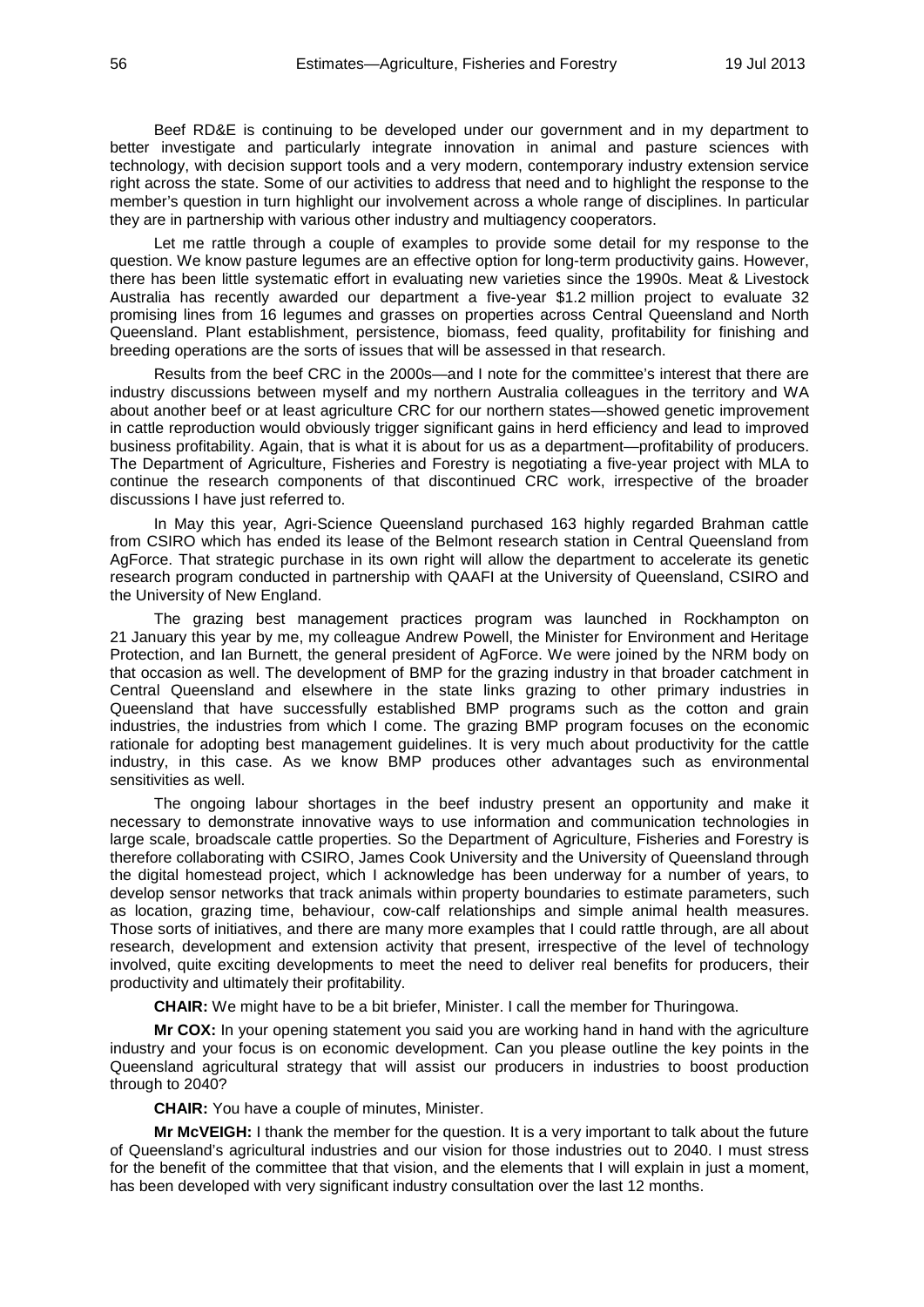What we have been able to achieve is industry input that has allowed us to finalise a vision that is very much focused on our agricultural industries in Queensland—and this does stand for fisheries and forestry as well—being efficient, innovative, resilient and, as I was saying in response to the previous question, profitable. Based on industry feedback, consultation and numerous workshops and certainly under the leadership of my director-general and my deputy director-general, who are sitting with me in the hearing today, the department has developed four key pathways to capture the focus that we as a state, both government and most importantly industry, support and have to keep in mind.

We are focused in this strategy on securing and increasing resource availability in the first instance. That means, for the benefit of the member and in answer to his question, land, water, labour and capital resources necessary for the future of agriculture in this state. Our vision is very much about doubling agricultural production, as that is interpreted by various industries, by 2040.

We have pursued that particular pathway, that access to resources, through various initiatives already such as the Queensland agricultural land audit; the fact that we have been successful as a department in lobbying state government colleagues in ensuring that agriculture is represented as a state interest in statutory regional plans; and through the delivery of secure and defined water entitlements for agriculture both now and in the future. As I would expect, this committee would have been able to query my colleague the Minister for Natural Resources and Mines on those sorts of issues given the enormous amount of effort and success that he has achieved to date, with more to come.

The second pathway is that of driving productivity growth right across the supply chain. Productivity growth is what leads to profitability that I spoke of previously, and it is what we are pursuing in beef research, as I detailed in response to a previous question as an example. So our research, development and extension plan right across the state for various industry sectors in various regions is what is being developed in a clear sense to develop the targets for transformation in particular industry sectors to drive that productivity. Mr Chairman, you have asked me to be a little more brief, so I relate to the example I gave just before of beef research.

The third pathway is that of securing and increasing market access, whether that is with our negotiations with our Victorian colleagues to allow better access and increased access for Queensland fruit and vegetables into the domestic market in Victoria—given fruit fly concerns of the past, we have been successful already in achieving that long-held objective of industry—or, as an international instance, by working very hard on the live cattle export trade not only into Indonesia, where we have been receiving some very positive commentary in recent days and weeks, but also into China and other destinations.

The last pathway is that of reducing costs of production in agriculture across the state, whether that is what we have already been able to achieve in the interim in terms of caps on electricity prices, particularly those who are holding agricultural produce, be it in cold rooms, or most particularly those who are in an irrigation situation where they have to deal with both electricity and water prices. My focus there is very much in unison with my colleague, Mark McArdle, the Minister for Energy and Water Supply, as he overhauls that particular system, and my interest is obviously agriculture. Finally, I note, in an attempt to drive down costs we have a focus on transport initiatives for agriculture right across the state. I am working very closely with my colleague Scott Emerson, the Minister for Transport, on initiatives such as the extra passes we will now secure for grain out of southern Queensland down the Toowoomba range into the Port of Brisbane, given the \$50 million investment on extra passing loops on the existing rail lines.

**CHAIR:** I will have to get you to wind up there, thank you.

**Mr McVEIGH:** So that strategy involves those four key pathways that I have explained, and I stress above all else that it is focused on efficient, innovative, resilient and profitable agribusinesses across our state. I am very pleased to have received the input of industry, and I must acknowledge the support that we have received since releasing the strategy from the likes of AgForce, the Queensland Farmers Federation, Growcom and others who we will continue to engage with as we implement this strategy out to 2040.

**CHAIR:** Thank you, Minister, and your advisers. We will now take a short break and resume at 4 pm to examine the rest of the portfolio.

### **Proceedings suspended from 3.34 pm to 4.00 pm**

**CHAIR:** Welcome back, Minister and advisers. I would also like to welcome Colin Holden, the Chief Executive Officer of QRAA. The committee will continue to examine the estimates of the service areas of Agriculture, Fisheries and Forestry. Please note that members may ask questions about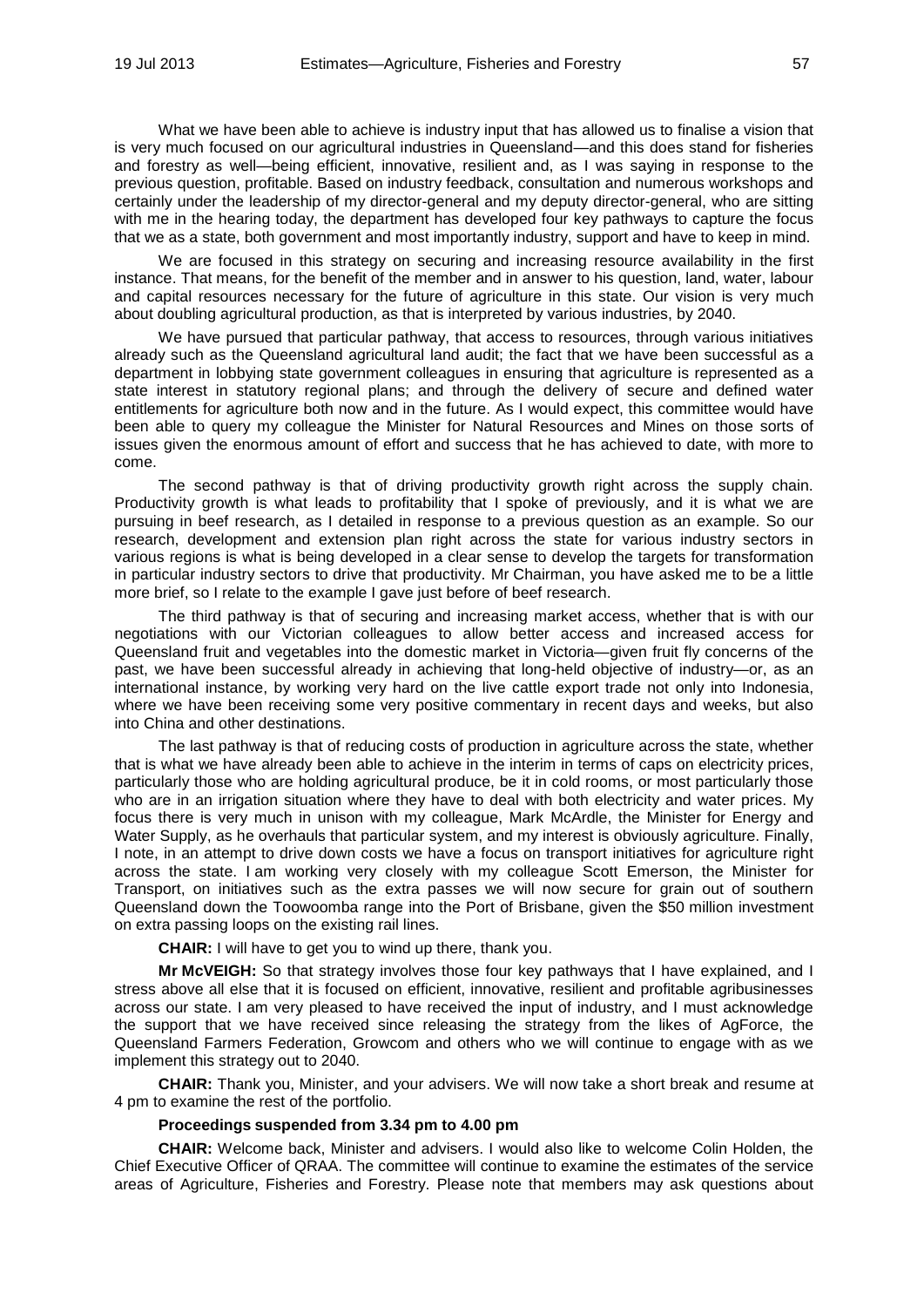Agri-Science Queensland, the Australian Agricultural College Corporation, QRAA or Biosecurity Queensland during this segment. Leave has been granted to the member for Mackay to participate in today's hearings. Minister, you wanted to make a brief statement about something from the previous session.

**Mr McVEIGH:** Mr Chairman, I seek your guidance. Are you waiting for the member for Rockhampton or not?

**CHAIR:** No. We have a quorum.

**Mr McVEIGH:** I just want to follow up on a query from the member for Dalrymple in relation to feral cats to provide a little further advice and check his requirements going forward. In terms of the query from the member about the breakdown in funding and identifying that for feral cats, we took that question on notice and the department has been able to advise me that we certainly have in 2013 a budget of some \$4 million to support the management of a variety of feral animals in Queensland. However, because invasive plants and animals is an integrated program, we are unable at this stage to give a breakdown of a specific amount for feral cats. Let me just reiterate, or emphasise I should say, that feral cats, as I am sure the member knows full well, significantly impact on native wildlife and biodiversity. For that reason they are certainly a class 2 pest in this state.

Central to the management of feral cats, from the perspective of my department, obviously is the control right across the state of owned and stray cat populations that provide a source of cats capable of moving into the feral cat population. I did mention the Feral Animal Summit, which was held before our inaugural summit, the papers and findings from which are being drafted at present. So through you, Mr Chairman, I seek the member's guidance if the member is happy that I do proceed, as promised before, to provide a copy of that to the member as soon as they are available. I am happy to engage in further discussions about feral cats.

I share for the committee's interest, just to underline the concern that I am sure we all share, that I was speaking to the Minister for National Parks very briefly during the break, and he explained to me that he spoke to someone from the west earlier today—anecdotal though as this may be—who shared with him that, according to this person, it is interesting to note that kangaroos found dead on the side of roads are often seen now with cats lying beside them and that is for one reason: the cats are waiting for the birds to come down and the cat will jump and grab the bird. Anecdotal as that information may be, it just goes to show how clever, how cunning and what a challenge the feral cat population presents for us. I share the member's concern and will provide that information.

**CHAIR:** One of the executive officers here looked up snipers shooting cats at Birdsville. Army snipers were sent out there and shot over 400 cats in the Birdsville vicinity in the early nineties. So they have been a problem for a long time.

**Mr McVEIGH:** They are a real challenge.

**CHAIR:** I call the member for Mackay.

**Mr MULHERIN:** My question is to the director-general. Director-General, can you confirm that the tropical rock lobster program at the Northern Fisheries Centre has closed down and, if so, when?

**Mr Noye:** Yes, I can confirm that it closed. As to the exact time, it was several months back. It was last financial year and the staff have left. However, we are at the moment negotiating with an international crab company—

**Mr MULHERIN:** A crab company or a lobster company?

**Mr Noye:** A lobster company; you are right, sorry—to perhaps pick up from where the research left off. One of our previous employees is working for that company.

**Mr MULHERIN:** Or is it true that this world-leading research that was conducted there will no doubt end up in South-East Asia and we will be importing tropical rock lobster from South-East Asia?

**Mr Noye:** I do not know. However, I understand that there were others in South-East Asia doing the same research as we were. If you would like some more specifics, I am happy to ask the managing director.

**Mr MULHERIN:** He can provide that. What is currently happening to the facility?

**Mr Noye:** The tropical rock lobster facility?

**Mr MULHERIN:** The Northern Fisheries Centre.

**Mr Noye:** At the Northern Fisheries Centre we have extended the life of the marine finfish research for another three months till the end of September, whilst we continue to negotiate with the private sector on taking it over. We had been out for an expression of interest in the previous financial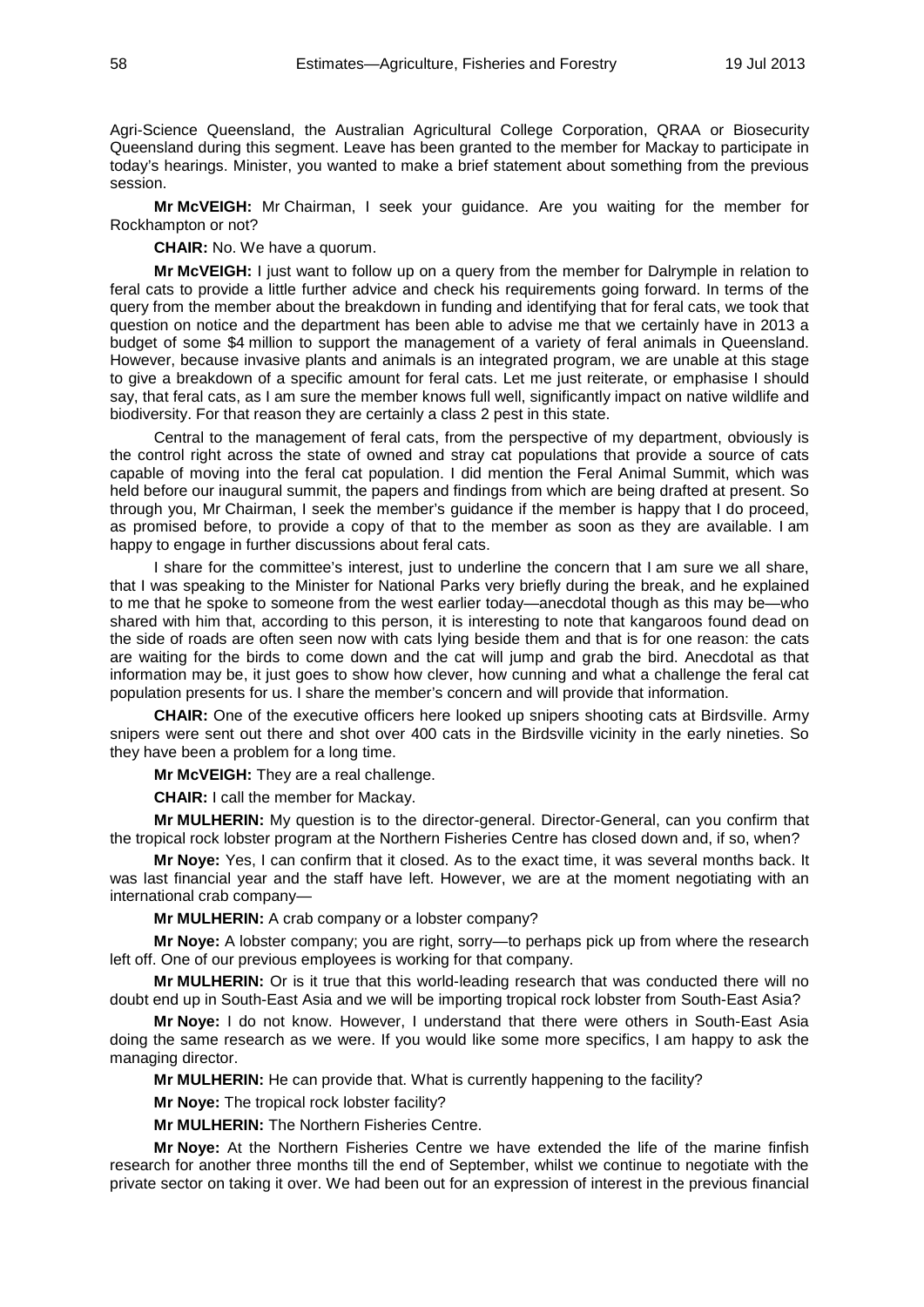year. We identified a firm as the successful commercial partner through a tender process. At the end of the financial year when things were expected or were supposed to change with the firm taking over the research that did not occur. I extended it until the end of September to help to secure investors. We are still negotiating with a number of interested parties.

**Mr MULHERIN:** What will happen to the giant grouper stock breed?

**Mr Noye:** I understand that they will be released back. I can get the managing director to confirm that.

**Mr MULHERIN:** Where will farmers in North Queensland who have relied on the facility to provide them with fingerlings source the fingerlings for their fish farms or are you abandoning these North Queensland fish farmers?

**Mr Noye:** The reason why we extended the period of time is so they could source fingerlings from other areas, particularly with the coral trout which is more available. The grouper will not be.

**Mr MULHERIN:** Are you across this, Director-General, or should someone else answer?

**Mr Noye:** I can get someone else to answer in more detail. I am reasonably across—

**Mr MULHERIN:** I think you are struggling.

**Mr Noye:** Thank you, Mr Mulherin.

**CHAIR:** Would the minister like to—

**Mr MULHERIN:** No. I would like a departmental person—

**Mr McVEIGH:** I would like the opportunity to add to the answer.

**Mr MULHERIN:** My question is to—

**Mr McVEIGH:** Chairman, you have asked me a question and I am answering your question. Yes, I would like the opportunity to assist in answering the question. As the director-general was about to do, I would also welcome the input of the managing director of fisheries should the committee wish.

**CHAIR:** This is your department, Minister.

**Mr MULHERIN:** With all due respect, Chair, aren't I entitled to ask departmental officers?

**CHAIR:** But you asked the department.

**Mr MULHERIN:** Yes.

**CHAIR:** You asked the department and then you—

**Mr MULHERIN:** And I have said to the DG would he like to defer to—

**CHAIR:** That is right.

**Mr MULHERIN:** And that is where we are at.

**Mr Noye:** My managing director is right here.

**Mr Chapman:** To answer some of the questions from the member for Mackay, if worst came to worst and we had to dispose of the grouper, which of course is a protected species—and some of them originally came out the gulf—we would go through a process of making it available to established aquaculture operators, making sure they were well looked after in tanks. There is quite a bit of interest in them if they became available. We are hoping that it will be an orderly transition to commercial operators, so we look forward to that occurring. Certainly this program had reached its research life and is ready to go to private enterprise now. A lot of negotiations are going on out there and we hope they will be successful.

**Mr MULHERIN:** In relation to coral trout fingerlings, where are other centres where farmers can source the fingerlings from if it is not from this facility?

**Mr Chapman:** We are not providing coral trout anymore, just the three grouper species. They are already out with private enterprise.

**Mr MULHERIN:** So is it fair to say that you are abandoning all aquaculture research in North Queensland?

**Mr Chapman:** At present if we wound the process up the only aquaculture research would be out of James Cook. Clive Jones, from the tropical rock lobster program, has taken up a position with them.

**Mr MULHERIN:** Could you elaborate a bit more on that partnership?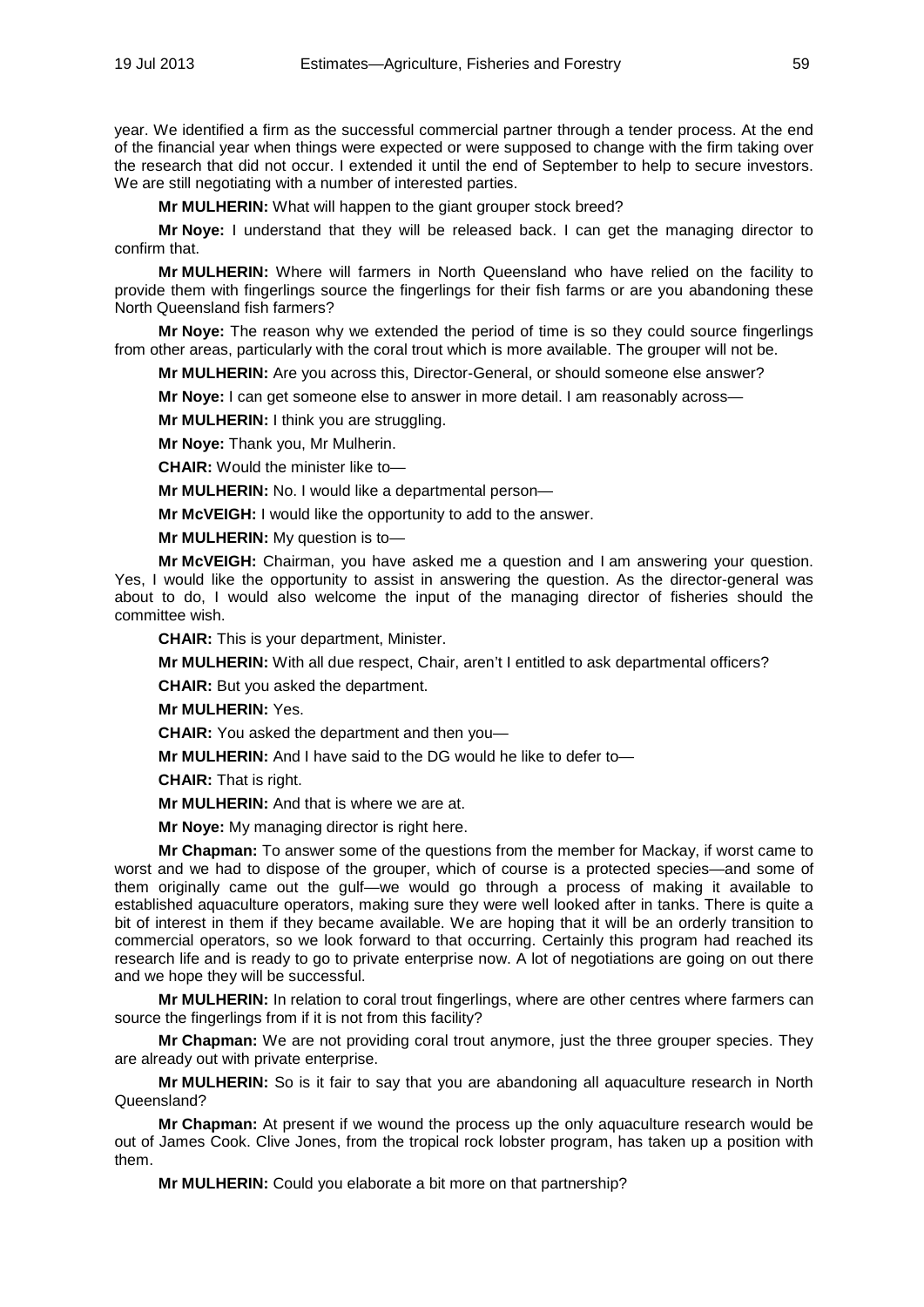**Mr Chapman:** He is a well-respected tropical rock lobster scientist. So James Cook took the opportunity to take him on. He has the funding and the expertise. We are now hoping that an international company will take up further research at Cairns. It will not be run by us; it will be totally with them.

**Mr MULHERIN:** At the Northern Fisheries Centre?

**Mr Chapman:** Yes. Again, negotiations are going on with them as we speak.

**Mr MULHERIN:** It just appears that the department or the government is abandoning aquaculture research and focusing all its research, what, at Bribie Island?

**Mr Chapman:** Bribie would be our main centre going forward.

**Mr McVEIGH:** Mr Chairman, I would like to take up your invitation to add to the answer.

**Mr COX:** I have a supplementary question. Again I refer to the Minister's opening comments about working hand in hand with agriculture and the focus on economic development, and I ask the minister for his views on what is happening with aquaculture and fingerling supplies going forward?

**Mr McVEIGH:** I thank the member for the question and I will also address part of the question asked by the member for Mackay in the previous instance. I think it is very important to look at the way in which the department manages the interests of the taxpayers in Queensland in relation to agriculture, and in this case aquaculture, development and research. By that I mean the importance is very much reflected on in the Commission of Audit report that this government has based many of its strategies on going forward. For the benefit of both members in those questions, I reflect on the fact that the Commission of Audit recommended the ways in which the government, through departments—in this case my Department of Agriculture, Fisheries and Forestry—look at improving the quality and quantity of front-line services but also the need to make better use of skills, capability and, most particularly, innovation of the private sector, the government sector obviously and the not-for-profit sector.

With that in mind, the decisions that have been made in relation to aquaculture research—and I stress research in this instance in the Northern Fisheries Centre—are very much based on the ability of industry to take up that research. In fact, the last thing that I want to see as minister is the government continuing to compete with private sector interests, whether it is aquaculture research, whether it is beef breeding services, whether it is waterway barrier works that my department has stepped back from over the last 12 months, whether it is post-quarantine services, whether it is other areas of research.

The examples that I have just mentioned involve in each and every instance either current and/or former staff being involved in new commercial ventures with other investors to launch, in strict commercial competition with other parties, beef breeding, fish barrier works, post-quarantine services and in this case aquaculture research as well. That is exactly the role that government should be playing once industry is ready, willing and able to take up the ongoing challenge of innovation development. I reflect, finally, on the fact that the former government recognised this as well in backing out of wheat research which was passed on to the private sector and of course the commercialisation of RND in mangoes as well. The former government made decisions about what research it needed to be in and what it did not need to be in. I did not agree with those decisions, but I make the point that decisions about what research industry is best to take up and what research government needs to continue to support is a challenge to always consider.

**Mr COX:** So it is being addressed.

**Mr MULHERIN:** People living outside of South-East Queensland would see that all of this world-class research was happening outside of Brisbane, outside of the south-east corner. This government seems to be Brisbane centric. Don't you think there is a perception that that is the case regarding the closure of this facility?

**Mr McVEIGH:** Through you, Mr Chair—

**Mr MULHERIN:** I hope you can get private sector involvement.

**Mr McVEIGH:** Through you, Mr Chair—

**Mr MULHERIN:** But if you do not, you will close it down.

**Mr McVEIGH:** Through you, Mr Chair, do you wish me to answer the question? **CHAIR:** Yes.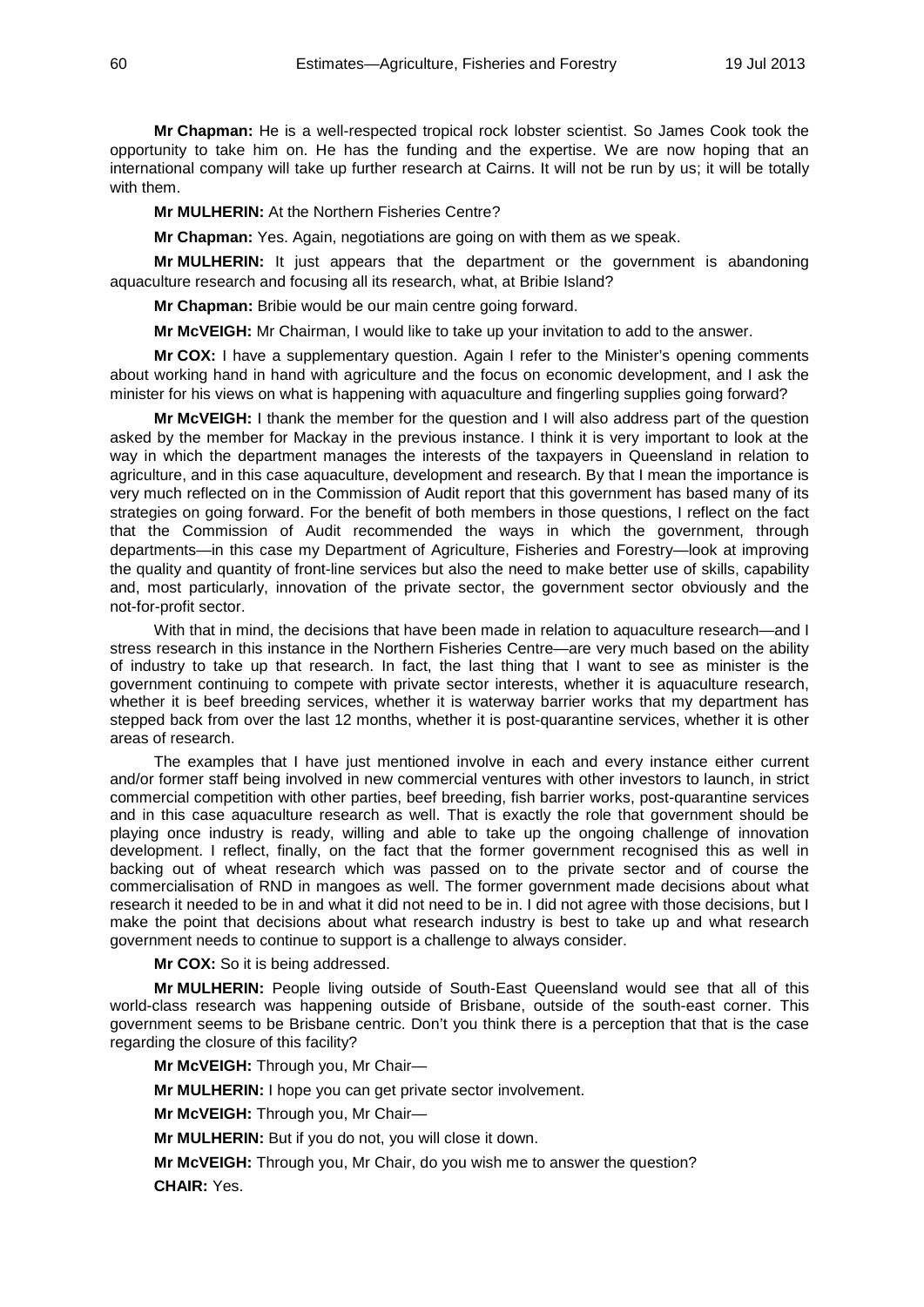**Mr McVEIGH:** Thank you, Mr Chair. I thank the member for his supplementary question, I guess. The question, I would suggest, shows an absolute lack of knowledge and absolute ignorance of the Northern Beef Research Alliance, for example. It shows a lack of memory in relation to Spyglass research station, if I use the beef industry example of which the member for Mackay would be fully aware given his previous involvement in that establishment. Research in the grain industry that he seemed to be so keen on running down is now focused very much through not only collaboration with the Grains Research and Development Corporation, but also the Grains Research Foundation, the University of Queensland at Gatton and their efforts through the likes of other research activities with Blue Ribbon Seeds, for example, in the Flinders catchment in North Queensland and ongoing research in the Burdekin. As I mentioned earlier very clearly, as part of its implementation, our Queensland agriculture strategy has specific research, development and extension plans by sector and by region; hence, my collaboration and explanation to regional mayors right across the country, whether it is mayors in the north such as Andrew Daniels in Cloncurry or Fred Pascoe at Carpentaria Shire Council right through to mayors across the south in grain industries, fruit and vegetables et cetera. To ignore the fact that our department is focused more than ever before on not only front-line roles—15 new biosecurity based regional roles last year and another 10 positions this year—is I think showing total ignorance of those facts.

**Mr KNUTH:** I put this question to you and I also want to clarify the situation regarding timber processors and the five-year lease. I am aware that the minister reopened access to state forests. Regarding that five-year lease, in order for those timber processors looking to invest further in the operation to obtain loans from a bank, they will have to show why the bank should give them money to invest in timber harvesting. Is there a way around this that can support these timber harvesters expanding without falling into the problem of that five-year licence?

**Mr McVEIGH:** I thank the member for the question. The fortunes and future of the timber industry in Queensland are something that our government has focused on to a great degree since we came to power earlier last year. In fact, in terms of a strategic plan for an industry, the timber industry plan that we kicked off not long after the election last year was, in fact, our first industry strategic planning exercise. Of course, that was very much managed and led by the Timber Queensland organisation and delivered to us as a government late last calendar year. My ministerial colleagues and I are finalising the government's response to that plan and also the complementary multi-use policy for forests right across the state.

The issue that the member quite rightly highlights is that of security of access to the resource. Again, I highlight that that is one of the four key pathways within our broader agriculture strategy: producers having access to the resource, be it land, water, capital or labour. In the timber industry context it is obviously having access to timber, hence your reference to those five-year contracts. The response to the timber industry plan that I have just outlined that the government is considering will be released in the near future. However, I am pleased to share with you that it outlines a vision for sustained business growth and innovation in the industry. What I mean by that is you cannot sustain growth and you cannot be willing to innovate unless you have some security and ability to go to the bank and say, 'I have a real opportunity to have access to the resource over a reasonable period.' The complementary policy statement to that government response to the multi-use tenure that I referred to will set out the government's intention in that regard. I do not want to pre-empt a lot of that detail until it is released.

As the member would be aware, I have certainly approved areas of state forest across the state that were excluded from timber production by the former state government. That amounts to about half of Queensland's three million hectares of state forest being once again available for timber harvesting. The industry has significant challenges. Access to resource, which we further outlined in the government's response as well as in that multi-use tenure policy to be released in the near future, which I alluded to, is what is going to be critical to their ability to continue their businesses.

**CHAIR:** Do you have another follow-up question?

**Mr KNUTH:** No, I do not have a follow-up question. I just want to add something, and I put this question last year. I believe there was funding that was removed or cut back from the recreational fish stocking associations. What is the position in the budget this year?

**Mr McVEIGH:** I can certainly remember the member asking that question last year. The stocked impoundment scheme is one that allows opportunities for stocking in regional areas for those to enjoy continued recreational fishing. The scheme is something that certainly continues under our government. We have a scheme that allows us to continue to provide funding through that SIPS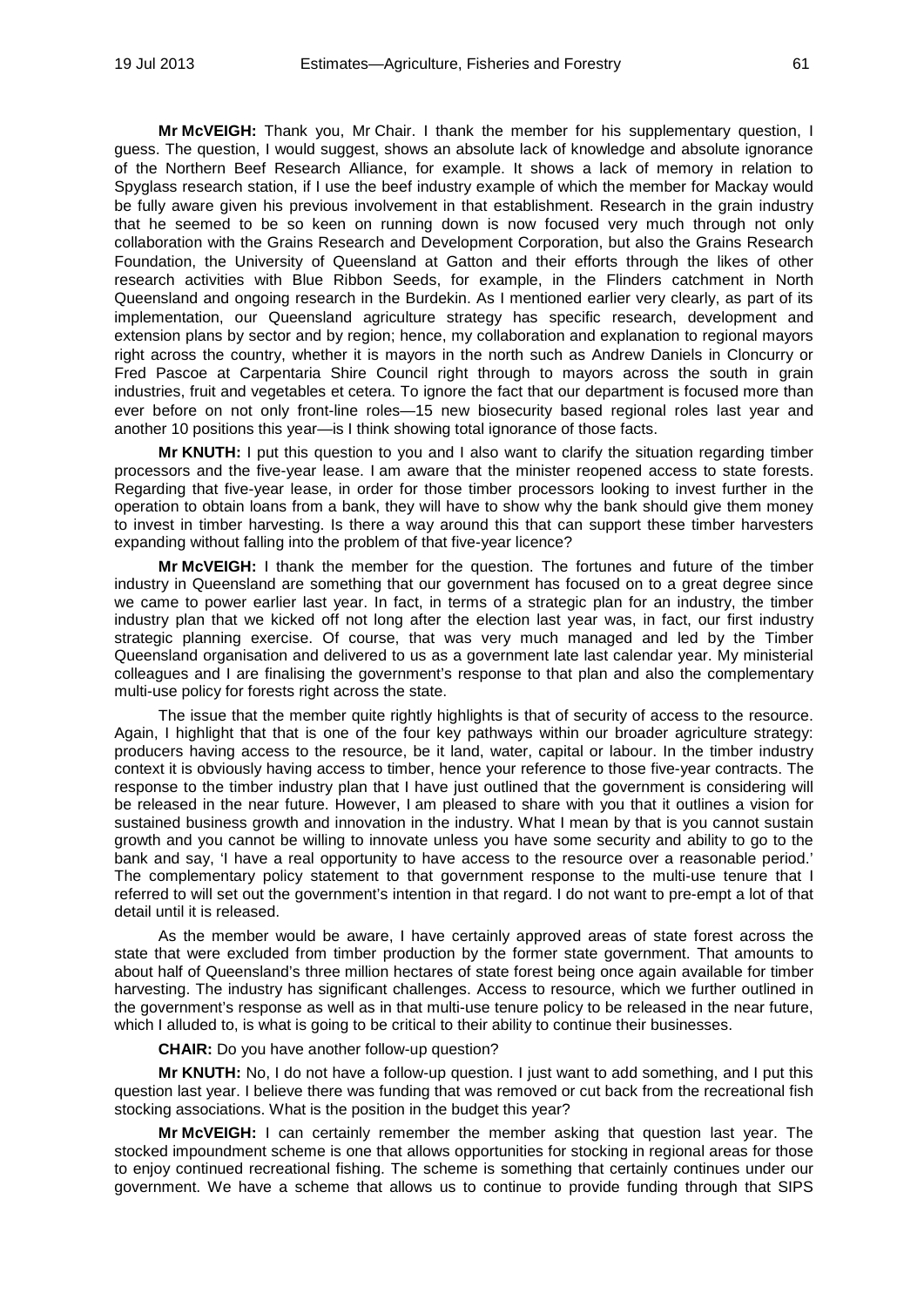process. So users of regional water impoundments used for fishing purposes can pay a fee and, therefore, add to the continuing sustainability of that experience in those particular catchments. Then, of course, there is the recreational use fee, which we continue to use as a source for assisting recreational fishing initiatives.

When I talk about the Stocked Impoundment Permit Scheme, I would draw the member's attention to a recent announcement of mine—unless the member was already aware of it—that, as a result of the continuation of that scheme, we have been able to allocate some \$903,000 this financial year to community stocking groups specifically for the purchase of fingerlings for example. That is something that rolls out across the state for various areas. I am very happy to provide the breakdown of the areas and the local fish stocking groups that are enjoying the benefits of that. I made that announcement a couple of weeks ago.

**Mr MULHERIN:** What is the current estimated production volume of hardwood sawmilling in Queensland?

**Mr McVEIGH:** I thank the member for the question. I can get the detail on that for you and table it in due course.

**Mr MULHERIN:** What sort of yield are you looking at per year out of the 1½ million hectares of state forest that you are returning to the timber industry?

**Mr McVEIGH:** The member is clearly intent on asking very detailed questions, and I appreciate that and I thank him for the questions. If he wants detail on specific areas—if we talk yield—

**Mr MULHERIN:** That is the next question.

**Mr McVEIGH:**—that is quite complex in terms of providing you with a summary figure, given the geographical differences between so many forests across the state. I can ask Mr Geoff Kent from our Forestry section to furnish some of that information if you wish.

**Mr MULHERIN:** I will take that on notice.

**CHAIR:** Are you happy to supply that on notice?

**Mr McVEIGH:** I am happy to supply that information on notice.

**Mr MULHERIN:** You provided us with a response to a question on notice.

**Mr McVEIGH:** That is right. That was at morning tea.

**Mr MULHERIN:** You have included attachment 1, which names a whole lot of state forests. Will some forestry activity occur in every one of those forests?

**Mr McVEIGH:** That is where it is expected that we would see some activity.

**Mr MULHERIN:** Could we get the per annum yield that you expect? Also, of course, some of these forests have been logged before.

**Mr McVEIGH:** That is correct.

**Mr MULHERIN:** Will they be on a second or third rotation? Finally, on that, what science are you relying on to calculate the yield?

**Mr McVEIGH:** There were a couple of points to the member's question. I have just been looking at the list included in the attachment to the response to the member's question on notice. I do not have total numbers on that list. To save the committee time, I do not wish to count them for you now. I am estimating that at least 100 forests are referred to. I will stand corrected if one wants to count them. I take it that the member is asking for the detailed information on each of those, which we are more than happy to respond to.

In terms of the science being used, as I said a moment ago, we can provide a summary overview for you now. I would encourage the committee to understand that that is only a summary, given the numbers of different forests that we could refer to. I guess the science, the standards and the practice that the department takes into account include practices obviously that are environmentally responsible, as you would fully appreciate.

**Mr MULHERIN:** So we are not going to see a repeat of the seventies such as we saw with Kalpowar?

**Mr McVEIGH:** The demonstrated independent certification of the department's forest management system under the Australian Forestry Standard is what we have in mind. That is approved by Standards Australia and sets out nine criteria for forest production from environmental, social, cultural and economic perspectives. Those criteria include requirements for sustaining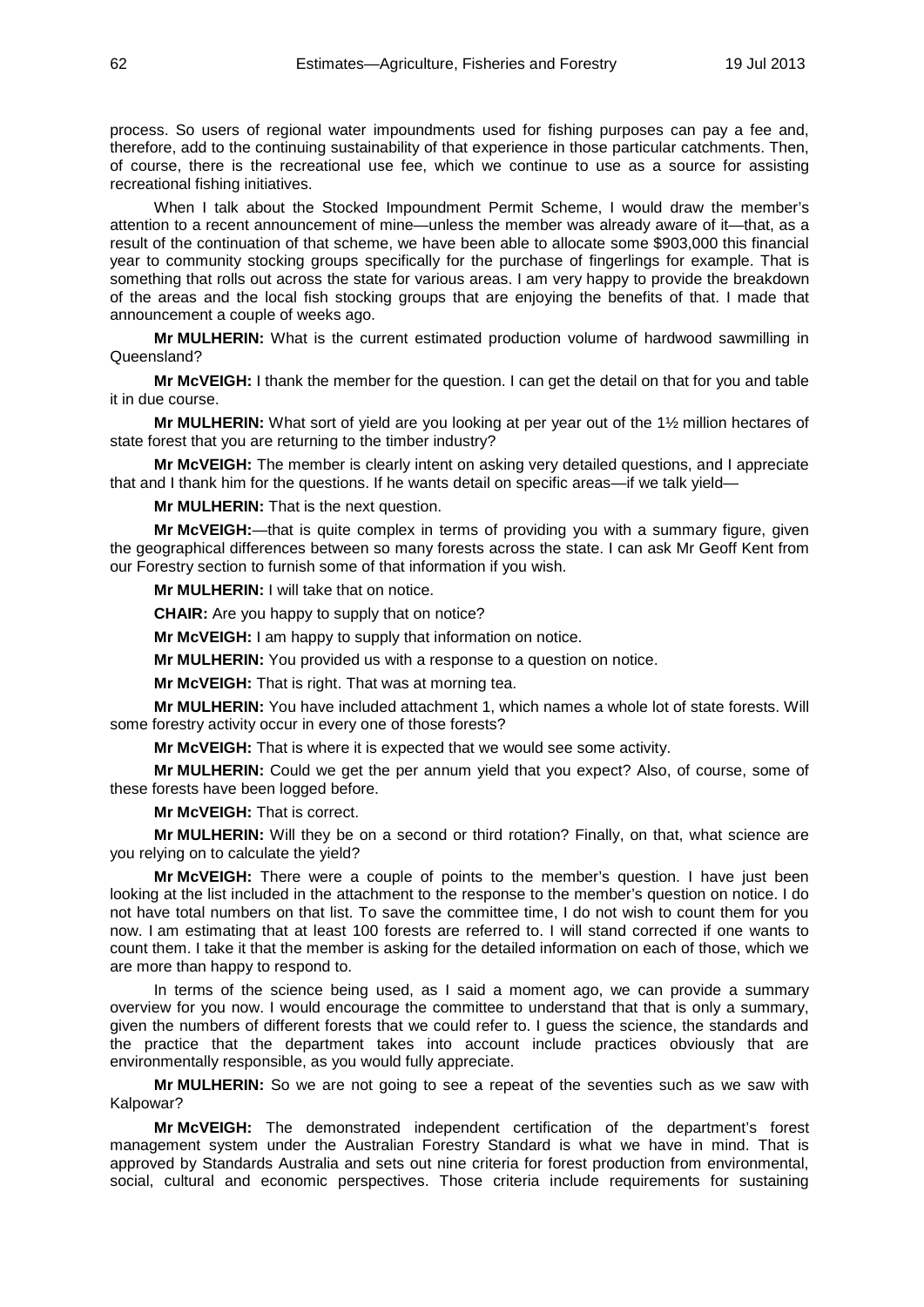biodiversity obviously in those environments, soil and water protection and, as I just alluded to a moment ago, safeguarding cultural heritage. That is the case whether or not they are forests in the south such as those on the western Darling Downs that I am familiar with or whether they are those such as in Crediton that the member may be familiar with given its proximity to his part of the world in Mackay.

**Mr MULHERIN:** I have another question, this time to the director-general. Director-general, what is the final wash-up of redundancies in your department, both voluntary and non-voluntary, since the election of the Newman government back in March last year?

**Mr Noye:** I will take a few moments to gather that information.

**Mr MULHERIN:** While you are gathering that, I will ask a supplementary. Have you recruited anyone over that period and, if so, how many?

**Mr Noye:** I will take that on notice and get you that information, too.

**Mr MULHERIN:** What is the average age of your workforce?

**CHAIR:** He can take that on notice, too.

**Mr Noye:** I will have to take that on notice, too.

**Mr MULHERIN:** We have heard the minister outline a number of initiatives that his government is pursuing within agriculture, forestry and fisheries. What level of workforce planning have you undertaken? What are the skill sets you will need going forward for Biosecurity and so on? Have you done any of that work?

**Mr Noye:** We have done some work on that, but we are continuing with it. We are particularly looking at the skill sets in regional areas with Biosecurity—veterinary officers, agronomists and things like that. So we are still working through that level of workforce planning.

**Mr MULHERIN:** So you have not done—

**Mr Noye:** We have not finalised it; we have been doing it. I can get my director of Corporate to walk you through that if you like. We have done a fair bit of that but it is continuing.

**Mr MULHERIN:** What are the sorts of skill sets in Biosecurity that you will need in the future?

**Mr Noye:** As I mentioned, more veterinary officers.

**Mr MULHERIN:** What about epidemiologists? Has it gone down to that level of detail?

**Mr Noye:** I will get the head of Biosecurity to come and talk you through that, if you like.

**Mr MULHERIN:** I would not mind.

**Mr McVEIGH:** While Jim is coming up I will take the opportunity to clarify one point. A moment ago I provided a response to the member for Dalrymple about our SIPS funding. I believe I said that the amount of money being invested this year was \$903,000. That is the amount of money raised. Thus far we have distributed an amount of \$690,000 for that purpose from that scheme.

**Mr Thompson:** We have embarked on quite a range of reforms in Biosecurity Queensland. Obviously we have changed issues around labs, operational issues and staffing in a number of areas. There are a number of gaps, I guess, in Biosecurity Queensland in terms of the skills we need. We are certainly after a range of different scientists to fully accommodate the new laboratory at Coopers Plains. We are after technical officers, specialists in virology, parasitology and a range of other disciplines that we are recruiting for at the moment. Epidemiology is a critical part of our business, whether it is the plant world or the animal world, and we are looking for people who have those skills. We do have quite a few still within the organisation. A lot of our vets have strong epidemiological skills. They are areas in which we will be recruiting in the future. It is a different business we are in. We are trying to do things differently. We are still on the ground, though, of course. We have huge numbers of incidents that we respond to every year, as you are well aware. We need those people on the ground that can handle that, but we certainly need people in the planning and science areas and we will be looking at recruiting into those into the future. It will be a changed workforce from what we have now in some areas.

**Mr McVEIGH:** I will make a follow-up point, to pull together a few of the threads raised by the member in that question. In relation to voluntary redundancies, of course they have happened—and the committee would be aware of that—as has been the case across government, given our pursuit of savings that were necessary. The member asked about whether there have been appointments. Of course there have, and they are in key areas across the state, particularly those regional roles that I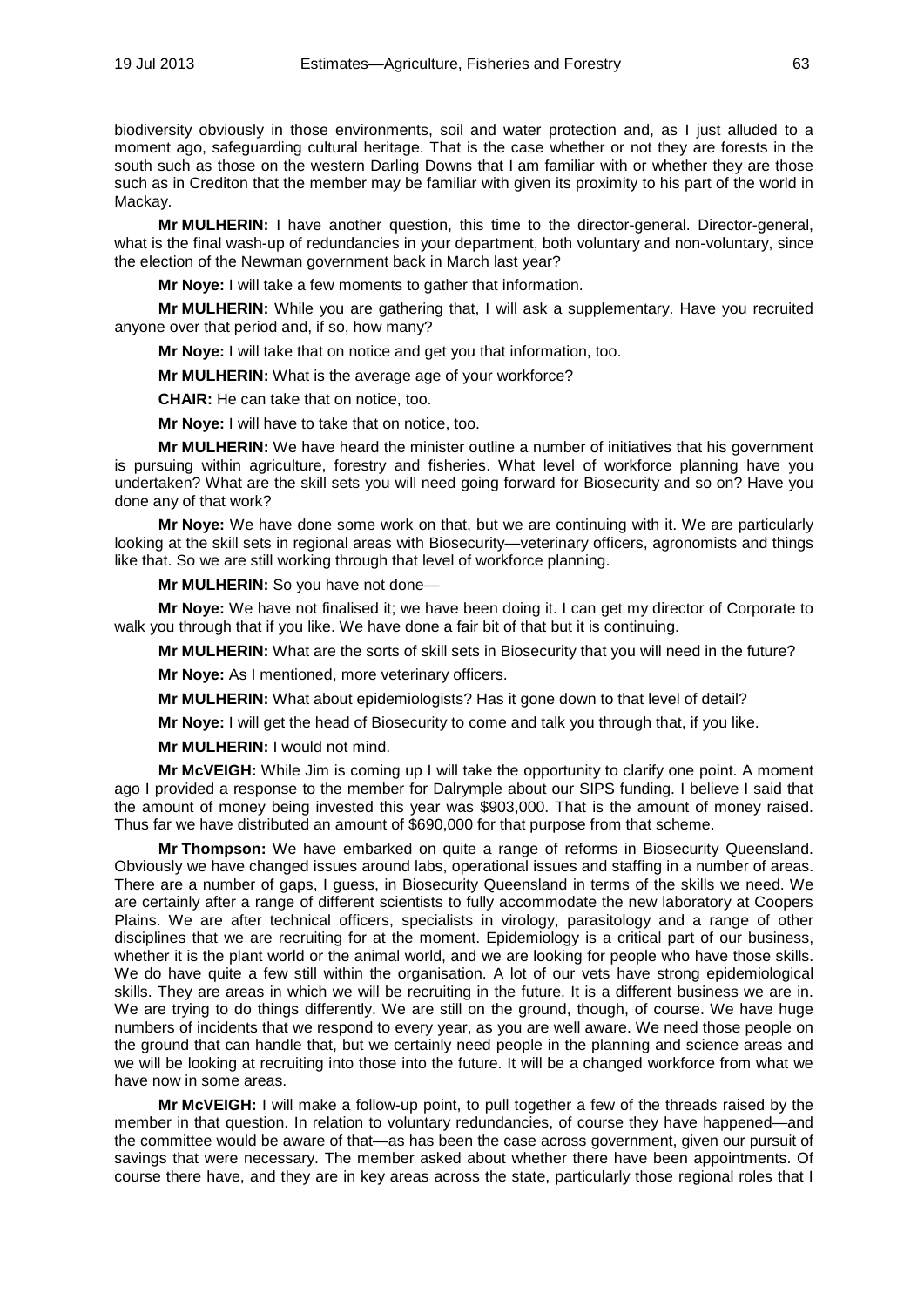discussed last year at estimates and again this year, so they are necessary to support our front-line services and this focus we have on the regions, rather than the former government's focus on head office. I am happy to take an updated percentage, but my recollection is that the focus has been such that in the order of 75 per cent of our reductions have come out of head office or Brisbane based roles over the period.

In relation to the query about the average age of employees in the department, I do not have that figure at hand. I am sure that is something we could table should the member wish. I simply make the observation that I myself worked in the department just over 20 years ago, when I left university. Over the last 12 months or so it has been my privilege to join with a number of staff who have reached retirement age—people I knew when I worked in the department and who I continue to have great regard for. At the same time, we see new graduates coming into the department. I am sure everyone would agree about the essential nature of that renewal and about the need to continue to build our workforce in all areas of discipline, such as what was just explained in relation to Biosecurity.

What ties in with that is education, not only for industry. Equally, as Minister for Agriculture in this state I need to ensure good education for the purposes of drawing people through the system be that in the gateway schools program in our schools, in our agricultural colleges, in the broader TAFE system, if I can put it that way, or in university undergraduate studies, which I always encourage, quite obviously. That goes right through to the scientists that we need for the future of our department, be they entomologists, agronomists, soil scientists or whatever. It is absolutely essential that we maintain renewal, so encouraging education for anyone in agriculture, including those who want to work in our department, is essential.

**CHAIR:** There is a fair bit of grey hair in the room!

**Mr McVEIGH:** Any advice and experience is welcome.

**Mr COSTIGAN:** Minister, could you please advise of the progress the Queensland government has made with the east coast inshore net fishery licence buyback to help improve sustainable fishing in Queensland?

**Mr McVEIGH:** I thank the member for the question. I know that the future sustainable management of fisheries right across the state is as important to him, as member for Whitsunday, as it is to any other regional, particularly coastal, member of parliament.

The government has, as the member and the committee would be aware, a range of significant election commitments designed to deliver strong, viable, healthy and sustainable commercial and rec fishing industries in Queensland. But the key commitment was that to which the member referred the east coast inshore fishery licence buyback. That commitment was to undertake a \$9 million targeted but voluntary buyback of commercial netting licences. Delivery of this buyback is on track, with 35 licences removed so far and more fishing authorisations expected to be removed in the next two months.

The government has also started to invest up to \$1 million on a range of sustainability measures including enhanced monitoring of recreational fisheries on a regional basis. That enhanced monitoring will provide accurate and detailed information at a regional level on recreational fishing in Queensland and very valuable information highlighting economically sustainable recreational fishing opportunities throughout Queensland.

The other important election commitment that goes alongside that on which my department has commenced work and which I do want to share with the committee is ensuring that the trawl plan review of the east coast commercial trawl industry is completed in a timely manner—some of these reviews in the industry were dragging on under the former government, causing significant industry concern; working with line fishers to help promote economic viability; and making sure that we are adopting and ensuring at all times a science based approach to fisheries management.

All of that contributes to our wider strategy to deliver on the government's vision for fisheries in Queensland. Both commercial fishing industry operators and those involved in the recreational fishing sector are significant economic contributors to our state. To ensure that they can continue and deliver their benefits to the state of Queensland, we need to make sure we are developing systems—in this case, amongst other things, that buyback—that will get the balance right for commercial fishermen, for recreational fishermen and for the environment. That is not without its challenges. This committee, and I suspect almost every member of this parliament, would recognise that the debates about and between the recreational sector and the commercial sector are often very loud and long, but wading through those challenges is exactly what our government is very much focused on.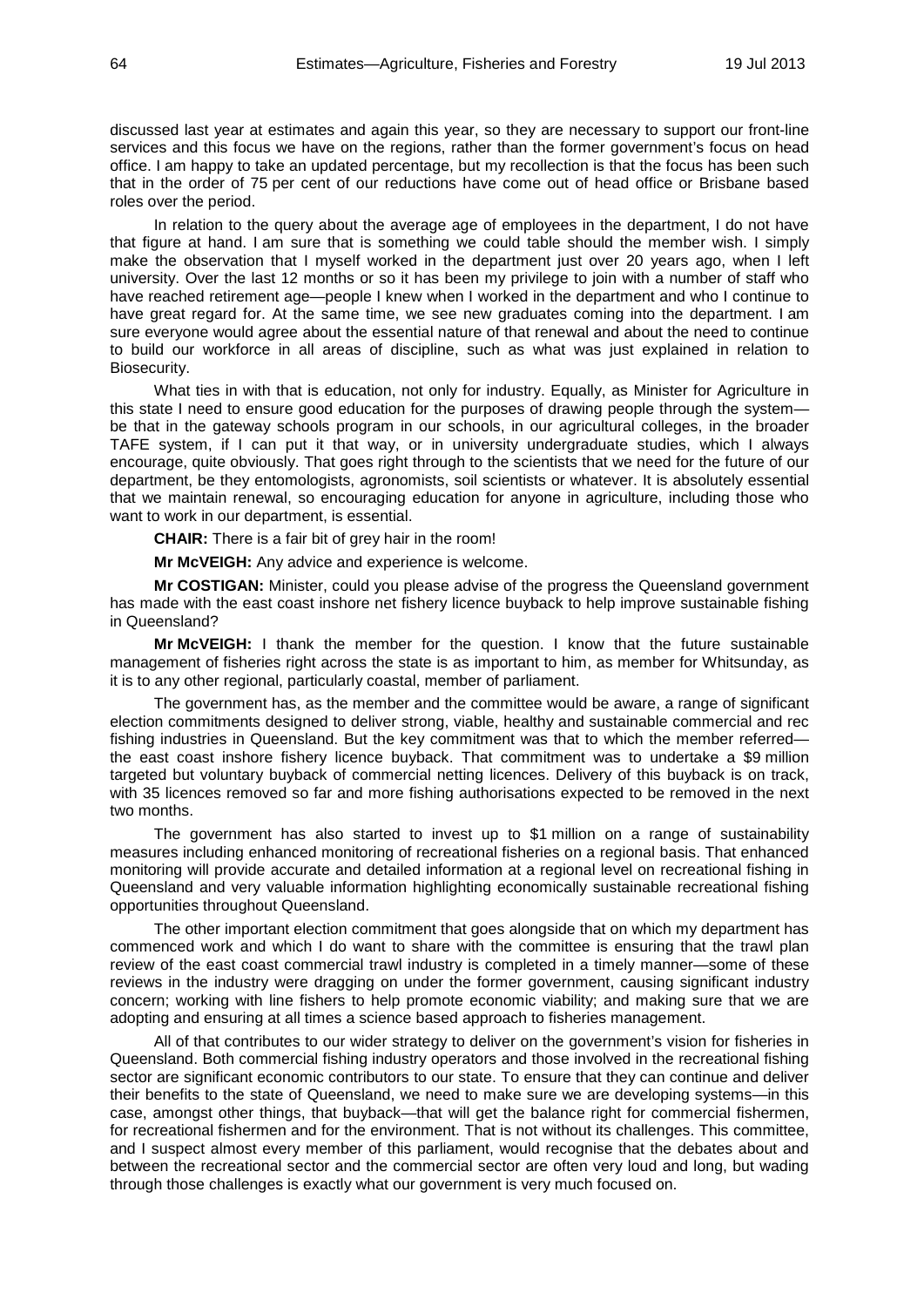**Mr COX:** Minister, something one of the members on the far left may know something about, and in line with what my constituents in Thuringowa ask me: can you outline to the committee what strategic direction you and your department are taking with Queensland fisheries? And what steps are being taken, more importantly, to finish sector reviews that were left to drag on unfinished for years by the previous government?

**Mr McVEIGH:** Thank you for the question. It enables me to continue the theme I just raised in terms of some of these reviews that were in fact dragging on. Again, I acknowledge the importance that the fishing industry has in the member's electorate of Thuringowa, given its coastal location in North Queensland.

What we have seen is reviews on crab, trawl and freshwater fisheries unfortunately left as unfinished business by the former government. Our Queensland crab fisheries are quite significantly economically important for many regional communities. To ensure that those fisheries can continue to deliver benefits for those regional communities—the employment and associated economic multiplier benefits—we need to get on with the job of completing reviews and putting in place management arrangements to ensure we have—I make no apology for reiterating these words—efficient, innovative and profitable businesses right across the state.

The Queensland crab fishery, which targets mud crab and blue swimmer crab, is an important fishery for all of those reasons—both commercially and recreationally. It in fact generates about \$30 million in annual gross value of production. The review there is a priority task for the government. It is being run in conjunction with the east coast net fishery buyback that I talked about in response to an earlier question. That is simply to ensure that the changing arrangements in both fisheries can be considered together and holistically to make sure we have the best overall outcome—that there is not a spillover in effort, if you like, between both fisheries. A working group comprising stakeholders and scientists has already been able to provide advice to the review and has identified a number of options to change existing management arrangements. It is those options that I am discussing with industry and with my colleagues.

Let me talk about the trawl review. In 2012 Queensland's east coast trawl fishery harvested about 6½ thousand tonnes of seafood, worth approximately \$83 million. The key species that we saw harvested there included prawns, scallops, the good old Moreton Bay bug and of course squid. The review of this fishery is, thankfully, currently underway. Once complete, it will again give the industry the certainty it needs to move forward. Again I make the point about our overall strategy being to ensure profitable businesses—efficient, innovative et cetera—by providing access to resource. In many cases that means simply certainty of access to resource—in this case trawl fishery, as the committee would acknowledge in answer to previous questions, and in other cases access to forestry resources, for example.

Many in the industry in relation to this trawl review have given me a clear message that to return to profitability fishing effort must be reduced so that existing catch can be shared between fewer participants fishing for shorter periods during the year, so I will continue to take industry input as we continue the review. Improvements may also be needed in the responsiveness of management arrangements to enable better, faster decision making on the management of the fishery itself again, better certainty for operators, for fishers, in these industries so that they can pursue better catches. So it is delivering on those sorts of changes that does take time. You have got to get on with the job—that is why I have been keen to pick up on these reviews—and they may hold significant cost implications for industry, for government and hence for the taxpayers of Queensland. So it is for that reason that we need to be considering very comprehensively all of the options that can be and are being developed in the review, what is affordable in these tough times and in the future, and what will ultimately deliver results. Once we have got results that are confirmed by industry to be fair and affordable we will continue to consult with the public about future visions for the industry.

I want to just touch very quickly before I wrap up on this particular answer on freshwater fishery issues, largely recreational obviously, the taking of iconic species such as barramundi, Australian bass, golden perch, silver perch, Murray cod, sooty grunter and redclaw crayfish. We are certainly currently progressing a review of freshwater fishery to, amongst other things, remove unnecessary regulation; create the basis of an enjoyable recreational fishing experience, which in turn is the basis of a sound and robust recreational fishing economy and how that plays out in various regions; and of course to reduce the unintended impacts of fishing on various species around the state. Stakeholder based working groups have been providing advice on those future management options for, in this case, the freshwater fisheries as I have mentioned. Those options, as the committee could well imagine I guess, may include issues such as bag and size limits for fish, including, I must note, those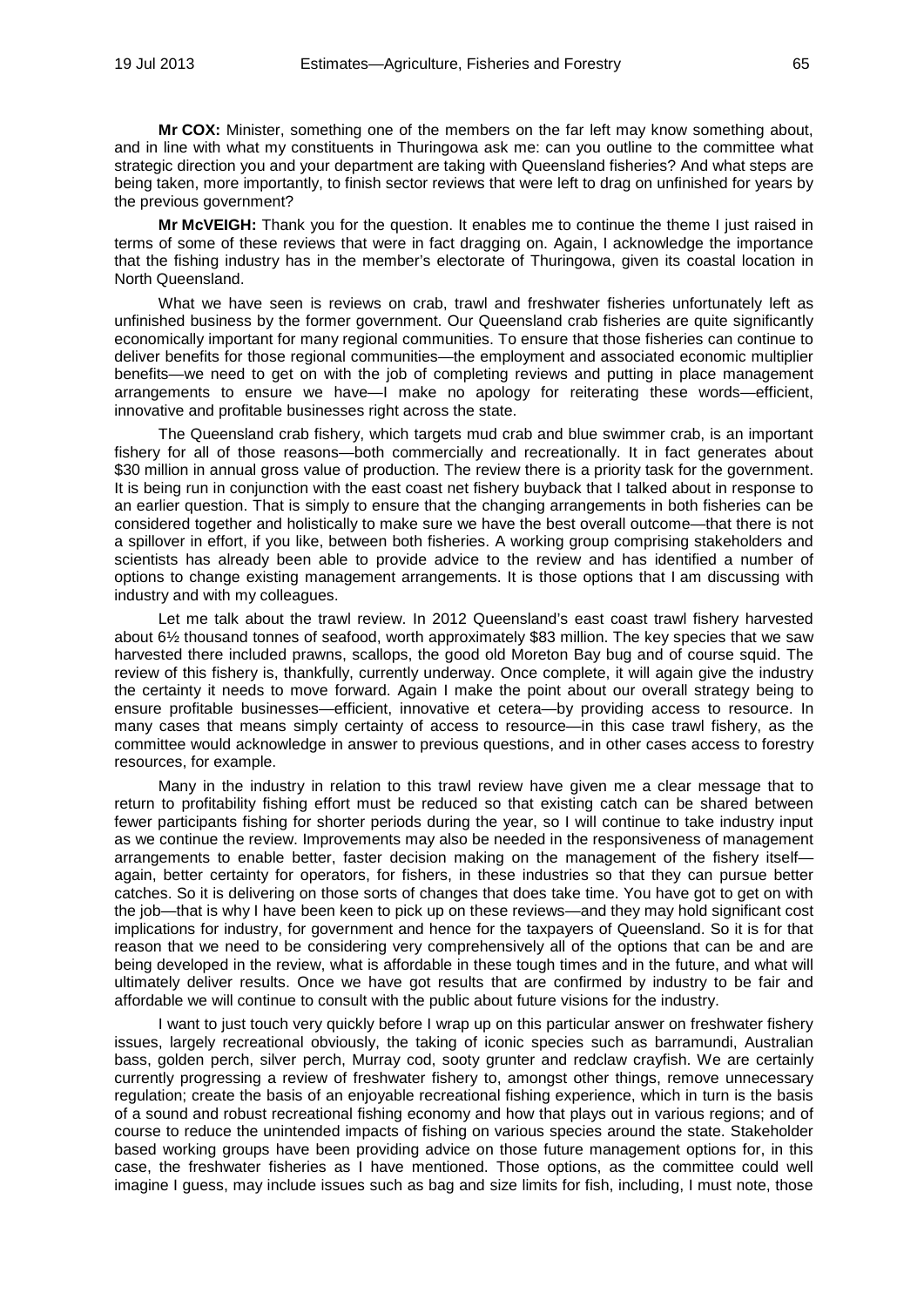caught for private aquariums perhaps; where protection could be afforded through potential closures; where bait should be allowed to be used and should not be allowed to be used to ensure diseases are not introduced or spread between various river systems; how fishers can reduce the catch of protected species and of course ultimately protect that such as turtles, lungfish and platypus; and what species should be available for stocking and where they should be allowed to be stocked, and of course that is relevant and particular in relation to my former answer to the member for Dalrymple in relation to the stocked impoundment permit scheme.

So an enormous amount of work is being done in reviews. An enormous amount of work needs to be done. It was left as unfinished business. I have picked that up and we are giving it a fair bit of effort at present.

**Mrs MADDERN:** Minister, you are very well aware that the timber industry in my electorate is a fairly important component of our economic base and the industry generally appears to be in fairly tough times. I know we have already touched on several points about the timber industry, but I am just wondering if you could give me basically a broad view of where you see the industry at the moment and what your vision or view of the industry in the future may be.

**Mr McVEIGH:** I thank the member for the question, and I agree that the industry has a number of challenges that it is confronting at present and I know through previous work and continuing work with the member in her very own electorate that there is a lot to be addressed and considered going forward. It is for that reason that we have consulted with industry and we continue to, and I referred earlier to the timber industry plan—the first strategic initiative that I got underway with once being appointed minister just over 12 months ago. In terms of broad direction, it has been about access to resource—I touched on that briefly in the earlier question from the member for Dalrymple—in whatever context that might be, whether that is hardwood or whether it is some of the cypress industry operators et cetera right across the state. It is also about the industry recognising the opportunity, as has been outlined in that industry plan—and, again, I make the point that the government has been considering its response and I am looking forward to releasing that in the near future—in terms of promoting the features of the industry.

I think the very clear point made to me by industry leaders just over 12 months ago is that if we just stepped back for a moment and considered the ideal building material—if we considered a building material that is renewable; a building material that provides significant regional jobs, provided access is granted; a building material that is aesthetically very pleasing and can be crafted in many different ways to meet consumer requirements and trends, both now and in the future—one would conjure up a material I suspect that is just like the timber industry. The fact that it is renewable, it is manageable and it is a resource that is therefore ecologically sustainable is something that I note has been reflected upon by the likes of the well-known international environmental commentator David Suzuki, who supports the industry very strongly in that regard.

What future do I see? I see a need to get through the current challenges that the industry does face. It suffered from a lack of government focus and support and recognition of the benefits that it can bring to so many regional communities across the state—whether that is regional communities even within the south-east corner or elsewhere across the rest of the state—and it is an industry that needs some surety of access to resource, and so it has been our plan to do just that. We have got cypress industry agreements that have been welcomed by the industry and celebrated by them. We have got state forest access opened up again for the interests of the timber industry—the timber harvesters—and I take the opportunity to mention as well grazing permits where appropriate and beekeeping where appropriate. Fancy that beekeeping was ruled out by the former government in forests. That is the sort of approach that we are taking and the sort of opportunity for the industry going forward and the sorts of challenges that I want to work through with them as will be revealed in our response to the industry plan put to us and the multiuse policy that I referred to earlier.

**Mr COSTIGAN:** Given that our commercial fishing industry plays a critical role economically, especially in regional Queensland, what impact will the federal government's plan to expand marine parks have on our regional fishing communities up and down the coast?

**Mr McVEIGH:** I thank the member for the question. It will have a significant impact, and we have been on record as a government, together with other state governments throughout the nation, expressing significant concern about the proclamation by the Australian government late last year—in November last year—regarding the Coral Sea marine reserve covering, in our case, some 980,000 square kilometres. Despite protestations from our government and the commercial fishing industry and representations to the Australian government to reduce the impact, it is estimated that the proclaimed area will cost our seafood industry at least \$500,000 gross value of production—that is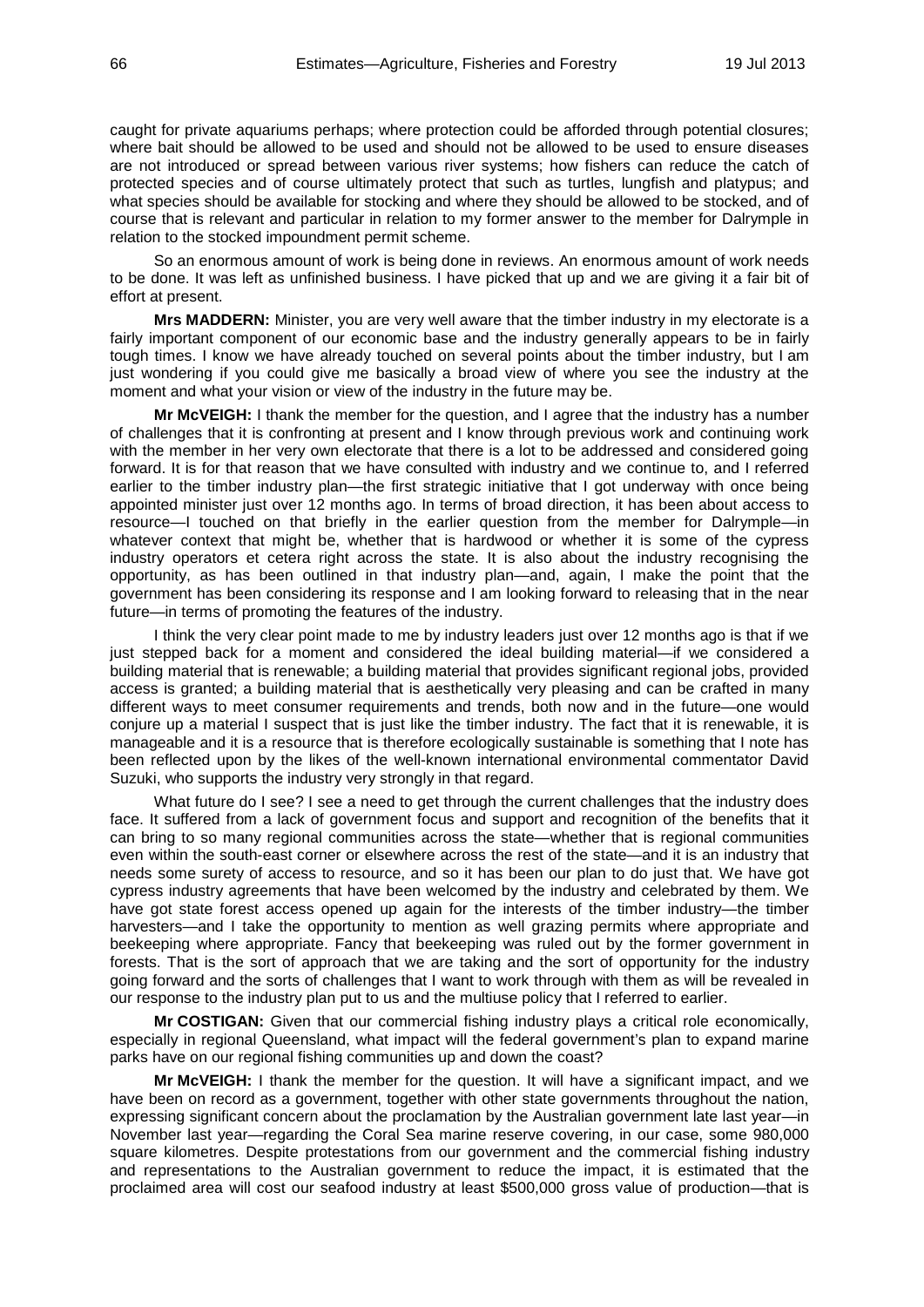half a million dollars a year—based on previous catches. So while it is a decision of the Australian government—and I need to respect that as a state minister—the Queensland government is very much focused on assisting where it can the industry by working with the Australian government despite our concerns with their move to ensure that those ultimately affected by the Coral Sea marine reserve can demonstrate their losses properly and receive adequate compensation and adjustment from the Australian government.

The new zoning arrangements will come into effect in July 2014—in roughly 12 months time. Until such a time as the Australian government has put transitional arrangement details on the table, it is very difficult to understand what the actual final impact on industry will be, but they will be significant. Fisheries management arrangements in the Coral Sea that existed prior to the proclamation will continue to apply up until July next year. That means that, whilst we do not have all of the final details yet, the reality is that in little over a year's time Queensland fishing businesses that have been working in that fishery in that Coral Sea area on a sustainable and profitable basis for many, many years will be either forced to go and fish elsewhere—with the enormous displacement effort and pressure that we should all understand that that would mean in those other locations—or otherwise simply close down. That impact on Queensland businesses is the driving force certainly that I have got in mind behind the Queensland government's decision to assist industry and the Australian government to determine what appropriate compensation and adjustment programs need to be. I do not like the decision; it is not an appropriate decision. It will severely impact our industry. I can continue, as I will, to protest about that and make representations, but at the same time I have to sit down and make sure that the Australian government is fair dinkum about appropriate compensation adjustment programs. So that is our focus and that is the nature of the impacts that I am quite concerned about.

**Mr TROUT:** Minister, on another private enterprise issue, can you provide an update on what steps the state government has taken to restore access for beekeepers to sites in our native forests for honey production?

**Mr McVEIGH:** I thank the member for the question. It again picks up on a theme that I just mentioned a few moments ago in terms of access to our state forests. I know that I have been pleased to see my department develop, and certainly I have had the opportunity to develop myself, a cooperative relationship with Queensland Beekeepers. It is really handy, as any member in the room might appreciate, when they have meetings in your own electorate on a Friday night. It just makes it far more convenient, as has been the occasion when I have caught up with Queensland Beekeepers in various instances over the last 12 months. Unlike the former government, which appeared to not have much appreciation, I would suggest, to the industry but in many regards also made life very difficult for their long-term commercial survival, the LNP government is working to ensure that beekeepers do have access to native forest floral resources of state forests, because this access is critical to both those beekeepers and is a natural circumstance in most cases anyway.

Former temporary apiary sites in state forests in the western hardwoods region have now been made available again in the context of being made permanent sites. Further to that, my department is working with beekeepers to identify and establish further apiary sites at suitable locations in other native state forests throughout the state. There are about 4,600 sites in state forests, with about 2,500 held under permit in any one year. In Queensland we are making changes to the setting of permit fees to ensure that beekeepers pay fair rates for use of our state forests. I have also rectified a problem in our charging of apiary permit fees for beekeepers that has arisen from the federal Labor government's actions.

Previously the federal government published an index of prices for honey received by producers which was the basis for setting state permit fees on a three-year rolling average. This index allowed the state and beekeepers to share the benefits of the value of our floral resources fairly. The federal government no longer puts as much priority on having information on our agricultural industries and only has an index for all spreads, including honey, at a retail level, not producer level, which is of no use to our commercial honey industry and unfortunately of no benefit to our department in following up on our assistance to industry. But we are fixing things. In consultation with the Queensland industry we have developed a new index based on using a public pricing schedule which will be implemented from July 2014. It is an example of the LNP government recognising the contribution the commercial apiary industry makes to agriculture in Queensland, not just in honey production obviously but also in the vital pollination role for our horticulture and other pollination-dependant crops, which is the way that Mother Nature intended it.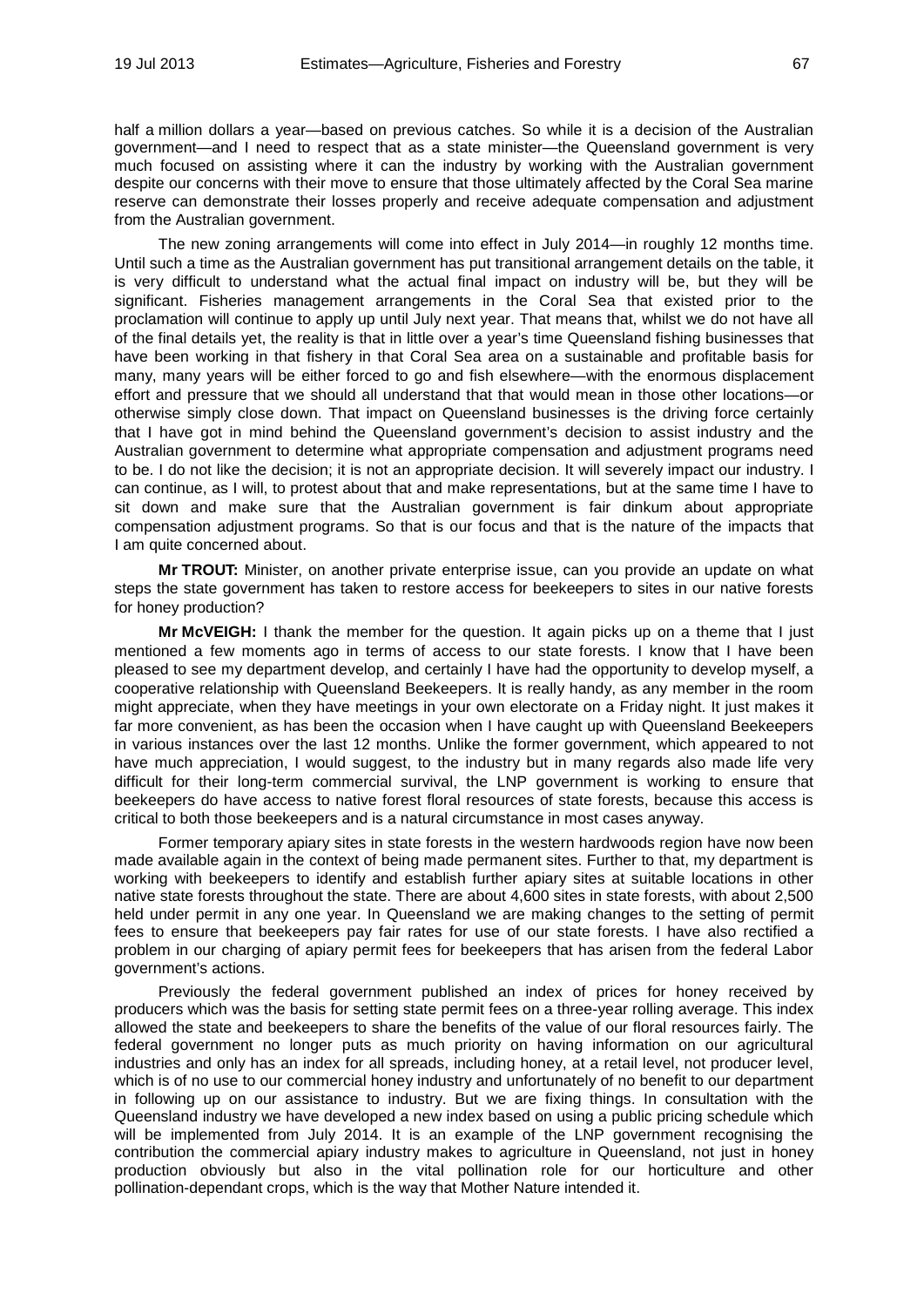**CHAIR:** Thank you very much. That concludes the consideration of estimates for Fisheries and Forestry. Thank you, Minister, and your advisers. With regard to the time frames we have set for answers to questions taken on notice or if you want to provide any further detail or clarification, the deadline is 5 pm on Monday, 22 July.

**Mr McVEIGH:** Mr Chairman, I can provide a little information further to those questions taken on notice, should the committee wish. The planned yield from state owned native forests for the year 2013-14, as was requested in an earlier question, is some 220,000 cubic metres. If I can add to that, total removals for 2013 were some 224,277 cubic metres against a target of 205,000 cubic metres. Of course, as the committee should appreciate, variation depends on weather, fire salvage and other issues. I think my director-general may have another piece of follow-up information for the benefit of the committee.

**Mr Noye:** In response to Mr Mulherin, the voluntary redundancies in 2012-13 were 335; retrenched in the same time was two. The average age of staff is 44 and the appointments in 2012-13 were 278.

**CHAIR:** Younger than you, Tim.

**Mr MULHERIN:** Much younger!

**CHAIR:** All right. Thank you very much. We will take a short break now and resume at 5.30 with the Minister for Environment and Heritage Protection.

**Mr McVEIGH:** I just wanted to take the opportunity to also share that, unfortunately, that average age means that I am slightly over it as well. So there you go. I did really want to take the opportunity to thank you, Mr Chairman, for the opportunity to present here in front of this committee. I thank the members of the committee and I acknowledge their efforts in preparing questions for me to consider and in affording me this opportunity. I thank my senior officers: my Director-General, Jack Noye; my Deputy Director-General, Beth Woods; my Deputy Director-General, Corporate, Marcia Hoffmann; and our chief financial officer, Leith Brown. I take the opportunity as well to thank my Chief of Staff, Mr Bruce Mills, and staff from my ministerial office, together with all departmental staff, for their tremendous assistance in helping me to prepare for this estimates preparation. I again thank all members for the nature of the questions and for the spotlight which you quite rightly put on our department. Thank you very much.

**CHAIR:** Thank you very much. **Proceedings suspended from 5.03 pm to 5.27 pm**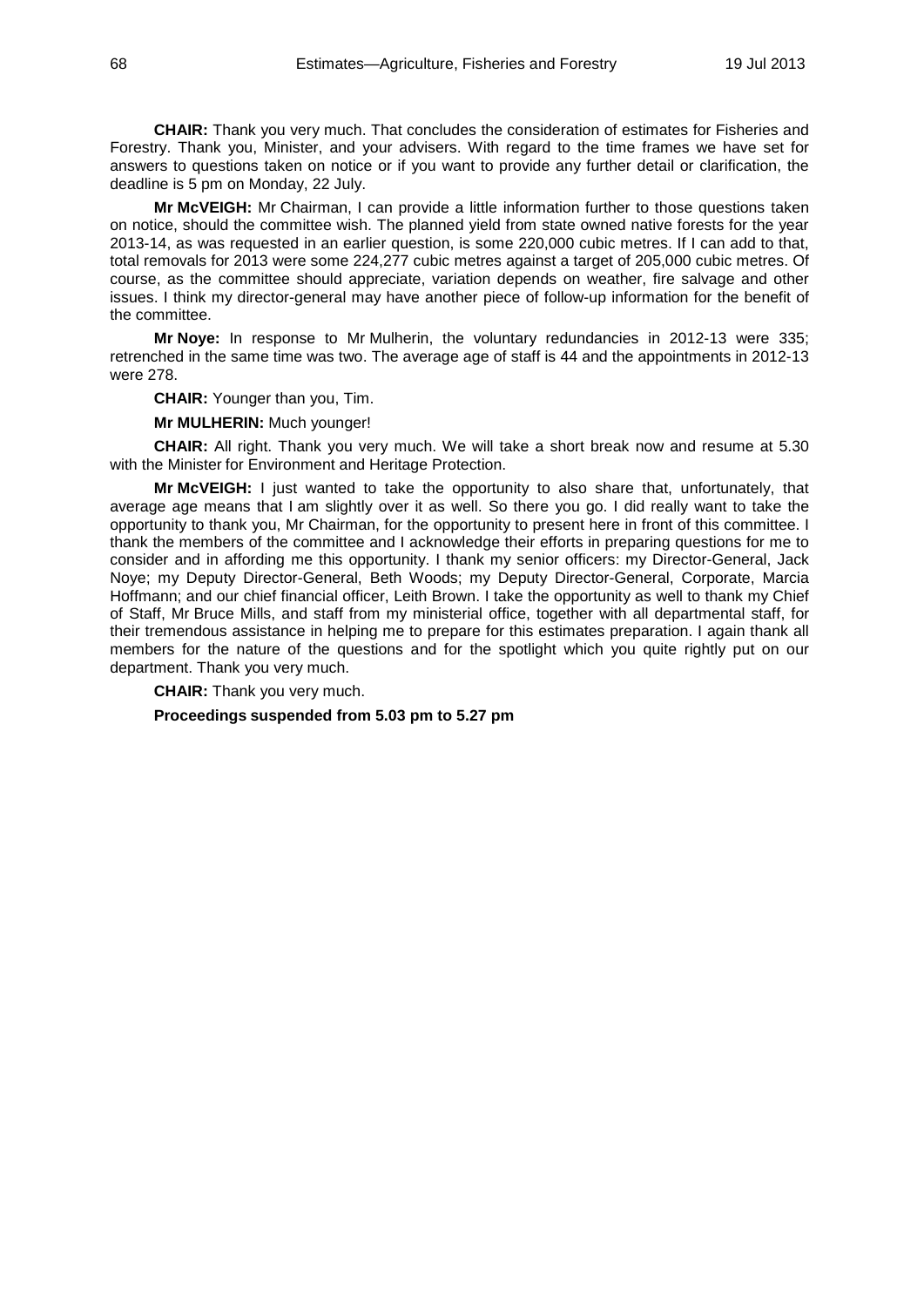# **ESTIMATES—AGRICULTURAL, RESOURCES AND ENVIRONMENT COMMITTEE—ENVIRONMENT AND HERITAGE PROTECTION**

### **In Attendance**

Hon. AC Powell, Minister for Environment and Heritage Protection Mr T Collings, Chief of Staff

#### **Department of Environment and Heritage Protection**

Mr A Chesterman, Director-General

Mr D Ellwood, Deputy Director-General, Environmental Services and Regulation

Mr T Roberts, Deputy Director-General, Environmental Policy and Planning

Ms Tamara O'Shea, Deputy Director-General, Conservation and Sustainability Services

\_\_\_\_\_\_\_\_\_\_\_\_\_\_\_

Ms D Anderson, Deputy Director-General, Corporate Services

**[CHAIR:](http://www.parliament.qld.gov.au/docs/find.aspx?id=0Mba20130719_172846)** I declare this meeting of the Agriculture, Resources and Environment Committee open. I am Ian Rickuss, the member for Lockyer and chair of the committee. Joining me on the committee are the deputy chair, the member for South Brisbane, Jackie Trad; Sam Cox, the member for Thuringowa; Jason Costigan, the member for Whitsunday; Shane Knuth, the member for Dalrymple; Anne Maddern, the member for Maryborough; and Michael Trout, the member for Barron River.

The proceedings today are lawful proceedings subject to the standing rules and orders of the parliament. As such I remind all visitors that any person admitted to the hearing may be excluded in accordance with standing 208. In relation to media coverage of today's hearing, we have adapted the guidelines prepared by the Committee of the Legislative Assembly for committee hearings. These guidelines have been distributed to the parliamentary press gallery and copies are also available here today. The hearing is being broadcast live via the Parliamentary Service website. We extend a warm welcome to everyone who is picking up this broadcast.

As laid out in new schedule 8 at the back of the standing orders, we expect all departmental staff appearing today to provide full and honest answers to our questions. Anyone who is unable or unwilling to provide an answer should be prepared to state their reasons. I also remind members and departmental officers that departmental officers are not here today to give an expert opinion on the merits or otherwise of the policy of the government. That is the role of the minister.

Finally, before we begin, can everyone please switch off their mobile phones or switch them to silent. For the next 2½ hours we will examine the estimates for the Minister for Environment and Heritage Protection. I welcome the minister and advisers. For the benefit of Hansard, I ask advisers, if you are called to give an answer, to please state your name before you speak. Minister, the committee has granted leave to the Leader of the Opposition and the member for Rockhampton today to participate in sections of today's hearing. I now declare the proposed expenditure open for examination. The question before the committee is—

That the proposed expenditure be agreed to.

Minister, would you care to make a brief opening statement?

**Mr POWELL:** Yes, I would. Mr Chairman, I thank you and your committee for the opportunity to provide these opening comments for this final part of today's estimates hearing and for the opportunity to brief members on this year's budget as it pertains to environment and heritage protection. Before we get started and to assist the committee, I would like to introduce my executive management team—those who are here at the front table with me this evening. To my right is Director-General Andrew Chesterman; Deputy Director-General for Environmental Policy and Planning, Tony Roberts; Deputy Director-General for Conservation and Sustainability Services, Tamara O'Shea. To my left is my chief of staff, Troy Collings; Deputy Director-General, Environmental Services and Regulation, Dean Ellwood; and Deputy Director-General, Corporate Services, Danielle Anderson.

As the Minister for Environment and Heritage Protection, my focus is on helping to grow the economy whilst ensuring that the state's environment is protected and maintained. In the coming financial year my department will have an operating budget of \$171.1 million and a capital budget of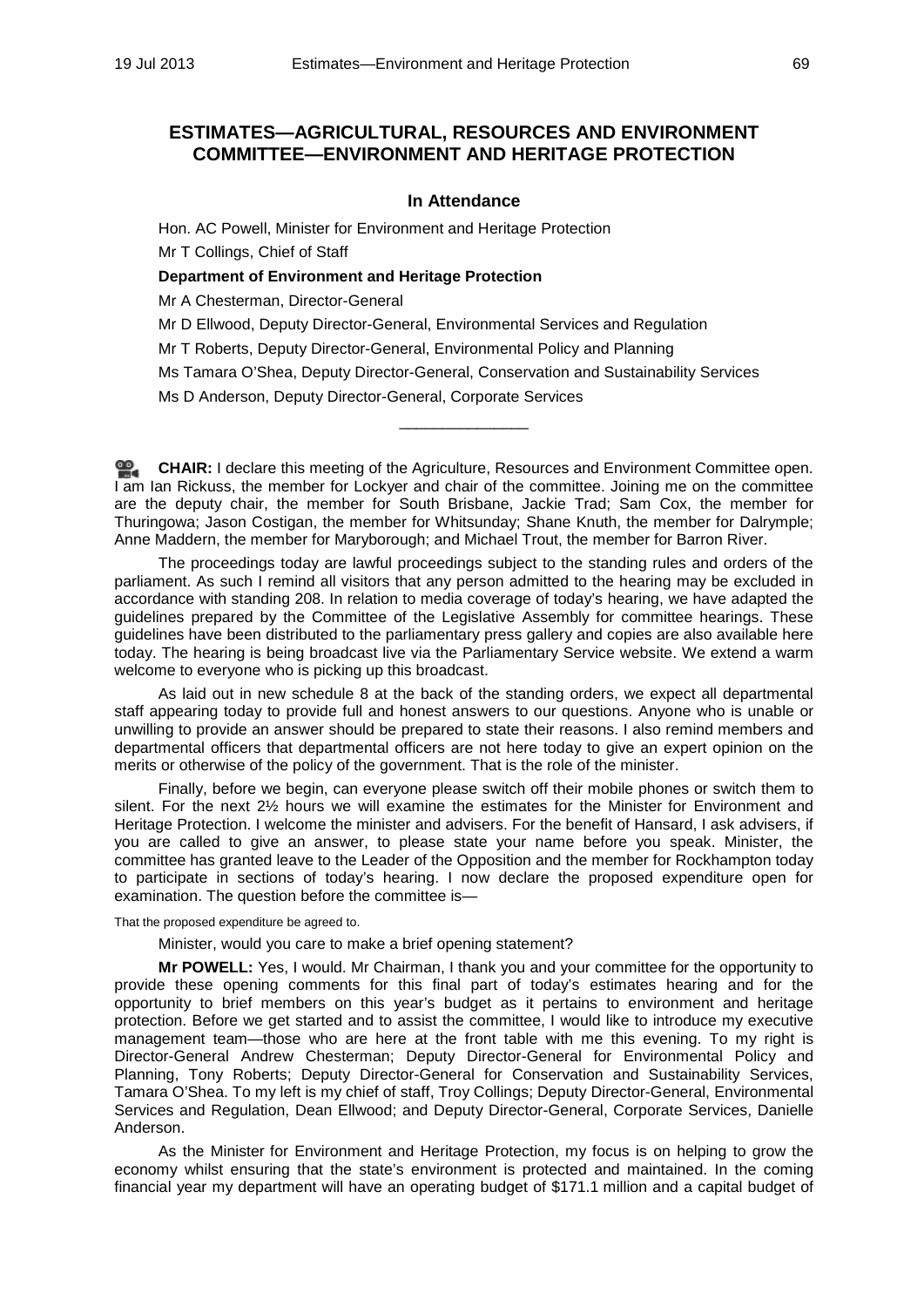\$30.1 million. Specifically, \$78.6 million of that operating budget is allocated towards conservation efforts, just to distinguish from the division within the department of conservation services. This year we will continue to do more with less. By redirecting funding to practical, common-sense programs that provide positive outcomes we will not only maintain Queensland's natural and built environment but also deliver front-line services and continue to act as a strong environmental regulator supporting long-term economic growth.

We have committed \$10 million to the reef protection program, which is part of the Newman government's \$35 million per year commitment to the Great Barrier Reef—a project aimed at ensuring the reef continues to be among the best managed protected areas in the world. In particular, the Department of Environment and Heritage Protection is funding extension activities and scientific projects to support the development and uptake of cane and beef industry best management practice programs. From beef to reef these practices will not only reduce the regulatory burden on the cane and grazing industries but also enhance agricultural productivity and deliver on important water-quality targets.

We have put an extra \$1 million on the table for the second round of Everyone's Environment grants, with a total of \$4 million set aside to fund projects in communities across the state. We have dedicated \$10.7 million for protected land acquisitions, which support the government's Investing in Our Environment for the Future commitment. We have committed \$11.7 million to continue to increase available koala habitat through the acquisition of suitable land under the Koala Habitat Program. This significant funding commitment is part of our overall commitment of \$26.5 million to protect the future of koalas. It follows this year's funding announcement of \$3.2 million in research grants to investigate koala diseases and other preventable causes of death, injury and illness. This year, we have also started the rollout of our \$800,000 koala rescue and rehabilitation service funding to grassroots carers on the front line collecting our injured and sick koalas, making sure that they are rehabilitated and returned to the wild. Through this ongoing funding commitment the Newman government is providing real and practical outcomes to conserve Queensland's koala population by securing koala habitat, addressing disease and improving our recovery and rehabilitation efforts.

We have also invested \$3.7 million for the regulation of the coal seam gas industry, with a particular focus on water management outcomes. In North Queensland, as a number of committee members would be aware, we have committed \$1.5 million over four years for the development and implementation of a new crocodile management plan for the Cairns, Cassowary Coast, Townsville and Hinchinbrook local government areas. We have announced \$2.5 million as part of a two-year \$4 million commitment to the Gladstone Healthy Harbour Partnership to maintain and continuously improve harbour health. I look to the other partners in that partnership, particularly industry and the Gladstone Ports Corporation, to match that funding so that we can continue to ensure rigorous scientific monitoring of the harbour and clear communication of the information to the community. We will spend \$2 million per year for four years for water quality improvement projects in South-East Queensland aimed at building resilience. These initiatives recognise that people are passionate about improving their local environment. They are committed to protecting our creeks, our rivers and our ecosystems and they demand high standards.

By working together we are ensuring that Queensland remains a great state with great opportunities. As the environment minister, my focus is on helping grow the economy by cutting burdensome green tape and making way for business to create jobs whilst ensuring the state's environment is protected and maintained not just now but into the future. With some \$18 billion worth of projects under assessment by the Department of Environment and Heritage Protection, it is vital that we get the approval settings right. That is why we introduced green tape reduction legislation that has made it easier and cheaper for business and industry to obtain environmental approvals without diluting environmental protections or lowering environmental standards. These include the deletion of some 20 environmentally relevant activity thresholds from the environmental protection regulation, which will save almost 10,000 businesses over \$6.5 million in annual fees. We have repealed the waste levy and we are actively working with industry to develop an industry-led waste strategy that will seek to encourage investment in the state's recycled waste industry.

We have also delivered the pilot program to release legacy mine water in the Fitzroy River system in accordance with strict environmental authority conditions. Independently assessed, this pilot will improve our understanding of the Fitzroy River system and provide a basis to develop a long-term solution for the management of mine water. We will continue our work on reviewing burdensome administration, such as the protected plants legislation, which will potentially save business and industry some \$50 million per year.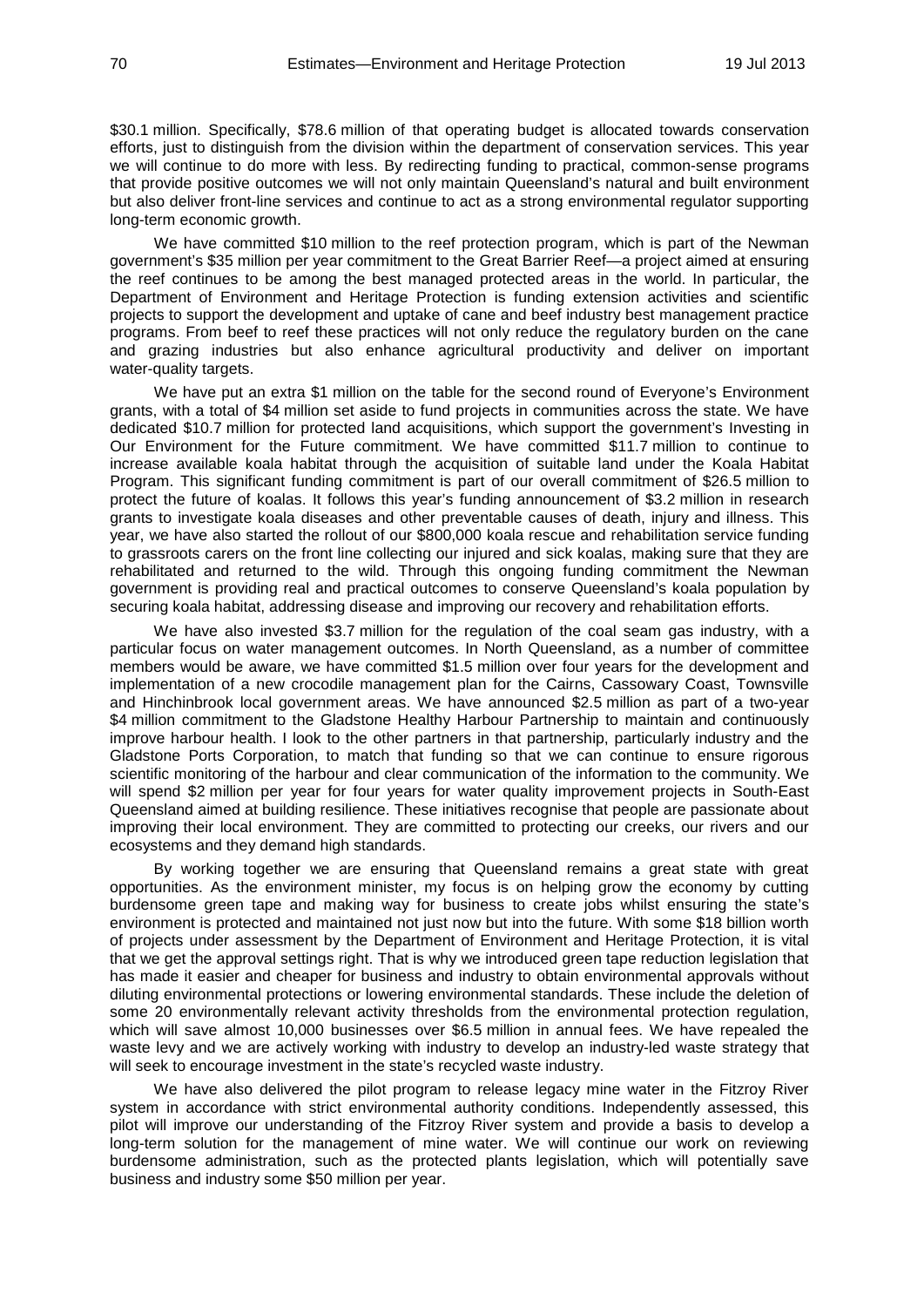This year, my department will work to further streamline approvals of 19 licence activities and reduce the time taken to get a licence from months to weeks, even to days. Model conditions will be developed for specific categories of activities such as intensive animal feedlotting, poultry farming, chemical manufacturing, tyre manufacturing, bottling and canning, meat processing, service coating and sewage treatment plants, which will further reduce the time taken to get these licences and increase certainty and consistency for our clients. By streamlining the application process, by cutting green tape, the administrative role of environmental officers has been reduced, allowing the department to focus more strongly on better compliance, to focus more strongly on front-line service delivery, to better ensure that high environmental standards are met. With my officers increasingly out from behind their desks and on the ground monitoring and checking for compliance against those high environmental standards we will continue to ensure that this state is protected well into the future.

In 2013-14 the department's budget is focused on protecting the Great Barrier Reef, on helping community groups protect and enhance the environment, on streamlining and removing green tape, on working with industries that do the right thing, but taking a hard line against those who fail to meet their responsibilities. I thank the committee for the opportunity to set the scene regarding the operation of my department in 2013-14 as a prelude to tonight's estimates hearing.

**CHAIR:** Thank you, Minister. Can the minister outline what sections of the department will be impacted by the further reduction in full-time staff employee equivalents?

**Mr POWELL:** Thank you, Mr Chair, and I thank you for pointing out what is clearly something worth considering in our SDS. As is shown in it, this year our staff numbers will be decreasing by a small per cent—some three per cent; from 1,010 to 980. I think it is important in answering this that I set the scene—and perhaps other ministers have done so earlier this evening as well. I need to separate out what was a fiscal repair task last year. Members will readily see that the department has decreased some 24 per cent from what we started with when we split from DERM as part of the machinery-of-government changes and became Environment and Heritage Protection. That was the fiscal repair task consistent with the approach that the government took last year.

What we are seeing this year in the SDS, and particularly in terms of the staffing numbers in the Department of Environment and Heritage Protection, is what is going to be a business-as-normal approach for our department and other departments well into the future. The Treasurer has often pointed out a wonderful graph that demonstrates that, over the last decade prior to this year, public sector growth was in the order of about 8.9 per cent on average each and every year. That reflected in the number of staff in each of the departments and in the increases in staff in each of the departments. This year, that public sector growth is one per cent and that is whilst we continue to invest heavily in our front-line service delivery in terms of police, in terms of health professionals, in terms of teachers. So what that means is that, for a department such as mine, in light of the Commission of Audit in particular and the responsibility on us as a government to look at what we do, how we do it, why we do it, whether we should be doing it, or whether there is a better way that we can do it, we believe that there is an ability for us to accommodate a further reduction of some 30 staff. Discussions have commenced as to where those staff reductions will occur. Some of them will be through vacancy management. No decisions have been made as of yet. Those discussions will continue into the short-term future.

**CHAIR:** Thank you, Minister. Member for Thuringowa.

**Mr COX:** Can the minister please explain how the new framework for flying fox management will balance community wellbeing with wildlife conservation, which is something that is not only true in my part of the state but also across the whole state.

**Mr POWELL:** I thank the member for Thuringowa for his question and I also thank him for the advocacy that he has undertaken on behalf of not only his community but communities across North Queensland that are facing this issue. Let me from the outset make it clear that we in EHP, we in the Queensland government—the Newman government—are determined to put the health and wellbeing consideration of Queensland communities as our highest priority when it comes to managing wildlife issues. When it comes to the management of flying fox roosts, this means acknowledging that they can cause significant impacts for community members, especially if they are in inappropriate locations.

Prior to the election, we went with two commitments. One was to streamline the approvals processes for councils so that they could take quicker, faster, appropriate action to remove and relocate problem flying fox colonies in urban environments in particular, but across the state as a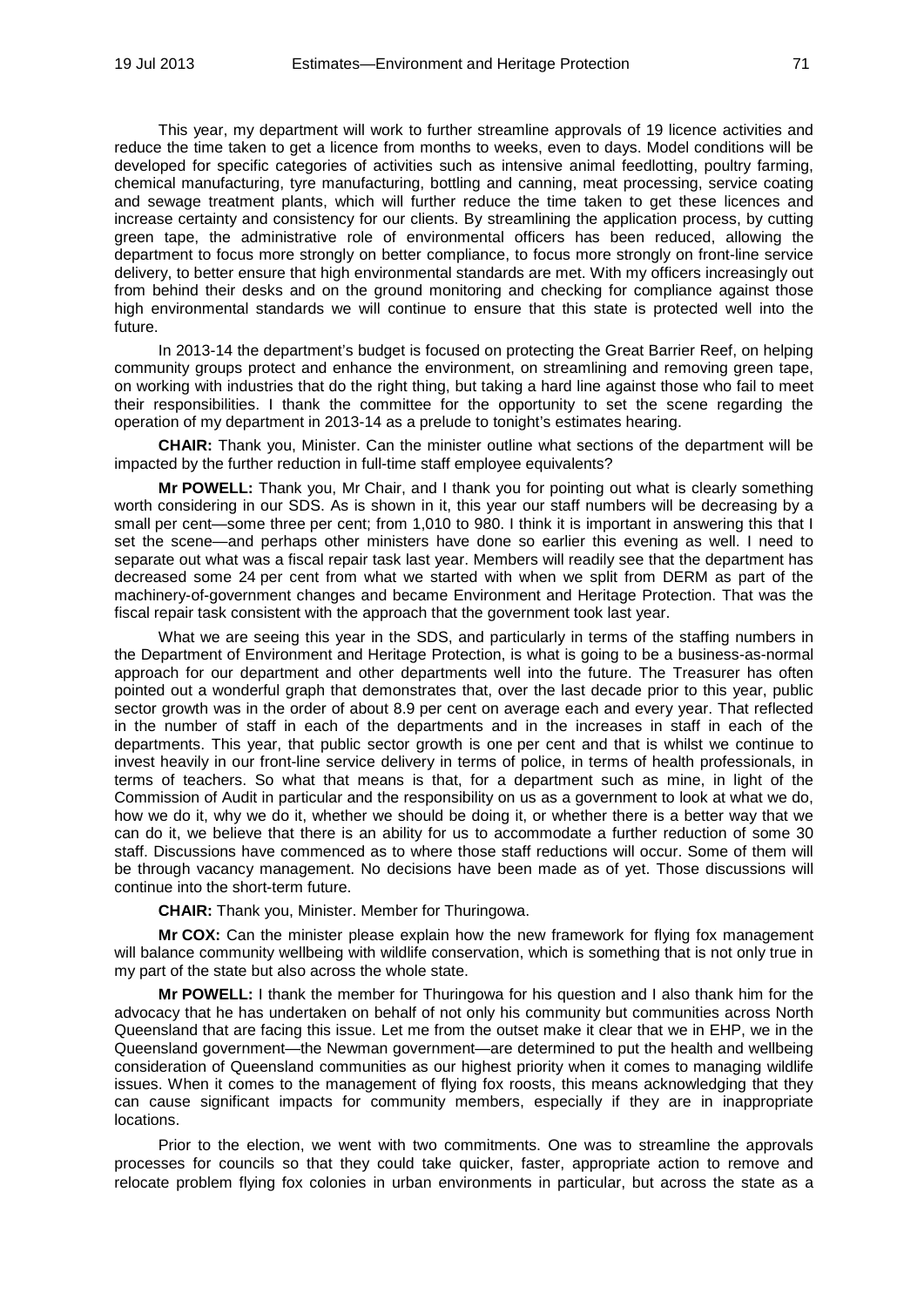whole. We also gave a commitment to reintroduce limited lethal damage mitigation permits for farmers and orchardists who have demonstrated their ability to implement non-lethal methods but such that they are still finding that there is an economic cost to their production. We have implemented both and we are continuing to roll out in particular that first election commitment.

The government's new approach will give councils an as-of-right authority to manage roosts in designated urban areas. This simply means that councils will not need to apply to my department for a permit to manage roosts in these areas. It is basically making it simpler, as I said, to deal with these urban based flying fox communities through the designation of urban areas, recognising that it is in our built-up environments that flying fox roosts are most likely to pose a challenge. It is in these areas that conflict and the health and wellbeing issues this raises is most commonly experienced and it is here that responsive and empathetic management action may be necessary.

On this note, I would like to point out that I have visited a number of electorates and I have met with a number of constituents within those electorates and witnessed firsthand those health and particularly the wellbeing aspects of having colonies adjacent to their residences. I recall vividly visiting a family in Bargara in the electorate of Burnett. I was there on dusk and heard even in a rain environment the noise and the smell of that community right next door. What this new approach means is that councils will be able to take immediate action before those colonies become of a size that they would be considered a nuisance or a challenge for the wellbeing issues of those adjacent to them.

Local governments have traditionally been the managers of flying fox roosts on behalf of their communities, and the vast majority of permit applications reviewed by EHP are from councils. A typical assessment of a permit application by EHP seeks to determine whether the applicant is a fit and proper person to be issued the permit or licence. The new approach will acknowledge that councils are indeed fit and proper organisations to be authorised to manage flying foxes on behalf of their communities. I am sure I will be getting several other questions on the management of flying foxes throughout the evening so I might limit my answer there, but I am very pleased, through the discussion paper that we have put out, through the responses we have received from a range of stakeholders, particularly from local governments, particularly who are supportive of this streamlined approach, and I think it will go a long way to continue to deliver on those election commitments we made around addressing problem urban flying fox communities.

**CHAIR:** Another important issue in South-East Queensland is what measures has the government introduced to protect koala populations, particularly in South-East Queensland?

**Mr POWELL:** Thank you, Mr Chair, and I know your part of the world is certainly taking a lot of interest in this issue this year and we have welcomed a number of applications, particularly for our Koala Habitat Program, from your part of the world. As I mentioned in my opening comments, we have taken an holistic approach to managing and preserving and protecting and enhancing the koala population, particularly in South-East Queensland. There are a number of things that we have done. As part of our overall 'investing to protect our koalas' election commitment we are providing \$26.5 million in three specific programs. There is the Koala Habitat Program. That is \$22.5 million over three years to purchase and manage properties that enhance connectivity and/or that can be effectively rehabilitated to bushland in South-East Queensland. Properties will only be considered for purchase if they meet a number of criteria. Whilst we had an extraordinary number of applications— 161 expressions of interest were received from across South-East Queensland—they must meet these high criteria, things such as connectivity to existing secure koala habitat, the level of manageable threats on and around the property and ongoing management considerations. Once purchased properties will, as required, undergo extensive rehabilitation and may be gazetted as national park, as nature refuge or as a reserve for community purpose and properties will be available for recreational purposes wherever possible. As I said, there were 161 expressions of interest. We have gone through them thoroughly. There is now basically an order of merit and we have commenced discussions with a number of property owners about the purchase of their properties.

Alongside this we also have the Koala Nature Refuges Program. It is in addition to that \$26.5 million. What it does is offer financial support for landholders to provide for revegetation for koala habitat and other activities such as weed control, koala friendly fencing and maintenance of revegetated areas. 2012-13 saw us add 17 new and existing nature refuges through the provision of \$1.125 million. The funding provided for the restoration of 100 hectares of koala habitat with 48,105, to be exact, koala habitat trees, almost doubling the number of koala habitat trees funded under the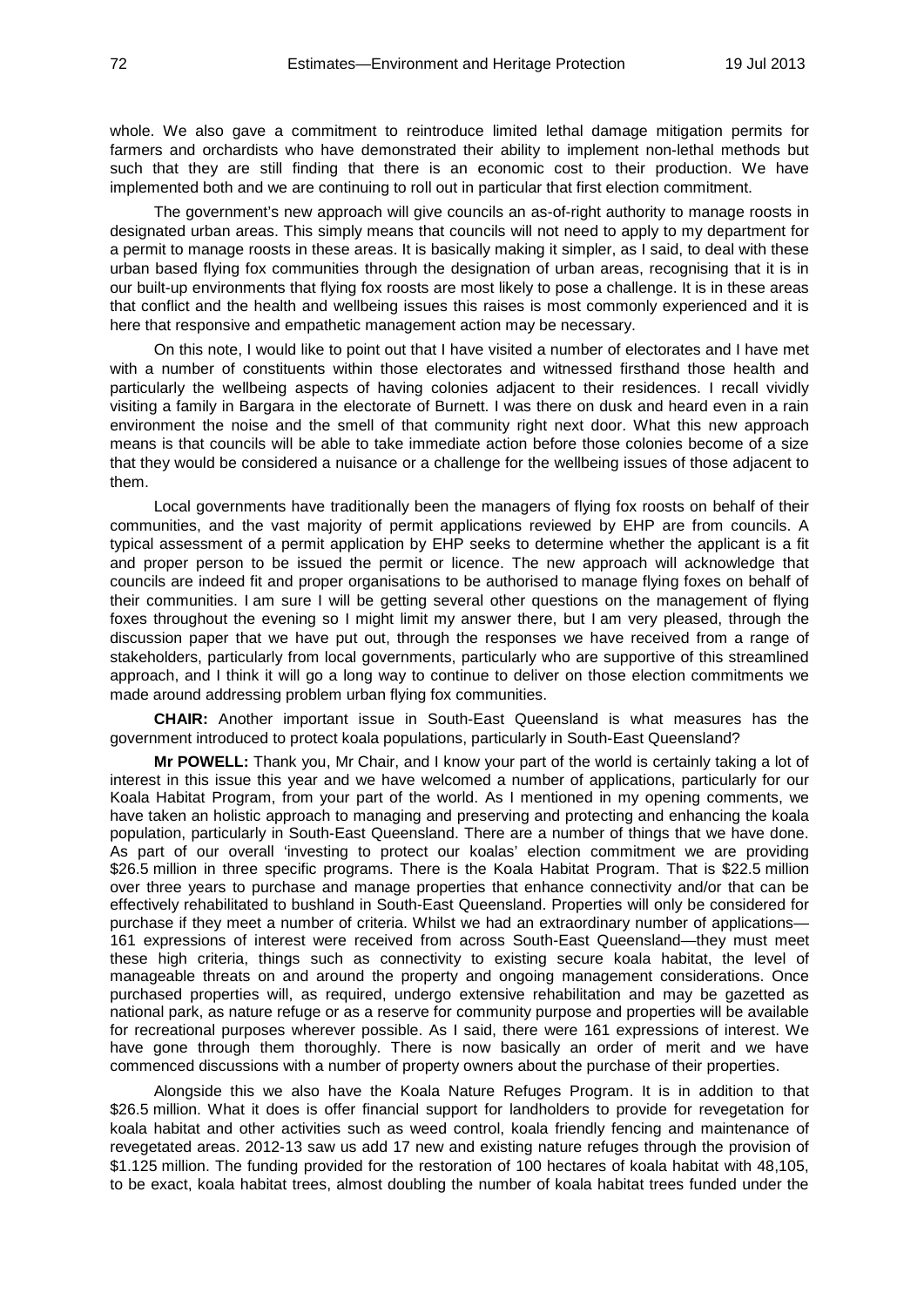program to nearly 103,000. An additional 958 hectares were protected under 20 new or extended koala nature refuges as part of our relationship with the Sunshine Coast and the Logan City councils and it is pleasing that we have wonderful relationships with those councils to achieve those outcomes.

We also recognise that the threats to the wellbeing of koalas are far broader than just habitat. That is why we have invested \$4 million into two other programs: \$3.2 million into our research and koala disease mitigation programs to prevent and counter those preventable causes of death, injury and illness. With this level of investment it is not surprising that we had 29 applications received from some of Australia's leading academics in the field of koala research. These grants are designed to build capacity and to help fill gaps in the koala research field by supporting and stimulating research into preventable causes of death, injury and illness. It was great to be out at my old alma mater, the University of Queensland, to announce the successful recipient of this funding.

The third initiative was the Koala Rescue and Rehabilitation Grant Program. That is \$800,000 over four years available to eligible front-line organisations that provide an invaluable service to the community through their work with sick, injured and orphaned koalas in Queensland. Round 1 of this program saw almost \$280,000 funded to those groups for 11 projects and these projects are now underway and include a variety of activities, from establishing eucalypt plantations to purchasing koala rescue gear and medical equipment. Overall, that program is aimed at building the capacity of our koala conservation groups, many of whom I have met and who I know put in a sterling effort to enhance their ability to effectively deliver rescue and rehabilitation services now and into the future. Round 2 of that program will soon be available. So those in the south-east corner, let your groups know that again we will be putting funding out to them to help those sick, injured and orphaned koalas.

**Mr TROUT:** Can the minister please outline the scientific evidence behind assessing mine water releases?

**Mr POWELL:** Thank you very much, member for Barron River. This is a very topical issue, one that certainly has consumed a lot of the attention, and rightly so, of myself and my department, particularly over the last wet season. Like many things, we have been left a legacy. We have been left a legacy by the previous government that was incapable of dealing with an issue around water entering and then having to be removed from mines throughout the state. I think it is important, in addressing your question around the scientific evidence, that I explain more broadly what we are doing when it comes to dealing with this issue. It needs short-term, it needs medium-term and it needs long-term solutions. Certainly the short-term solution is to ensure that new mines are not approved with water management conditions similar to those that were approved historically, and particularly by the previous Labor government. What we do need is mines that understand the importance of water management, that ensure that they do not in particular channel water into their pits. There are a number of activities that mines can easily do to ensure that groundwater flow is directed into the relevant creeks, streams and dry gullies within the property and not into the pits. It is our expectation that new mines will certainly be meeting those higher standards. We also have the expectation in the medium-term that existing mines also meet those higher standards and we are progressively working with all mines throughout Queensland, primarily through an element known as a transitional environmental plan, a TEP, to work with those mines to lift their game and improve their water management practices. A couple of other things: as a result of the Floods Commission of Inquiry and at their direction we have implemented a new tool, a temporary emissions licence. It applies broadly across the whole spectrum of industry, but it does also work for the mining industry as well and that is in the instance where a very quick decision needs to be made to prevent significant environmental harm an industry can work with my department to get an approval within a 24-hour period to ensure that greater disasters are not achieved. It was a very effective tool in a range of industries particularly over the last wet season, particularly with the impacts of ex-Tropical Cyclone Oswald, and I am happy to discuss a number of those particular instances in more detail later on.

The remaining aspects are around the trial that we undertook in the Fitzroy Basin with four BMA mines. This was a trial to determine putting aside responsibilities to meet strict environmental guidelines around the water quality objectives, and they are readily available on the internet in our new model mine conditions that specifically list the triggers that we will be notified if a mine fails to meet and we will take action, and we can again talk a bit later about that action. That is scientifically rigorous targets—triggers—that we have implemented based on Australian standards and they are consistent across the nation and, indeed, across other nations as well.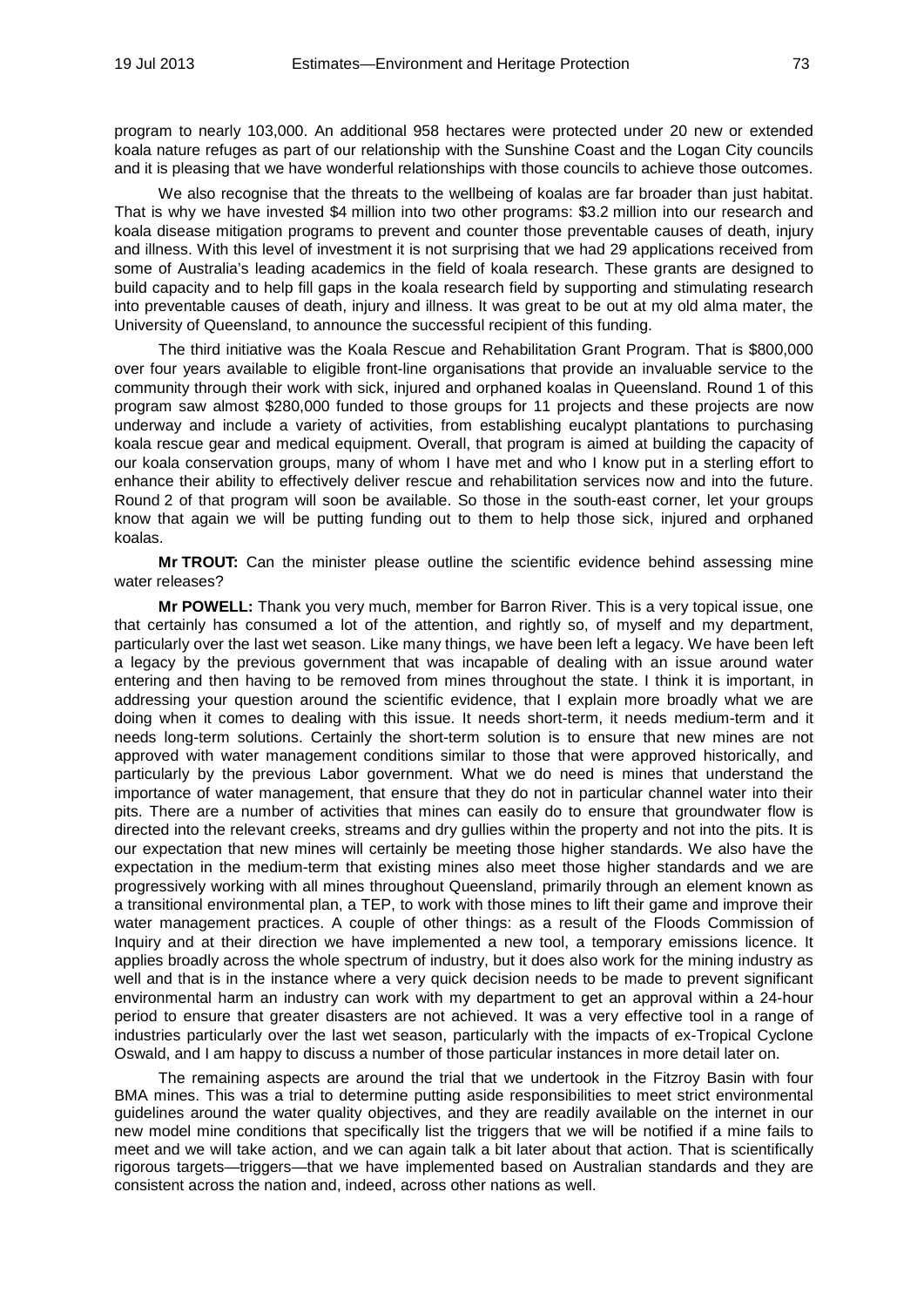We then come to the matter of the salinity, and recent reports have demonstrated that higher levels of salinity can be accommodated within the system and so what then becomes important is that we look at the other intrinsic receptors or sensitive receptors within an environment to ensure that that trial program met the expectations of those sensitive receptors. Sensitive receptors would be landholders who undertake agriculture pursuits downstream from a mine discharge point, but most important in the Fitzroy Basin is the Rockhampton water intake. What we did, using the skills of both the staff within EHP and the skills of the scientists that sit within DSITIA, Minister Ian Walker's department, is determine trigger points or trigger values downstream of the Isaac and Mackenzie that gave us some certainty to stop mine water releases so that the important receptor of the Rockhampton water intake did not exceed what would normally be considered natural rates of salinity. What was significantly demonstrated during the last wet season is that the only mines that went forward in terms of releasing that legacy water were the mines that were part of that trial. They had significant increases. What it also demonstrated is that the science did stack up very rigorously, that the EC levels at Rockhampton did not go anywhere near the expected or anticipated triggers, that the amount of water flowing past Rockhampton at that time meant that it was only some 0.36 of a per cent of mine water that actually flowed past Rockhampton. It puts it into context and again gives assurances to the people of Rockhampton and the other people in the Fitzroy Basin that the science is rigorous and the science works. To make doubly sure, we had this independently assessed by a company called Gilbert and Sutherland and what they have shown is that all the releases from those trial sites met those high environmental standards that I spoke about and achieved the outcomes that we anticipated. That report is readily available on the internet, as is all the information on the trial, as is all the information on the water releases that occurred over the wet season. People can even log on in real time if they want and check out the gauging stations throughout the Fitzroy Basin to determine what river flows and so on are. I am very confident that the science has stacked up. The exciting thing is that Gilbert and Sutherland believe, and we are working towards, expanding the pilot program. But let me give you this reassurance, and the Deputy Premier was explicit in his statements as well, that only those mines that are showing a commitment to lift their game when it comes to mine water management will be eligible to be considered for the pilot expansion. This is not a free kick. This is part of an holistic approach to dealing with what is a challenging legacy left to us by the previous government.

**Mrs MADDERN:** Minister, can you please give us an update on the government's Everyone's Environment grants program?

**Mr POWELL:** With pleasure, member for Maryborough, and I thank you for the question. Now in its second round, the Everyone's Environment grants program is continuing to help communities throughout Queensland to clean up, rehabilitate and protect their local environment. As the member would be well aware, these grants range from \$2,000 through to \$100,000 and they are supporting projects such as community clean-up activities, restoration of wetlands, coastal dunes and river or stream banks, water quality monitoring and improvement, pest control and weeds eradication, actions that build connectivity and improve the resilience of threatened and priority species habitat, native tree planting and water quality monitoring. We allocated \$12 million over three years. In the last round 74 projects were successful in receiving \$3 million. I am really pleased to share with you tonight a couple of the success stories from this first round: 1,000 trees have been planted and one hectare has been weeded by the Friends of the Pasturage Reserve who received \$7,720 to help reduce light pollution from street and building lights to the nearby Mon Repos turtle rookery. Over 7,600 pieces of rubbish, equating to 1,260 kilograms of litter and marine debris, have been removed from hotspots in the Whitsundays during six clean-up trips by Eco Barge. I know the member for Whitsunday is particularly pleased about this one. Has the member had the opportunity to get out there on the Eco Barge yet? I look forward to the opportunity in the near future.

**Mr COSTIGAN:** I have been combing the beaches, Minister.

**Mr POWELL:** That is good to hear. Eco Barge Clean Seas received \$52,115 for those activities. They have a further 18 trips planned over the remainder of the project, so 24 trips, which is fantastic. Weed eradication and the planting of 2,100 trees have been undertaken by Austinville Landcare, which received \$35,900 to restore nine hectares of riparian vegetation through weed eradication and tree planting. From 1 July 2013, boats are now on the Brisbane River five days a week, up from one and a half days, under the Healthy Waterways Clean Up Program, which received \$100,000 from the project. That is a great initiative. Again, it is taking the Eco Barge model and using it here on the Brisbane River. The equivalent of over 35 wheelie bins of litter have been removed from the Maroochy and Mooloolah rivers by Maroochy Waterwatch, which is particularly close to my heart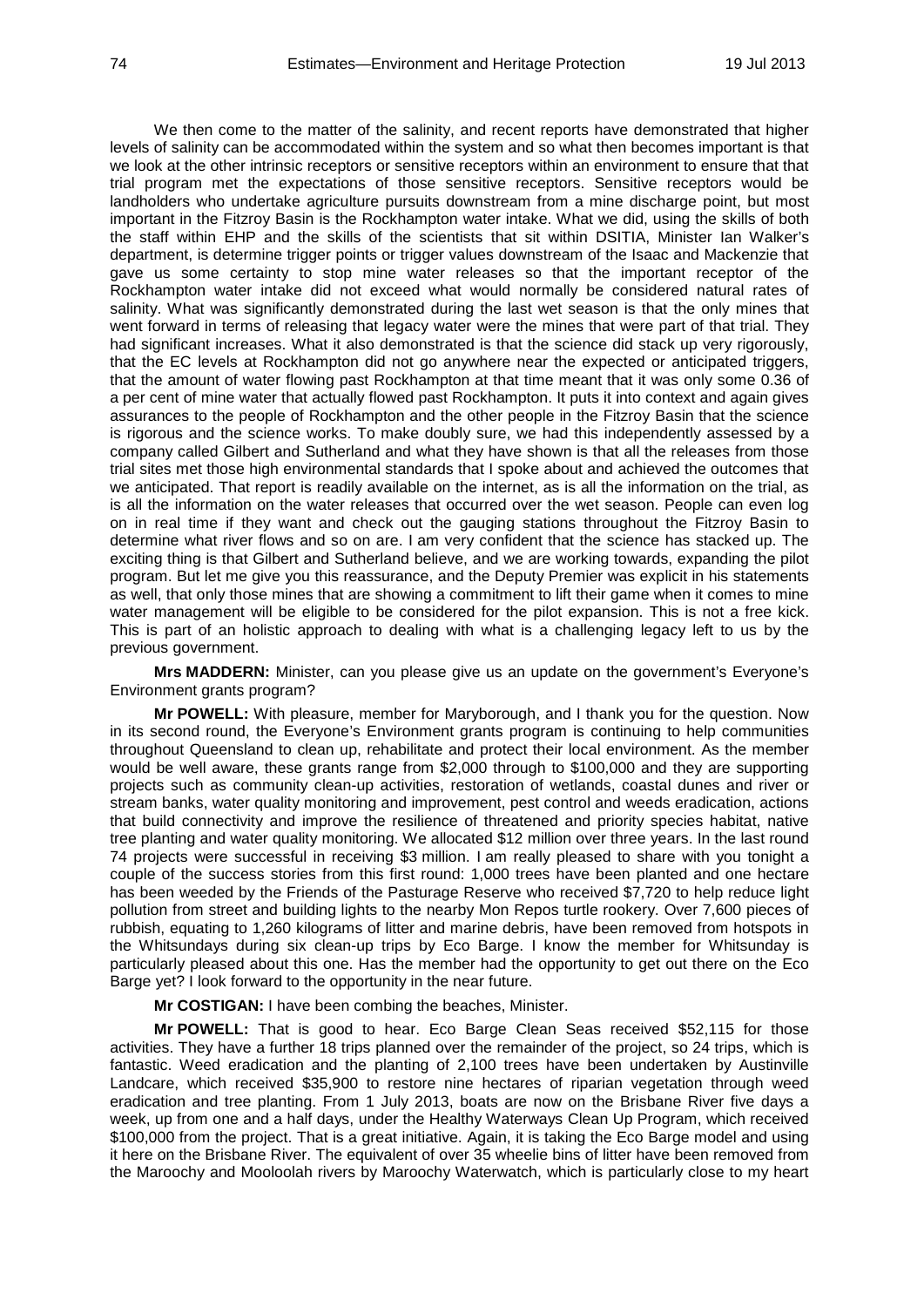being in my part of the world. They received \$100,000. About 50 wheelie bins of litter have been removed and over 600 trees planted by the Brisbane Catchments Network along the Brisbane River's lower mangroves at Murarrie. I was pleased to announce the first round at this project. It is great to see that kicking on.

Two hectares have been weeded by the Peregian Beach Community Association along David Low Way in Noosa following receipt of \$87,224 to undertake weed control and removal, plant trees and measure water quality over three years. Six thousand trees have been planted and 1.25 hectares have been weeded by Trees for the Evelyn and Atherton Tablelands. I believe that is in your patch, member for Dalrymple. That group secured just over \$29,000 to re-establish habitat linkage between Curtain Fig National Park and Lake Eacham of Crater Lakes National Park through weed removal and tree planting. Two hundred and four kilograms of litter was removed from 2.3 kilometres of coastline around Moreton Bay, both underwater and on land, by Reef Check Australia. They received nearly \$40,000. Over 1,500 trees have been planted, 0.6 per cent of a hectare rehabilitated and bird surveys conducted from funding secured by the Bremer River Fund Committee, totalling \$50,000. Spraying has been undertaken over 850 hectares to control weeds of national significance in the Fanning River area by the Fanning River Landcare Group, which received \$16,5000 for those activities.

Progress reports are still coming in, but early figures suggest that over 2,200 volunteers have been engaged in these and other round 1 projects to date. That demonstrates the importance of this initiative. We all know that everyone wants to take care of their backyards when it comes to the environment. That extraordinary figure is indicative of how seriously Queenslanders are taking this. A sum of \$4 million is available for projects under round 2. We have received 119 applications totalling \$5.36 million. We are again having to undertake significant assessment by representatives from my department, along with key technical experts and representatives from four peak non-government environmental groups. It is anticipated that successful recipients will be announced later this year.

**CHAIR:** I call the member for Dalrymple.

**Mr KNUTH:** Thank you, Mr Chairman. I commend the minister in relation to 'the talk'. The talk sounds more positive in regards to flying fox management. With the language that he has been using, there could be a possibility that one day communities may be flying fox free. That is commendable, Minister. I have a question and probably a supplementary to ask after this, but I refer to your response to a question on notice from government members about flying fox roost management. It states—

Non-lethal dispersal or modification of flying-fox roosts has proven to be an effective method of relieving wellbeing impacts from flying-foxes. Examples can be found in recent successful dispersals at Warwick and Pittsworth.

Minister, were these removals undertaken under the new code or the old one? How many flying fox colonies have been removed from urban areas under the new code?

**Mr POWELL:** I thank the member for the question. I thank you for your preamble, too. I thank you for acknowledging the work that we in the EHP and the Newman government are doing to address what is a significant issue. The short answer to your question is that the new code has not been finalised yet, so the answer is none. All successful dispersals to date are under our existing regime, but again that demonstrate how seriously we are taking this and how importantly we are addressing these issues in the community. It is our anticipation that the new code will come into effect around September, possibly a little bit later, but definitely by the end of this year. The reason for that is that we are still finalising the extensive consultation that we have undertaken with local government, community groups, conservation groups, the RSPCA, et cetera.

You mentioned a couple of specific successes in Pittsworth and Warwick. I think Pittsworth is one example worth mentioning again. In this instance it was not actually the council that sought the damage mitigation permit. We were asked by the community to come and address them on what was a problem roost within their township. Officers of my department arrived on the Friday and discussed with the community group how a damage mitigation permit under the existing regime has to operate. They talked them through it. If I recall correctly, the group submitted the DMP on the Monday and it was approved on the Tuesday. We will confirm that for you. It was an absolute wonderful outcome in terms of how, even within the existing conditions, the existing legislative structure, the existing regulation, my officers are addressing these issues throughout the state. We can confirm that the actual dispersal was conducted in early April this year. It was conducted by the community and it was successful.

Similarly in Warwick, it was brought to our attention that there were hundreds of thousands of little red flying foxes in a school environment in Warwick. In that instance, we worked with the council, again very proactively. The council operated over roughly two weeks between 4 and 18 March and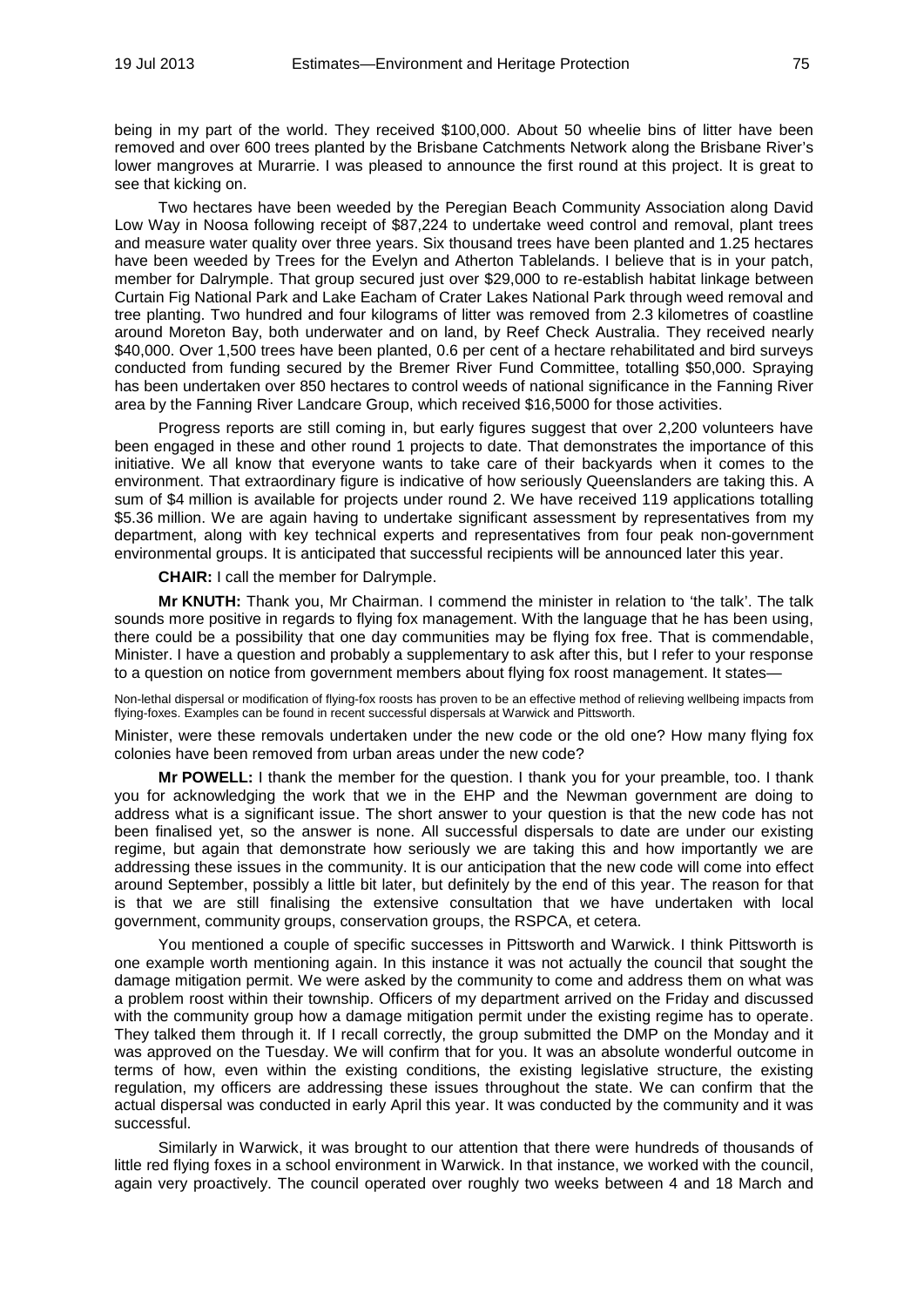again achieved a successful outcome. Again I point out to the member that was under the existing code under the existing regulation under the existing legislation. I anticipate that it will be even more beneficial to councils under the new system when that is implemented by the end of this year, as they will not even need to come to us for those approvals because they will have that as-of-right approval. I will stress, though, that community groups will still need to come to my department and ensure that they have the relevant legislative support and permits to undertake dispersals. Councils and community groups outside of designated urban areas can also come to us to seek a damage mitigation permit to relocate flying fox communities.

Member for Dalrymple, it shows that there has been a significant culture shift from the old DERM days to the new EHP days. We are putting people first, we are making speedier decisions and we are making it easier for councils and communities to address problem flying fox roosts in urban environments and elsewhere throughout the state.

**Mr KNUTH:** Minister, I want to ensure that I am not hoodwinked and you are not hoodwinked. I ask this question through the chair. I will read this article published two weeks ago in Charters Towers' *Northern Miner* in regards to the council. The headline reads 'Bat support queried'. I will table this article. Basically, this is a question. It states—

The Charters Towers Regional Council has questioned the degree to which the State Government is prepared to solve the bat problem.

Council planning and sustainable development director Ramon Jayo said the Government discussion paper on managing flying-fox roosts showed there were virtually no changes to the existing methods of management for councils.

Under the proposed requirements in the new Code of Practice, councils will still be limited to using "non-lethal deterrence methods of smoke, noise, light and foggers only"—

And other ways—

to manage the bats.

The article further states—

The management actions must immediately cease, and the Department of Environment and Heritage Protection (EHP) be immediately notified if flying-foxes appear to have been killed or injured.

Councils can only begin fogging or smoking flying foxes from roosting trees "prior to dusk 'fly-out' at a roost or when flying-foxes start returning to the roost from foraging activities, and continue for no longer than three consecutive hours per day ...

I could go on. They are saying that under this new code—and we must understand that it may be different with the code in the Cairns area where you have the bats concentrated in the middle—there are restrictions in trying to disperse flying foxes out of town.

**CHAIR:** Ask your question, please.

**Mr KNUTH:** Minister, I would like to ask a supplementary question to this, but my question is: do you believe that what you have put in place here in regards to non-lethal methods for removing flying foxes will get rid of the bats in Charters Towers, if the council applies this?

**Mr POWELL:** I thank the member for his question. Mr Chair, through you, I think he has answered the question: 'If the council applies for this'. What the member is referring to is a discussion paper that was put out to councils. There are a number of suggestions around a code of practice that we believe gives the rigorous legislative backing to a council under their as-of-right approval to relocate colonies within an urban environment. There were a number of questions and there are a number of suggestions that we put. We have received feedback from a range of councils throughout the state regarding the suggestions that we have put. We are currently considering that feedback. To suggest that there is a new code already is a bit premature. It is not there yet.

I can guarantee you that communities will get better results from this new code, whatever shape or form it takes, because they will be able to respond quicker. When a community such as Charters Towers—that, yes, has a permanent population of flying foxes at the moment—starts to see a sudden increase in the flying fox population or an environment where there are no flying foxes and a colony starts to establish, the council can take quicker and easier action before the colony reaches problem levels. That is what is really going to drive significant change within urban environments such as Charters Towers throughout the state.

I know of a colony in an area in Moreton Bay. Had the council had this as-of-right approval when 1,000 flying foxes turned up on the first night and 2,000 the second night, potentially it could have taken action immediately before the colony became something like 50,000. Similarly in Warwick,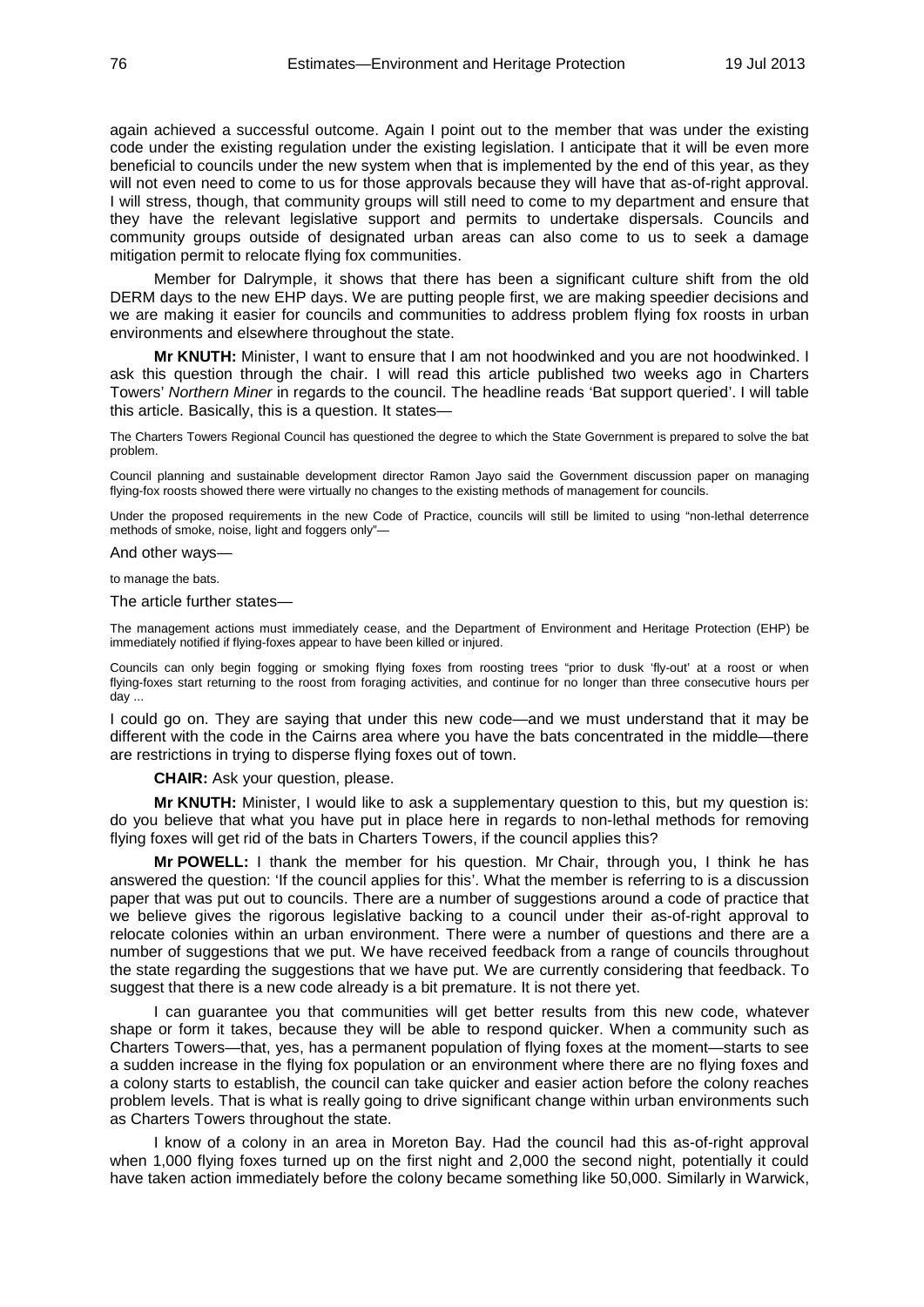when we saw the little red flying foxes coming in. There were millions in the end. By the time we got the approvals through the existing system, it meant that there were millions there and that is why it took a full two weeks to disperse the colony. Under this system, Warwick could have taken action as soon as the flying fox community started to take up residence adjacent to that school. That is the key component of this. As I have said, certainly councils in the north have provided feedback on that discussion paper and, as I have said, we are currently considering that feedback prior to finalising the new code of practice.

**Mr KNUTH:** That is good, Minister. Basically what the council is saying categorically is that, having regard to 10 years of experience, the traditional methods currently recommended simply have not worked. The councils says that simply rehashing the conditions stated on an approved damage mitigation permit and calling it a code of practice is not the answer. Minister, you can go to the council and discuss this. In my legislation I said that if councils are sympathetic to the flying foxes and they are not taking action and doing something, the government will step in and do it. Would you be prepared to work with me if the council is not doing its job and not meeting its responsibilities? Are you prepared to more or less accept that there must be further ways of relaxing the restrictions on the code, so that the council can get rid of those bats using whatever means are necessary?

**Mr POWELL:** I thank the member for Dalrymple for the question. I think it is important to note that we have here one instance where a council is claiming that non-lethal methods are not successful and yet I have just listed a whole range of sites where they have proved extremely successful—Warwick, Pittsworth, Bargara, Laidley and the list goes on. I will accept that your council has found it challenging, but that was under a previous department under the current legislation. As I have said, there has been a significant culture shift. With the new as-of-right approval I am confident that a good outcome can be achieved for places such as Charters Towers.

You ask what I will do if the council does not take action. I encourage the member and the community to do what a place like Pittsworth did. A community group can come to me. A resident from Yungaburra came to us and we have facilitated damage mitigation permit approvals. Those community groups and residents will not get an as-of-right approval as per a council because they need to demonstrate that they are fit and proper to undertake that damage mitigation permit. But as I have demonstrated in Pittsworth and in Yungaburra, we are willing to work with whoever it takes to ensure a successful outcome for those communities.

I want to confirm the timings of that Pittsworth approval. We received the application on 18 March. It was not quite the next day, but it was 22 March, when we approved it. That is still an extraordinarily fast turnaround. I acknowledge the hard work of the staff within EHP who not only went out on the ground but also considered the damage mitigation permit, approved it and assisted the community in achieving a successful outcome.

**Mr KNUTH:** Thank you very much. I reiterate that the talk sounds more positive. However, we must ensure that the permits are there for councils to remove the bats. I do not want to say they should do it by whatever means necessary, but obviously if it is restricted to morning and afternoon then it will be difficult to push those bats out 20 kilometres. We must be able to move the bats.

**CHAIR:** We have other questions to get through, member for Dalrymple. I call the member for South Brisbane.

**Ms TRAD:** Good evening, Minister, and good evening to your team. We are here again on another Friday night. Maybe one day they will trust you to come to estimates a little bit earlier.

**Mr POWELL:** Are you able to tweet the cricket scores while we go?

**Ms TRAD:** No, unfortunately I am not. In relation to your response to a previous question to a government member in relation to mine water releases and your government's responsibility in terms of administering the Environmental Protection Act, specifically environmental authorities, temporary emissions licences and temporary emissions permits, can you please advise the committee whether your department approved the release of millions of litres of mine water from Callide mine into the water system upstream from the Callide Dam which, I understand, is the drinking water supply of the Banana shire?

**Mr POWELL:** I thank the member for the question. I will endeavour to get the specifics around Callide as I answer the question. We have been completely transparent in terms of all of the work we have done around mine water releases, as I have said. We have made sure that you and your colleague the member for Rockhampton have been briefed on this matter. We have ensured that all of the documents related to the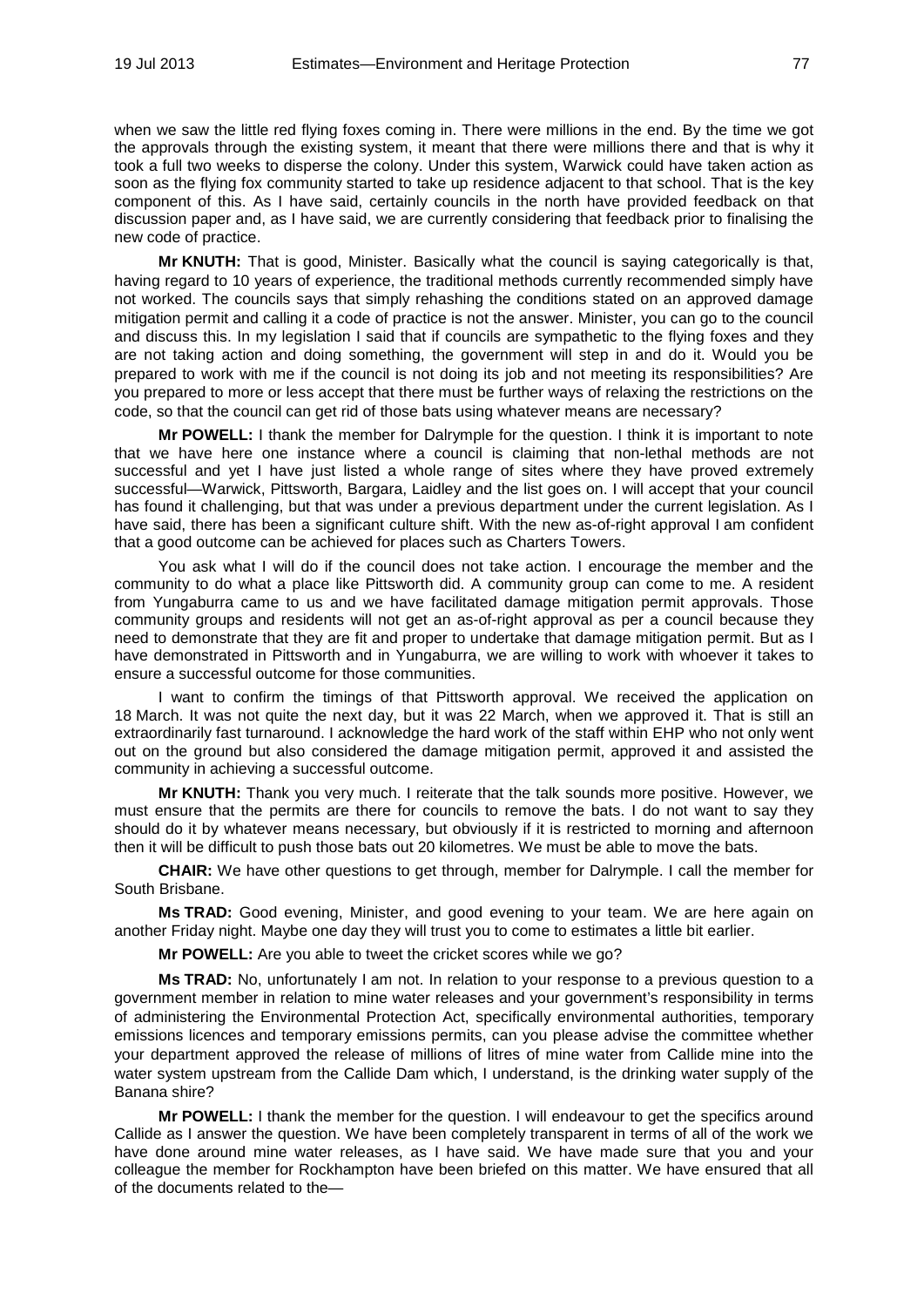**Ms TRAD:** Just generally, not on the Callide Dam—

**Mr POWELL:** I hear you.

**Ms TRAD:** For the benefit of the committee.

**Mr POWELL:** As I was saying, we also put all of the information up on the website as well. There were a number of unauthorised releases around the Fitzroy Basin and Bowen Basin. We have investigated those. I will ascertain and get back to you whether Callide was authorised or unauthorised.

I acknowledge the local council, Banana council, the LGAQ and AgForce have found that the information being up on the website has not been sufficient. What we are undertaking to do between now and the next wet seasons, which is coming very shortly, is set up an email subscription service so councils, particularly council officers who have an interest in water and water management, can subscribe to that service. Landholders and farmers can subscribe to that service. When our website is updated with that information that I was talking about they will receive an email regarding those updates so they can jump online and check it. The specifics around whether we approved that, I will get before we conclude this evening.

**Ms TRAD:** Minister, it was reported, based on the information put on your department's website, that over half a million litres of contaminated mine water from Callide mine entered the upstream water system going into the Callide Dam. This was a big story. This was a big issue and you are sitting here telling me that you do not know whether or not your department authorised it.

**Mr POWELL:** It is a big story, it is a big issue because members such as you, member for South Brisbane, beat it up into something that it was not. You have used the word 'contaminated'. Mine water is not contaminated. Let me go back to what I was talking about before.

**Ms TRAD:** No. Do not have a generic answer.

**Mr POWELL:** Because clearly, member for South Brisbane, you have not heard what I have said previously so it may need to be reiterated.

**CHAIR:** Let the minister answer the question.

**Ms TRAD:** I know that you are extending your protection to your government—

**CHAIR:** Let the minister answer the question.

**Ms TRAD:** All right. He is not answering the question. He is avoiding the question. He does not know whether or not his department approved a release of all this water.

**CHAIR:** Order, please.

**Ms TRAD:** It is outrageous.

**Mr POWELL:** Let me go back to what I was specifically saying. You used the word 'contaminated'—

**Ms TRAD:** Yes.

**Mr POWELL:**—and that is inflammatory. What I said before is that mine water conditions set very clearly the standards that are expected. They are scientific standards, they are Australian standards around what is contained in that water. To suggest that basically what is salty water is contaminated is not correct and it is—

**Ms TRAD:** Are you telling me there were no trace heavy metals in that water?

**Mr POWELL:** Within the standard—

**Ms TRAD:** Can you guarantee that there were no trace metals in that water?

**CHAIR:** Order! Do you want one question answered at a time? Let us deal with one question at a time then you can ask the next question, thank you very much, member.

**Mr POWELL:** As I have said, we expect each mine to ensure that the water that is being released is monitored and that it meets those standards. To make doubly sure, we have extra monitoring sites and we have invested in extra monitoring sites to address this issue of legacy water to make sure that the water in the systems meets those standards. What I have undertaken is to get back to you to be sure that I am giving you the correct information as to whether it was an authorised approval under an existing TEP, under an existing EA or under a TEL. I will get that information to you before we conclude this evening.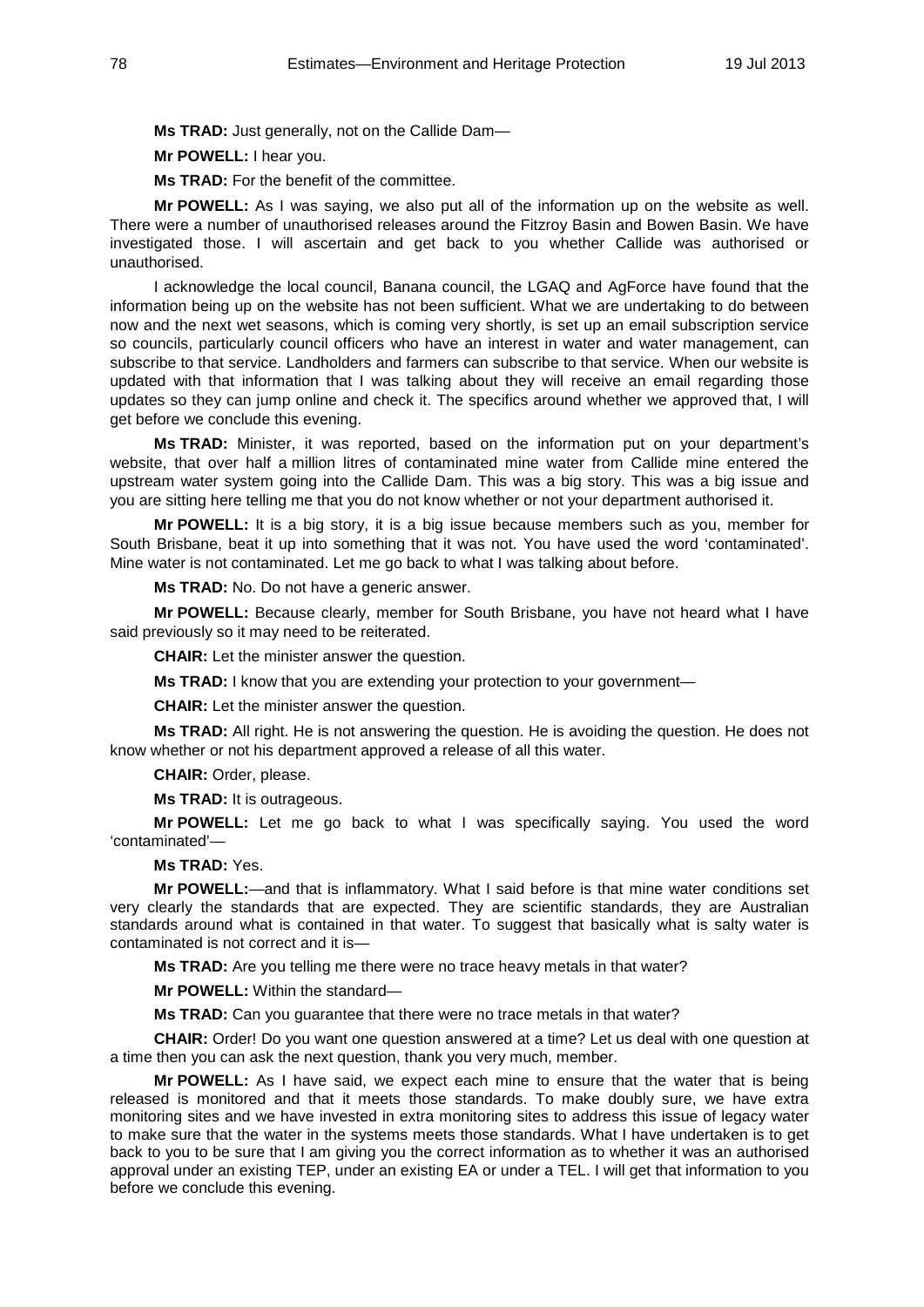**Ms TRAD:** Thank you, minister, I appreciate that. I will clarify a few more points in relation to the answer I am seeking. Yes, I want information in relation to whether it was a TEL or a TEP. I would like the total volume of water released and over the length of time, when the application was submitted and time it took to approve. That is just in relation to the response back to me.

**CHAIR:** That is a fairly detailed response. Minister, do you want to take that on notice?

**Ms TRAD:** I am very happy for the minister to take it on notice.

**Mr POWELL:** We will endeavour to get the information the member for South Brisbane has requested. If it is possible for me to do that before we conclude this evening I will. If I am unable to get the specifics I will ensure that we take it as a question on notice before we conclude this evening and I will make sure the member gets the information.

I want to be clear that the Newman government, I and the Deputy Premier have been completely and utterly transparent with this entire issue which is more than can be said for the previous government. The previous government somehow thinks that the instance of unauthorised mine water releases is something new. What I can tell you is that the number of unauthorised mine water releases in the last wet seasons was extraordinarily fewer than occurred under the previous Labor government. In one wet season alone there were more than 50 non-compliant mine water releases. Has the member for Rockhampton told his community that? Has the member for South Brisbane told the communities in the Fitzroy Basin that in one season alone under the previous Labor government there were more than 50 non-complaint water releases in that basin.

I can tell members that in the last wet seasons—as of 30 June 2013—there were 25 non-complaint mine water releases from 12 mine sites. That is 25 from 12 mine sites. These non-complaint releases are associated with breaches of conditions related to flow requirements or those water quality limits that I spoke of. Most of these occurred during high-stream flows, were small scale and did not adversely impact on the in-stream water quality. The majority of these potential compliance issues have been investigated and enforcement measures implemented. Others are currently being investigated with enforcement measures to be determined and undertaken in a timely manner.

Currently there are no coalmines releasing in the Fitzroy Basin. There is currently around 250,000 megalitres of legacy water in Fitzroy Basin coalmines as assessed by Gilbert and Sutherland. Those enforcement actions since 1 January that I spoke about include 24 penalty infringements notices issued regarding non-complaint mine water releases and three warning letters issued regarding non-complaint mine water releases, both of which occurred in the Fitzroy Basin.

I think members of the opposition need to be as completely transparent as we as a government have been over what occurred during their term in government. They did not address this issue. Because they did not address this issue, the number of non-complaint mine water releases in the Fitzroy Basin was far higher than in the last wet season. Might I add, the conditions in the last wet season were extreme compared to some of the previous wet seasons.

I believe—and the science backs it up—that the new approach is achieving the right outcomes for mines in terms of dealing with legacy water, for the environment in terms of its protection and for the people of the Fitzroy Basin when it comes to their drinking water standards.

**Ms TRAD:** Minister, thank you very much for your response. Just in relation to notification, did you notify the mayor of Banana shire that water was going into the catchments going into the Callide Dam which may in fact need treatment before Banana shire residents drank it?

**Mr POWELL:** Did I personally, no.

**Ms TRAD:** Did you personally advise the Deputy Premier that Callide Dam was releasing water?

**CHAIR:** How is this relevant?

**Ms TRAD:** Excuse me, Chair—

**CHAIR:** Excuse me.

**Ms TRAD:** No, can you—

**CHAIR:** Order!

**Ms TRAD:**—stop your biased chairing.

**CHAIR:** Order! How is this relevant to the—

**Ms TRAD:** It was about the notification process and the minister has talked about an email alert system that is a notification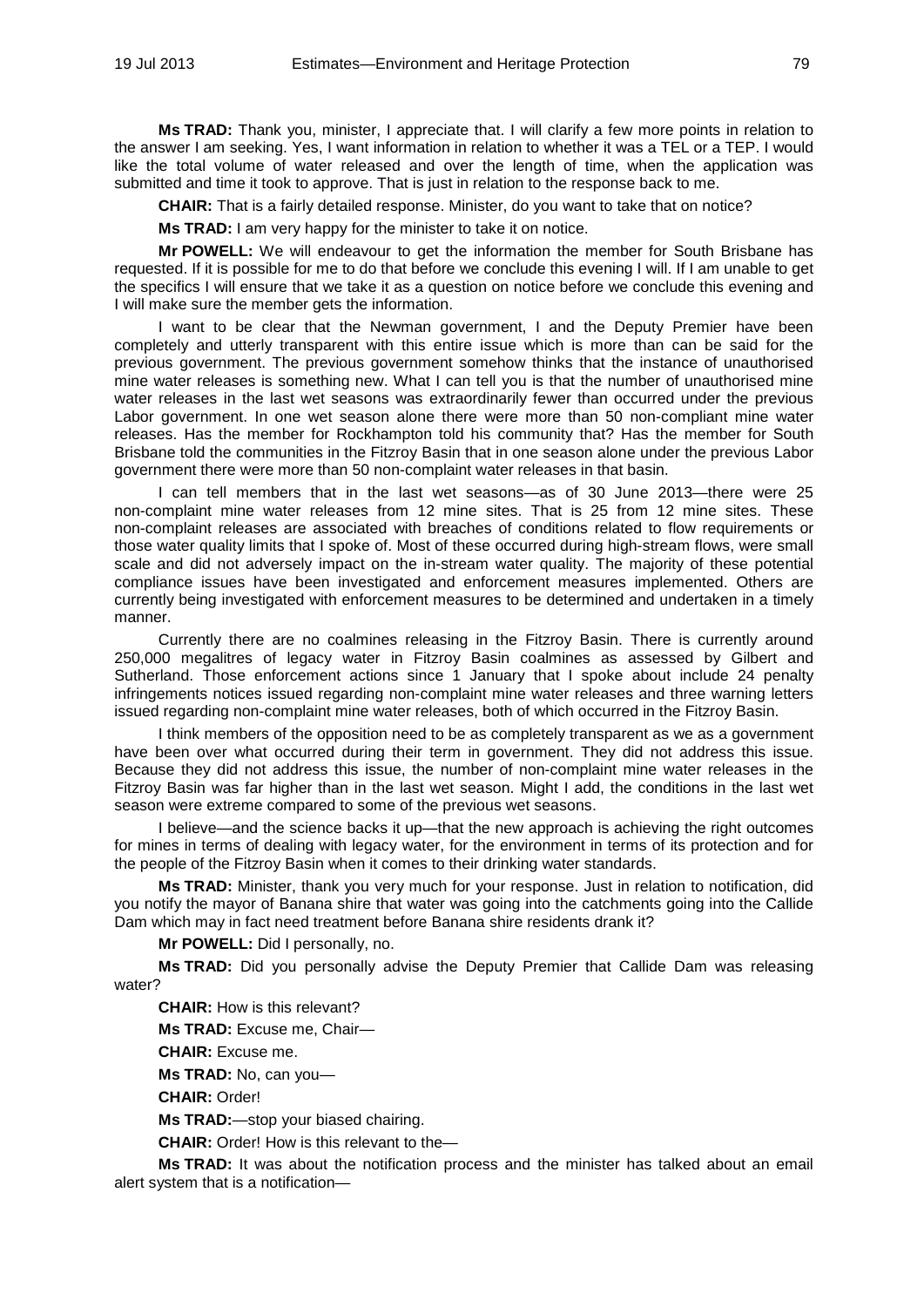**CHAIR:** How does that relate to the budgetary process?

**Ms TRAD:** I am responding to the minister's answers to some of these questions, Chair, and I am entitled to ask questions based on his responses to other questions.

**CHAIR:** There is no relevance in it.

**Ms TRAD:** No, there is relevance. Did you advise the Deputy Premier, Minister?

**Mr POWELL:** I will answer this briefly. The requirements to notify certain parties are set in the conditions for mines. That has been the longstanding practice, including under the member's own party when they were in government. As I have said, we are taking the extra step this coming wet season to ensure that those who have an interest are fully notified at the time of those releases which is something the previous government never even considered doing.

**Government committee members** interjected.

**Ms TRAD:** Chair, do you want to manage the commentary from the other side.

**CHAIR:** Order!

**Ms TRAD:** No, you are not doing that.

**CHAIR:** It would be a lot easier—

**Ms TRAD:** You are not doing that, are you? No.

**CHAIR:** It would be a lot easier if the commentary from this side also managed itself.

**Ms TRAD:** Well, you manage the commentary from that side.

**CHAIR:** I will.

**Ms TRAD:** No, you are not.

**CHAIR:** We will have some order. Excuse me, you are being recalcitrant now, aren't you? Thank you very much.

**Ms TRAD:** And you are being very intimidatory.

**CHAIR:** Have you finished, Minister?

**Mr POWELL:** I was going to say, as part of that we are setting up an email subscription service, as I discussed, so interested parties, including those that manage the water in the Banana Shire Council, can access that information. As I said, it was there already. It was available on the website. That information is available on the website and it is updated regularly. We are completely and utterly transparent and any suggestion we are not is false and misleading.

**Ms TRAD:** Many organisations and retailers have subscription notification processes. Is that how it works? So you just get a subscription to it? With Facebook, for example, you get an email alert. You will get an email alert when mine water is being released into water systems, is that how it works?

**Mr POWELL:** I believe, member for South Brisbane, that it is as simple as that. Again, my question would be: if it is that simple, why didn't the Labor Party do it when they were in charge for 20 years?

## **Ms TRAD:** Minister—

**Mr POWELL:** They are perhaps technologically challenged, as we know, from their inability to manage our Health payroll system and a few other things, so the idea of setting up an email subscription system—

**Mr BYRNE:** How is this relevant?

**Ms TRAD:** Don't worry. Let the bias chairing continue. Minister, just in relation to that email subscription, I seem to recall that many of the mayors have said that this is simply not enough, that having a one-on-one conversation at the time that approvals are being considered is a much better way of alerting responsible authorities who treat drinking supply water that mine water releases are occurring in their community.

**Mr POWELL:** Member for South Brisbane, again, I find this hypocritical given that under your government none of this was even considered. It is under a range of tools that interested parties have, and will now be added to, that they will be notified when mine releases occur. It is in conditions of environmental authorities, it is in conditions of TEPs and it is in conditions of TELs to notify relevant parties. That information is put on a website, and we are adding the additional aspect of an email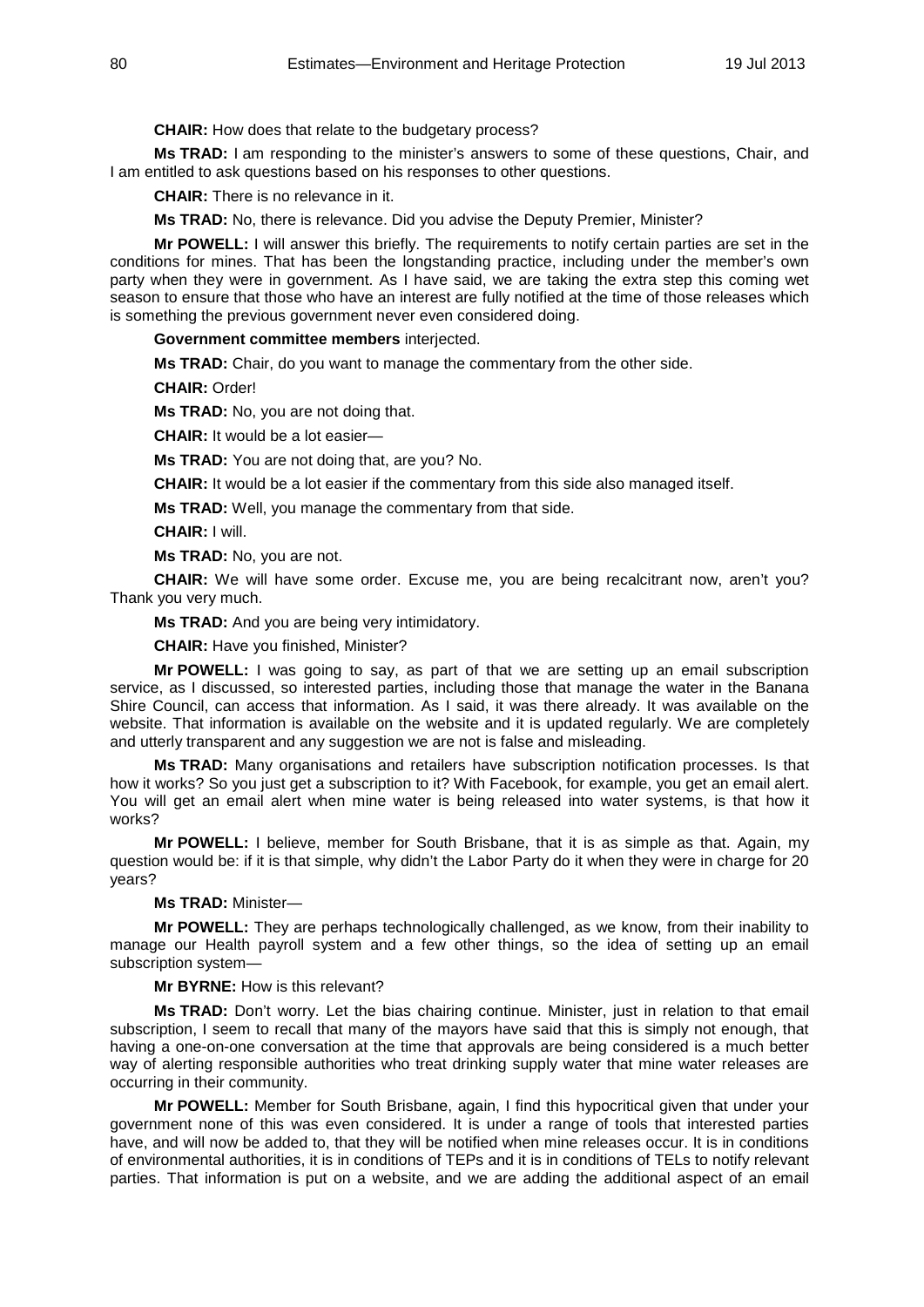subscription to make doubly sure that interested parties receive the information they need. In many instances the mines themselves have a working relationship with councils downstream from their discharge points, and they, too, make significant efforts to notify the relevant councils.

**Ms TRAD:** Minister, mayors have said that this approach is insufficient. While we are talking about the website, Minister, can you advise the committee where Professor Barry Hart's report has gone? It used to be on the Fitzroy water website and it is now no longer there.

**Mr POWELL:** It is actually a website maintained by the Department of Natural Resources and Mines. So I suspect the member probably should have directed that question to the Minister for Natural Resources and Mines.

**Ms TRAD:** Okay. You have some sort of lead responsibility in relation to this issue. So do you know where the report has gone? Is it on your website?

**Mr POWELL:** I think I have answered the question, Chair.

**CHAIR:** So you have another question?

**Ms TRAD:** I have lots of questions, Chair. Minister, you referred before to the Gilbert and Sutherland report quite extensively. The report on page 12 details the fact that at the time of writing the report the complete set of the data was not available. Minister, given that this report did not have all of the complete data analyses and sampling information, wouldn't you think it prudent for Gilbert and Sutherland to go back and revisit the evaluation based on all of the data rather than some of the data?

**Mr POWELL:** I thank the member for the question. She is accurate in her reflection of page 12 of the report. But we are talking about an independent company that stake their professional credibility on their ability to make an assessment on the data that they have and on the data that they are awaiting. What I will point out is that, as part of the executive summary of the same report, they state—

Review of the monitoring information to date indicates:

1. Mine operators' managed releases within all required regulatory flow and water quality limits; and—

again, I talked about the flow and the water quality limits—

2. There were no measured effects on salinity levels from downstream of Isaac/Connors confluence.

**Ms TRAD:** Yes, I understand that, Minister. I have read the report. My question is: don't you think it would be prudent to have an evaluation based on all of the collection samples, all of the data, all of the analysis and not just some of it?

**Mr POWELL:** Like all scientific approaches, it is a case of continuous improvement. We will continue to ensure that data is made available to bodies such as Gilbert and Sutherland, as it will be made available to the members opposite, as it will be made available to the councils in question, as it will be made available to Queenslanders more broadly.

**CHAIR:** Minister, I might ask a question now. Can you outline the achievements and the upcoming projects for Queensland's new Heritage Council?

**Mr POWELL:** Thank you very much, Mr Chair. It is very exciting to be not only the environment minister but also the heritage minister. I acknowledge that it is the first time in quite a lot of years that there is a minister with a portfolio responsibility that includes heritage.

One of the first things that we did was we ensured that the Queensland Heritage Council underwent a process of refreshment and renewal in 2012. We have some really exciting new members appointed and that is great to see. They cover the length and the breadth of the state and they cover a whole range of groups. I know the member for Maryborough is very happy that one of her local councillors, George Seymour, has a position on that council. George has a very great passion for heritage buildings and I guess being a councillor representing Maryborough you have to. Is there anything in Maryborough not heritage listed or that does not have heritage value? So it is rather appropriate. But we also have a cane grower from up the member for Whitsunday's way and have also recently appointed a mine electrician out at Mount Isa which is just superb. Of course John Cotter continues his role—this time as the deputy chair.

**CHAIR:** Great man.

**Mr POWELL:** Yes, a great man. He represents the rural and regional aspect. So we really have a great feel and flavour to the Queensland Heritage Council. The new Heritage Council members, with the exception of the one from Mount Isa, commenced on 1 January, again under the leadership of Professor Peter Coaldrake.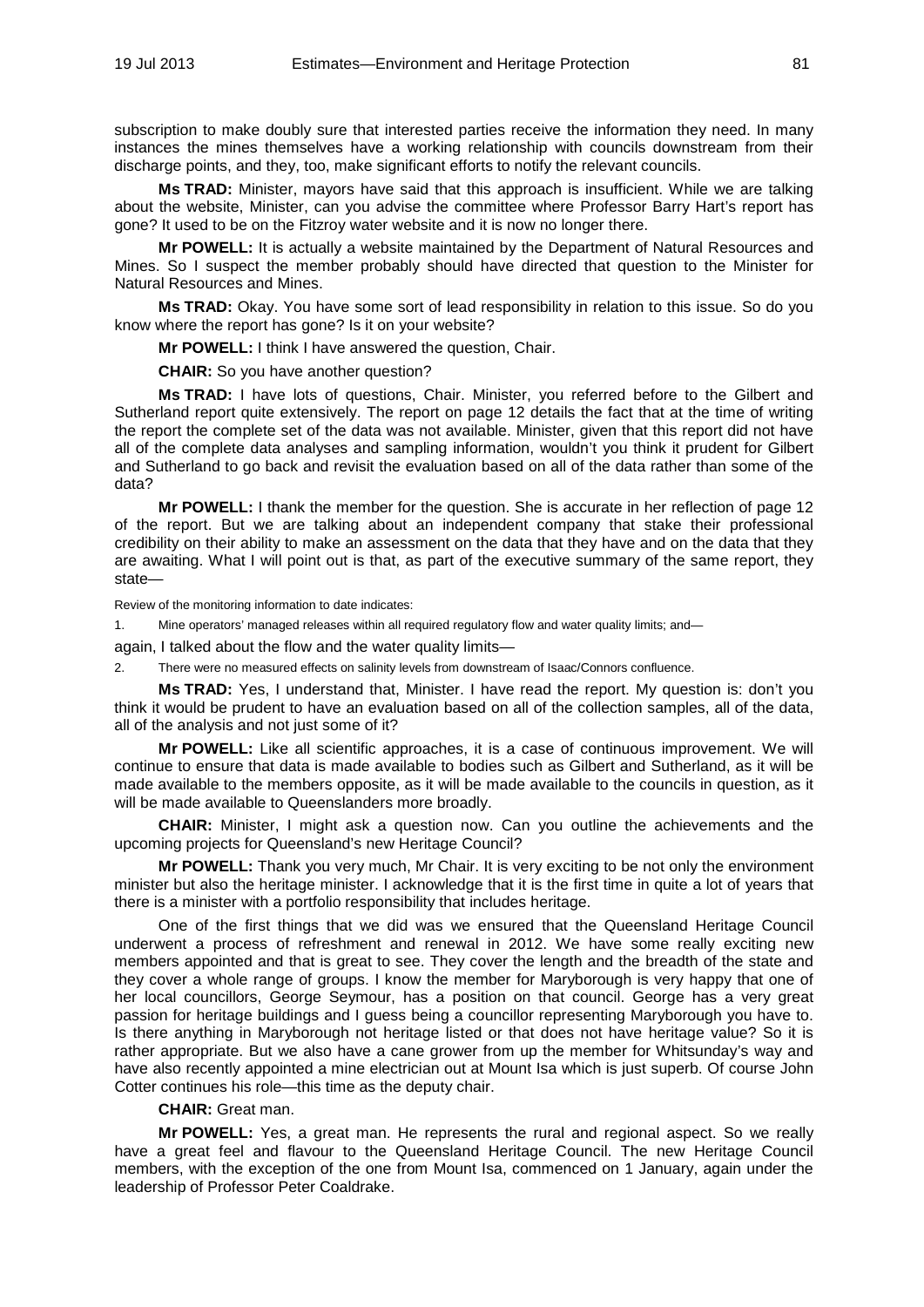The council continues to be very active. Major recent events include the Australian Heritage Week celebrations that occurred during 13 to 21 April. I think there were some of those celebrations up your way again, member for Maryborough. I do not know what it is about Maryborough! It also had involvement in the National Trust of Queensland Heritage Festival. The council has been energetic in its engagement with local governments and has visited both Maryborough and Ipswich so far. I do not know if the member for Lockyer got into that Ipswich meeting, but maybe next time we will have to extend him an invitation. It supports both the Brisbane Open House and the Maryborough Open House and both these events have had huge success. This year the Heritage Council is also supporting the Toowoomba Open House.

The Heritage Council will continue to assist my department with two important initiatives this year. The first is the review of the Queensland Heritage Strategy, which is planned for release during Australian Heritage Week next year. The strategy explains the importance of Queensland's cultural heritage and its contribution to our identity. It outlines how our heritage is managed. It identifies the main issues of concern and establishes five key directions. Each key direction is supported by a number of priorities and actions and, while there has been significant progress since the strategy was released, there is now an opportunity for the strategy to respond to the government's new priorities.

The second important initiative is to investigate funding opportunities. One of the key messages I get every time I visit a heritage property is the dollars.

**CHAIR:** Show us the money.

**Mr POWELL:** There is no question about it. Owning and maintaining a heritage facility, a heritage property, takes money. We saw a great initiative again in Maryborough, if I may. The house of the author of *Mary Poppins* has now been converted into a shop, but clearly the expense and money that has been put into that property is extraordinary. So the Queensland Heritage Council is investigating funding opportunities. It is looking at identifying appropriate financial incentives or promoting a culture of corporate philanthropy. So they are key aspects that the council is looking at.

The economic value of our heritage should be understood, and the ad hoc approach taken in the past to fund its conservation has shown not to work effectively in the long term. So now is the opportunity to ensure that we realise the full economic, environmental and social benefits of Queensland's heritage.

There is a range of other successes particularly from the past year. The Heritage Register came into being with the commencement of the act back in 1992 and it identifies the important value that these places hold for us. This year 19 new state heritage places have been entered into the register, bringing the total number to 1,665. These new places are located across the state from the westernmost corner of the state, north to Charter Towers and to Cardwell, to Bundaberg and the South Burnett region, as well as in Brisbane's CBD.

EHP has also fulfilled its statutory role in processing 32 heritage applications which were ultimately decided by the council. Substantial updates in 15 existing entries in the Heritage Register have also been agreed to between the owners and the council this year. So there is work going on around the state. I commend the work of Professor Peter Coaldrake, I commend the work of the council members and I commend the work of the Queensland Heritage Council.

**CHAIR:** Thank you, Minister. I call the member for Maryborough.

**Mrs MADDERN:** Minister, can you please outline the government's new approach to managing dingoes on Fraser Island?

**Mr POWELL:** I certainly can, and I thank the member for her question and for her interest in this matter, probably second only to the member for Hervey Bay, I imagine—

**Mrs MADDERN:** Definitely second to the member for Hervey Bay!

**Mr POWELL:**—who is a very active participant in the conversations we have around dingo management on Fraser Island. It was my pleasure with my ministerial colleague Minister Steve Dickson, the Minister for National Parks, Recreation, Sport and Racing, to recently release the Fraser Island Dingo Conservation and Risk Management Strategy. It really does provide a new direction for dingo management on the island.

The dingo is an iconic and sometimes dangerous native animal, and I think that is a message that we need to make very clear each and every time. The suggestion that these are domesticated animals is not true. If you go to the United States and go into Yellowstone National Park, you do not take the wolves for granted. If you go to Africa, you do not treat the lions with contempt. You need to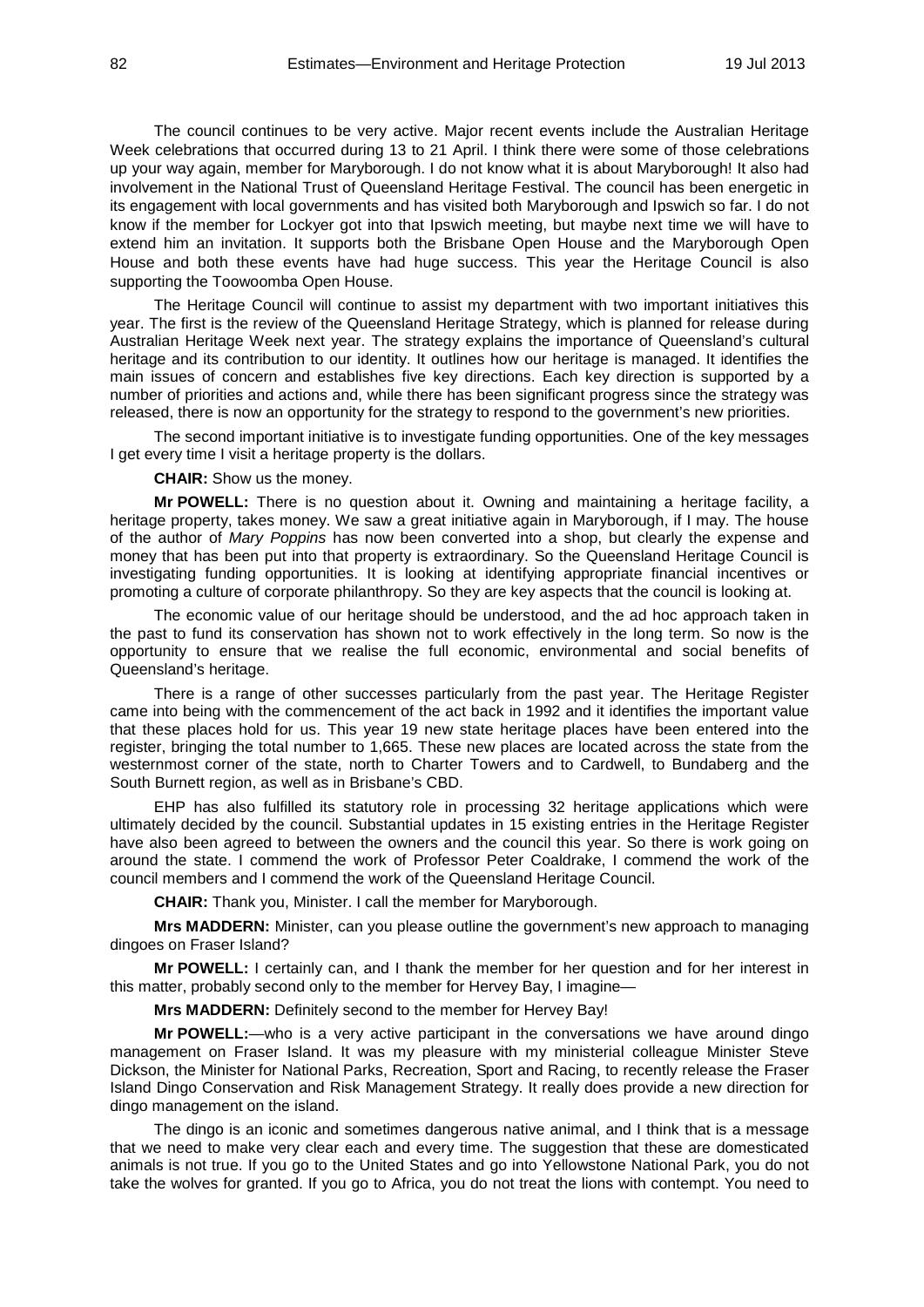take these matters seriously. The same goes for the dingo on Fraser Island. But it is important that we also manage the conservation and the welfare of wild dingoes on Fraser Island. It is a complex and challenging job.

Conserving wild dingoes, ensuring their welfare and safeguarding people are three important outcomes of that new strategy that I mentioned. Importantly it is drawing again on independent scientific research and review. So one of the commitments we made in opposition was to undertake an independent scientific peer review of the dingo strategy. We enlisted Ecosure to undertake that review. Then we appointed an external review steering committee, chaired by eminent Professor Hugh Possingham from the University of Queensland's School of Biological Sciences.

Ecosure's job was to ensure that a scientific assessment and evaluation of the previous strategy was undertaken and that it provided recommendations around improving visitor safety, dingo welfare and maintaining a sustainable wild dingo population on the island. The public was afforded fantastic opportunities to participate in that, and I know Ecosure received a wide range of responses. Based on the recommendations from the independent and scientific review, this new strategy retained some of the actions of the previous strategy but includes improvements and innovations to that management approach. Strategies have also been written in plain English, which is a big step forward, and we have taken the step of also adding in a number of graphics so that it is easily understood and gives a short summary of the science behind the dingo management.

The focus is on four main objectives. The first is to ensure the conservation of a sustainable dingo population on Fraser Island. I think we would all agree that is important. It is certainly one of the reasons tourists go to the island. I will never forget when I was there with my son. He turned 10 and decided that it was part of his manhood initiation that I should take my father, father-in-law and son over to the island. We spent the first night up in one of the enclosed camping areas but the second night down on the beach. We cooked up a feed of sausages and down trotted a dingo. It was fantastic to see but it was also important that my son was educated in what to do in that instance.

The second objective is to reduce the adverse animal welfare impacts on the dingo. The third and, as I said, this is where my son comes into it—is to minimise the risk posed to people by dingoes on Fraser Island, and the fourth is to provide people on Fraser Island with a safe, enjoyable opportunity to see these dingoes. These objectives have been achieved through programs on risk intervention, communication and education, research, and evaluation and review. I would like to point out the research and evaluation aspects. I think it is the first time that we have really acknowledged the need to, again, invest in rigorous science around understanding that dingo population and how we need to interact with it.

A couple of things we also announced was around the welfare of dingoes. Some of these were implemented immediately upon receiving Ecosure's report. In particular, the practice of hazing of dingoes was suspended and dingoes weighing less than around 10 kilos will now not be targeted for ear tagging. There was considerable feedback from conservation groups in particular on those aspects.

We have also announced an additional set of actions to be delivered around the new strategy. Minister Dickson announced \$350,000 for a new dingo fence at Cathedral Beach which was well received by the lessees up there at Cathedral Beach. There will also be \$84,000 invested in new and renewed dingo safety signage. The number of rangers on the island during peak school holiday periods and long weekends will be increased. I think that is a very sensible outcome. Efforts in delivering dingo safety information and education will be enhanced, including the development of new materials and diversified modern methods of delivery. That is a project my department is working on, and we have put some money on the table to achieve that.

There is a pilot Friends of Parks program where campground hosts who work and live on site will help visitors to understand and adopt dingo safe approaches. Again, that is a great merger of two election commitments: the Friends of Parks initiative and our commitment to the dingo strategy. As I said, my department is investing \$50,000 towards the development of a science based research program to ensure that the future decisions regarding the welfare and management of dingos are based on that scientific evidence.

In conclusion, while the government remains dedicated to achieving the best outcomes for dingo management, the ultimate success of this new strategy relies on a commitment by all parties to deliver on a future where wild dingos and humans can co-exist in harmony on Fraser Island.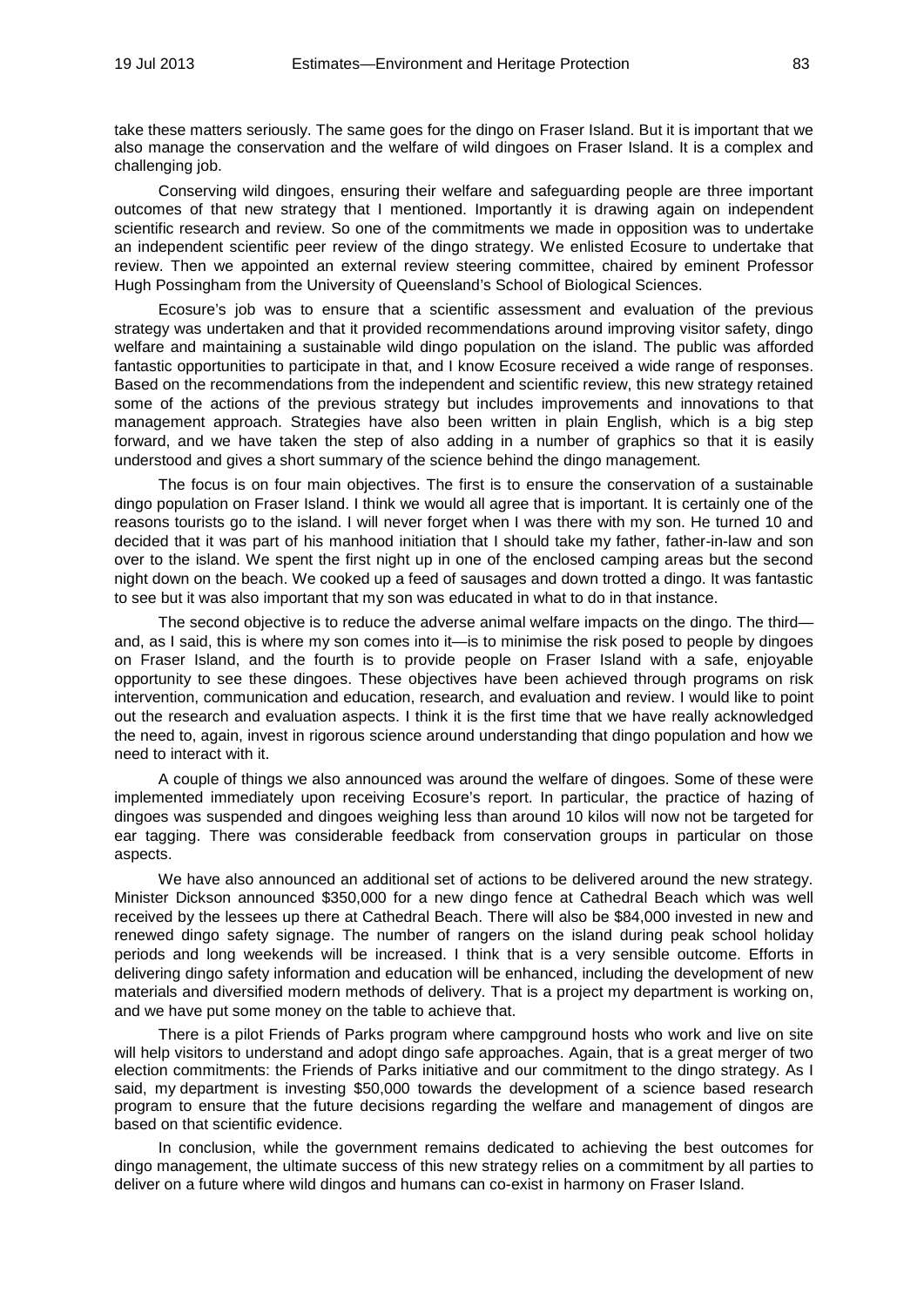**Mr COX:** Minister, unfortunately some members on both sides of government and the local member himself were unable to attend, but we paid a recent visit to Dalby to look at the CSG industry firsthand so we could talk to all stakeholders. While I do not believe this was raised as an issue by anyone in particular, I would like to ask you to outline what steps the government has taken to ensure strong regulation of the Queensland CSG industry?

**Mr POWELL:** I heard good reports of your committee's visit to the Surat Basin. I hope it was very educational. It was freezing? I can understand how cold it must have been for you Northern Queenslanders. You have to come down here a bit more often and experience cooler climes. I commend the committee on taking that option of getting out in the gas fields and experiencing them. I encourage Queenslanders in general to do that. Many, if not all, of the companies would welcome the involvement of their communities and would actively encourage them to come out and see it for themselves. Having said that, we are committed to ensuring the CSG industry is well regulated. Their activities must be carried out to high environmental standards to safeguard our environment, particularly our land and water resources. Potential impacts on underground water resources are being anticipated and managed—and I think you would have seen that in your trip out there—and the rights of water users protected, and that is important as well.

It has been a real pleasure of mine to see that the department has been able to produce a new CSG water management policy. At this point I have to commend the work undertaken by not only my officers, but also the GasFields Commission. They did an outstanding job in ensuring the views of all the disparate stakeholders in the Surat Basin in particular were considered when preparing that new water management policy. That water policy emphasises and encourages management solutions that achieve beneficial purposes to protect the environment but also to maximise the use of the water as a valuable resource. We have the benefit of a significant piece of scientific work, and I keep using that word 'science'. We are making our decisions based on science. We have the underground water impact report prepared by the Queensland Water Commission. It has established responsibilities for petroleum tenure holders and will ensure measures and programs are in place to respond to impacts on underground water. That is a piece of work that should have started far sooner under the previous government. I am pleased it is here now because it certainly gives us a lot more confidence.

You asked about our rigorous scrutiny of the industry. I mentioned that we have invested \$3.7 million towards CSG regulation. We certainly enforce stringent environmental conditions. The effectiveness of environmental conditions and control is continually monitored and changes implemented as required. In accordance with our annual compliance plan for last year, we undertook 131 proactive compliance inspections. That encompassed both the CSG activities in the basins themselves as well as the LNG activities occurring in Gladstone and in the pipelines in between. We do that in concert with the Department of Natural Resources and Mines' CSG Engagement and Compliance Plan 2013. Again, I stress not only are we doing it based on science, not only are we being proactive but we are also working in partnership with our sister departments.

We have also recently released our regulatory strategy that has been designed to assist industry to improve its compliance practices. In accordance with the strategy, the department has set clear expectations around acceptable standards of environmental performance for the industry. Information has also been published to assist the industry to better understand its responsibilities in achieving those good environmental practices and to give operators every opportunity to know what they need to know to meet their obligations. Those industry members—like in any industry—who choose not to comply with their obligations will find that the department will be consistent in taking prompt and strong enforcement action. The Department of Environment and Heritage Protection will also continue to fulfil its commitment to maintain a high level of transparency around that regulation of the CSG industry. A wide range of information, as in the mine instance, is also available on our website including, might I add, full copies of the environmental authorities for the CSG-LNG industry. The public also has the opportunity to provide feedback on high-risk, site-specific environmental authority applications and this information is taken into consideration by my department during the assessment process. I commend again the member for getting out there and having a look. I look forward to receiving any other feedback he or other members of the committee might have garnered from that trip.

**Mr COX:** Sure, although you have it covered by the sounds of it.

**Mr TROUT:** I would like to also commend you on the job you are doing for Environment and Heritage Protection. Can you outline the action that the government is taking to manage crocodiles in North Queensland and the Mary River?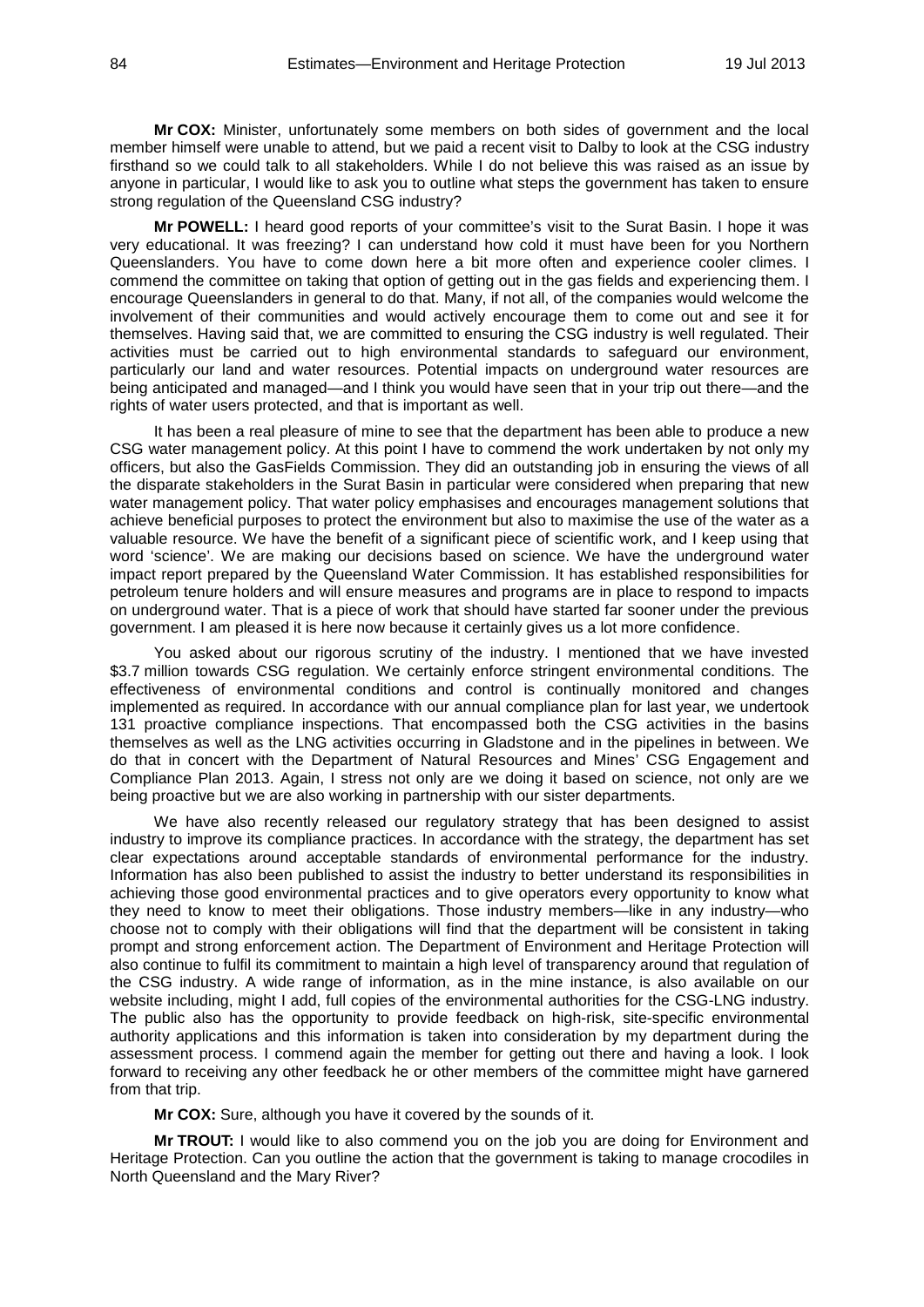**Mr POWELL:** Why am I not surprised that the member for Barron River is asking a question about crocodile management? I think he was only just pipped at the post by the member for Maryborough. I must admit at the outset that it baffles me that we can capture and remove some 16 crocodiles from North Queensland but one jolly crocodile that has now morphed into two in the Mary River continue to elude our rangers. Perhaps they are a bit less timid up in the north.

At the outset I acknowledge the member because he has taken a personal interest and an interest on behalf of his constituents in an effective crocodile management policy for Far North Queensland but specifically for Cairns. I commend you on the work you have done, member for Barron River. Again, we made an election commitment around introducing a new policy when it comes to crocodile management—and I guess it is consistent with our approaches around wildlife management in particular—and that is to readdress the balance of the health, safety and wellbeing of our human population with our, and my personal, ongoing responsibilities around the conservation of protected species and native species. We have dedicated \$1.46 million in 2013-14 in addition to the \$1½ million previously committed over four years from 2012-13. This funding will implement that crocodile management policy consistent with the Northern Territory's successful three-tiered approach. We have rolled out crocodile management plans and pilot programs—and I stress pilot programs—for Cairns, Townsville, Hinchinbrook and Cassowary Coast. These pilot areas—and it might be important to point this out for the members for Whitsunday and Rockhampton—were selected on the basis that they experience a higher proportion of potential crocodile-human interaction than other habitats. That is not to say that we do not have plans in place for those other areas; we continue to undertake work in both Mackay and Rockhampton. However, we selected those four local government areas because of that high incidence of interaction between humans and crocodiles. They are living documents and they are available on our website. They are currently being actioned under a phased approach that will see the plans continue to evolve as the policy is put in place. As I said, since coming to office we have removed 16, but in the last financial year there were 13. Seven of those have been since March this year in the Cairns and Cassowary Coast regional council areas as part of that phased implementation. So any suggestions that we are not taking this seriously or we are not delivering are just not true.

While no natural waterway can be entirely risk free, under the pilot program, areas are managed for exclusion in which the aim is to prevent crocodiles from entering an area so that the level of risk is low enough to recommend safe swimming and water activities. To date there has only been one and that is in the Townsville plan, upstream from the Aplins Weir. That is in the dry season only at this stage, but we are monitoring it to see if there is potential across the year. Zero tolerance is the second tier. That is where efforts are made to significantly reduce the risk of attack by removing any crocodiles that enter, for example, around boat ramps and marinas in risk areas, and the third area is removal of crocodiles anywhere if the animal exhibits unprovoked aggressive behaviour towards humans. We are seeking partnerships for public education and communication, and this is important. In each of those four instances each council raised the importance of an ongoing education and awareness program. We are really kicking that into second gear now. We are modernising it, too; we are bringing it into the current century. We are using things such as YouTube clips and mobile device applications to communicate information. Importantly—and again I acknowledge the efforts of the member for Barron River in this—recently we extended the zero tolerance zone for the Cairns council area to include the Barron River and Ellis Beach, but the delivery of that is beyond the abilities of my department. So we are looking at an innovative partnership with the private sector, with potentially zoos, farms or any interested party—a conservation group, if they are suitably qualified and experienced, could apply for that as well—to undertake work in that Cairns area. An invitation to offer will shortly be provided.

The other good news is to oversee this work alongside the scientific and technical committee that has been longstanding. We have set up a new North Queensland community advisory group on crocodile management. It was great to sit around that table the other day with council members, representatives of the industry and my officers as well. I do not know, member for Barron River, but I would suggest that it was a very positive meeting with some great outcomes.

**Mr TROUT:** A hundred per cent! It was the first time a minister has ever listened; that is what they said.

**Mr POWELL:** I thank the member for those comments. Whilst that work continues to be phased in, wildlife rangers remain vigilant in responding to circumstances. As I said, that goes across the state and includes the Mary River. I have to pull up the member for Maryborough for a moment if the chair will allow me. There were suggestions from some of her constituents whom I met today at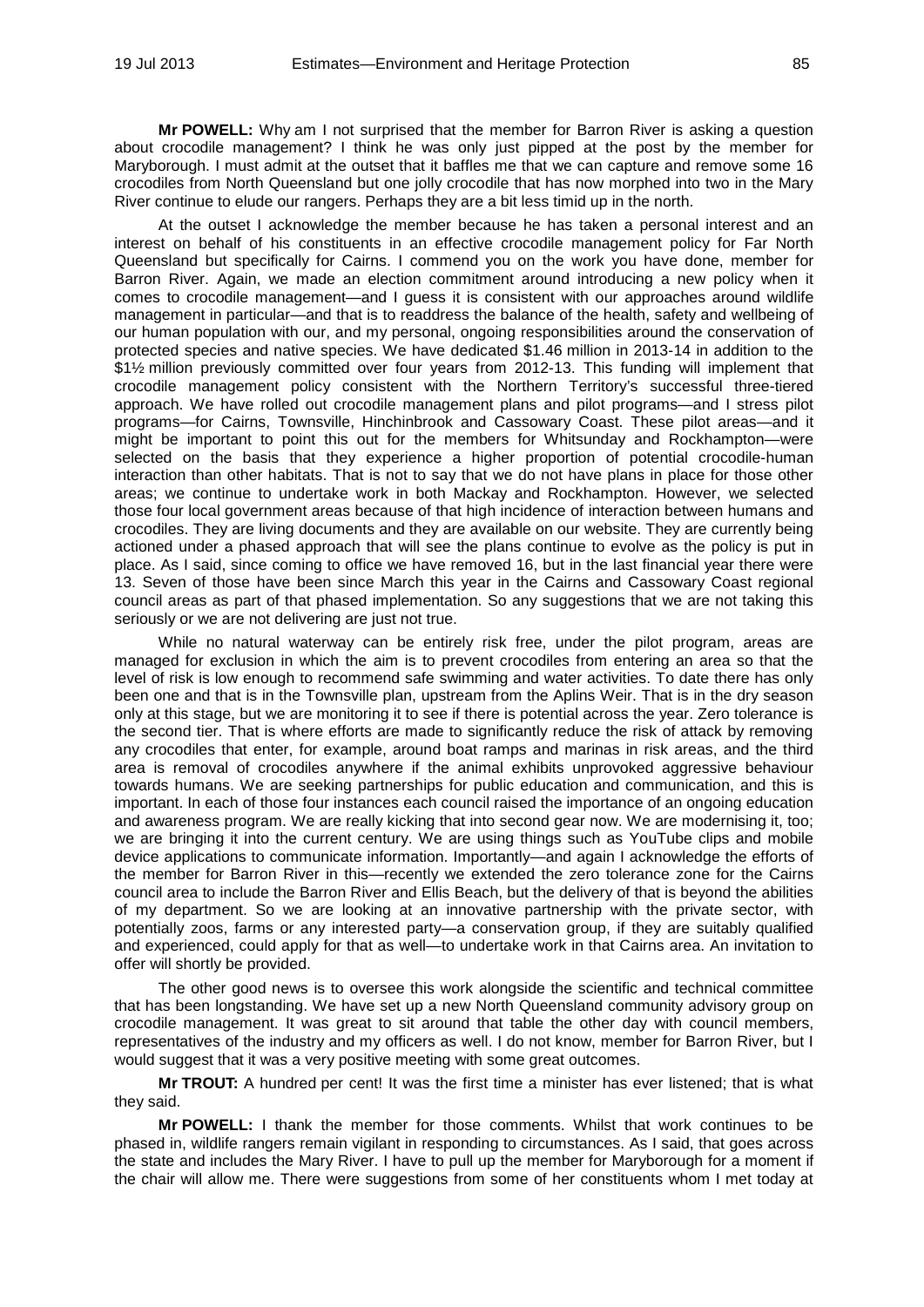another activity. They were actually excited about this. Please do not take this seriously, Deputy Director-General, but we joked about the fact that they might actually be feeding these crocodiles to keep them there, which is why they will not take the bait in our traps and therefore then be removed. It was purely in jest; there was no seriousness behind it. We will endeavour to remove those crocodiles from the Mary River.

I will outline a couple of other key aspects about our crocodile program. Ten new rangers have been employed and they are based in Townsville, Innisfail and Cairns. That increased capacity means that for the first time ever there is a crocodile team working on weekends in North Queensland. That is demonstrating how committed we are to this. As I said, we are also developing our partnership with those councils. Cairns has received \$20,000 to evaluate if there are areas that can be excluded so that they can become exclusion zones, and I trust Cairns City Council is undertaking that work. We have also given Cassowary, Hinchinbrook and Townsville \$80,000, \$80,000 and \$40,000 respectively to improve the surveillance and awareness of crocodile management within these local government areas, particularly around things like stinger nets in those swimming zones.

In conclusion, one of the other key partnerships that we have as part of this new approach is with Surf Life Saving Queensland. It is great to have a rep of that body on our North Queensland group. We offered them a grant of \$40,000 which has gone towards purchasing two new IRBs so that when carnivals are held there can be supervision of their nippers in particular, which is a great outcome. I look forward to ongoing work in North Queensland, in southern Queensland and in Central Queensland around our crocodile management—and also in Mackay-Whitsunday.

**Mr COSTIGAN:** We certainly do have plenty of crocodiles, koalas, dingos and dolphins in Mackay and Whitsunday. My question is in relation to something dear to me and many others no doubt, and that is the Great Barrier Reef. What progress has the government made in addressing the recommendations made by UNESCO regarding the protection of the reef?

**Mr POWELL:** I thank the member for the question. I know that this is very near and dear to his heart. What is the term you use for your part of the world? You use many words, so I am—

**Mr COSTIGAN:** This happens when you are the member for paradise, Minister.

**Mr POWELL:** Apparently. I would question that; I would say it is the Sunshine Coast hinterland. We digress. There is no doubt that the Great Barrier Reef is an extraordinary jewel in the crown of our state—not only our state but also the nation and the world. I want to assure all members, the Queensland community, the Australian community and the international community that we remain committed to its management and its protection. Any suggestion otherwise is just false and misleading. It is also hysterical, to be honest.

The Queensland government has made very good progress in addressing the UNESCO World Heritage Committee's recommendations. We are doing that in partnership with the federal government. The great news is that that was actually acknowledged in the most recent decision of the UNESCO World Heritage Committee when it met in Cambodia just recently. We continue to work with the Australian government around the Great Barrier Reef strategic assessment and the reef plan, for which the progress to date was welcomed, as I said. The Queensland government is committed to protecting the outstanding universal values of the reef. The science is telling us that catchment water quality is the major contributing factor to the decline in the reef.

I will pause there. The recommendations from UNESCO and some of the hysteria we are hearing from extreme green groups would have Queenslanders and the international community think that it is port development and shipping that are the major challenges for the reef. They are not. There is no scientific evidence to support that. All of the science—by the Australian Institute of Marine Science, by the Great Barrier Reef Marine Park Authority; by any scientists—continues to show that the major threats to the reef are, in fact, extreme weather events, sediment and the crown-of-thorns. They make up more than 80 per cent of the challenges for the reef—80 per cent. Any conservation group, any extreme green group or any individual who wants to acquaint themselves with the reef needs to acquaint themselves particularly with the Australian Institute of Marine Science report, because it sets it straight.

In addition to addressing those specific conditions, I will list a few other things we are doing. There is \$35 million annually spent on the reef. My department makes a significant contribution towards this—around \$10 million. I recently met with my federal ministerial colleague, the new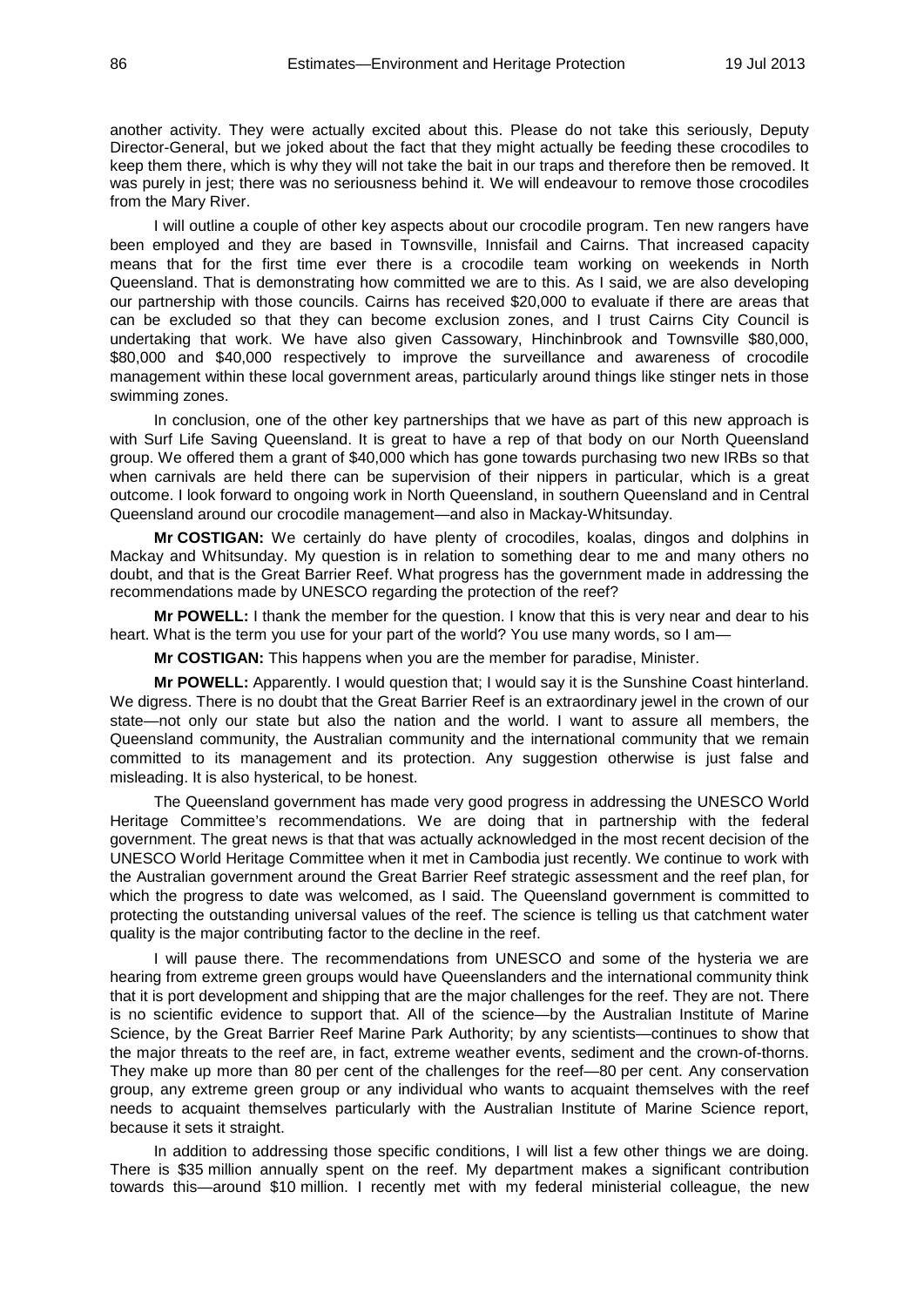Minister for the Environment, the Hon. Mark Butler. We endorsed the reef plan 2013. This is a five-year plan that sets the targets for water quality in the reef. They are ambitious targets, around sediment in particular, but you have to set those targets.

On the same day we also released the third reef report card. One of the issues we had with UNESCO was that they require us to submit a state party report some six months before they actually debate it. So it had to be submitted late last year, if I recall correctly. We were a bit frustrated that the federal government had dragged the chain when it came to releasing the second report card, because we knew what the second report card would say: that working with farmers in particular in an extension way is producing significant results. That second report card came out. Fortunately, UNESCO gave us an opportunity to address the committee, and the significant progress we are making was acknowledged.

The third report card showed, again, that the long-term trend is positive, particularly around the work we are doing with the agricultural industries. Unfortunately, the third report was for 2011. Queenslanders will know that 2011 was the year of Cyclone Yasi. As I said before, the biggest impact on the reef continues to be extreme weather events, and the report card from 2011 shows that, because we see what Cyclone Yasi did to it—not only the direct impact on the reef but also in terms of the substantial amounts of water that flowed out to the reef from the rainfall.

I will outline a couple of other things we are doing. We are investing \$4 million over two years to get the Gladstone Healthy Harbour Partnership going. That includes \$1 million in start-up costs and \$1½ million over the next two years in operational funding. That is to set up the comprehensive monitoring program, largely using a lot of monitoring that is already going on there, and, importantly, publishing a water quality report card similar to what we get in South-East Queensland. The member for Lockyer in particular would know of the ecosystem report card we get each year. It is graded A to F. It is easy to understand. We are going to give the Gladstone community the same certainty. That is being overseen by an independent scientific panel.

We are working with the agricultural industries, particularly the cane and grazing industries, and we are doing it through voluntary best management practice programs. We are doing it by working together. We are not hitting the farmers; we are working with them. We are working alongside them. We have nearly \$5.5 million committed to cattle and cane best management practice development and an extra \$4 million for related reef catchment agricultural extension projects.

To address the World Heritage Committee's concerns about port development, we have prepared a draft Great Barrier Reef Ports Strategy. The full report will be out in the near future. That draft report has limited the impact of port development on the reef. The government has committed to restricting significant port development within and adjacent to the Great Barrier Reef World Heritage area to existing port limits until 2022.

I conclude by also pointing out that we have addressed the crazy plans the previous Bligh government had for Abbot Point—a multicargo facility that would have seen tens of millions of tonnes of dredge spoil produced. Our much more environmentally responsible and economically responsible plan will see that reduced to some three million. I think that is the proposal that is currently sitting before my federal colleague. We take this very seriously—clearly more seriously than the previous Labor government, given that crazy plan they had for Abbot Point.

**Mrs MADDERN:** Minister, this is a little outside my patch, but not too far. Can you please outline the work this government has done to monitor and improve water quality in Gladstone harbour?

**Mr POWELL:** It is only a little bit out of your patch! It is still a great place to visit. I continue to be amazed every time I visit Gladstone. It is such a thriving port but it still has such a fantastic environment, both socially and environmentally.

As I started to mention, we are doing a number of things around Gladstone harbour. Following on from a number of floods but including the 2013 flood, my department, with the assistance of DSITIA, continues to monitor the impact of floods on water quality in Gladstone. These monitoring reports are available on our website.

Following concerns raised by commercial fishers over the health of fish in Gladstone waterways, the Queensland government undertook the Gladstone Harbour Integrated Aquatic Investigation Program. This program's finding shows that no single cause could be determined or identified for all fish health issues and that seafood available through retail outlets is from regulated and wide-ranging sources and continues to be safe to purchase and eat. It is anticipated that the final report will be released on my department's website later this month. Again, it is completely open, completely transparent and based on science.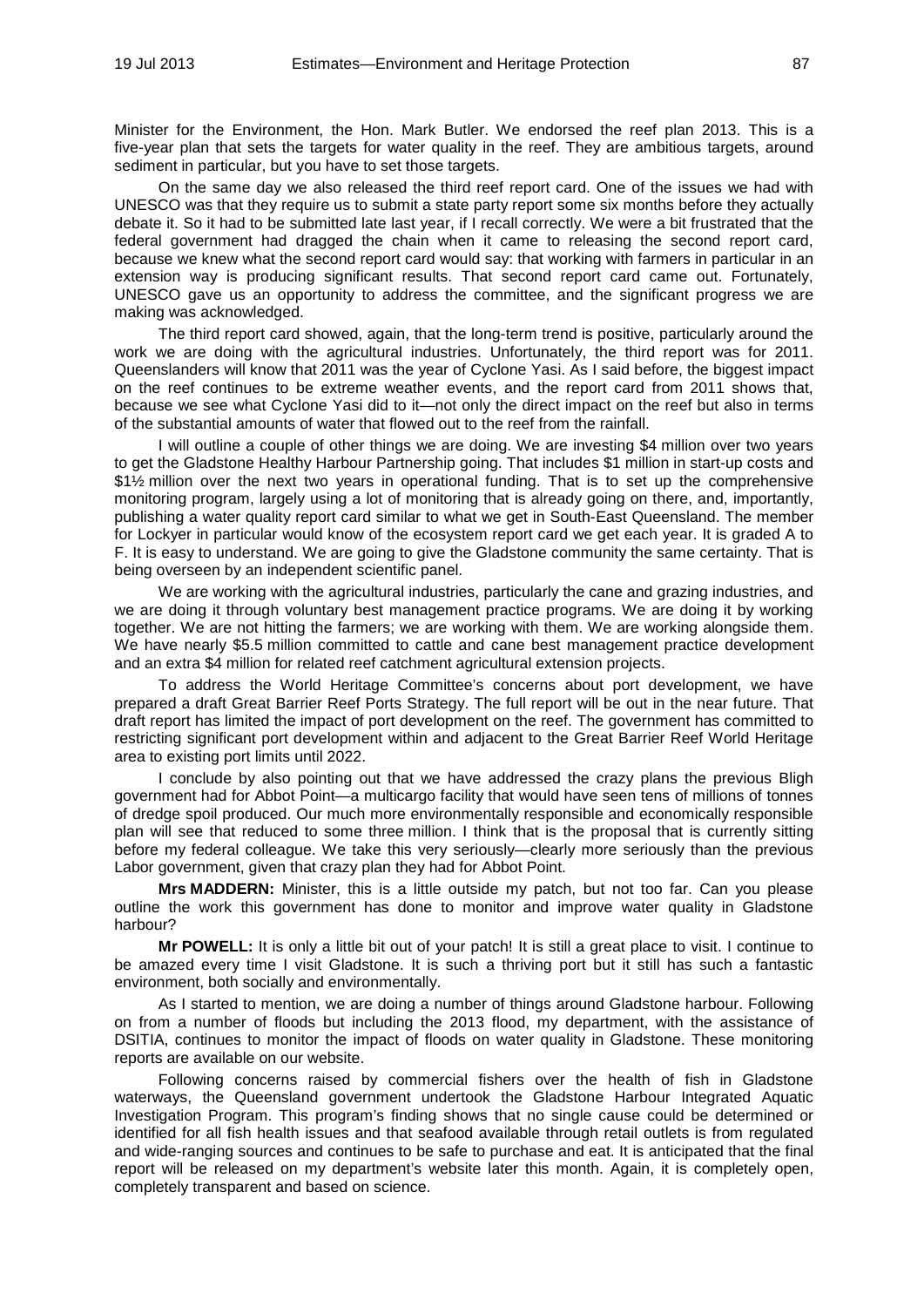Looking to the future, I mentioned that we have invested \$4 million to kick-start the Gladstone Healthy Harbour Partnership. I think it is really important that people understand that this is potentially the most monitored harbour in the world. There is so much monitoring going on. Unfortunately, a lot of it is actually duplicated and it becomes confusing. It is potentially confusing to a scientist, it is definitely confusing to an MP and it is very confusing not only to the people of Gladstone but also to the people of Queensland and those overseas.

So what we want to do is remove that duplication, ensure data quality, ensure transparency and improve that information sharing and target so that not only can we inform Queenslanders of what is going on in Gladstone harbour but also, if remedial action is required, we can target it in the same way we do here in South-East Queensland. Our ecosystem report card each year tells us where we need to focus our attention. It tells us which river systems are failing or which river systems have gone backwards. It can assist in telling us why. Therefore, we can focus our funding on those projects. Similarly, the partnership will use that report card methodology so that the Gladstone community, the Queensland community and the international community can have confidence in that scientific data and we can focus our attention on where it is most needed.

Beyond gaining that greater efficiency and effectiveness from our collective monitoring and reporting systems, there is a need for everyone in the Gladstone community to feel that they can place their trust in the organisations and institutions that do the testing and the reporting. This is the primary job in the Gladstone Healthy Harbour Partnership. It is why we have set up an independent scientific body to oversee that work. We will endeavour, every step of the way, to ensure the Gladstone community is confident in the water quality in their harbour and the surrounding catchment and that we are taking appropriate action where it is needed.

**CHAIR:** I call the member for South Brisbane. I remind the member that the hearing is about the Service Delivery Statement.

**Ms TRAD:** I do not need reminding, Chair. I refer the minister to page 10 of the SDS which outlines the work by his agency on changes to the EIS requirements. I also refer to page 1 of the social impact assessment guidelines that were only just released this week by the Deputy Premier. It sets out on page 1 that the Department of Environment and Heritage Protection has worked with the Coordinator-General on developing these guidelines. Minister, at page 5 of these guidelines it states that for projects proceeding under the Environmental Protection Act your department delegate cannot set conditions relating to social impacts and can only draw issues to the attention of the office of the Coordinator-General. For social impact conditions on the same page it states—

Emphasis will be given to direct impacts assessed as having a high probability and significant to severe consequence or impact.

Minister, why are only high-risk impacts now being considered in these guidelines?

**Mr POWELL:** What the member is alluding to has been the case for many, many years. The Environmental Protection Act does not give my delegates a head of power to assess social impacts. That is addressed under the State Development and Public Works Organisation Act, which is administered by the Deputy Premier and implemented and approved by the Coordinator-General. The social impact assessment report that the member is referring to is accurate. At best, we can refer social impact suggestions to the Coordinator-General for his consideration.

Having said that, the environmental impact statements related to projects that are approved under the Environmental Protection Act will continue to be applied rigorously. The environmental assessment process will continue to be applied rigorously. I have great confidence that the new streamlined system will produce good outcomes for the businesses in less red tape and less cost but great outcomes for the environment in terms of the continuing high environmental standards that we have.

**Ms TRAD:** Minister, appendix 4 of these guidelines actually outlines that proponents will not need to act on a minor social impact or a significant social impact unless it is likely to occur. These significant social impacts are defined as medium-term recoverable changes to social characteristics and values of the communities of interest.

**CHAIR:** Excuse me, member for South Brisbane. The minister has just explained that that is under the Deputy Premier's portfolio.

**Ms TRAD:** No, he talked about the powers under the EPA.

**CHAIR:** You are asking questions about things that are released by the Deputy Premier.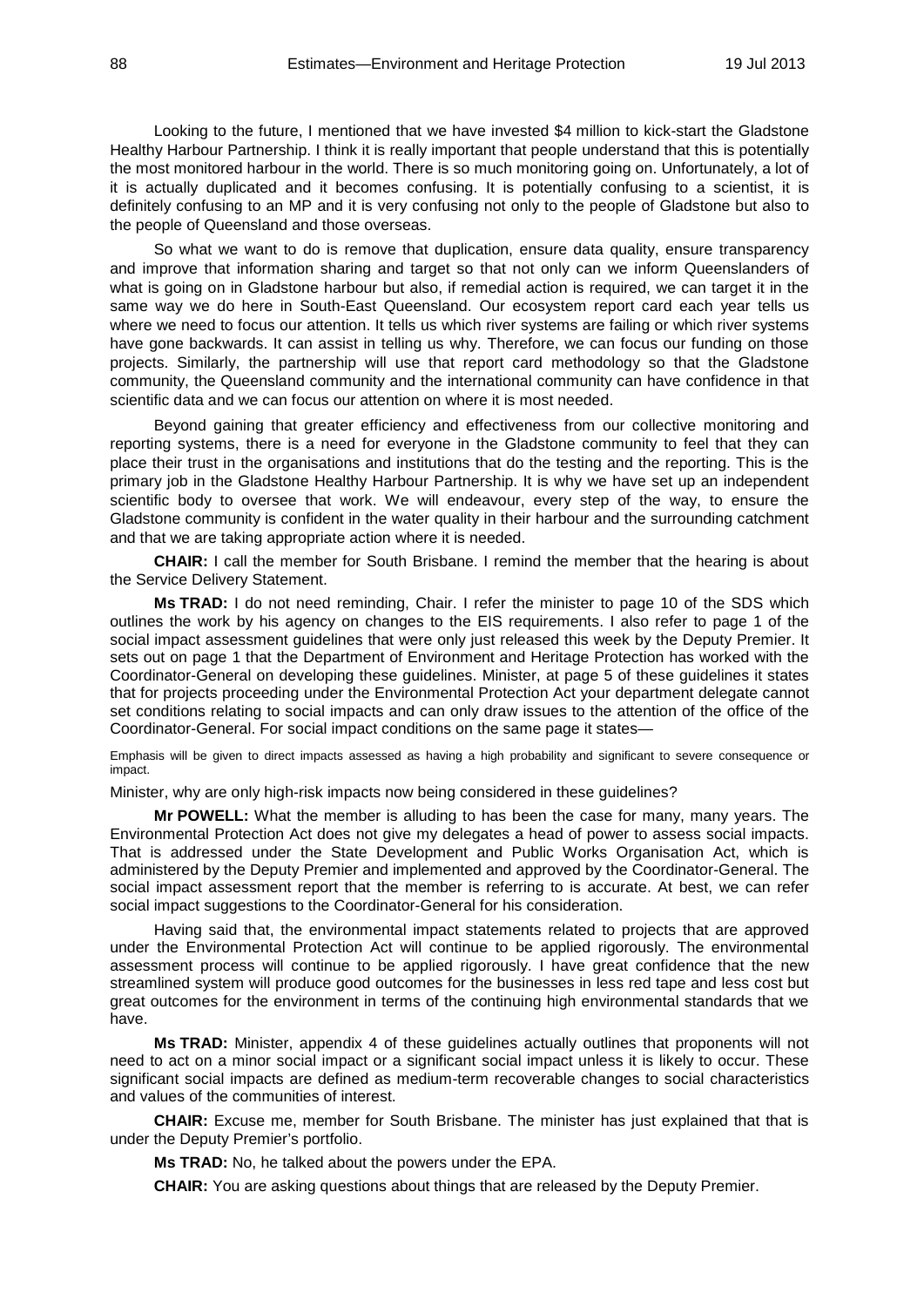**Ms TRAD:** The Department of Environment and Heritage Protection has responsibilities under the EPA in relation to social impact assessment.

**Mr POWELL:** No, I do not.

**Ms TRAD:** Yes, you do.

**Mr POWELL:** I have just said that I do not. My delegates cannot make assessments on social impact because there is no head of power under the Environmental Protection Act. That sits under the SDPWO Act, which is administered by the Deputy Premier. The member for South Brisbane has to direct her questions to the Deputy Premier.

**Ms TRAD:** Unfortunately, the Deputy Premier chose to release that news at the end of his estimates appearance to avoid questions on it. Minister, I now refer you to your response to question on notice No. 8 and your statement in that response that the Department of State Development, Infrastructure and Planning now has assessment responsibility for high-impact developments that involve earthworks that could damage wetlands of high ecological significance in catchments of the Great Barrier Reef. You said in the response that previously that responsibility resided with the Department of Environment and Heritage Protection. Minister, are you advising that under the new SARA arrangements your department plays no role in the assessment of projects of this nature that represent very significant environmental consequences?

**Mr POWELL:** I thank the member for the question. The answer is, no, my officers continue to play a role in those assessments, and the member or other members of the opposition may have had an opportunity to ask the Deputy Premier questions about the new SARA system and the single state planning policy. What we have done is consolidated all of the state's interests when it comes to state planning policies into one single state planning policy and that is now being assessed through a single referral agency that is housed within the Deputy Premier's portfolio. Having said that, where technical advice is required on impacts pertinent to other legislation, including the legislation that sits under my agency, that advice will be provided. There is literally a panel of technical experts that sit within my department who will be assisting the SARA delegate—the director-general of State Development, Infrastructure and Planning—in making those assessments. So we will continue to have an active role in ensuring that the environment is protected.

I need to make clear that that new process will not diminish the level of protection for these important Great Barrier Reef wetlands that you spoke about, as the assessable development triggers have not changed. There is still a trigger, and the Great Barrier Reef wetlands are defined as matters of state environmental significance under the proposed state planning policy. The new state planning policy requires that any development that may significantly impact on matters of state environmental significance, including the Great Barrier Reef wetlands, is to be avoided or, where that is not possible, they are to be mitigated and any residual impact offset. Upon commencement of the government's new state planning policies, a high level of protection will be afforded to these wetlands that the member referred to and all other matters of state environmental significance, and my officers will continue to assist the Deputy Premier's department in making those assessments.

**Ms TRAD:** Thank you, Minister. I am trying to get sense, I think, of whether or not there has been any change in terms of the responsibilities of your agency in relation to some of these assessments. Is your agency a concurrent agency in terms of setting conditions around these assessments, or do you merely play an advisory role under the now SARA arrangements?

**Mr POWELL:** The simple answer is a technical advisory role to the new SARA.

**Ms TRAD:** Okay. So has that changed?

**Mr POWELL:** Yes.

**Ms TRAD:** So previously you were a concurrent agency—

**Mr POWELL:** That is correct.

**Ms TRAD:**—setting conditions around assessments and EISs and now the department plays a technically advisory role?

**Mr POWELL:** No. I need to be clear.

**Ms TRAD:** Please do.

**Mr POWELL:** We are talking about assessments under the Sustainable Planning Act and not under the Environmental Protection Act and the EIS process—you used the term EIS there—unless it is an EIS of a project being considered under the SDPWO Act, in which case it is still the Deputy Premier. We are no longer a concurrence agency; we provide technical advice to SARA. I cannot make it any clearer than that.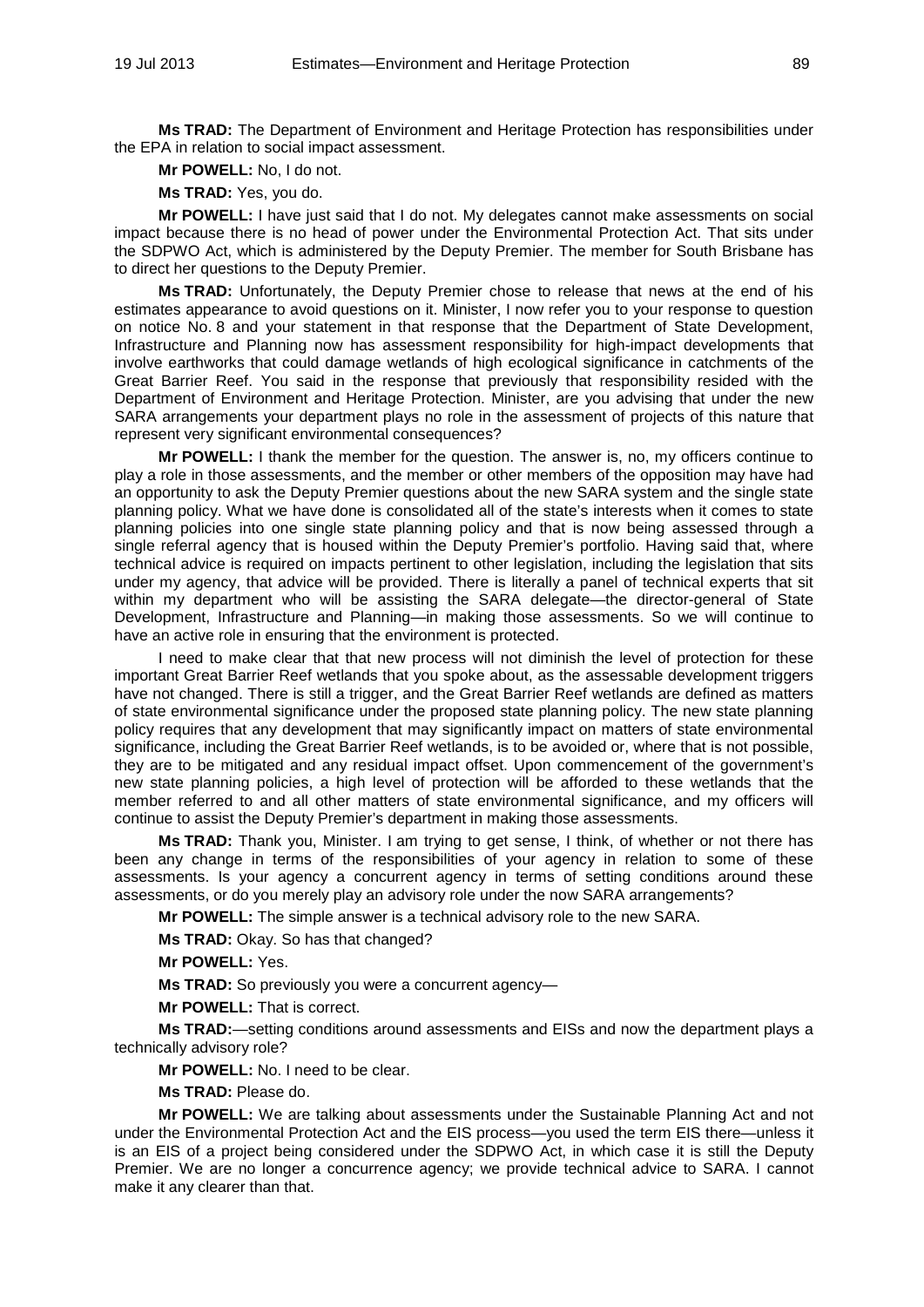**Ms TRAD:** No, I appreciate that.

**Mr POWELL:** For any other questions around the operation of SARA, I encourage the member to direct her questions to the Deputy Premier.

**Ms TRAD:** I am trying, as you can appreciate, to gauge what your responsibilities are in terms of not only your statutory responsibilities but also your department's responsibilities in relation to this new arrangement. I am sure you can appreciate that there are answers that you can provide in relation to that.

**Mr POWELL:** And I believe I have.

**Ms TRAD:** You have, yes; thank you very much. The Deputy Premier earlier this week advised that the Sustainable Planning Act would be heavily amended and that a new act would be brought in. Are you part of that review of the Sustainable Planning Act, Minister?

**Mr POWELL:** Of course.

**Ms TRAD:** Okay. So do you envisage that the Department of Environment and Heritage Protection will continue to be a concurrent agency in that?

**Mr POWELL:** No, I have just explained that we are not a concurrent agency. Under the new SARA—

**Ms TRAD:** Well, under the Sustainable Planning Act?

**Mr POWELL:**—we provide technical advice.

**Ms TRAD:** Okay. So you have gone from setting conditions to merely advising?

**Mr POWELL:** I cannot make it any clearer than what I have said. Again, if she wants a detailed explanation of how SARA is going to operate, I can provide it. But the reality is it sits under the Deputy Premier's portfolio and I believe these questions should be directed to him.

**Ms TRAD:** Minister, just in relation to your earlier comments and the figures contained in the SDS in relation to job losses, you mentioned previously that it was 30 full-time effective positions that would go in this coming financial year. I think, Minister, you made reference to the fact that this was a small number. While I appreciate that 30 might seem small compared to 14,000, that is 30 Queensland families who will not have a breadwinner—

**CHAIR:** Do you have a question?

**Ms TRAD:** Yes, I do actually, Chair, so if you could just stop butting in that would be really appreciated.

**CHAIR:** Use appropriate parliamentary language.

**Ms TRAD:** So, Minister, just in relation to the 30 positions, the three per cent, is that an efficiency dividend or is that just a cut?

**Mr POWELL:** I thank the member for the question. I am happy to reiterate what I said before. With regard to the 30 positions, I acknowledge that behind each of those positions is an individual and a family. Anyone who suggests that losing staff is an enjoyable process or that there are not challenges involved has clearly not been involved in that process themselves.

**Ms TRAD:** I did not suggest that, Minister.

**Mr POWELL:** So to suggest that I do not have empathy—and I think that is what the member was trying to allude to—is just callous. I again reiterate that what we are seeing is a new business-as-normal approach for the Newman government. Business as normal no longer means nine per cent public sector growth. Business as normal means looking at how you do business, what business you do, should you be doing that business, are there other ways to do it, are there better ways to do it, are there cheaper ways to do it, are there other parties that could do it? All of this is in the Commission of Audit and as the Minister for Environment and Heritage Protection I have a responsibility to look at everything we do.

Can I give you just one example. As we look at green tape and as we look at reducing the amount of paperwork that not only industry has to fill in but that my officers have to review, we make savings—savings in time, savings in approvals, savings in dollars—and that produces an outcome. Many of those outcomes mean that we can invest more dollars in practical, on-the-ground conservation outcomes. Many of them mean that we can continue to invest heavily in our front-line service delivery. So we will be looking at that and we have started a renewal committee within our own department to look at what we do and why we do it and how we do it to see if we could do it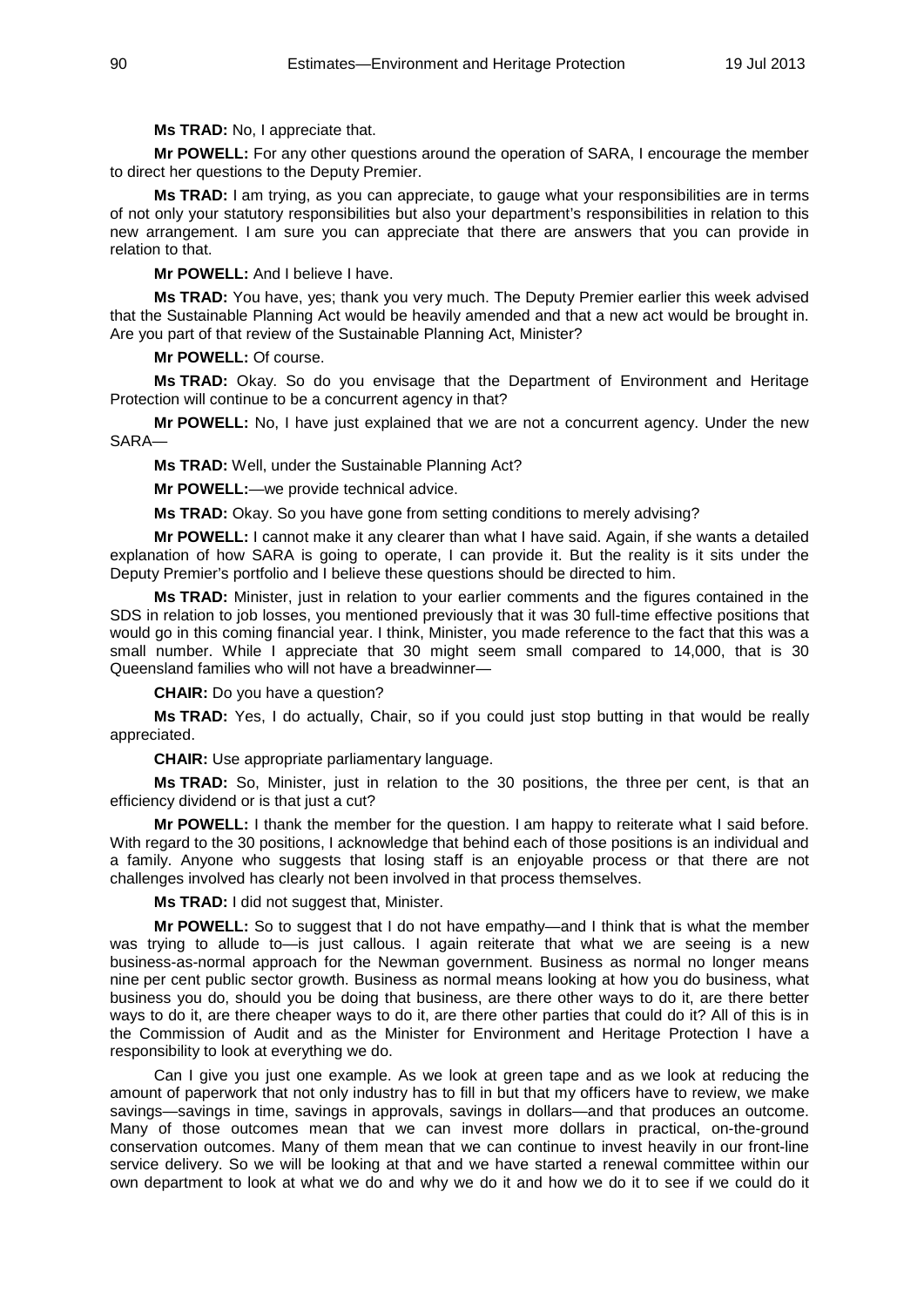better. We have already seen a couple of examples where we believe industry could do it more efficiently than we have, and one of those was the ecoBiz program. I am very pleased that there is a partnership between Commerce Queensland and the University of Southern Queensland who are now delivering that program for us. That is business as normal now for my department and for this government. So we will look at all of our work and we will determine where those 30 positions can be found. As I said, some of them will be vacancy management. But I can assure you that we will continue to maintain high environmental standards, we will continue to deliver on environmental approvals and we will make sure that the environment is managed and protected.

Mr Chair, I undertook to give some information on the Callide mine issue that the member raised earlier. Callide mine has been authorised under its environmental authority to release into Callide Dam since 2009. So let me just repeat that: Callide mine has been authorised under its environmental authority to release into Callide Dam since 2009. That places it firmly back within the previous government. During the 2012-13 wet season, there have been some non-compliant releases from the Callide mine. The non-compliant releases were not authorised under any tool; they were due to exceptional rainfall in the catchment, and I do not think anyone disputes that that occurred. BHP has issued four PINs for these non-compliant releases.

The total volume of water released into the dam was 500 megalitres of water through two separate releases that occurred between 25 January 2013 and 21 April 2013. That is 0.3 of a per cent of the total volume of the Callide Dam—let me stress that again: 500 megalitres and 0.3 of a per cent of the total volume of the Callide Dam—under an authority put in place by the previous government. Not all mine water releases from Callide mine, though, end up in the Callide Dam. The remainder of releases were downstream into Callide Creek. Only those releases from Dunn Creek Dam end up in the dam itself. In relation to the volume of non-compliant releases, it is very difficult to calculate but only a small portion of the volume was noncompliant—only a small portion. The Callide Dam holds around 136,000 megalitres, so, as I said, 0.3 of a per cent. It is important to note that during the 2010-11 wet season—so, again, before I took on this role and before the Newman government came into power—more than 4,000 megalitres was released into the Callide Dam and the previous government did not inform the council due to the high dilution factor. The EA conditions have not changed to allow any additional releases. So again we see the hypocrisy of the members opposite in that activities that we are undertaking are consistent, if not better, than the activities undertaken by the previous Labor government.

**CHAIR:** Thank you for that information.

**Ms TRAD:** Thank you, Minister, for that response. So what proportion of the 500 megalitres were noncompliant?

**Mr POWELL:** As I said, we cannot ascertain the exact proportion, but it is a small percentage of the 500 megalitres.

**Ms TRAD:** Okay. As I understand, what you are saying is they were non-conforming releases at that time from—

## **Mr POWELL:** Not all.

**Ms TRAD:** All right. Minister, I refer you to your response to question on notice No. 10—I think it was from a government member; it was an unidentified government member on the committee—in relation to the waste policy and programs under consideration by your government. Minister, was the banning of plastic bags considered by the stakeholder steering committee formed by you earlier this year and did it make recommendations or representations to you in relation to a potential state-wide ban on plastic bags?

**Mr POWELL:** The short answer is yes, but let me be very clear. The Newman government was elected on a mandate of decreasing costs of living—driving down the costs of living. One of the first activities that I undertook as the Minister for Environment and Heritage Protection was to remove the waste levy—a cost that, whilst put in the terms of being passed on to business only and not residential properties, was going to be felt by every consumer throughout Queensland when they went to a restaurant, when they went to any industry or commerce that had a waste collection service. That was a cost in the case of restaurants of about \$3,500, and to think that that would not have been passed on to each of the consumers is just ridiculous.

Recent media reports indicated that the Queensland government was considering a ban on plastic shopping bags. The Queensland government was not. The Queensland government had made no decision. The Queensland government does not support a ban on plastic shopping bags. There was a national investigation into options to reduce the environmental impacts of plastic bags,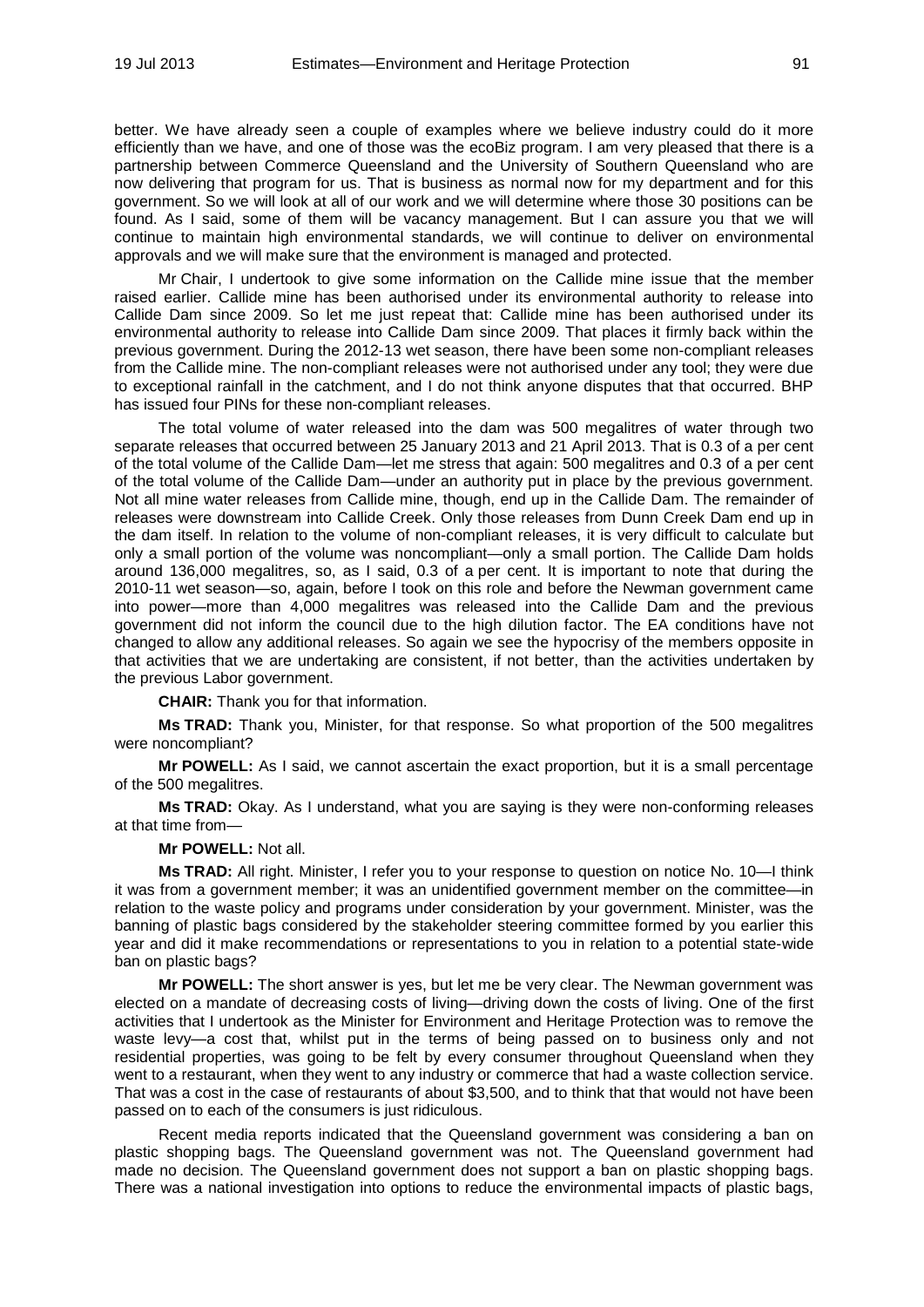including a ban, undertaken in 2007. Information from the cost-benefit analysis undertaken at that time determined that the cost of a national ban would be in the order of \$78 million per year, or around \$5 per person. The RIS—the regulation impact statement—also assessed the costs to business if a ban were implemented, and this included claims by the retail sector that there would be around \$42 million per year in costs associated with shoplifting and thefts—costs that would also be passed on to the consumer at the checkout. Currently, the cost of a plastic bag is incorporated into the cost of products. The cost of a single-use plastic bag is estimated to be less than 0.02c per bag, reusable green bags have an average cost of around \$1 while biodegradable bags cost between 10c and 20c. The previous government's position on this issue was that a plastic bag ban would not be supported because of the cost imposts on consumers until there was a suitable and viable alternative. Biodegradable bags could be seen as a viable replacement. However, the cost is significantly greater than for a plastic bag.

The government is currently working with waste generators—and this is where the reports came from—local governments and the waste sector on a new industry-led waste strategy for Queensland. The government will continue to encourage and facilitate recycling opportunities, but this will not involve introducing a new cost for consumers of plastic bags. We will continue to consult with the community and with interested parties around initiatives to reduce waste generation and litter and to improve recycling results. A draft waste strategy is anticipated for release in November this year and we welcome comments on proposals in this strategy. Let me just correct the record: I think I said 0.02c per plastic bag; I should have said 2c.

**Ms TRAD:** In relation to that, I appreciate you have the previous government's position on everything there, but I am actually more interested in your position. From the briefing note reported in the media report that you alluded to, there was a claim that you had handwritten on a briefing note that you agreed with moving towards a state-wide ban on plastic bags. So—

**Mr POWELL:** No, let me—

**Ms TRAD:** Hold on. So either the media report has it wrong—what a surprise—or, in fact, you wanted to progress something and the Premier decided to squash it as soon as it received oxygen.

**CHAIR:** This is going into the realms of hypothetical.

**Ms TRAD:** No, it is not, Ian. Listen.

**CHAIR:** You are starting to get into the realms of hypotheticals.

**Ms TRAD:** You actually need to watch yourself because, quite frankly, the way in which you are chairing this committee is an absolute disgrace, Ian.

**CHAIR:** I find that quite offensive and I ask you to withdraw.

**Ms TRAD:** Yes, and I am finding—

**CHAIR:** I find that quite offensive and I ask you to withdraw.

**Ms TRAD:** I am withdrawing and you need to watch your behaviour. In relation to the state-wide ban on plastic bags or the proposal to investigate a state-wide ban on plastic bags, did you even attempt to convince the Premier to think about this because you had brought together representatives from stakeholder groups who were interested in pursuing this under a waste strategy?

**Mr POWELL:** To answer the member's question simply, the media reports were inaccurate. What I can explain to the member is that the proposed action in the brief referred to by the media reports suggested the investigation and assessment of a range of options for the management of single-use plastic shopping bags in Queensland as part of the development of the industry-led waste strategy and to preparing a discussion paper for further ministerial and government consideration with a view to releasing a consultation paper either as part of the review of the current waste strategy or separately. That is what I agreed to. I did not agree to a ban on plastic bags. Therefore, there was no need to convince the Premier. The government's position is clear. We are not going to impose an extra cost on consumers. I cannot put it more simply than that.

**Ms TRAD:** Minister, the media report also suggested that you had contacted them and had expressed—

**CHAIR:** What relevance has this to the Service Delivery Statements?

**Ms TRAD:** It is the response to the minister.

**CHAIR:** This is a media report. Where does this come out of the Service Delivery Statements? **Ms TRAD:** Because it is documentary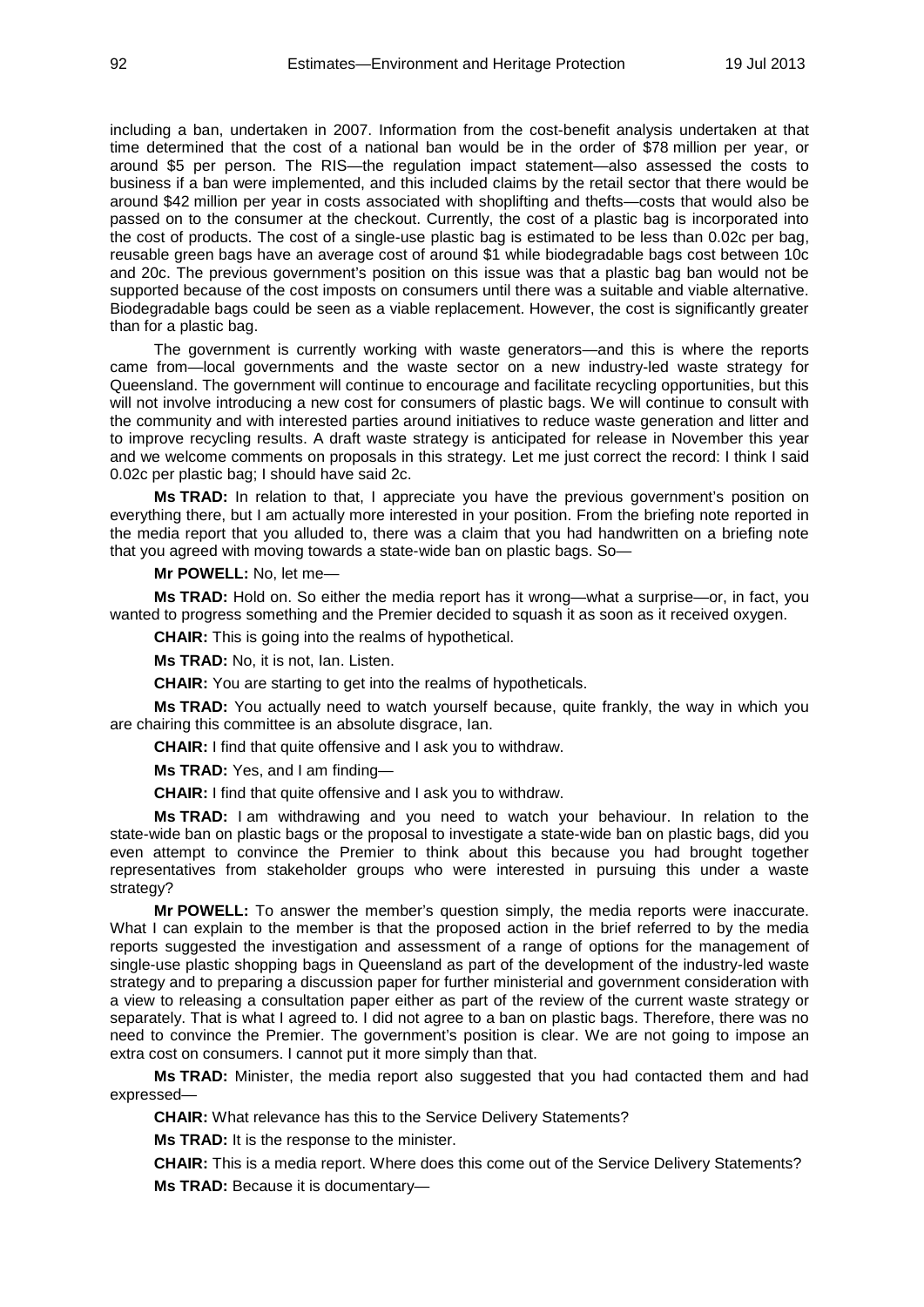**CHAIR:** It is a newspaper—

**Ms TRAD:** No, it is information to support my line of questioning, Mr Chair, and it is in response to a question on notice from a government member. I am actually entitled—

**CHAIR:** I will listen to the question but it is a very tenuous link, I think.

**Ms TRAD:** No, it is not a tenuous link at all. Minister, in relation to the government's waste strategy, it was reported in the *Courier-Mail* that you had contacted that media outlet and suggested that the government would be looking at a state-wide ban. Is that inaccurate? Did the *Courier-Mail* also get that wrong? Did they verbal you?

**Mr POWELL:** Let me reiterate the words: investigate and assess a range of options for the management of single-use plastic shopping bags.

**Ms TRAD:** Right. Minister, I refer to page 2 of your Service Delivery Statements and your department's responsibility to deliver on the government's priority by supporting the sustainability and productivity of the resources industry—one of your government's economic four pillars. Minister, can you advise of your role and that of your department's in considering the recommendations arising from the uranium implementation committee report into the recommencement of uranium mining in Queensland?

**Mr POWELL:** I thank the member for the question and for her interest in the renewal of our uranium mining industry here in Queensland. What I am pleased to say in summary, before I talk a bit more in detail about my department's interest in this matter, is that what the implementation committee determined was that Queensland does have effective regulations for the environmental management of a future uranium mining industry here in the state. There are a couple of things in particular. Financial assurance will be held by the Queensland government to ensure compliance and rehabilitation of uranium mines as we do with other every mine—something the previous government was a bit lax on in a number of ways. Approvals for uranium mines will be outcomes focused and backed up by strong compliance measures as per all the other activities that we undertake as well.

On 30 October last year we did announce the establishment of an independent uranium mining implementation committee to examine and report on a best practice policy framework for a Queensland uranium mining and export industry. The committee concluded that Queensland's existing framework for the regulation of mining and radiation safety is generally appropriate for the recommencement of uranium mining in Queensland and that a new legislative framework is not required. In relation to environmental regulation, the committee found that Queensland has effective mining regulations that incorporate best practice environmental management to minimise and manage the environmental risks associated with uranium mining. These regulations include, as I said, the ability for us to hold financial assurance to ensure that rehabilitation is carried out progressively during and at the completion of mining and that we also can hold a residual risk payment to address any residual environmental risk following rehabilitation. Through the introduction of outcomes focused approvals, which is applying more broadly to the resources sector, government resources will be directed to focus on compliance, monitoring and responding to the performance of uranium mines. Compliance monitoring will be further enhanced by the introduction of a system of third-party auditors.

The Department of Environment and Heritage Protection has a new regulatory strategy, as mentioned before, that is underpinned by strong legislative tools in the Environmental Protection Act 1994. When noncompliance is found, EHP will take firm but fair enforcement action to assure the community that failing to meet environmental obligations will not be tolerated. Let me reiterate. That does not just apply to a future uranium mining industry; that applies to any mining industry, that applies to any industry that I have a responsible for approving under the Environmental Protection Act. We are committed to a stronger environmental management of any future uranium mining in a manner that facilitates economic and environmentally sustainable development.

What I can reassure the member for South Brisbane is that EHP was extensively consulted by that committee. We, in fact, had an officer as a support project officer seconded to that committee. I want to again reassure the member that it is mining, like most other mining, and therefore, as the implementation committee found, our existing regulatory framework is robust enough to accommodate a future uranium mining industry.

**Ms TRAD:** Minister, in relation to the implementation committee report, at chapter 5-5 of the committee report it states—

Many streams and waterways in areas likely for uranium mining have ephemeral flow regimes. The ephemeral nature of waterways can exacerbate the effects of incidental or deliberate discharges to waterways.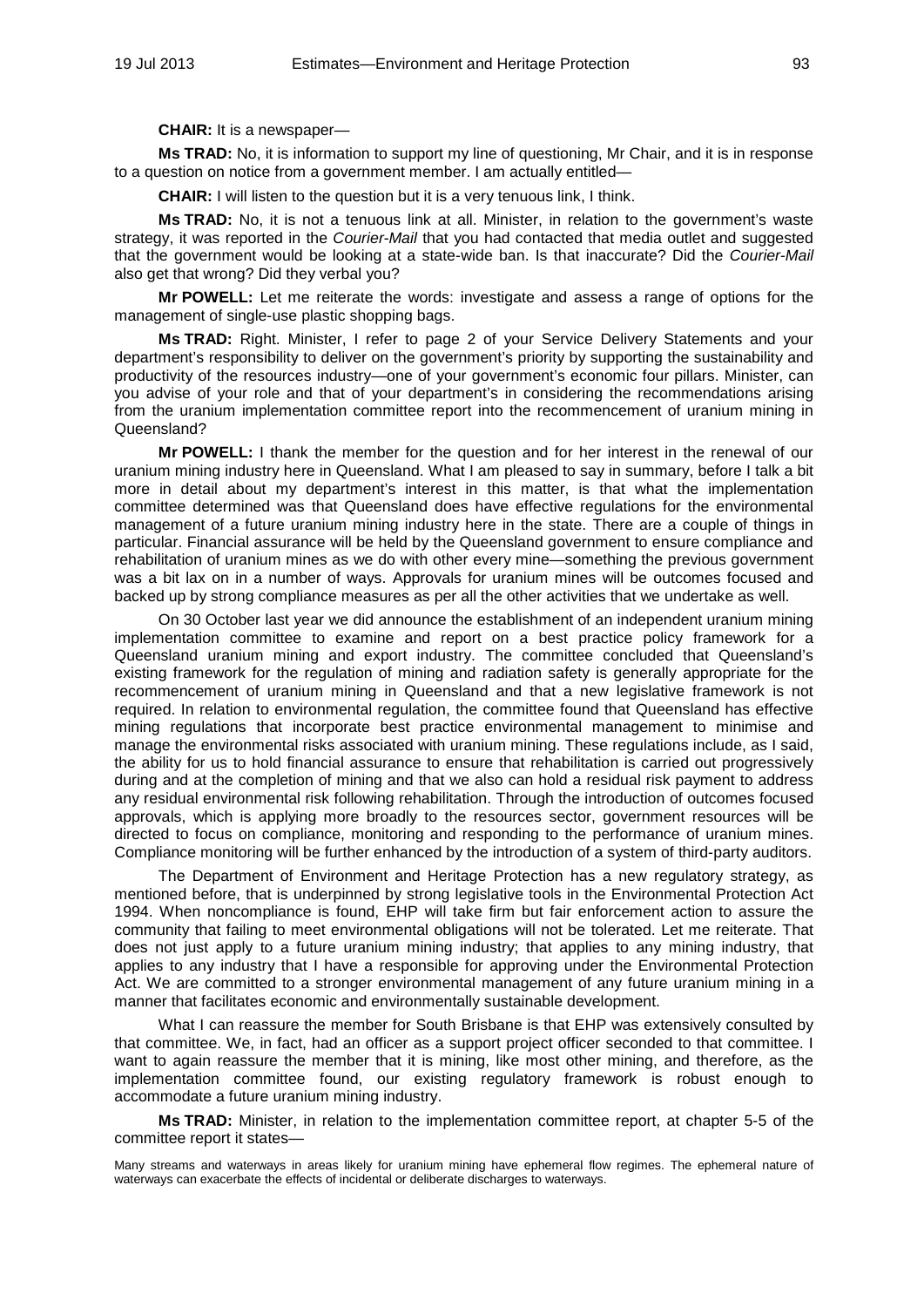I have heard you talk about the assessment and monitoring regime. Can you guarantee that there will be no such incidental discharges into waterways flowing into the Great Artesian Basin with uranium mining operating in Queensland?

**CHAIR:** Member for South Brisbane, that is a hypothetical question. It is purely hypothetical. There is no—

**Ms TRAD:** Let me rephrase that. Minister, given that currently there are non-compliant discharges from mines and they are ones that you can come to estimates and not have any idea about, obviously the government cannot mitigate the concerns articulated in the uranium implementation report regarding contamination of the Great Artesian Basin; is that not correct?

**Mr POWELL:** I think I have answered the question, Mr Chair. Through the implementation committee they looked at our regulatory framework. They determined that it was significantly robust. I can assure the member that our assessments of this industry, as per every other industry, will be rigorous and our expectations will be consistent with all other—

**Ms TRAD:** So a committee of yes people sat around saying, 'Yes, yes, yes.' That is essentially what happened?

**Mr POWELL:** I would love for the member to direct those comments directly at some of those members of the committee, given that I think they are upstanding—

**Ms TRAD:** I have no qualms about that.

**Mr POWELL:**—citizens in a range of fields who would be quite offended at the tone she has taken.

**CHAIR:** I call Jason Costigan.

**Mr COSTIGAN:** Minister, I would like to go back to some of your earlier remarks in relation to a response regarding the Great Barrier Reef. As has been noted, the government has scaled back the proposed plans for the Abbot Point Coal Terminal—a place that I know pretty well. I used to report on the shipping movements there in the late 1980s. There have been a few ships come through since then, no doubt. What other work has EHP taken to limit port development impacts on the reef?

**Mr POWELL:** Thank you very much, member for Whitsunday. Can I just pause for one moment. I need to correct the record again. It just goes back to something that we were discussing, but please hold that thought. I mentioned earlier that we have removed 16 crocodiles since the election. It was actually 16 to 30 June. We have removed one since. So it is actually 17. So that is a positive for you, member for Barron River.

Coming back to Abbot Point, I mentioned before a range of activities that we are undertaking, particularly in response to the UNESCO World Heritage committee and their recommendations things like the strategic assessment, things like the Gladstone Healthy Harbour Partnership, the work that we are doing around curtailing those crazy plans for Abbot Point, as you heard. One of the biggest and most significant aspects that we are undertaking is our draft Great Barrier Reef ports strategy. As I said, under that draft port strategy we talked about limiting to existing port limits development for the next decade. We have put that out for comment. We have received extensive feedback. We are currently considering that and a final Great Barrier Reef ports strategy will be released before the end of the year. But suffice to say it does not only make environmental sense; it makes economic sense to focus your investment, focus your attention on the existing infrastructure rather than opening up greenfield sites. So I look forward to that piece of work being finalised before the end of the year.

For Abbot Point, what we have done is assess the dredging, the tidal work proposals and provided advice in relation to the effective proposed activities on marine habitats and cultural heritage and a land use approval in a state development area for terminal 3. So that piece of work is now sitting, as I said, with my federal colleague the Hon. Mark Butler. I certainly encourage him. I notice he has extended his time frame for the assessment of that project by a month. I am pleased to hear that he is consulting, but we encourage him to meet that time frame now and deliver an outcome on that project and give it the tick that it deserves after the rigorous assessment by our state.

This does give me another opportunity to just quickly list some of the other things we are doing. We have put out that new reef plan 2013 for the next five years. It has set ambitious targets around sediment, nutrient, pesticide runoff. It builds on the work that we have been doing with our cane and grazing industries and I have had good feedback from your local cane industries, too, talking about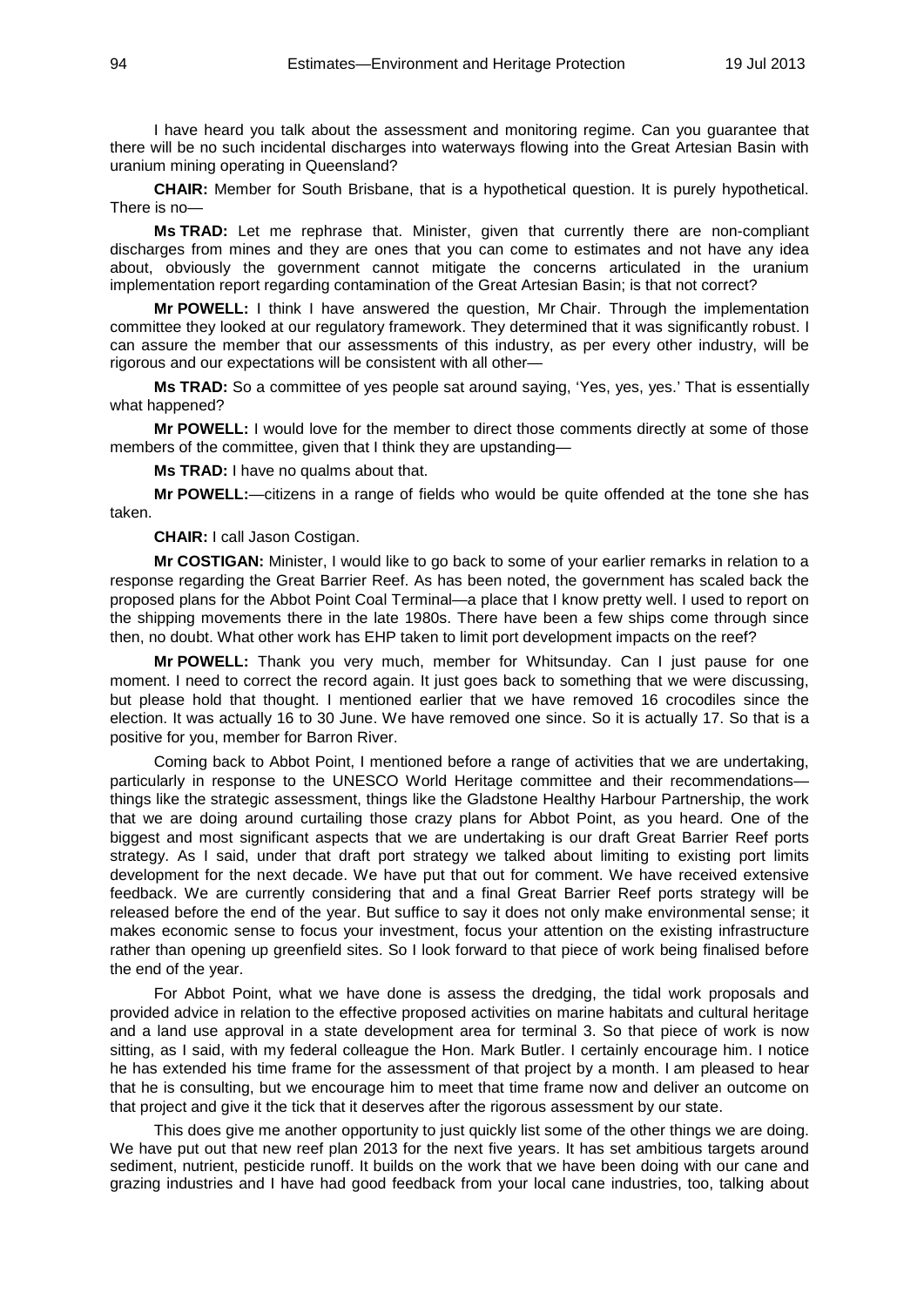best management practice, talking about the economic benefits and the environmental benefits that come from applying world's best practice to industries such as cane and grazing. I am excited that that is rolling out. I am excited that we are seeing some really fantastic outcomes already.

It was great that we were able to recognise a canegrower as the winner of the Rural Award for the Premier's Sustainability Awards, Vince and Rita Papale.

**Mr COSTIGAN:** Great Burdekin people.

**Mr POWELL:** Burdekin people—in the electorate of the member for Burdekin. I had a real opportunity not long after that to get out on the farm with them and see what they have done. These are people who took what was really marginal farming land—it constantly flooded when the Burdekin flooded; it was always wet. They were losing money because their tractors were getting bogged. The old practice was to just keep farming it, because you never know in a good year you might get that little extra bit of tonnage for the mill. But what the Papales worked out is that it just did not make economic sense. They kept wasting money on having to pull their gear out and do all of this sort of stuff. So they have built a string of wetlands where that area used to be that ultimately will end up back in the Burdekin. They have replanted native vegetation. They get schoolkids out there to do science projects. They have taken water tests recently and we are starting to find freshwater creatures that only exist in healthy marine freshwater environments. So they are a real success story of a canefarmer who is getting an economic benefit but delivering for the environment as well. I know there are farmers out there just itching to work with this government to take up the best management practice program and deliver for not only themselves but also the reef.

**Mr COSTIGAN:** Minister, well said, and well done the Papale family.

**Mr TROUT:** Minister, what is the status of Queensland's wild rivers declarations and what work is being undertaken by the government to review these?

**Mr POWELL:** I thank the member for the question. Again up in his part of the world I know there is a lot of interest in this. We had a couple of election commitments when it comes to the wild rivers declarations. I am pleased to report that both are on track. Whilst the act sits within my portfolio responsibilities there are discrete pieces of work being done by two of my ministerial colleagues. We are committed to working with communities and not against them to deliver better outcomes and approaches to managing some of Queensland's best river systems. That is why the Department of Natural Resources and Mines is consulting with the Western Rivers Advisory Panel to develop alternative strategies for the wild rivers in the Lake Eyre Basin.

We are also working, through our Cape York Regional Plan, to come up with an alternative for the cape declarations. It is important to note that I have already made some amendments to the Lake Eyre Basin wild rivers declarations to improve safety and efficiency for remote workers whilst maintaining environmental standards within those river systems. This government will deliver a protection of Queensland's most natural river systems while delivering on economic and development opportunities for remote communities. We are committed to removing this complex and onerous red tape approach that wild rivers applies to those communities. On Cape York the government is on track to deliver. The wild rivers declarations over the Wenlock, the Stewart, the Archer and the Lockhart River basins will be replaced by the Cape York Regional Plan. The draft Cape York Regional Plan being led by the Department of State Development, Infrastructure and Planning will be released for public consultation later this year. The regional plan will be supported by a framework being developed in collaboration with EHP. That will include innovative approaches to ensuring areas of high environmental value are protected. This approach in Cape York will ensure a balance between the economic development of the region, something again I know the member for Barron River is very passionate about alongside his neighbour the member for Cook, but it will balance that in a way that protects our pristine waterways up there. As I said, that draft Cape York Regional Plan will be informed by the results of earlier consultation processes including what we initiated under the Cape York Bioregion Management Plan Scoping Paper, as well as consideration of the myriad of strategies, plans and documents produced for the cape.

In regards to Lake Eyre, we are working with the communities out there not against them. We are looking at replacing wild river declarations for Cooper Creek, Georgina and Diamantina rivers with alternative approaches to managing these important river systems. My colleague Andrew Cripps, the Minister for Natural Resources and Mines, is working in consultation with the Western Rivers Advisory Panel to develop a fresh approach out there. The panel has broad representation of people who live and work out in the country, including members that represent Indigenous interests, local government, graziers, the resource sector as well as natural resource management bodies.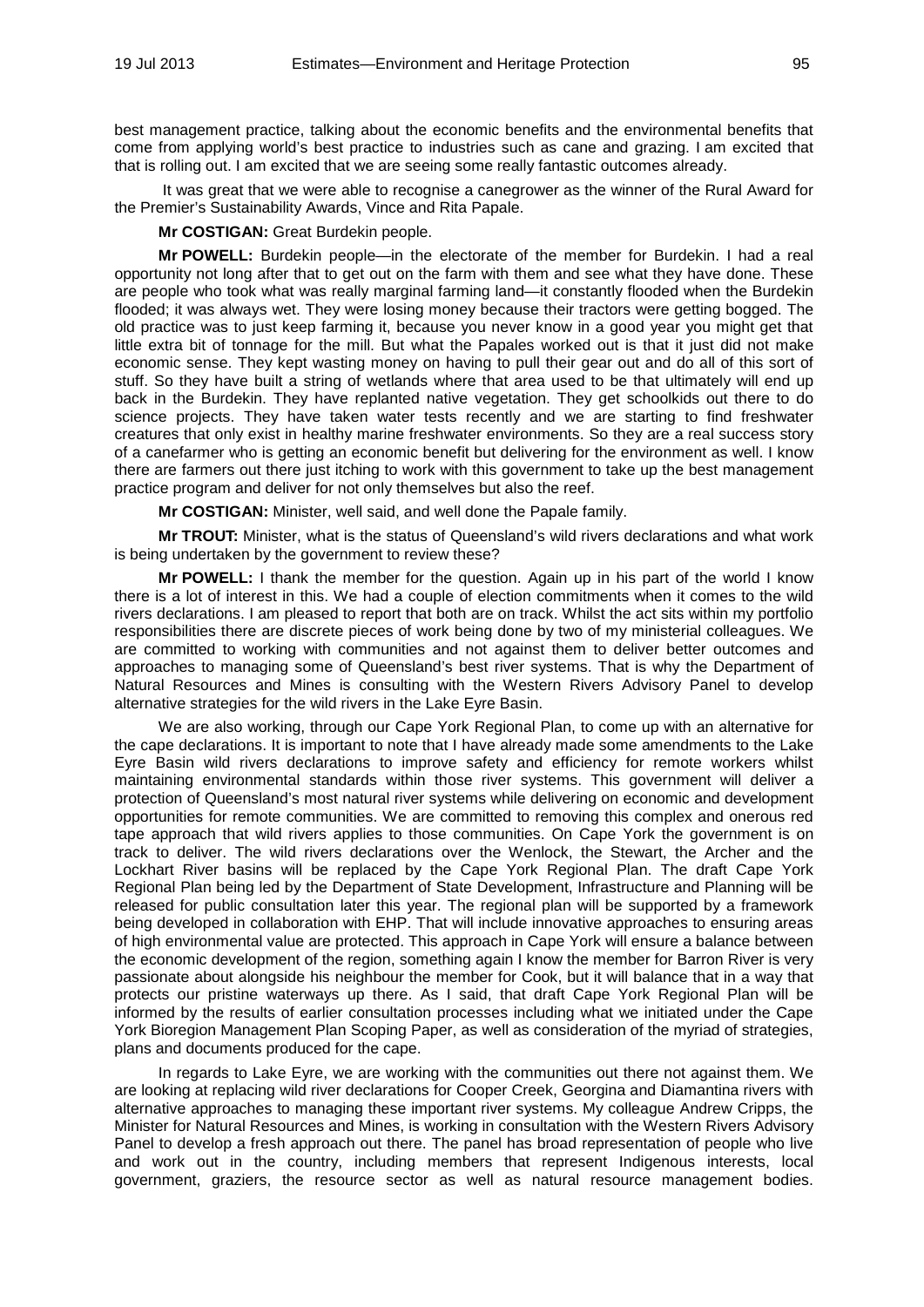Processes are designed to ensure a more practical, less onerous framework that will preserve environmental values and support agricultural and resource pillars of the community in Western **Queensland** 

As I said, as the minister with overarching portfolio responsibilities for these areas I have already had to make some changes to the declarations. These changes were approved by Governorin-Council on 9 May this year and they will lead to improved safety for remote workers and provide greater efficiencies for petroleum and gas companies whilst maintaining those high environmental standards. The changes allowed for safer remote work camps closer to the location of operation and this removed risk created by travelling distances over those remote roads. It enabled petroleum and gas operators to co-locate wells in one area leading to reduced footprints and greater efficiencies. As members who went out to the Surat Basin know, there is ability now to consolidate well sites to reduce the overall footprint by having multiple well sites elsewhere.

All of these changes, however, do not increase risk to the system. We are still responsible for ensuring that all activities meet the requirements of the EPA. And this is applied consistently throughout Queensland. So, in short, I can reassure the member that we are tracking along nicely on those initiatives and the outcomes are going to get that balance right between the economic development aspects of our government and ensuring ongoing high environmental protection of those natural river systems.

**CHAIR:** What savings have been made by removing duplication of climate change programs?

**Mr POWELL:** I thank the chair for his question and it is a good question. I might pre-empt this by just raising something that seems to be missed a lot in the media reports. COAG sat down early in our term of government and came up with complementarity principles. It basically said that the federal government is responsible for mitigation when it comes to climate change, the state government is responsible for adaptation. It went further to say that state governments should not duplicate the mitigation efforts of the federal government. So we are ensuring that Queenslanders do not pay twice for climate change mitigation programs, but instead that the funds are directed into improving front-line services, not only in my own department but across the government. What we have done, the \$430 million Queensland Climate Change Fund, which provided support to a range of climate projects, was terminated in 2012 saving \$30 million per year. Approximately \$5.3 million was saved in 2012-13 from the closure of the policy and programs branch of the Office of Climate Change. The ClimateSmart Home Service completed its final service to residential customers on 6 August 2012, with \$11.3 million in savings to date. A further return of up to \$7 million from the ClimateSmart Home Service is anticipated when the warranty period for products and services expires and a final acquittal of the program is completed in November 2013. So just in those alone: \$30 million a year from termination of the Queensland Climate Change Fund; \$5.3 in shutting down the policy and programs branch of the Office of Climate Change; \$11.3 initially upfront from ceasing the ClimateSmart Home Service; and \$7 million anticipated once ClimateSmart has finally acquitted all of its warranty periods and service expiry dates.

We have also terminated, as a government, the Queensland Sustainable Energy and Innovation Fund saving \$1.7 million in 2012-13 and \$1.1 million per year ongoing. As I said, we have looked at ecoBiz and determined that it is better delivered externally. It was set up at a time when government led the charge in terms of sustainable business practice, but now there are a range of private companies and consortia that can deliver this work and so we put this out to the market. I am pleased to advise that the Chamber of Commerce and Industry Queensland together with the Australian Centre for Sustainable Business and Development at the University of Southern Queensland have been selected to deliver ecoBiz. We are committed to this successful program which helped businesses save on costs and helped them to remain competitive while delivering multiple environmental benefits in terms of reduced energy, water and waste.

An investment of \$3 million is being made over three years to maintain ecoBiz but the decision to deliver it through an industry collaboration saved approximately \$860,000 in the last financial year and will save \$1.62 million per year over the term of the partnership. This new program delivery arrangement will continue to drive innovation and offer better value for money for Queensland taxpayers. So while making significant savings from the removal of duplication of climate change mitigation programs, the Queensland government is also delivering on its commitment to make Queenslanders and our industries better prepared and more resilient to future climate related natural hazards through the interrelated agendas of climate adaptation and community recovery and resilience. I have already had conversations with my ministerial colleague the Hon. David Crisafulli on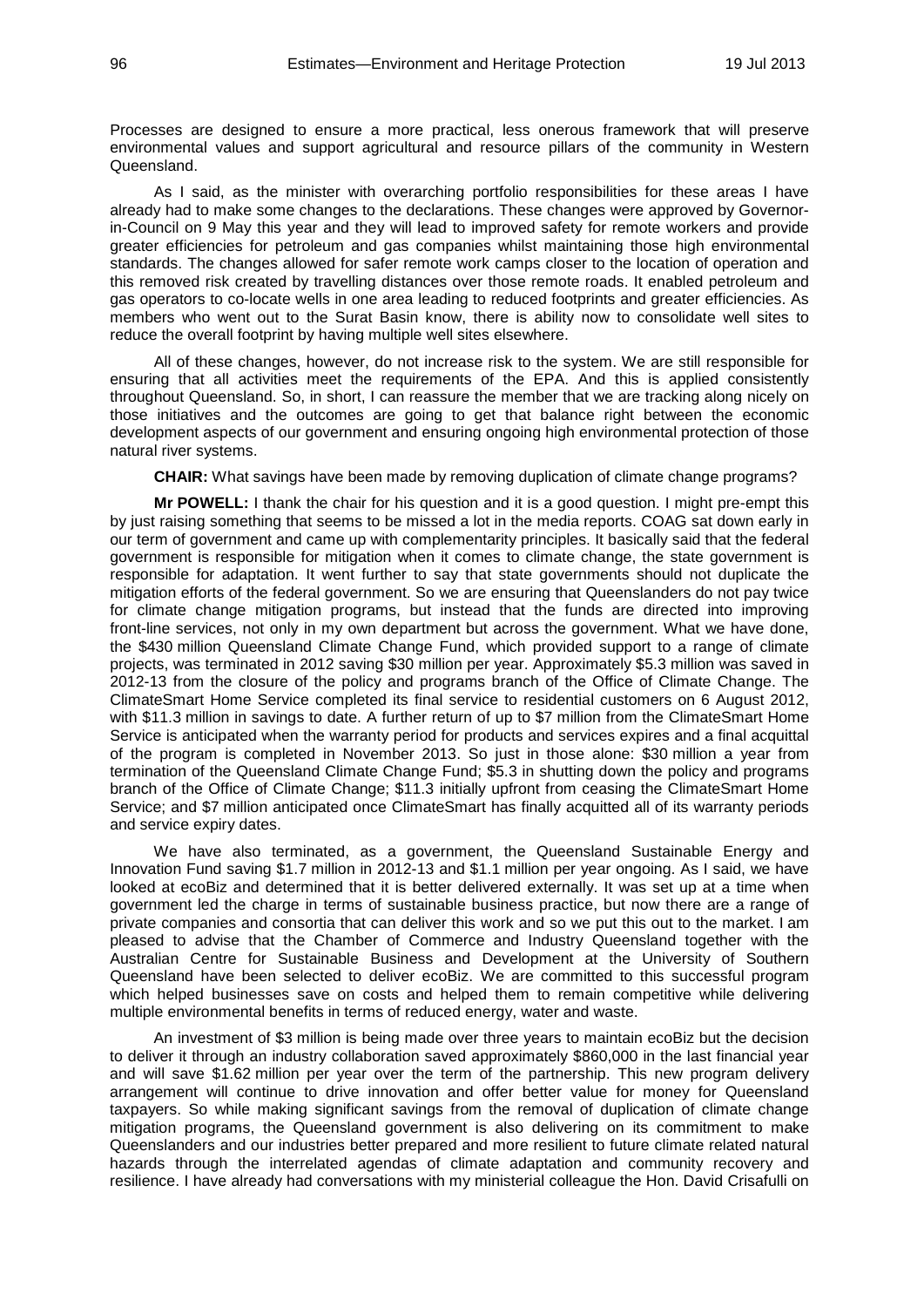that. Embedding current and future climate change into Queensland's resilience agenda aligns strongly with many of the Queensland government's current commitments and I look forward to continuing that piece of work.

**Mrs MADDERN:** Minister, as you are well aware, my electorate was surrounded by various other electorates that were pretty severely damaged in the recent flood natural disasters, and there were other areas in Queensland too. I ask: what is the government doing to improve resilience in our natural environment following those very serious disasters?

**Mr POWELL:** I thank the member for the question. I am pleased to report that we—EHP—have lead agency role around the environmental recovery aspects following those natural disasters. My director-general actually heads up that program. There are a number of initiatives that we are rolling out, I think a combination of some \$20 million in all, between the natural resource and agricultural sectors and our own environmental sector, distributed through Natural Resources and Mines, to target those specific resilience projects. There is an important component going in on the ground in catchments like the Lockyer, catchments like the Burnett and the Mary, where we are targeting specific works to ensure the environment can rebound and respond. A couple of other things that I have already mentioned: we are working around the reef catchment—\$35 million from government, \$10 million from our department around cane and grazing. We have got that \$4 million in the Gladstone Healthy Harbour Partnership. I spoke before about the \$8 million over four years for the South-East Queensland Healthy Waterways Program. That is going to some really good specific projects again in those key catchments down around the Bremer and up my way around the Pumicestone Passage catchments where we are working with farmers in particular to look at ways to make them more resilient and make sure that the environment can be more resilient around them.

That is what our government is all about: it is working with councils, it is working with the agricultural industry, it is working with all of the industries to make sure that they have resilience, make sure they have economic benefit from the work that they do, but as a result we get the environmental benefit as well. Things like the koala program I spoke about before all add to the resilience because we are increasing habitats, we are improving and regenerating habitats. We have got our Protected Area Acquisition Program, we have got our Nature Assist Program, we have got our Indigenous Land and Sea Ranger Program, all of which are out there on the ground building resilience in our environment. It is great to be a part of and I commend the director-general and his team, and the other directors-general who are particularly involved in that disaster recovery work, for the work that they are doing?

**Ms TRAD:** Minister, how many damage mitigation permits has your department approved since coming into government and changing the legislation?

**Mr POWELL:** I thank the member for the question. As I said, consistent with our election commitments we are looking at implementing both election commitments, one around lethal damage mitigation permits and the other around a streamlined approval process. Can I just be clear, is the member asking for non-lethal damage mitigation permits to councils and community groups to move on flying fox communities or lethal damage mitigation permits?

**Ms TRAD:** Lethal. Actually, if you could give both that would be appreciated.

**Mr POWELL:** Damage mitigation permits for crop protection, 10 permits have been issued for lethal take, four refused and five withdrawn. Damage mitigation permits for non-lethal dispersal of flying foxes, 12 issued for complete roost dispersal, five issued for partial dispersal—that is usually in the buffer—and two applications have been withdrawn. The lethal take statistics to date, going back to those 10 permits that have been approved of the 19 that have been submitted, of the black flying fox yearly quota of 3,500 the actual allocation has been 278 or 7.9 per cent of the allocation, so 278. This is the allocation, it doesn't necessarily mean that it has been achieved through the practices of the farmer. In terms of little red flying foxes, the yearly quota is 4,000. The actual allocation to date is 62, or 1.5 per cent. In terms of the grey headed flying fox none. In terms of the spectacled flying fox, none.

What I need to also be clear is that we also do issue a number of other damage mitigation permits for species beyond flying foxes. In 2012-13 we issued 738 DMPs which covered multiple wildlife species other than flying fox. 235 of these were for lethal action to be taken to control 78 species. Two of these permits were also provided for non-lethal take. A further 503 permits were solely for non-lethal actions to be taken to control 54 species other than flying fox and all of these permits are issued to minimise the conflict of native animals on human health or wellbeing or to reduce economic impacts. I think, to give you some instance of the species that that would apply to,